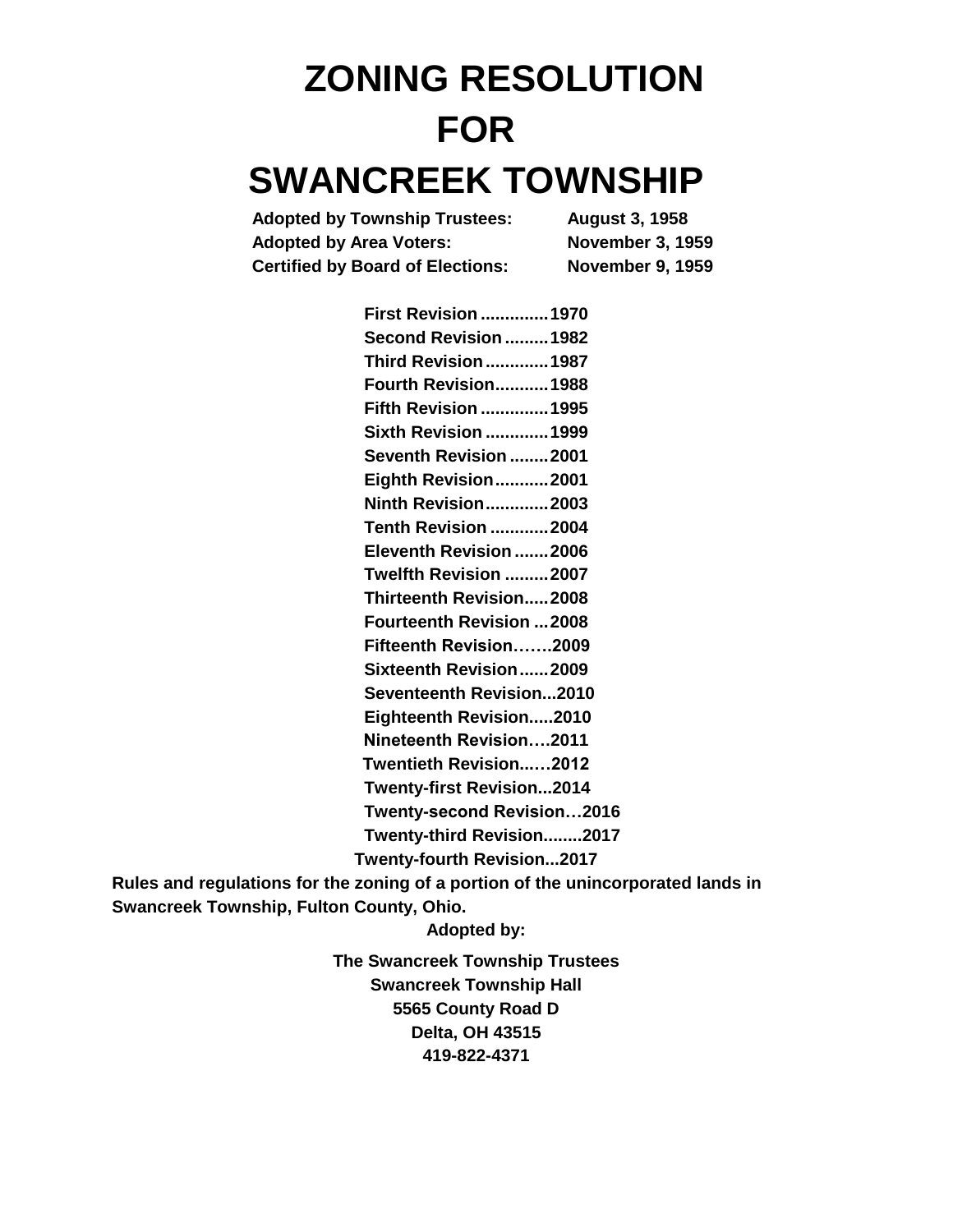#### **PREAMBLE**

In accordance with the authority and intent of the Revised Code of Ohio, Sections 303.01 through 303.99 inclusive, Fulton County, by this action, expresses its desire to provide for the orderly, harmonious and aesthetic development of Fulton County, which is essential to its well being without unduly restricting the forces of the free market with respect to the development of land for various urban purposes. The County further desires to assure that adequate provision will be made for the development of agriculture, commerce, industry and various kinds of residential dwellings; to provide for the free movement of motor vehicles upon the streets and highways of the County in harmony with abutting land uses; to protect residences, agriculture, commerce and industry against encroachment by opposite land uses, and to promote the proper use of land and natural resources for the economic and social well being of the County as a whole; to assure the provision of adequate space for the parking of motor vehicles for various urban purposes and finally to assure that all uses of land and buildings within Fulton County will be so related as to produce the greatest economies in terms of their demands upon local government. The purposes cited in the foregoing shall be instituted into law by this Zoning Resolution and shall clearly relate to the Fulton County Comprehensive Development Plan which provides for the promotion and protection of the public health, safety, comfort, convenience and general welfare of the residents, shoppers, and workers in Fulton County.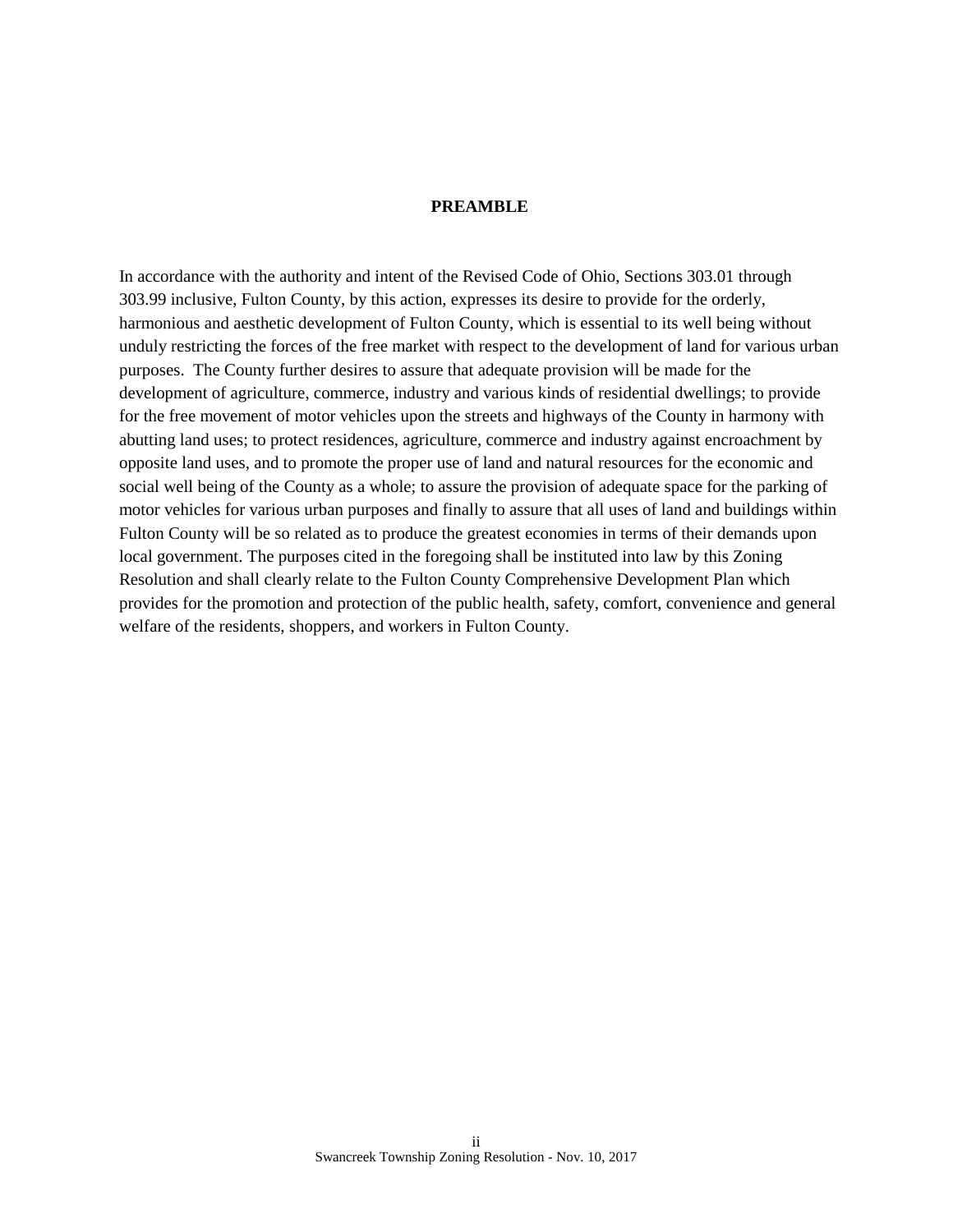# **SWANCREEK TOWNSHIP, FULTON COUNTY, OHIO RESOLUTION**

## A RESOLUTION adopting a zoning plan for SWANCREEK TOWNSHIP, FULTON COUNTY, OHIO.

WHEREAS, for the purpose of promoting public health, safety, morals, comfort or general welfare; to conserve and protect property and property values; to secure the most appropriate use of land; or to facilitate adequate but economical provision of public improvements, all in accordance with a comprehensive plan, the Board of Trustees of Swancreek Township, Fulton County, Ohio deems it necessary to regulate the location, height, bulk, number of stories and size of buildings and other structures, including tents, cabins, mobile homes and motels, percentages of lot area which may be occupied, setback building lines, sizes of yards, courts and other open spaces, the density of population, the uses of buildings and other structures, including tents, cabins, mobile homes, motels and the uses of the land for trade, industry, residence, recreation or other purposes in the unincorporated territory of Swancreek Township, Fulton County, Ohio; and

WHEREAS, Sections 519.01 through 519.99, Revised Code of Ohio Sections 3180-26 through 3180-50, General Code of Ohio, empowers said Board of Trustees to adopt such regulations in accordance with the provisions of said Sections 519.01 through 519.99, Revised Code of Ohio (Sections 3180-26 through 3180-0); and

WHEREAS, on the 24th day of November, 1958, said Board of Trustees unanimously passed a Resolution declaring its intention to proceed under the provisions of said Sections 519.01 through 519.99, Revised Code of Ohio (Sections 3180-26 through 3180-50 General Code of Ohio); and

WHEREAS, on the 24th day of November, 1958, said Board of Trustees unanimously passed a Resolution creating and establishing the Swancreek Township Zoning Commission of five (5) members; and

WHEREAS, on the 24th day of November, 1958, said Board of Commissioners appointed five (5) citizens from the unincorporated portion of Swancreek Township as members of the Swancreek Township Zoning Commission; and

WHEREAS, the Zoning Commission held numerous meetings open to the public; held a public hearing on Friday, July 19, 1959 after giving notice by publication on May 20, 1959 in a local newspaper of general circulation in Swancreek Township; inquired and ascertained that no county or regional planning commissions are in existence in Swancreek Township or the district in which Swancreek Township is located;

NOW THEREFORE, BE IT RESOLVED by the Zoning Commission of Swancreek Township, Fulton County, Ohio, this 20th day of June, 1959, in formal session convened;

"That the Zoning Commission approve and adopt this Zoning Plan, transmit the same to the Board of Township Trustees of Swancreek Township, Fulton County, Ohio and recommend that the same be adopted by the Trustees and the voters of the area involved".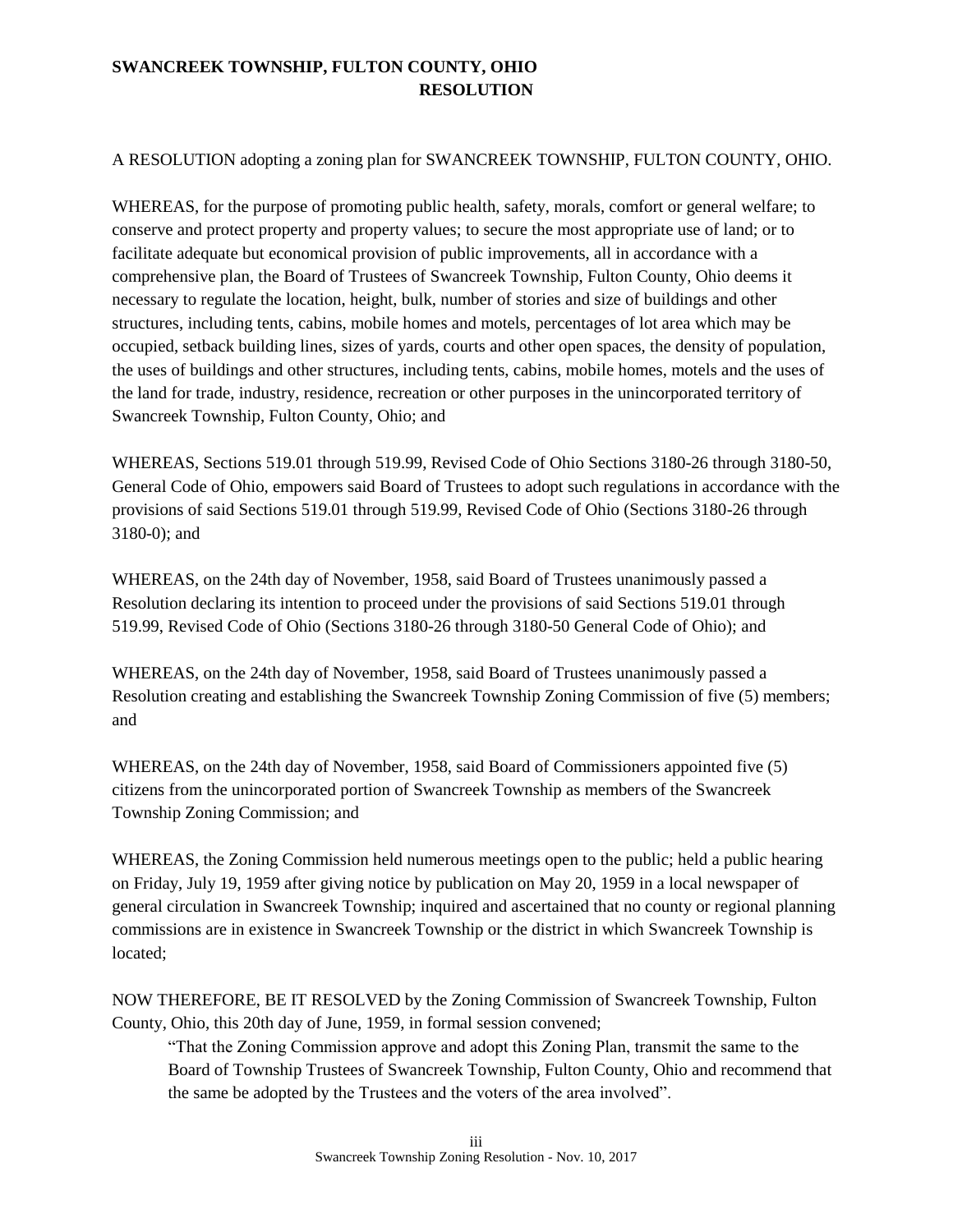WHEREAS, said Board of Trustees held a public hearing on said Zoning Plan on July 31, 1959, after giving notice by publication on July 7, 14, 21, and 28, 1959, in a local newspaper of general circulation in Swancreek Township; and

WHEREAS, said Board of Trustees has fully and carefully considered the Zoning Plan, including both text and maps as recommended by the Swancreek Township Zoning Commission and approves said Zoning Plan, including both text and maps;

NOW, THEREFORE, BE IT RESOLVED by the Board of Township Trustees of Swancreek Township, Fulton County, Ohio this 3rd day of August, 1959, in formal session convened.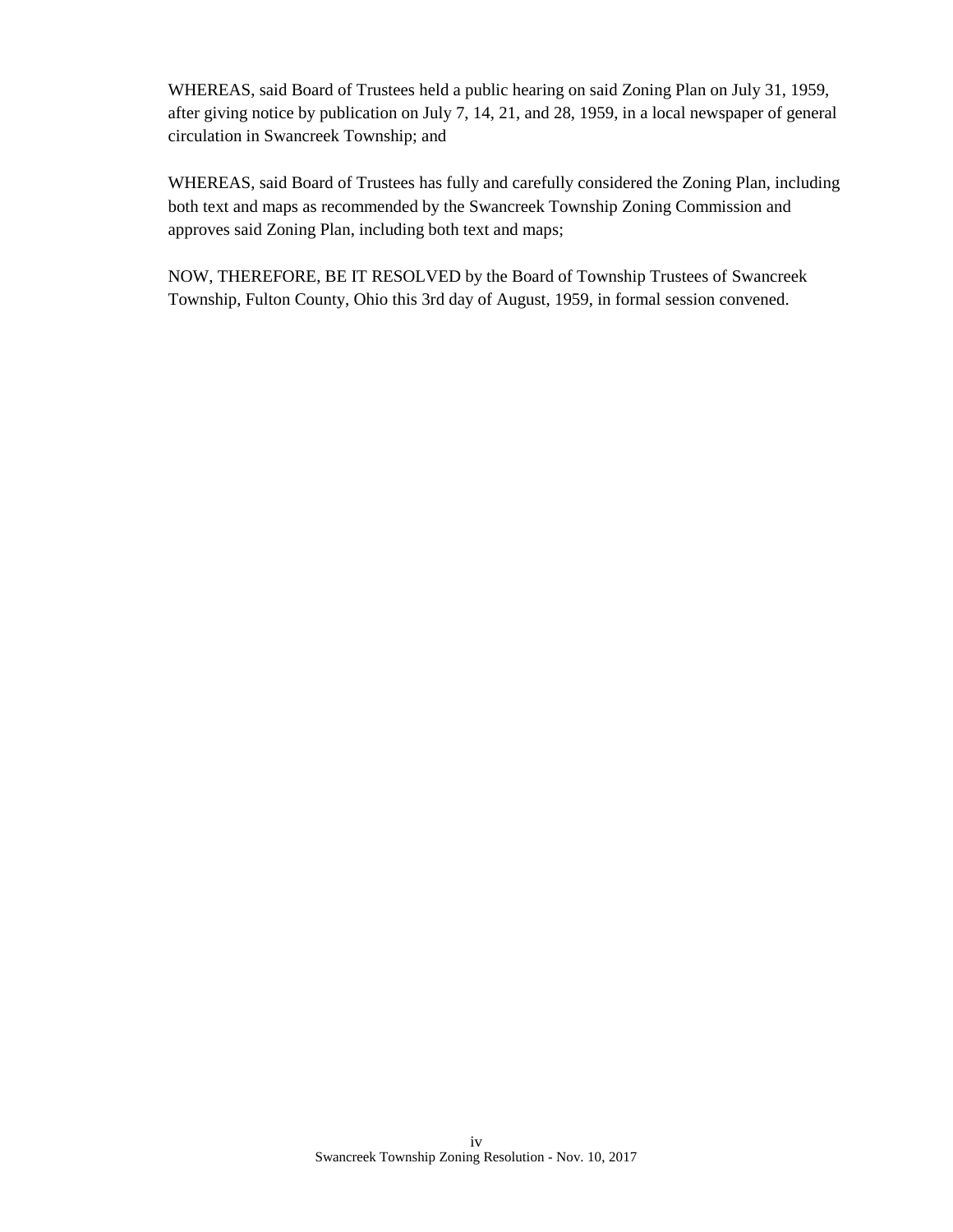#### **TABLE OF CONTENTS**

| Article | $100 -$      | 1.0  |                                                | 1              |
|---------|--------------|------|------------------------------------------------|----------------|
| Article | $100 -$      | 2.0  |                                                | 1              |
| Article | $100 -$      | 3.0  |                                                | 1              |
| Article | $100 -$      | 4.0  | ZONING DISTRICTS AND MAPPING INTERPRETATION    | $\overline{2}$ |
|         |              | 4.1  |                                                | $\overline{2}$ |
|         |              | 4.2  |                                                | $\overline{2}$ |
|         |              | 4.3  |                                                | $\overline{2}$ |
| Article | $100 -$      | 5.0  |                                                | 3              |
|         |              | 5.1  |                                                | 3              |
|         |              | 5.2  |                                                | 3              |
|         |              | 5.3  |                                                | 7              |
|         |              |      |                                                | 7              |
|         |              |      |                                                | 8              |
|         |              | 5.4  |                                                | 8              |
|         |              | 5.5  |                                                | 9              |
|         |              | 5.6  |                                                | 10             |
|         |              | 5.7  |                                                | 10             |
|         |              | 5.8  |                                                | 11             |
|         |              | 5.9  |                                                | 13             |
|         |              | 5.10 |                                                | 14             |
| Article | $100 -$      | 6.0  | NON-CONFORMING LOTS, USES OF LAND,             | 15             |
|         |              | 6.1  |                                                | 16             |
|         |              | 6.2  |                                                | 16             |
|         |              | 6.3  |                                                | 16             |
|         |              | 6.4  |                                                | 17             |
|         |              | 6.5  |                                                | 18             |
|         |              | 6.6  |                                                | 18             |
|         |              | 6.7  |                                                | 19             |
| Article | $100 -$      | 7.0  | OFF-STREET PARKING AND LOADING REQUIREMENTS    | 20             |
|         |              | 7.1  |                                                | 22             |
|         |              | 7.2  |                                                | 23             |
|         |              | 7.3  | Off-Street Parking Space Layout Standards,     |                |
|         |              |      |                                                | 24             |
|         |              | 7.4  |                                                | 25             |
|         |              | 7.5  |                                                | 25             |
|         |              | 7.6  |                                                | 26             |
| Article | $100 -$      | 8.0  | AGRICULTURAL AND RURAL ESTATE DISTRICT (AG/RE) | 26             |
|         |              | 8.1  |                                                | 26             |
|         |              | 8.2  |                                                | 26             |
|         |              | 8.3  |                                                | 29             |
|         |              | 8.4  |                                                | 35             |
| Exhibit | $100 -$      | 8.4  |                                                | 37             |
| Article | $100 - 10.0$ |      |                                                | 38             |
|         |              | 10.1 |                                                | 38             |
|         |              | 10.2 |                                                | 38             |
|         |              |      |                                                |                |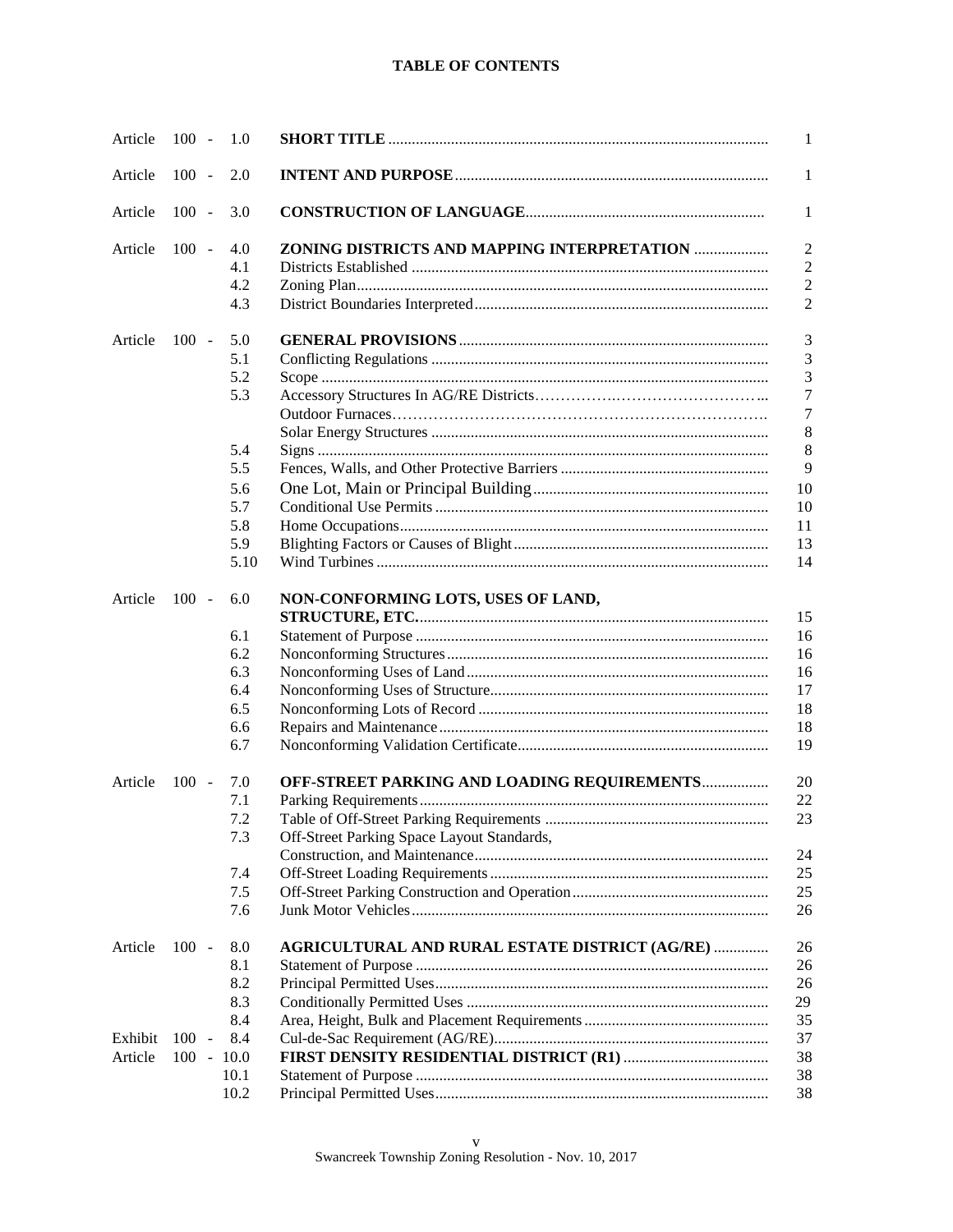|         |              | 10.3           |                                                             | 38 |
|---------|--------------|----------------|-------------------------------------------------------------|----|
|         |              | 10.4           |                                                             | 41 |
| Exhibit |              | $100 - 10.4 A$ |                                                             | 42 |
| Exhibit |              | $100 - 10.4 B$ |                                                             | 43 |
|         |              |                |                                                             |    |
| Article | $100 - 11.0$ |                |                                                             | 44 |
|         |              | 11.1           |                                                             | 44 |
|         |              | 11.2           |                                                             | 44 |
|         |              | 11.3           |                                                             | 44 |
|         |              | 11.4           |                                                             | 45 |
| Exhibit | $100 - 11.4$ |                |                                                             | 46 |
|         |              |                |                                                             |    |
| Article | $100 - 12.0$ |                |                                                             | 47 |
|         |              | 12.1           |                                                             | 47 |
|         |              | 12.2           |                                                             | 47 |
|         |              | 12.3           |                                                             | 47 |
|         |              |                |                                                             |    |
|         |              | 12.4           |                                                             | 49 |
|         |              | 12.5           |                                                             | 49 |
| Exhibit | $100 - 12.5$ |                |                                                             | 50 |
|         |              |                |                                                             |    |
| Article | $100 - 12A$  |                |                                                             | 51 |
|         |              | 12A.1          |                                                             | 51 |
|         |              | 12A.2          | Individual Manufactured Home Lot Standards and Requirements | 54 |
|         |              | 12A.3          |                                                             | 54 |
|         |              | 12A.4          |                                                             | 54 |
|         |              | 12A.5          |                                                             | 55 |
|         |              |                |                                                             |    |
| Article | $100 - 13.0$ |                |                                                             | 55 |
|         |              | 13.1           |                                                             | 55 |
|         |              | 13.2           |                                                             | 55 |
|         |              | 13.3           |                                                             | 56 |
|         |              | 13.4           |                                                             | 56 |
|         |              |                |                                                             |    |
| Article | $100 - 14.0$ |                |                                                             | 56 |
|         |              | 14.1           |                                                             | 56 |
|         |              | 14.2           |                                                             | 56 |
|         |              |                |                                                             |    |
|         |              | 14.3           |                                                             | 57 |
|         |              | 14.4           |                                                             | 57 |
|         |              | 14.5           |                                                             | 59 |
|         |              |                |                                                             |    |
| Article | $100 - 15.0$ |                |                                                             | 59 |
|         |              | 15.1           |                                                             | 59 |
|         |              | 15.2           |                                                             | 59 |
|         |              | 15.3           |                                                             | 61 |
|         |              | 15.4           |                                                             | 62 |
|         |              |                |                                                             |    |
| Article | $100 - 16.0$ |                |                                                             | 62 |
|         |              | 16.1           |                                                             | 62 |
|         |              | 16.2           |                                                             | 62 |
|         |              | 16.3           |                                                             | 63 |
|         |              | 16.4           |                                                             | 63 |
|         |              |                |                                                             |    |
| Article | $100 - 17.0$ |                |                                                             | 64 |
|         |              | 17.1           |                                                             | 64 |
|         |              | 17.2           |                                                             | 64 |
|         |              | 17.3           |                                                             | 69 |
|         |              | 17.4           |                                                             | 69 |
|         |              | 17.5           |                                                             | 69 |
|         |              |                |                                                             |    |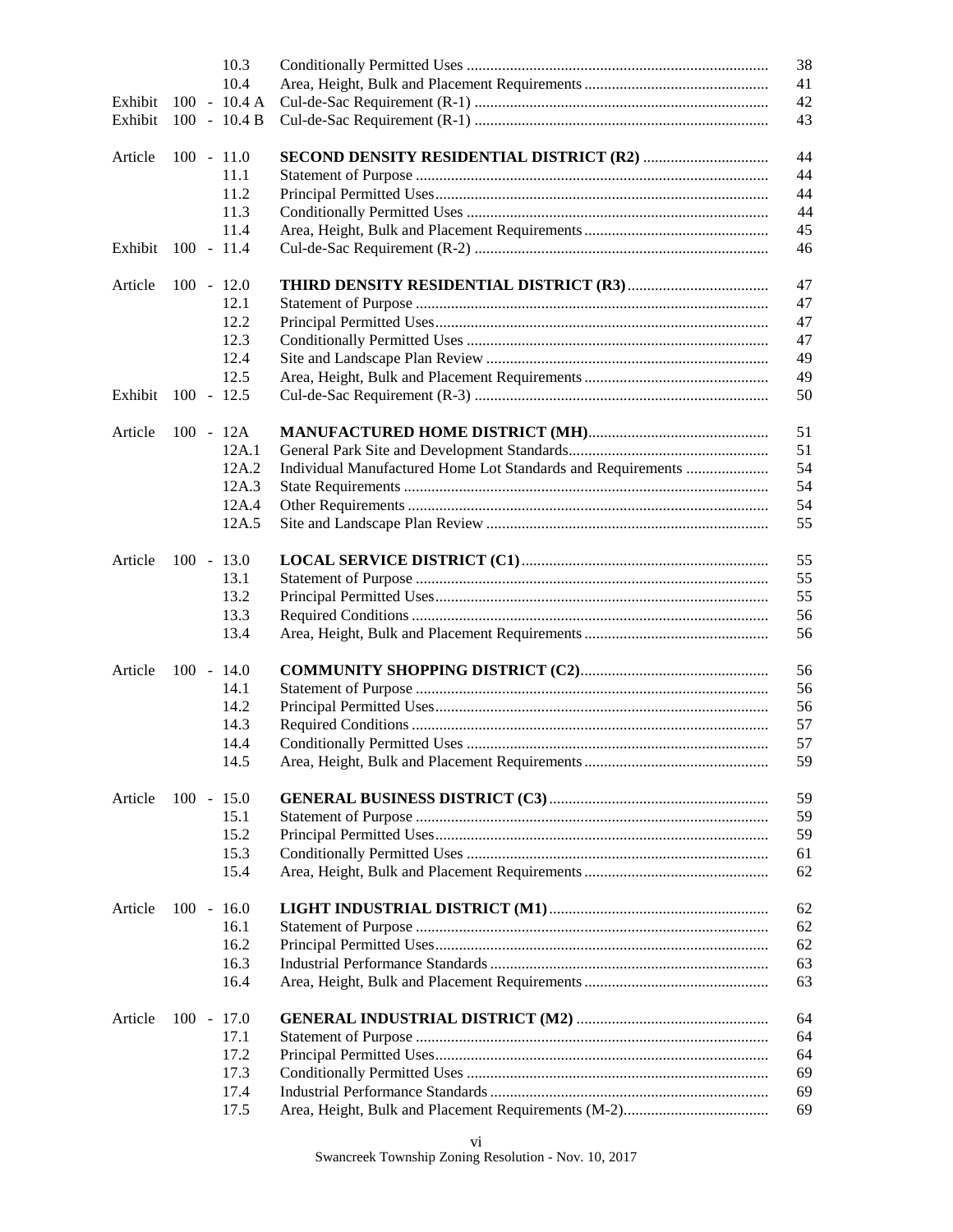| Article | 100 - 17A    | PLANNED INDUSTRIAL/BUSINESS PARK DISTRICT (M3) | 70 |
|---------|--------------|------------------------------------------------|----|
|         | 17A.1        |                                                | 70 |
|         | 17A.2        |                                                | 70 |
|         | 17A.3        |                                                | 73 |
|         | 17A.4        |                                                | 73 |
|         | 17A.5        |                                                | 74 |
|         | 17A.6        |                                                | 74 |
|         | 17A.7        |                                                | 75 |
|         | 17A.8        |                                                | 75 |
|         | 17A.9        |                                                | 76 |
|         | 17A.91       |                                                | 76 |
| Article | $100 - 18.0$ |                                                | 77 |
|         | 18.1         |                                                | 77 |
|         | 18.2         |                                                | 78 |
|         | 18.3         |                                                | 79 |
| Article | $100 - 19.0$ |                                                | 81 |
|         | 19.1         |                                                | 81 |
|         | 19.2         |                                                | 81 |
|         | 19.3         |                                                | 81 |
|         | 19.4         |                                                | 82 |
| Article | $100 - 20.0$ |                                                | 83 |
|         | 20.1         |                                                | 83 |
|         | 20.2         |                                                | 83 |
|         | 20.3         |                                                | 83 |
|         | 20.4         |                                                | 84 |
|         | 20.5         |                                                | 84 |
|         | 20.6         |                                                | 84 |
|         | 20.7         |                                                | 84 |
|         | 20.8         |                                                | 85 |
|         | 20.9         |                                                | 85 |
|         | 20.91        |                                                | 85 |
|         | 20.92        | Construction and Use to be as Provided in      |    |
|         |              |                                                | 85 |
|         | 20.93        |                                                | 85 |
|         | 20.94        |                                                | 85 |
| Article | $100 - 21.0$ |                                                | 86 |
|         | 21.1         |                                                | 86 |
|         | 21.2         |                                                | 86 |
|         | 21.3         |                                                | 86 |
|         | 21.4         |                                                | 86 |
|         | 21.5         |                                                | 87 |
|         | 21.6         |                                                | 87 |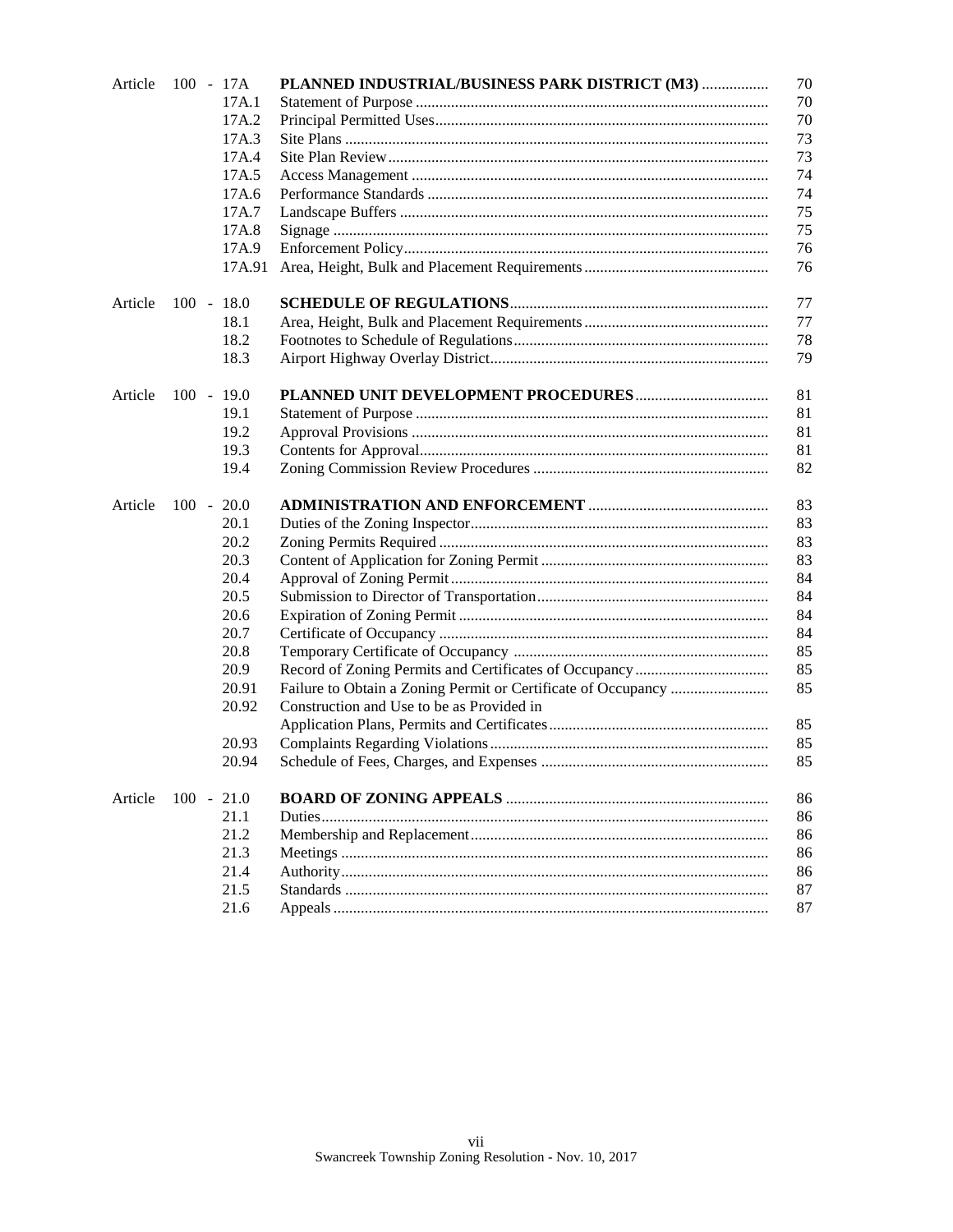| Article | $100 - 22.0$ | AMENDMENTS, SUPPLEMENTS, PROCEDURES,            |     |
|---------|--------------|-------------------------------------------------|-----|
|         | 22.1         | Amendments or Supplements to Zoning Resolution, | 88  |
|         |              |                                                 | 88  |
|         | 22.2         |                                                 | 89  |
| Article | $100 - 23.0$ |                                                 | 90  |
| Article | $100 - 24.0$ |                                                 | 104 |
| Article | $100 - 25.0$ |                                                 | 104 |
| Article | $100 - 26.0$ | ENFORCEMENT, PENALTIES, AND OTHER REMEDIES      | 105 |
|         | 26.1         |                                                 | 105 |
|         | 26.2         |                                                 | 105 |
|         | 26.3         |                                                 | 105 |
|         | 26.4         |                                                 | 105 |
|         | 26.5         |                                                 | 105 |
| Article | $100 - 27.0$ |                                                 | 105 |
| Article | $100 - 28.0$ |                                                 | 106 |
| Article | $100 - 29.0$ |                                                 | 106 |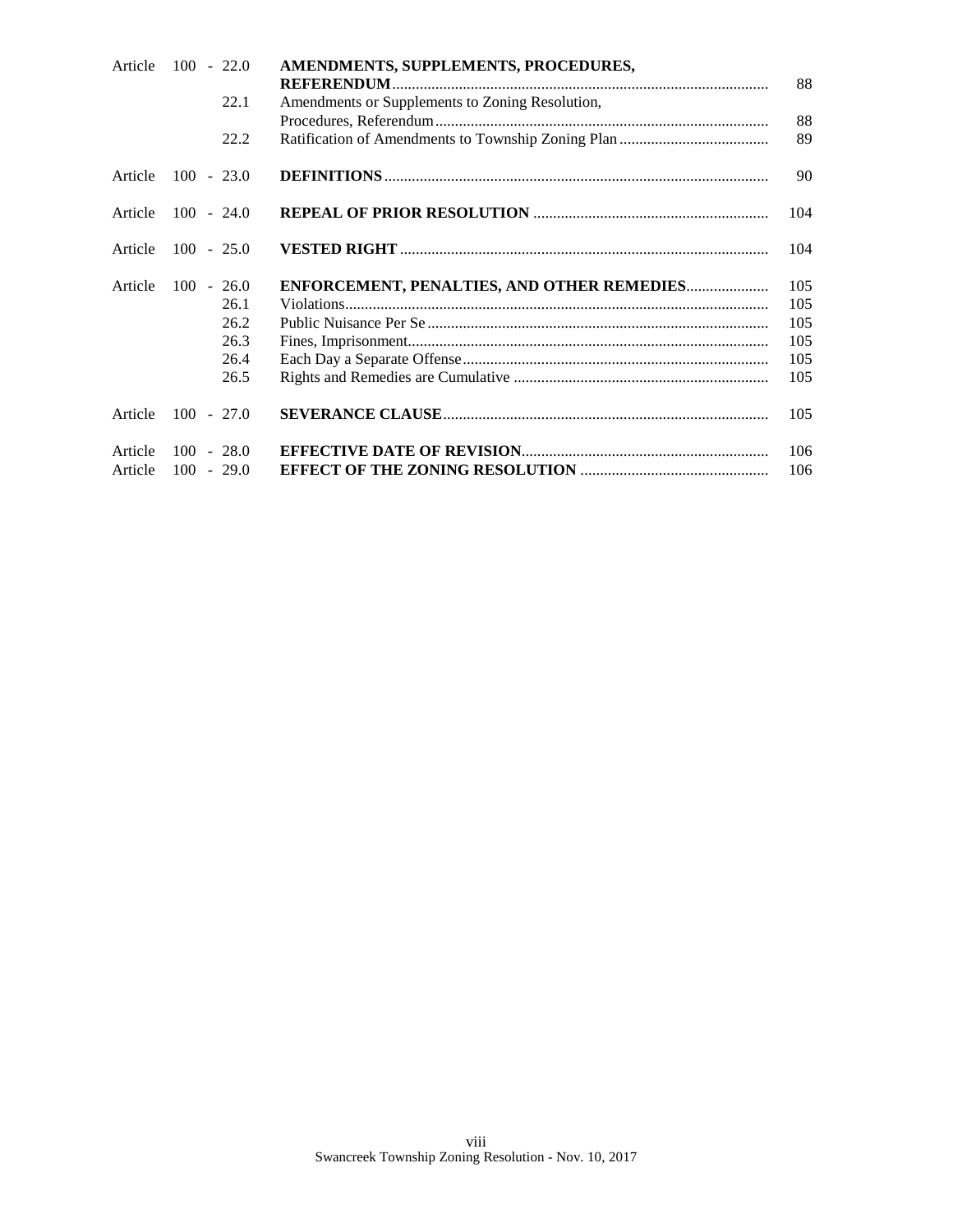#### **ARTICLE 100-1 SHORT TITLE**

This law shall be known as the "Zoning Resolution", and consists of a text and map(s). The map(s) accompanying this Resolution are hereby incorporated herein and which is made a part hereof, shall be referred to as the "Zoning Plan".

#### **ARTICLE 100-2 INTENT AND PURPOSE**

The purpose of this law is to promote the general welfare, public health, safety and morals. The Board of Township Trustees may in accordance with a Comprehensive Plan and the Swancreek Corridor Plan regulate by resolution and location, height, bulk, number of stories, and size of buildings and other structures, including tents, cabins, and trailer coaches, percentages of lot areas which may be occupied, set back building lines, sizes of yards, courts, and other open spaces, the density of population, the uses of buildings and other structures including tents, cabins, and trailer coaches and the use of land for trade, industry, residence, recreation, or other purposes in the unincorporated territory of such township, and for such purposes may divide all or any part of the unincorporated territory of the Township into districts or zones of such number, shape, and areas as the Board determines. All such regulations shall be uniform for each class of kind of building or other structure or use through any district or zone, but the regulations in one district or zone may differ from those in other districts or zones. The Comprehensive Plan included herein means the Comprehensive Development plan for Fulton County, Ohio or subsequent refinement of said Plan which may include greater detailing of land use categories, development goals and policies more relevant to the development of Fulton County and the Swancreek Corridor Plan which is a specific plan for the development of the SR 2/US 20A corridor.

#### **ARTICLE 100-3 CONSTRUCTION OF LANGUAGE**

The following rules of construction apply to the text of this Resolution.

- 1. The particular shall control the general.
- 2. In the case of any difference of meaning or implication between the text of this Resolution and any caption or illustration, the text shall control.
- 3. The word "shall" is always mandatory and not discretionary. The word "may" is permissive.
- 4. Words used in the present tense shall include the future, and words used in the singular number shall include the plural, and the plural the singular, unless the context clearly indicates the contrary.
- 5. A "building" or structure includes any part thereof.
- 6. The phrase "used for" includes "arranged for", "designed for", "intended for", "maintained for", or "occupied for".
- 7. The word "person" includes the zoning inspector, an individual, a corporation, a partnership, an incorporated association, or any other similar entity.
- 8. Unless the context clearly indicates the contrary, where a regulation involves two (2) or more items, conditions, provisions, or events connected by the conjunction "and", "or", "either...or", the conjunction shall be interpreted as follows:
	- a. "And" indicates that all the connected items, conditions, provisions, or events shall apply.
	- b. "Or" indicates that the connected items, conditions, or provisions, or events may apply singularly or in any combination.
- 9. Terms not herein defined shall have the meaning customarily assigned to them.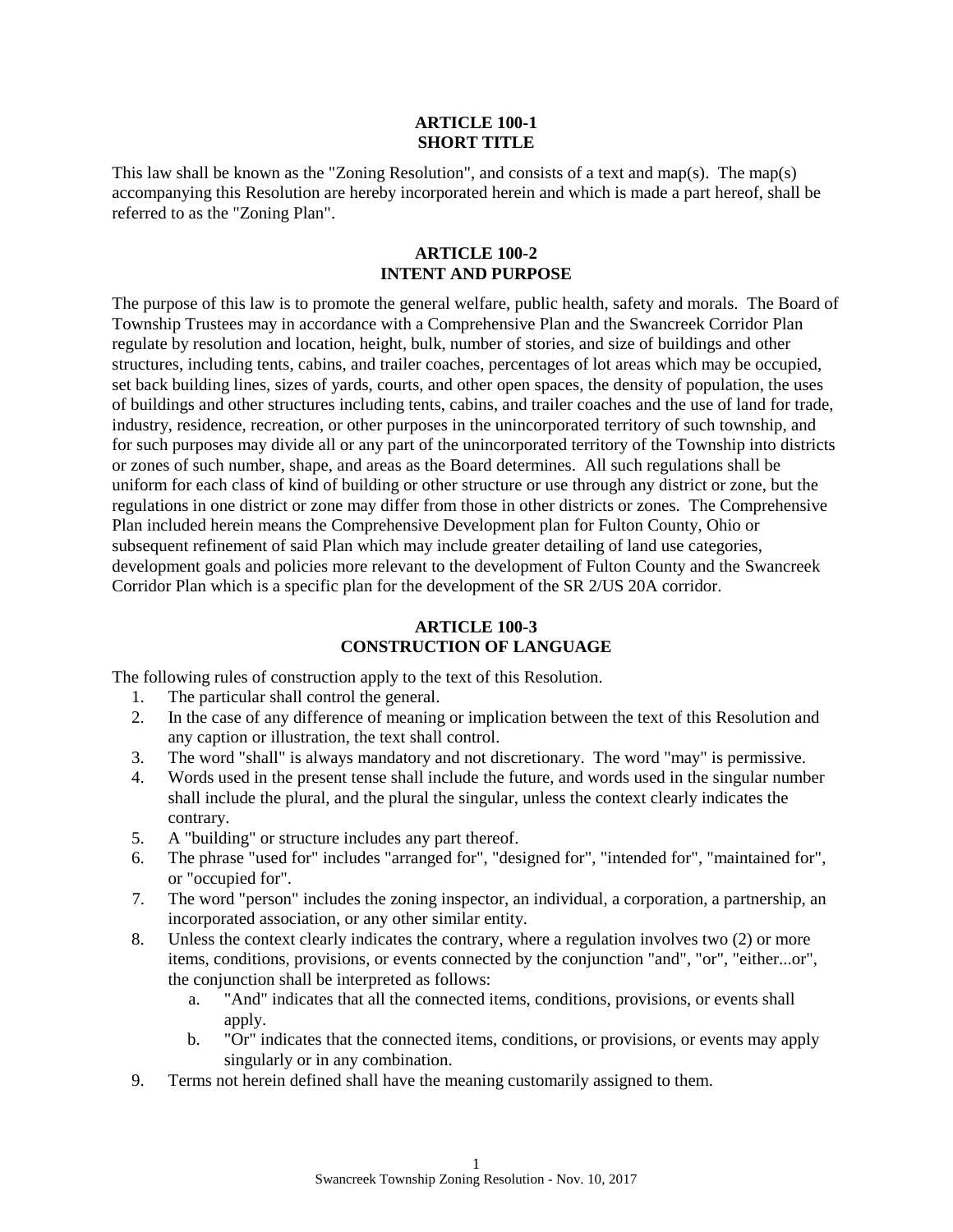## **ARTICLE 100-4 ZONING DISTRICTS AND MAPPING INTERPRETATION**

# 100-4.1 Districts Established

The unincorporated portions of Swancreek Township are hereby divided into districts or zones as shown on the Zoning Plan, which accompanies this Resolution and is hereby declared to be a part hereof and they shall hereafter be known as follows:

| "AG-RE"  | <b>Agricultural and Rural Estate District</b> |
|----------|-----------------------------------------------|
| "R1"     | <b>First Density Residential District</b>     |
| "R2"     | <b>Second Density Residential District</b>    |
| "R3"     | <b>Third Density Residential District</b>     |
| "MH"     | <b>Manufactured Home District</b>             |
| "C1"     | <b>Local Shopping District</b>                |
| "C2"     | <b>Community Shopping District</b>            |
| "C3"     | <b>General Shopping District</b>              |
| "M1"     | <b>Light Industrial District</b>              |
| "M2"     | <b>General Industrial District</b>            |
| " $M3$ " | Planned Industrial/Business Park District     |
|          |                                               |

# 100-4.2 Zoning Plan

The boundaries of the zoning districts provided for in this Zoning Resolution are shown on the plan attached hereto which plan is considered an integral part of the Resolution and is designated as the Official Zoning Plan for Swancreek Township. The Zoning Plan shall be maintained and kept on file with the Township and all notations, references, and other information shown thereon are a part of this Resolution and have the same force and effect as if the said Zoning Plan and all notations, references, and other information were fully set forth or described herein.

The Official Zoning Plan shall be identified by the signature of the Swancreek Township Board of Township Trustees, attested by the Township Clerk, and shall show thereon the date of its enactment. If, in accordance with the provisions of this Resolution, changes are made in district boundaries or other matter portrayed on the Official Zoning Plan, such change shall be made on the Official Zoning Plan within fifteen (15) days of the enactment of such modifications, together with an entry on the Official Zoning Plan in an amendment schedule adequately keyed to the Plan.

# 100-4.3 District Boundaries Interpreted

Where uncertainty exists with respect to the boundaries of the various districts as shown on the Zoning Plan, the following rules shall apply:

- 1. Boundaries indicated as approximately following the centerlines of streets, highways, or alleys shall be construed to follow such centerlines.
- 2. Boundaries indicated as approximately following platted lot lines of streets, construed as following such lot lines.
- 3. Boundaries indicated as approximately following corporate limits shall be construed as following corporate limits.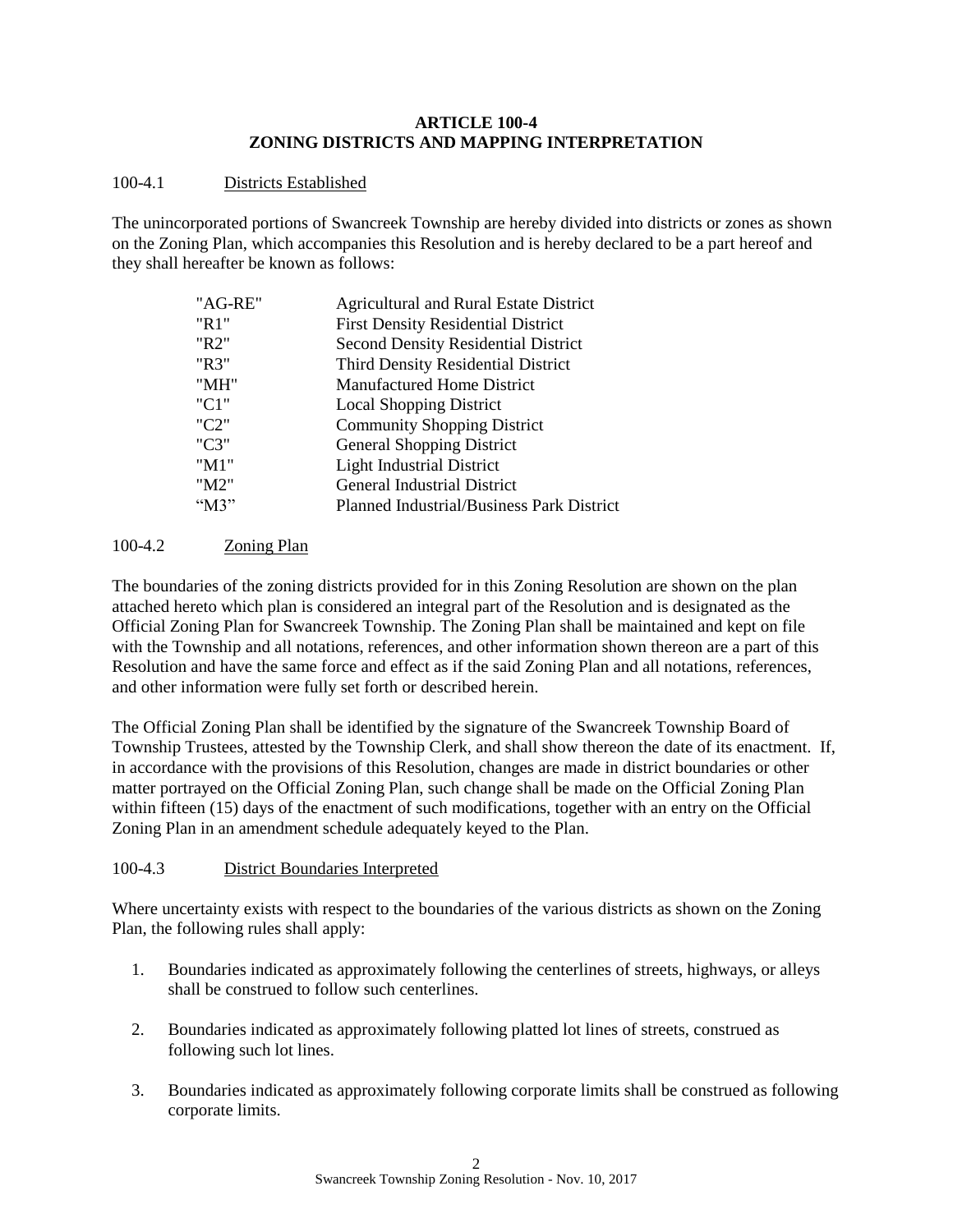- 4. Boundaries indicated as following railroad lines shall be construed to be the midway between the main tracks.
- 5. Boundaries indicated as following shore lines shall be construed to follow such shore lines, and in the event of change in the shore lines shall be construed as moving with the actual shore lines; boundaries indicated as approximately following the center line of streams, rivers, canals, lakes, or other bodies of water shall be construed to follow such center lines.
- 6. Boundaries indicated as parallel to or extensions of features indicated in subsection 1 through 5 above shall be so construed. Distances not specifically indicated on the official Zoning Plan shall be determined by the scale of the map.
- 7. Where physical or cultural features existing on the ground are in variance with those shown on the official Zoning Plan or in other circumstances not covered by subsections 1 through 6 above, the Board of Zoning Appeals shall interpret the district boundaries.

# **ARTICLE 100-5 GENERAL PROVISIONS**

# 100-5.1 Conflicting Regulations

Whenever any provision of this resolution imposes more stringent requirements, regulations, restrictions, or limitations than are imposed or required by the provisions of any other law, or resolution, then the provisions of this resolution shall govern. Whenever the provision of any other law or resolution imposes more stringent requirements than are imposed or required by this resolution, then the provisions of such resolution shall govern.

### 100-5.2 Scope

No building or structure, or part thereof, shall hereinafter be erected, constructed, reconstructed, or altered and maintained, and no new use or change shall be made or maintained of any building, structure of land, or part thereof, except in conformity with the provisions of the resolution.

- 1. No building shall be erected, converted, or enlarged, reconstructed, or structurally altered, except in conformity with the area and placement regulations of the district in which the building is located.
- 2. No building shall be erected, converted, enlarged, reconstructed or structurally altered to exceed the height limit hereinafter established for the district in which the building is located, except that penthouses or roof structures for the housing of elevators, stairways, tanks, ventilating fans, or similar equipment required to operate and maintain the building, and fire or parapet walls, skylights, towers, steeples, stage lofts, and television aerials and wireless masts, water tanks, or similar structures may be erected above the height limits herein prescribed. No such structure may be erected that exceeds by more than fifteen (15) feet the height limits of the district in which it is located, unless otherwise specified, nor shall such structure have a total area greater than ten (10) percent of the roof area of the building; nor shall such structure be used for any residential purpose or any commercial or industrial purpose other than a use incidental to the main use of the building.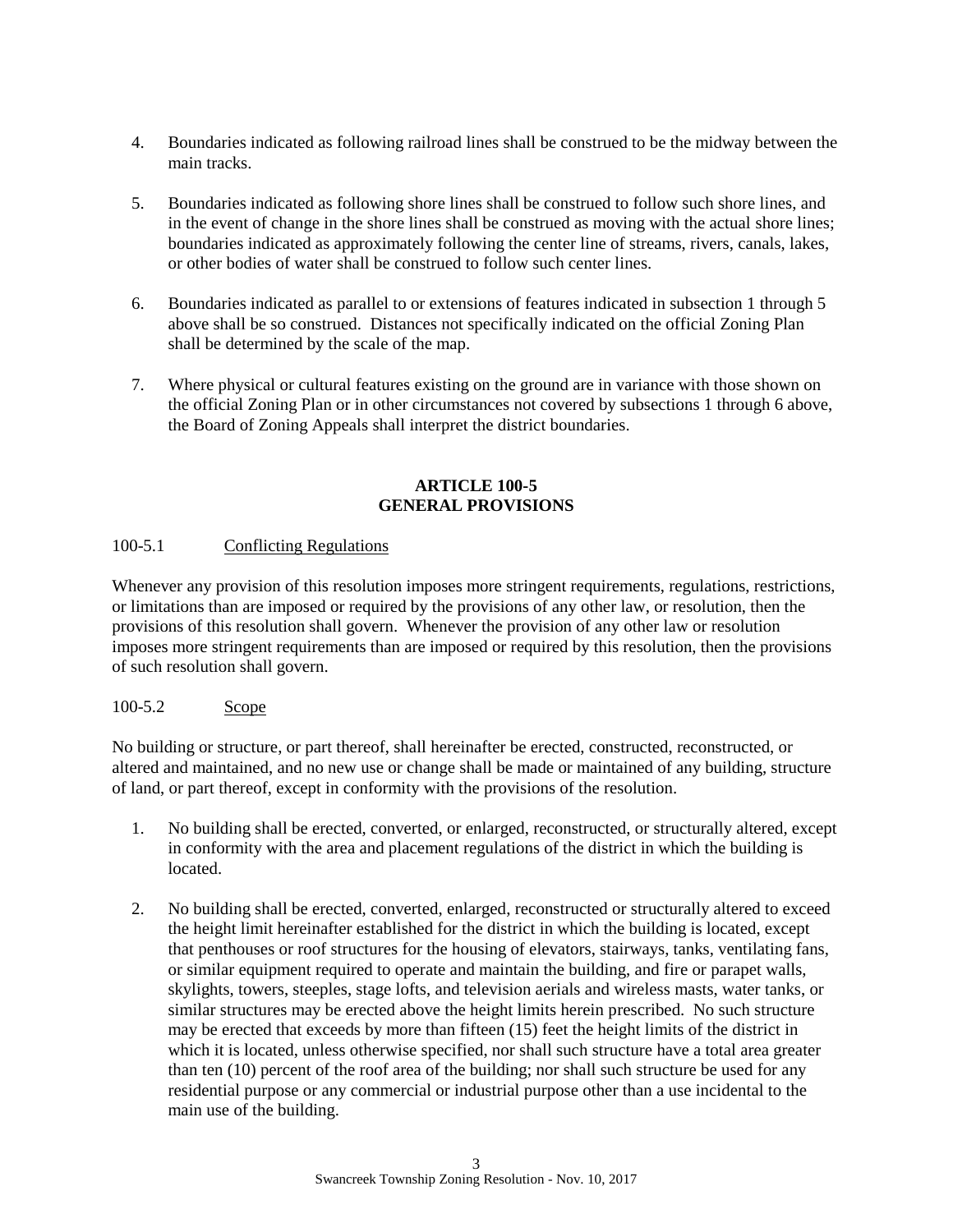- 3. Architectural features, as defined, not including vertical projections, may extend or project into a required side yard not more than two (2) inches for each one (1) foot of width of such side yard and may extend or project into a required front yard or rear yard not more than three (3) feet.
- 4. No residential structure shall be erected upon any required yard of a lot or upon a lot with another dwelling.
- 5. Any building requiring yard space shall be located at such an elevation that a sloping grade shall be maintained to cause the flow of surface water to run away from the walls of the building. Grade elevations shall be determined by using the elevation at the centerline of the road in front of the lot as the established grade or such grade determined by the County Engineer or Zoning Inspector.

When a new building is constructed on a vacant lot between two existing buildings or adjacent to an existing building, the existing established grade shall be used in determining the grade around the new building and the yard around the new building shall be graded in such a manner as to meet existing grades and not to permit run-off of surface water to flow onto the adjacent property unless property is part of a natural watercourse.

- 6. No permit shall be granted for the moving of used or existing buildings or structures from without or within the limits of the Township to be placed on property within said limits unless the Zoning Inspector shall have made an inspection of the building to be moved and has found that it is structurally safe, will not adversely affect the character of existing buildings in the neighborhood of the new location and will fully comply with the Building Code and other codes regulating the health, safety, and general welfare of the Township. A performance bond, as established by the Township Trustees of sufficient amount to insure cost of completing buildings for occupancy with a period of not less than six (6) months from date of permit, shall be furnished before permit is issued.
- 7. The construction, maintenance or existence within the County of any unprotected, unbarricaded, open or dangerous excavations, holes, pits, or wells, which constitute or are reasonably likely to constitute a danger or menace to the public health, safety or welfare, are hereby prohibited; provided, however, this section shall not prevent any excavation under a permit issued, pursuant to this resolution, where such excavations are properly protected and warning signals posted in such a manner as may be approved by the Zoning Inspector; and provided further, that this section shall not apply to streams, natural bodies of water or to ditches, streams, reservoirs, or other major bodies of water or other governmental agency.
- 8. No private swimming pool, exclusive of portable swimming pools with a diameter less than twelve (12) feet or with an area of less than one hundred (100) square feet shall be allowed in the Agricultural-Rural Estate District or any Residential District, except as an accessory use and unless it complies with the following conditions and requirements:
	- a. The pool is intended and is to be used solely for the enjoyment of the occupants of the principal use of the property on which it is located.
	- b. It may not be closer than twelve (12) feet to any side lot line, fifteen (15) feet to any rear lot line, or ten (10) feet to any main building. No such use shall be permitted to be constructed in any required front yard.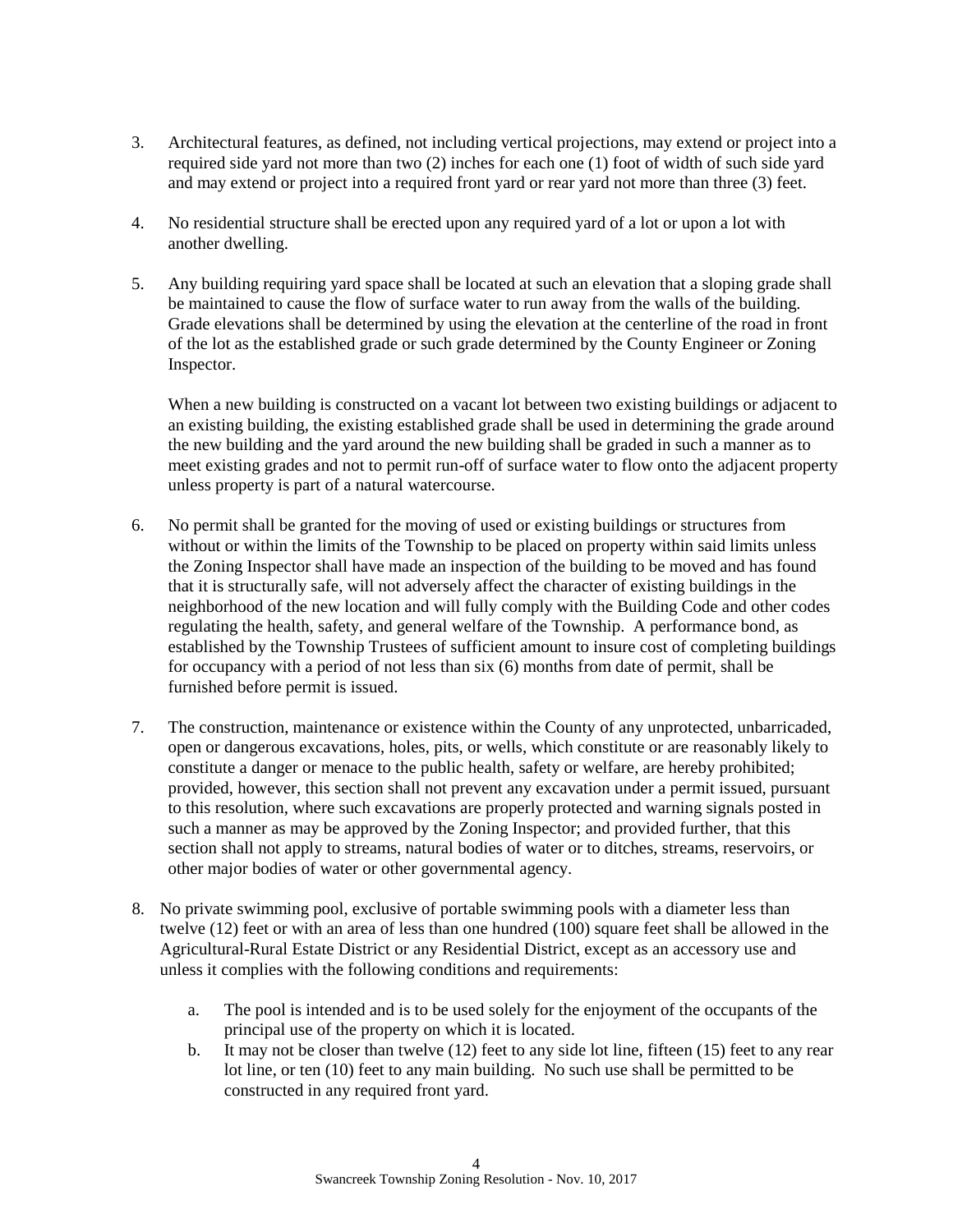- c. The swimming pool shall be walled or fenced to prevent uncontrolled access from the street or adjacent properties. Said wall or fence shall not be less than four (4) feet in height and maintained in good condition with a gate and lock. An above-ground pool does not have to be walled or fenced if said pool has a removable ladder and/or a gate and lock.
- 9. Nothing in this resolution shall prevent the strengthening or restoration to a safe condition of any part of any building or structure declared unsafe by the Zoning Inspector, or required to comply with his lawful order.
- 10. The provisions of the resolution shall not be so construed as to interfere with the temporary use of any property as a voting place in connection with a County, Township or other public election.
- 11. No proposed plat of a new or redesigned subdivision shall hereafter be approved by the Fulton County Regional Planning Commission unless the lots within such plat equal or exceed the minimum size and width requirements set forth in the various districts of this resolution, and unless such plat fully conforms with the statutes of the State of Ohio and the Subdivision Control Regulations of the County as may be adopted.
- 12. Access to township, county and state highways will require a permit from the appropriate public authority.All proposed development shall adhere to access requirements on state, county and township roads, per Article VI of the Fulton County Subdivision Regulations.
- 13. Private roads shall adhere to the requirements of Section 606.5 of the Fulton County Subdivision Regulations.
- 14. From and after the effective date of this resolution, it shall be unlawful for any person, firm, corporation, partnership, or other organization or entity to use land for filling with material of any kind without Ohio E.P.A. and Fulton County Health Department approval and subject to requirements as may be appropriate. In addition, fill placed in a 100 year flood plain must be approved by the Fulton County Engineer and the Regional Planning Commission. Asphalt or concrete asphalt is not a permitted fill material.
- 15. Except as otherwise provided by this resolution or O.R.C. 519.21 this resolution shall not confer any power on the township zoning commission, board of trustees, or board of zoning appeals to prohibit the use of any land for agricultural purposes. This pertains to the construction or use of buildings or structures incident to the use for agricultural purposes of land on which such buildings or structures are located, including buildings or structures that are used or constructed for an agricultural use. This shall require the owner qualify the project as an agricultural exempt use and not require any zoning permit or certificate be issued for any such building or structure on lots with an area of five (5) acres and greater.

Per O.R.C. Section 711 on platted subdivisions or in any area consisting of fifteen or more contiguous lots of less than five acres each, and adjacent to the opposite side of the same dedicated public road, those lots being used for the dairying, animal and poultry husbandry shall be considered a non-conforming use of land, buildings or structures pursuant to O.R.C. Section 519.19.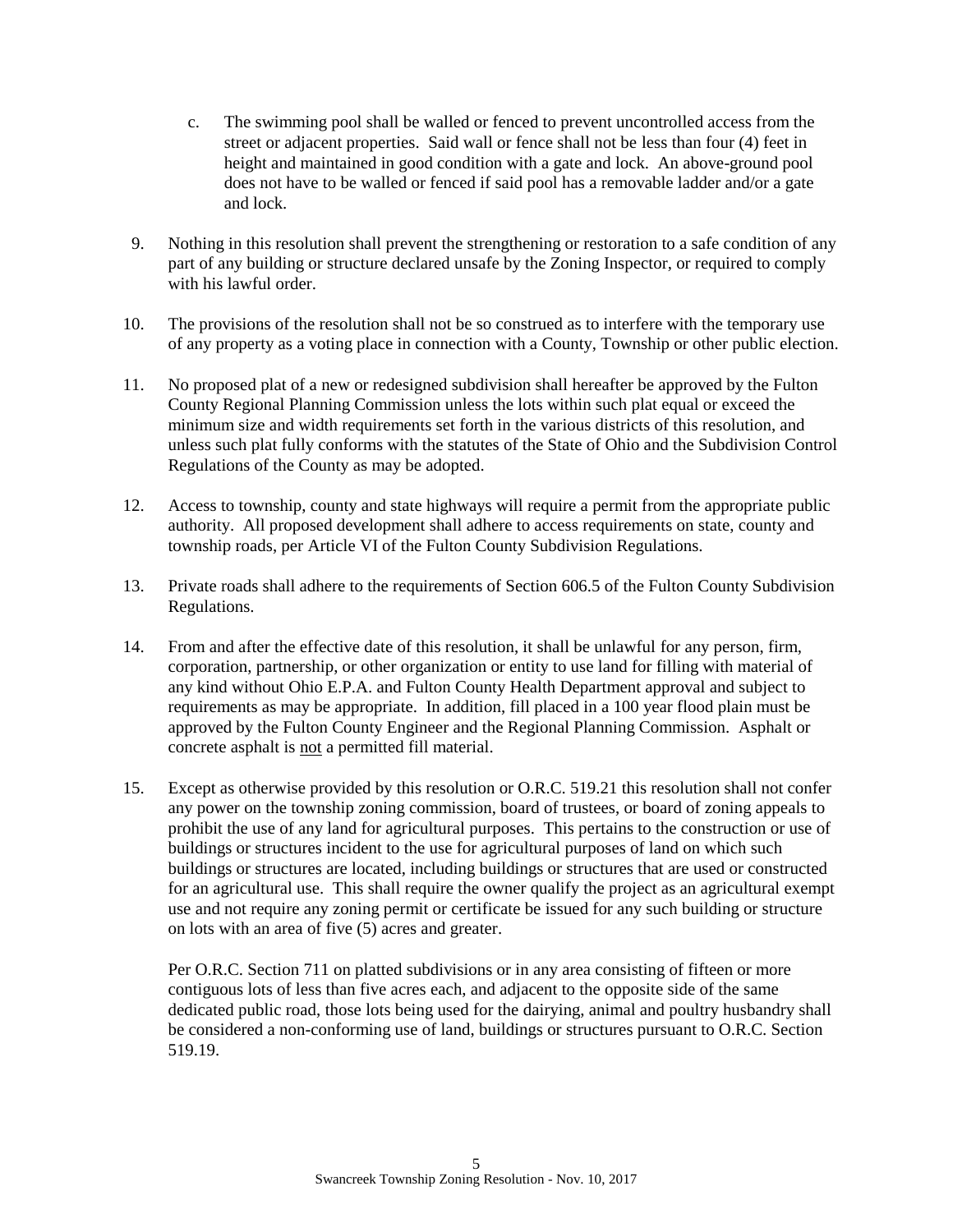Per O.R.C (B) and (C) Buildings or structures or parking being regulated for an agriculture use on lots one (1) acre or less and lots greater than one (1) acre but not greater than five (5) acres approved under Section 711, shall comply with district requirements and require a zoning permit and certificate be issued.

Such sections do not confer any power in respect to the location, erection, construction, reconstruction, change, alteration, maintenance, removal, use or enlargement of any building or structures of any public utility (except those engaged in the business of transporting property, per O.R.C. 519.211) or a railroad for the operation of its business.

- 16. No grading or filling is permitted in a public right-of-way along state, county and township highways. All proposed grading is to be approved by the State of Ohio, the Fulton County Engineer, or the Township Trustees.
- 17. Vacant Parked Manufactured or Mobile Homes, which do not meet the requirements of the zoning district, shall be removed within 90 days of placements or vacating of said unit.
- 18. No activity, operation, or use of land, building or equipment of any use, as established in this district, shall produce or create dangerous, injurious, noxious, or otherwise objectionable, fire, explosive or other hazard, noise or vibration, smoke, dust, odor or other form of air pollution, glare, electrical or other disturbance, liquid or solid refuse or waste; such an amount as to affect adversely the surrounding area or adjoining premises. The foregoing hereinafter shall be referred to as a "nuisance Factor". All applicable federal, state and local regulations shall be adhered to.
- 19. Sound levels shall be measured with a sound level meter and associated octave band filter manufactured according to standards prescribed by the American Standards Association. Noises incapable of being so measured, such as those of an irregular and intermittent nature, shall be controlled so as not to become a nuisance to adjacent uses. At no point on the boundary of any property shall the sound intensity level of any individual operation or plant exceed the decibel levels established in the table below.

No activity on private property shall emit noise in excess of sound levels indicated in the table below that creates a nuisance to surround properties. Sound levels shall be determined by the use of a sound level meter designed to give measurements designated as dBA of dB (A). Measurements may be taken, at the discretion of the Zoning Inspector, at the property line or anywhere beyond the property line of the source property. The maximum noise levels will be established by the receiving property or zoning district regardless of the proximity of the source property to it. The source property need not be contiguous to the receiving property. The maximum permitted sound levels can be referenced in the sound table.

| SOURCE PROPERTY<br>RECEIVING PROPERTY |                   |             |             |            |
|---------------------------------------|-------------------|-------------|-------------|------------|
| Noise Source                          | Time              | Residential | Commercial  | Industrial |
| Residential                           | Daytime/Nighttime | 70dBA/60    | $70$ dBA/60 | 70dBA/60   |
| Commercial                            | Daytime/Nighttime | 70/60       | 75/75       | 75/75      |
| Industrial                            | Daytime/Nighttime | 70/60       | 75/75       | 80/80      |

SOURCE PROPERTY : THE RECEIVING PROPERTY

Daytime shall be considered as the hours between 8:00 AM and 10:00 PM. Nighttime shall be considered as the hours after 10:00 PM.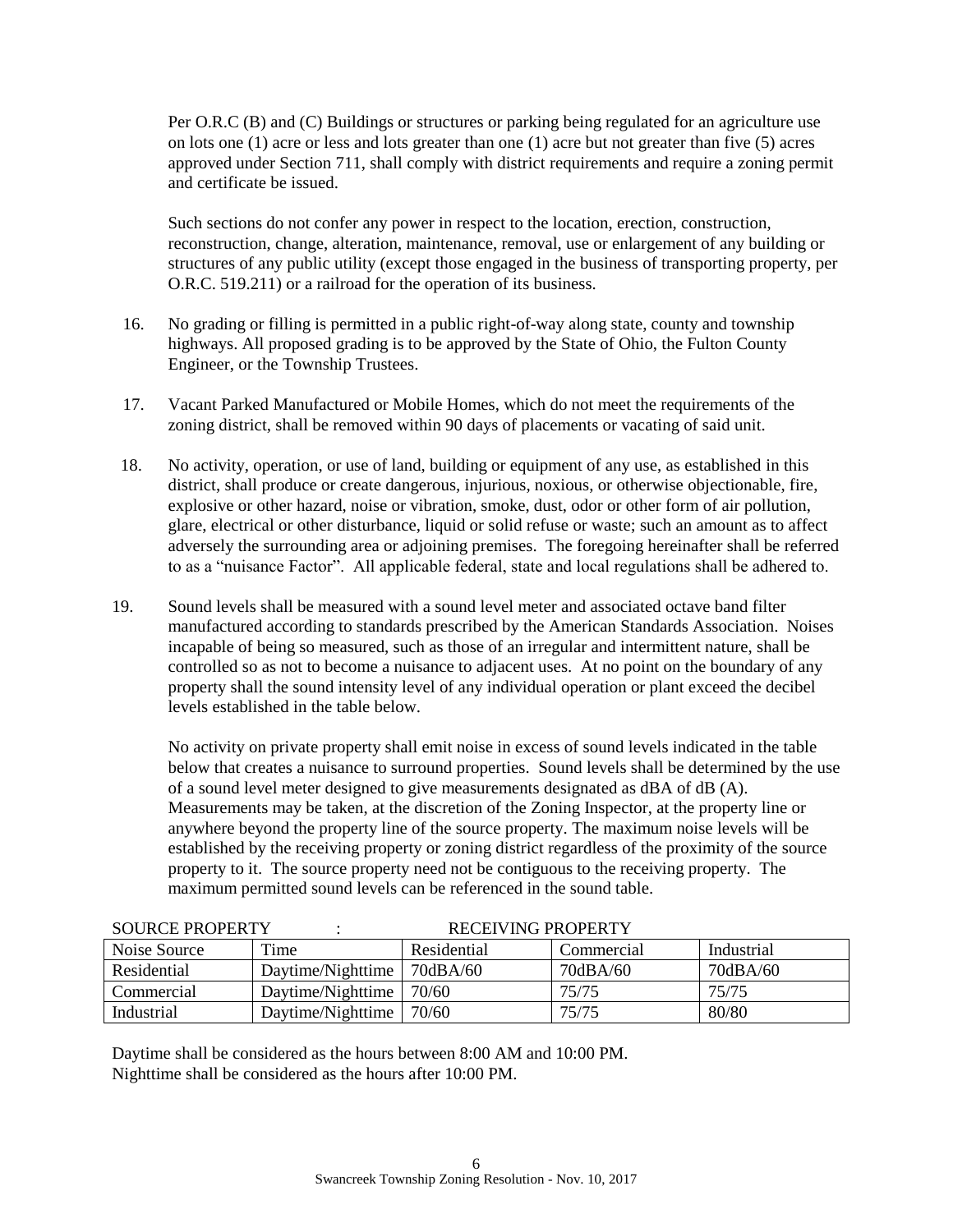## 100-5.3 Accessory Structures

In residential and AG/RE zoned districts (on parcels smaller than 5 acres), all accessory buildings, shall be subject to the following regulations:

## 1. Accessory Building in Residential and AG/RE Districts

- a. Where the accessory building is structurally attached to a main building, it shall be subject to, and must conform to, all regulations of this resolution applicable to main buildings.
- b. Accessory buildings shall not be erected to any required yard except in a rear yard. Detached garages shall be permitted in a side yard. Accessory buildings, on a corner lot of record, that conflict with required yards shall be submitted to the Board of Zoning Appeals for a variance. Their decision as to extent and location shall be compatible with the intent of this resolution. Semi trailers to be used for storage are not accessory buildings and are not permitted.
- c. An accessory building not exceeding thirty (30) feet in height in an AG/RE district and twenty (20) feet in any other residential district may occupy not more than thirty (30) percent of a required rear yard, provided that in no instance shall the accessory building exceed the ground floor area of the main building or ten (10) percent of the total lot, whichever is the lesser.
- d. No detached accessory building shall be located closer than ten (10) feet to any main building nor shall it be located closer than five (5) feet to any side or rear lot. In those instances where the rear lot line is coterminous with any alley right-of-way, the accessory building shall not be closer than one (1) foot to such rear lot line. In no instance shall any accessory building be located within a dedicated easement right-of-way.
- e. When an accessory building is located on a corner lot, said building shall not project beyond the front yard line of the required front yards.

### 2. Outdoor Furnaces

"Outdoor Furnace" means any device that is designed or intended to burn wood, or wood by-product or similar material, for the purpose of providing a source of heat, either directly or indirectly, to any structure or appurtenance thereto.

- 1. Any outdoor furnace located and used within Swancreek Township shall be constructed in conformance with all applicable zoning laws.
- 2. Installation and operation of any outdoor furnace device shall comply with the following:
	- a. The outdoor furnace device shall comply with manufacturer specifications with respect to installation, maintenance and operation.
	- b. The outdoor furnace device shall comply with all applicable state and federal laws.
	- c. Any outdoor furnace shall be located at least 50 feet from the side and rear property line.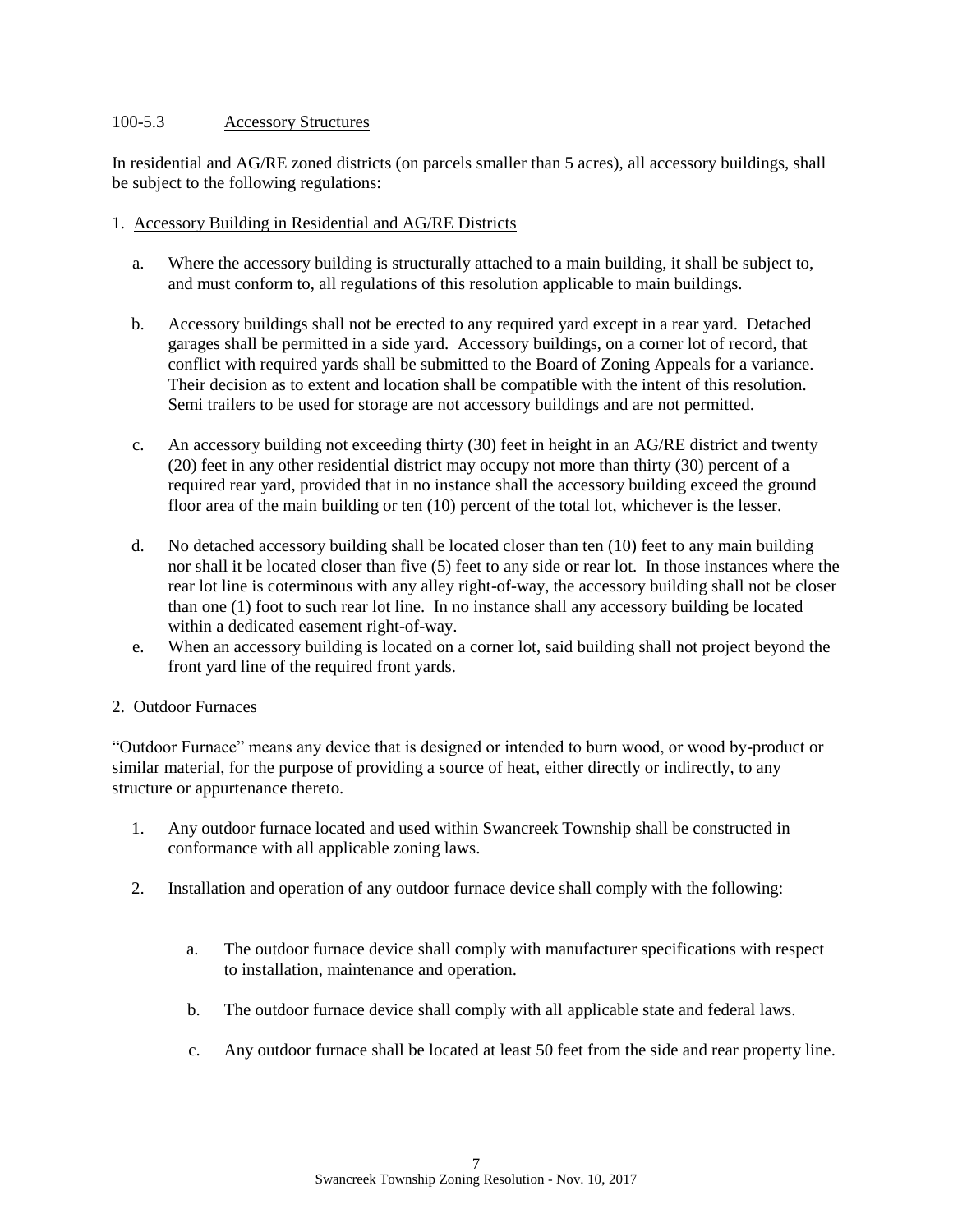- d. Any outdoor furnace device shall have a chimney stack installed according to the manufacturer's specifications. The smoke discharge shall not be a nuisance factor to neighboring properties or be a danger to the public right of ways.
- e. Outdoor furnace devices, which are designed to heat structures twenty-five percent (25%) greater than the size of any structure on the property, shall not be permitted.
- f. No fuel other than natural wood, without additive, wood pellets with out additives and agricultural seeds in their natural state may be burned in any wood-burning device. Trash, plastic, gasoline, rubber, naphtha, household garbage, material treated with petroleum products (particle board, railroad ties and pressure treated wood), paper products and cardboard are prohibited.
- g. To the extent a zoning permit is required to construct any permanent structures intended to enclose a outdoor furnace, then at the time of applying for such permit, there shall be submitted a copy of the manufacturer's specifications and any owner's manual pertaining to the subject outdoor furnace.
- 3. Notwithstanding anything contained in the Swancreek Township Zoning Resolution, a variance shall not be granted deviating the terms of sections (1) and (2) of this Section.
- 4. Nothing contained herein shall authorize any installation or operation of an outdoor furnace device that constitutes a public or private nuisance. Compliance with this Zoning Resolution shall not be a defense to any civil or criminal action for nuisance.
- 3. Solar Energy Structures: A building permit shall be required for the erection, construction or alteration of a free-standing solar energy structure. All solar energy structures shall be approved by the Zoning Inspector as to their conformity, requirements and placement in the Zoning District.
- 100-5.4 Signs
	- 1. Signs, General
		- a. A building permit shall be required for the erection, construction or alteration of any sign, except as hereinafter provided, and all such signs shall be approved by the Zoning Inspector as to their conforming to the requirements of the zoning district wherein said sign or signs are to be located and the requirements of this section.
		- b. There shall be no flashing, oscillating or intermittent, or red or blue or green illumination of any internally lit transparent signs located in the same line of vision as a traffic control system, nor interference with vision clearance along any highway, street, or road, or at any intersection of two (2) or more streets or roads. All illuminated signs shall be so placed as to prevent the rays and illumination there from being cast upon neighboring residences within a residential district and shall be located not less than one hundred (100) feet from such residential district.
		- c. No sign, except those placed and maintained by the Township, County, or State shall be located in, overhang or encroach upon any public right-of-way.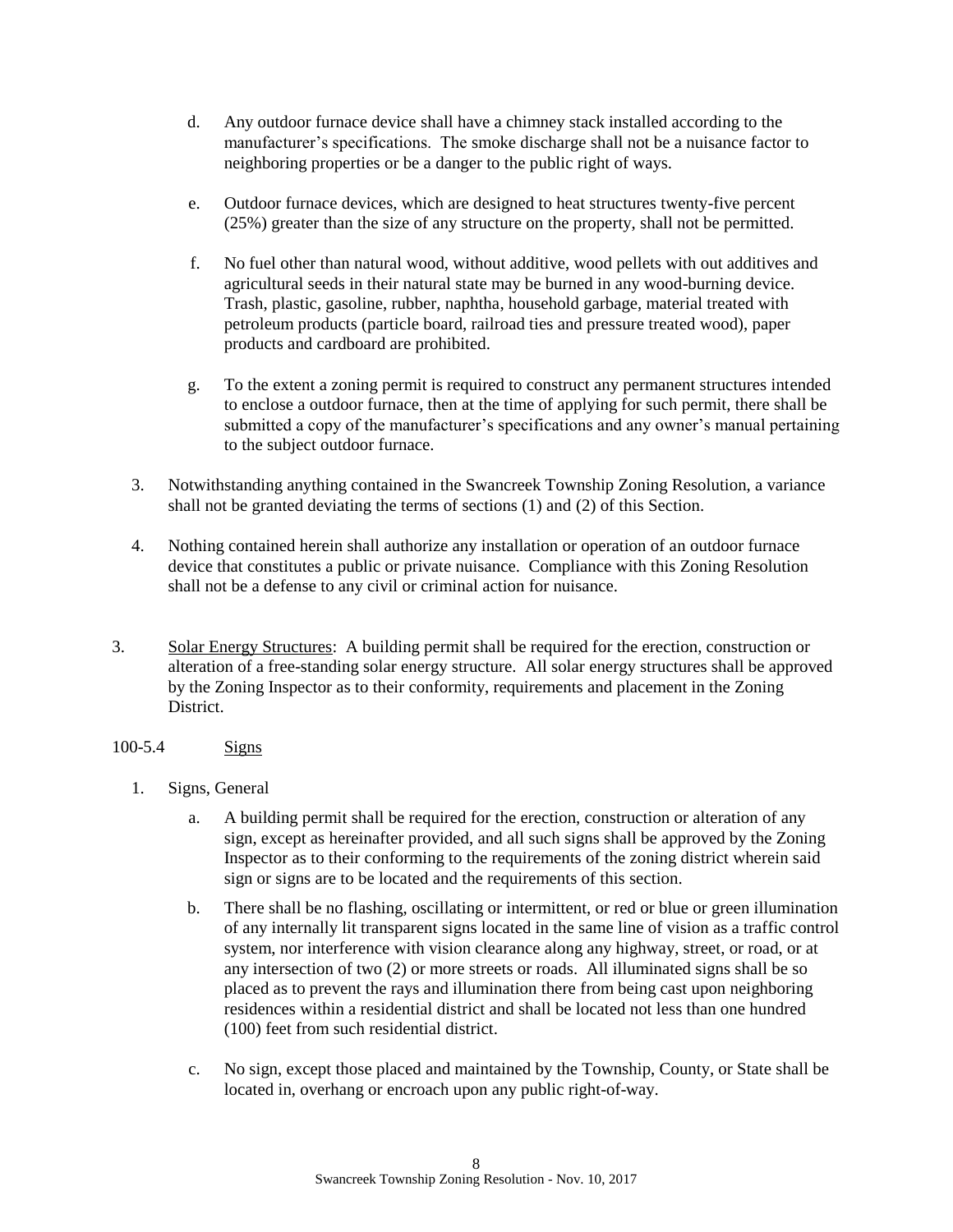- d. Signs advertising real estate for sale, rent or lease are permitted in all districts when located on the building or land intended to be sold, rented or leased, provided they are used only during the construction of a building or buildings, or they are used only during the offering for sale, rent or lease of real buildings or the offering for sale, rent or lease of real estate. Temporary subdivision and construction signs not exceeding one hundred (100) square feet in area may be permitted subject to their approval by the Board of Zoning Appeals for a twelve (12) month period, subject to renewal, providing such signs conform to the conditions established by the Board of Zoning Appeals to secure harmony with this code and there are buildings or home sales continuing in the subdivision being advertised. No zoning permit shall be required for a sign described above providing said sign is not larger than sixteen (16) square feet in area.
- e. No sign otherwise permitted shall exceed the maximum height limitations of the zoning district in which it is located.
- 2. Signs in Residential Districts are permitted as follows:
	- a. For each dwelling unit, one (1) name plate sign displaying the street name and number and name of occupant, not exceeding one (1) square foot in area.
	- b. For Permitted Principal Uses other than dwellings and for Conditionally Permitted Uses, one (1) bulletin or announcement board not exceeding ten (10) square feet in area.
	- c. In the Multiple Family District, one (1) ground or wall sign indicating the name of the multiple housing development in addition to individual dwelling nameplates. Such signs shall not exceed thirty-two (32) square feet in area.
	- d. No sign shall be illuminated by other than continuous indirect white light nor shall contain any visible moving parts.

# 100-5.5 Fences, Walls, and Other Protective Barriers

All fences of any type or description shall conform to the following regulations:

- 1. General
	- a. The erection, construction, or alteration of any fence, wall or other type of protective barrier shall be approved by the Zoning Inspector as to their conforming to the requirements of the zoning districts wherein they are required because of land use development, and to the requirements of this section.
	- b. No fence, wall, structure or planting shall be erected, established or maintained on any corner lot which will obstruct the view of a driver of a vehicle approaching the intersection, excepting that shade trees would be permitted where all branches are not less than twelve (12) feet above road level. Such unobstructed corner shall mean a triangular area formed by the right-of-way lines and a line connecting them at points twenty-five (25) feet from the intersection of the street lines or in the case of a rounded property corner from the intersection of the street property lines extended. This shall not prohibit the establishment of shrubbery thirty (30) inches or less in height.
	- c. The condition of the fence must be properly maintained.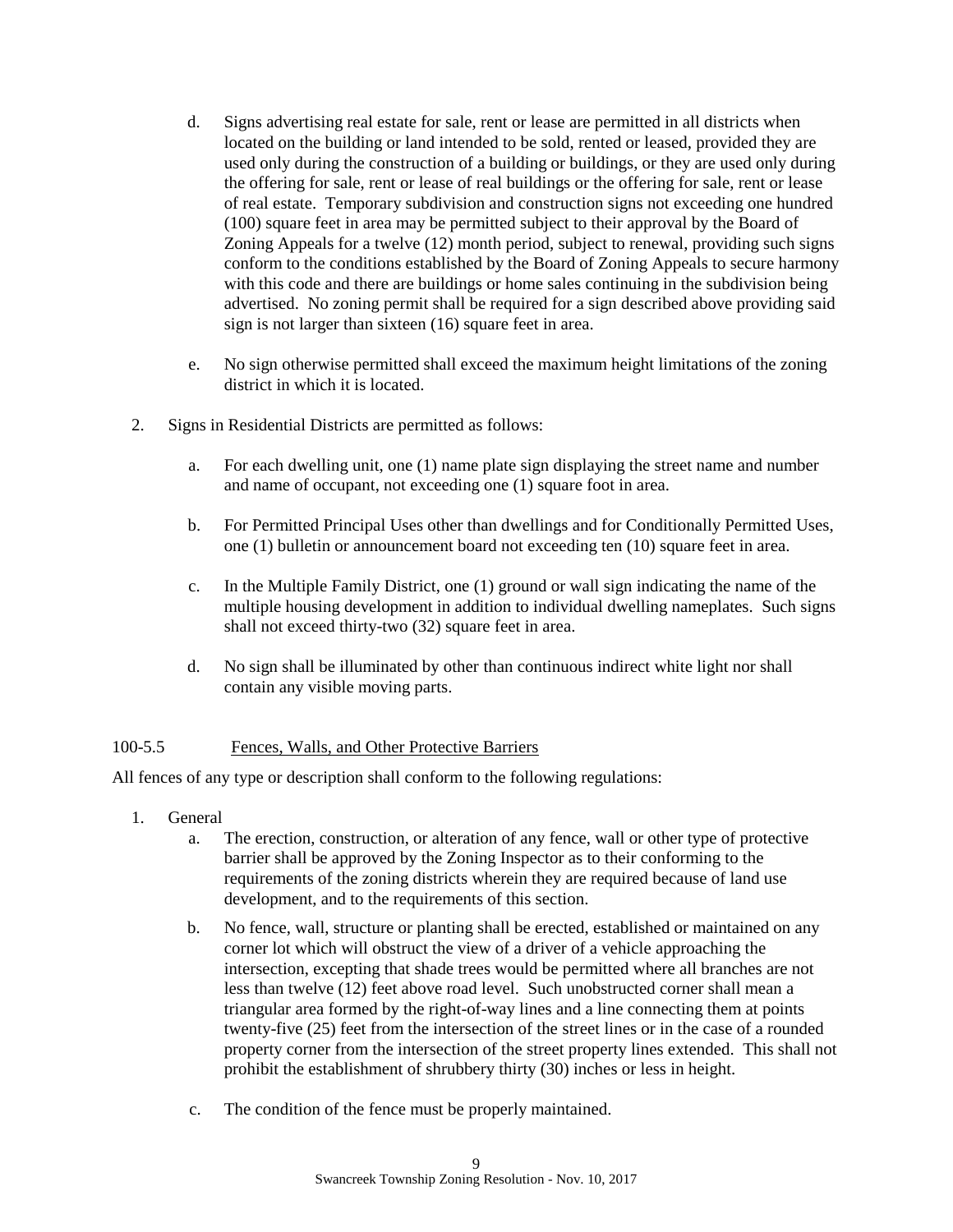#### 2.Residential and AG/RE Districts

- a. Side and Rear Fences: Fences constructed within a side or rear yard shall not be higher than six (6) feet except as provided herein. (Refer to O.R.C. Chapter 971 "Fences")
- b. Plantings, Fences and Walls in Front Yard: No fence, wall or hedge shall rise over three (3) feet in height on any required front yard. A split rail fence not exceeding 48 inches in height is allowed in the front yard. No fence, wall or hedge planting shall interfere with visibility from a driveway. The enforcing office is hereby empowered to cause all such obstruction to be moved in the interest of the public safety.
- c. All fences and walls shall be constructed with a finished side facing outward from the property. The posts and support beams shall be on the inside or shall be designed as an integral part of the finish surface.
- d. Fences which enclose public or institutional parks, playgrounds, or public landscaped areas, situated within an area developed within the recorded lots shall not exceed eight (8) feet in height, measured from the surface of the ground, and shall not obstruct vision to an extent greater than twenty-five (25) percent of their total area.
- e. No barbed wire or electric fences shall be allowed in the residential zoning district, unless the owner of the property has a valid livestock permit, or the planning commission has approved a site plan which includes barbed wire or electric fencing for security.
- f. Materials: All fences, regardless of whether or not a permit is required for their construction, that are constructed, repaired, expanded, or enlarged, shall be constructed only of approved fence materials. Approved fence materials shall mean materials normally manufactured for, used as, and recognized as, fencing materials such as: wrought iron or other decorative metals suitable for construction of fences, masonry, concrete, stone, chain line, metal tubing, wood planks, and vinyl or fiberglass composite manufactured specifically as fencing materials that are approved by the Zoning Inspector. Approved fence materials shall be approved for exterior use and shall be weather and decay-resistant. The Zoning Inspector is authorized to evaluate proposed fence materials and to determine if the proposed material is satisfactory and complies with the intended, at least the equivalent of that prescribed in this resolution in quality, strength, effectiveness, durability and safety".

### 100-5.6 One Lot, Main or Principal Building

Every building hereafter erected or structurally altered shall be located on a lot and in no case shall there be more than one (1) main building and the customary accessory buildings on one (1) lot as otherwise provided, in conforming with the provisions of this resolution.

### 100-5.7 Conditional Use Permits

1. Statement of Purpose

Certain uses herein before defined in the resolution are conditionally permitted and prior to the use of any land, building or structure or for the erection of any building or structure for said conditional uses a conditional zoning certificate must first be approved and authorized by the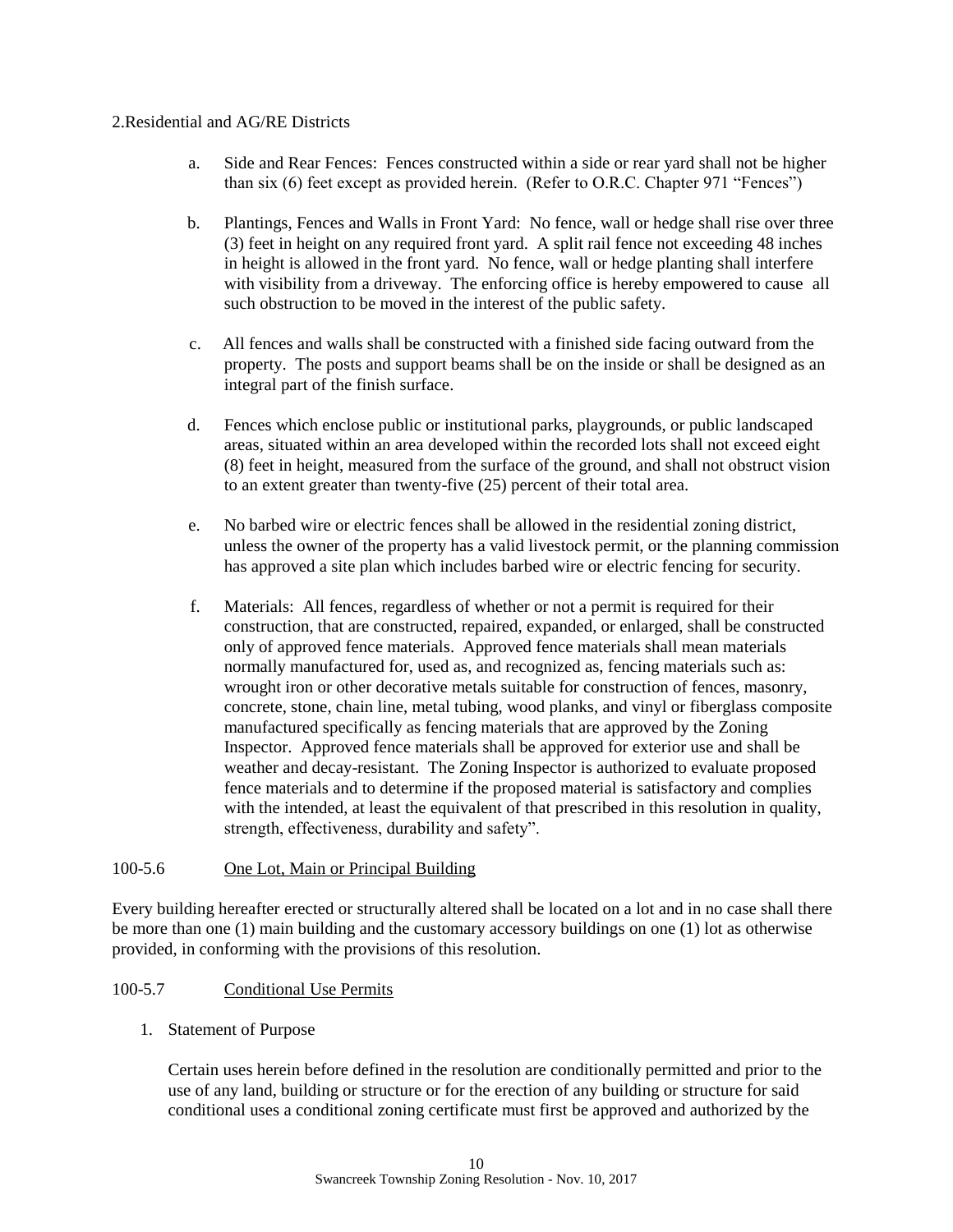Board of Zoning Appeals. Conditional uses possess unique characteristics vis-a-vis those permitted by right in the affected zoning district. These characteristics have inherent in them a degree of incompatibility with the uses permitted by right and therefore determine the suitability of the use for the particular area. The purpose of this subsection is to establish reasonable procedures to insure the proper disposition of conditional zoning certificate applications. Conditional Use Zoning Certificates shall be issued only for the specific uses as are specifically provided herein after in the zoning resolution.

#### 2. Procedures for Approval

#### a. Application

Every application shall be filed with the Township Zoning Inspector by the Board of Zoning Appeals and supplied to the applicant by the Zoning Inspector. Every application shall in addition be accompanied by the following information and data:

- 1. Site plan, plot plan, or development plan, drawn to a scale of not less than  $\frac{1}{4}$ inch equal one (1) foot of the total property involved showing the location of all abutting streets, the location of all existing and proposed structures, the types of buildings and their uses.
- 2. Vehicular and pedestrian movement plan.
- 3. Landscaped plans including the provision of any screening or buffering of adjacent uses.
- 4. A legal description of the property and proof of ownership. The Zoning Inspector shall in turn convey the application and plans to the Board of Zoning Appeals.

### b. Public Hearing

Upon receipt of the conditional use application, the Board of Zoning Appeals should set a date for a public hearing thereon, which date shall not be less than twenty (20) or more than forty (40) days from the date of the filing of such application. Notice of such hearing shall be given by the Board of Zoning Appeals by one (1) publication in one (1) or more newspapers of general circulation in each township affected by such proposed conditional use application at least fifteen (15) days before the date of such hearing.

Written notice of the hearing shall be mailed by the Board of Zoning Appeals by first class mail at least ten (10) days before the date of the public hearing to all owners of property within and contiguous to and directly across the street from such area proposed for a conditional use application to the addresses of such owners appearing on the County Auditor's current tax list or the Treasurer's mailing list and to such other list or lists that may be specified by the Board of Township Trustees. The published and mailed notices shall set forth the time and place of the public hearing and the nature of the proposed conditional use application. Upon the appointed date the Board of Zoning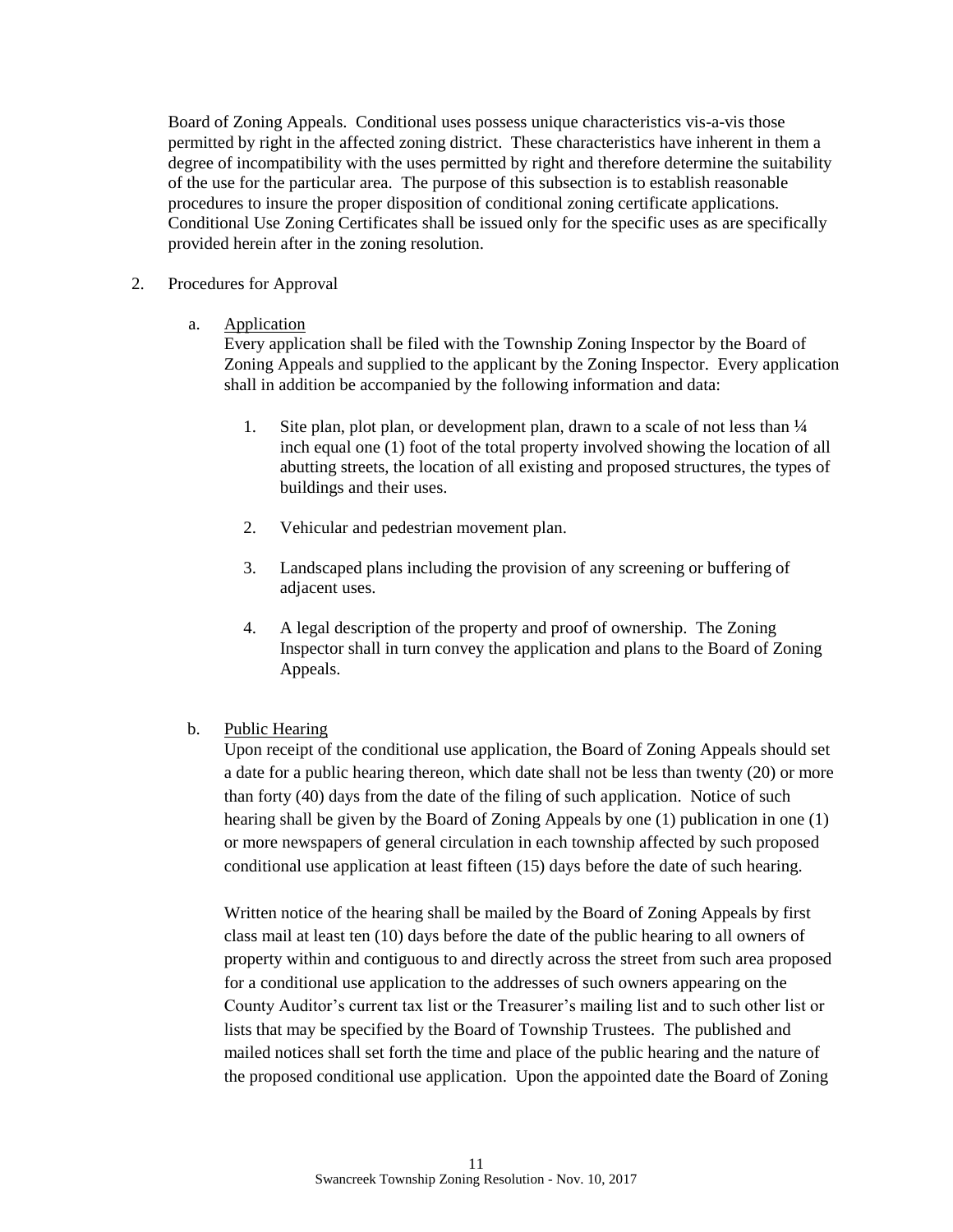Appeals shall then hold a public hearing prior to any determination of the conditional use application.

c. Board of Zoning Appeals The Board of Zoning Appeals shall be governed by the powers, rules and standards provided in Article 100-21, "Board of Zoning Appeals". In addition thereto the minimum standards relative to each conditional use provided in the various articles of this resolution shall not be modified by the Board except under its variance provisions.

# 100-5.8 Home Occupations

### General Requirements

- 1. For all "AG/RE" Districts, a home occupation may include the use of an accessory building as a place for operation of the home occupation or for purposes of storage of equipment. The accessory building shall not exceed 10% of the lot area or 2,000 sq. ft. in area maximum.
- 2. For all "R" Districts, a home occupation shall be confined to the dwelling.
- 3. No person(s) other than members of the family residing on the premises shall be engaged in such occupation.
- 4. The use of the dwelling unit for the home occupation shall be clearly incidental and subordinate to its use for residential purposes by its occupants, and not more than 25% of the floor area of the dwelling unit shall be used in the conduct of the home occupation.
- 5. There shall be no change in the outside appearance of the building or premises, outside storage of materials incidental to the home occupation, nor other visible evidence of the conduct of such home occupation other than one (1) sign, not exceeding two (2) sq. ft. in area, non-illuminated.
- 6. No traffic shall be generated by such home occupation in greater volume than would normally be expected in a residential neighborhood, and any need for parking generated by the conduct of such home occupation shall meet the off-street parking requirements as specified in this Resolution, and shall not be located in a required front yard.
- 7. No equipment or process shall be used in such home occupation, which creates noise, vibration, glare, fumes, odors, or electrical interference detectable to the normal senses off the lot. In the case of electrical interference, no equipment or process shall be used which creates visual or audible interference in any radio or television receivers off the premises, or causes fluctuations in line voltage off the site.

Home occupations NOT permitted are those that are permitted in: Article 100-13 Local Service District (C1), Article 100-14 Community Shopping District (C2), and Article 100-15 General Business District (C3).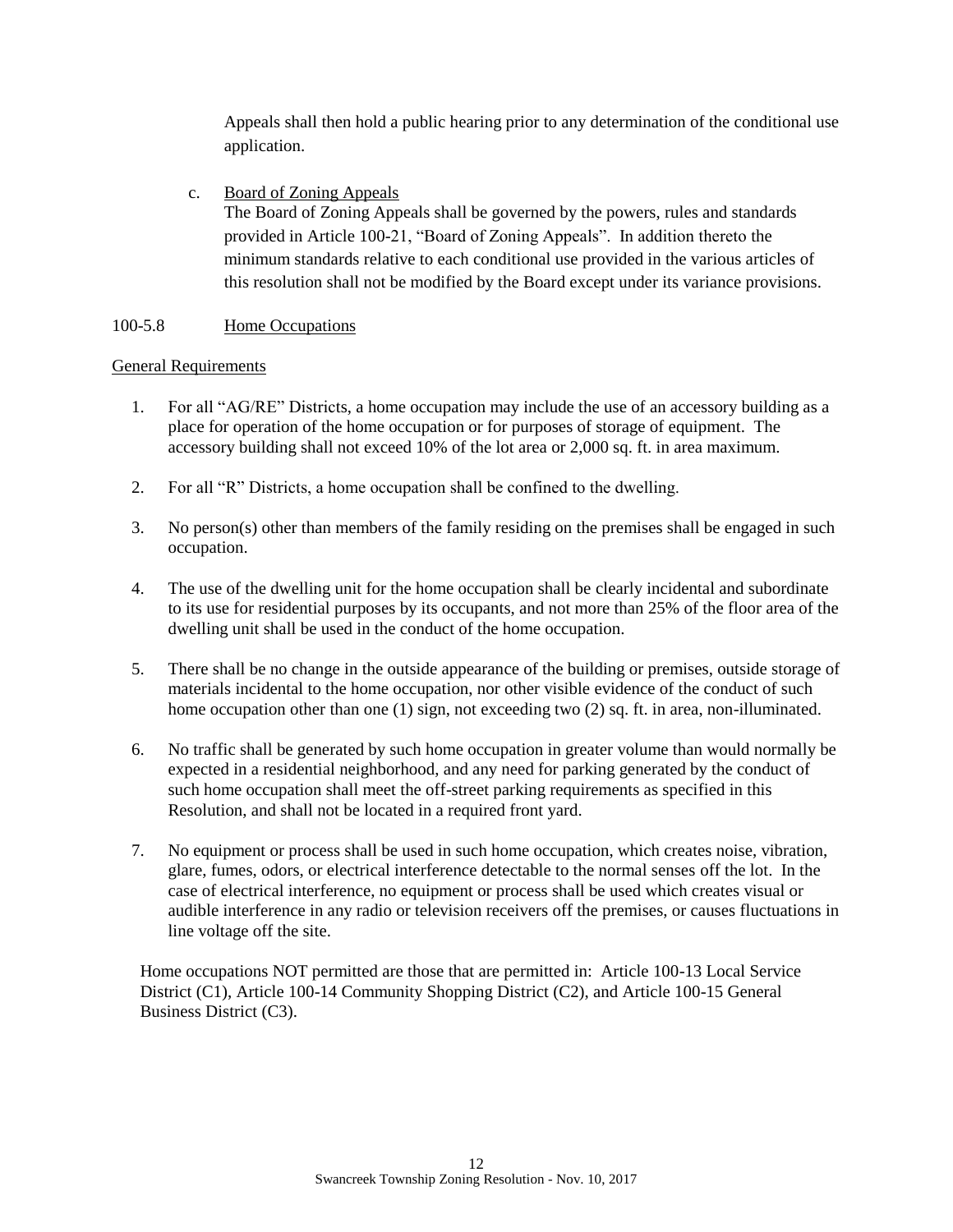### 100-5.9 Blighting Factors or Causes of Blight

It is hereby determined that the following uses, structures and activities are causes of blight or blighting factors which, if allowed to exist, will tend to result in blighted and undesirable neighborhoods. No person, firm or corporation of any kind shall maintain or permit to be maintained any of the following causes of blight or blighting factors upon any premises in the township owned, leased, rented or occupied by such person, firm or corporation:

- 1. The storage upon any premises of any inoperable or unlicensed vehicle for a period of more than 14 days whether consecutive or not, unless it is not visible from any public road right-of-way or visible from neighboring lands because of concealment by means of buildings, fences, vegetation, terrain or other suitable screening material. Any motor vehicle not moved for 14 consecutive days shall be presumed inoperable.
- 2. The outdoor storage upon any premises of building materials unless a zoning permit has been issued not more than one (1) year previously for construction upon said premises, and said materials are intended for use in connection with such construction. Building materials shall include but shall not be limited to lumber, bricks, concrete or cinder blocks, plumbing materials, electrical wiring or equipment, heating ducts or equipment, shingles, mortar, concrete or cement, nails, screws, or any other materials used in constructing any structure. Provided, that outdoor storage of building materials which is not in violation of applicable zoning or safety regulations is permitted if said materials are kept out of view of the public and abutting premises. Provided further, that all construction debris shall be removed from any premises within 30 days after the Certificate of Occupancy has been issued.
- 3. The storage or accumulation of junk, trash, rubbish or refuse of any kind, provided however**,**  domestic refuse may be stored in such a manner so as not to create a nuisance for a period not to exceed 30 days. The term "junk" shall include old or scrap copper, brass, rope, rags, trash, construction and demolition debris, paper, rubber, iron, steel, wood and other old or scrap ferrous or non-ferrous material, abandoned motor vehicles, machinery and appliances and any other materials or other castoff materials of any kind whether or not same could be put to any reasonable use.
- 4. The existence of any vacant dwelling, garage, or other outbuilding unless the same is kept securely locked, windows kept glassed or neatly boarded up, and otherwise protected to prevent entrance thereto by unauthorized persons.
- 5. In any area, the existence of any structure or portion of a structure, which because of fire, wind or other natural disaster, or physical deterioration is no longer usable for its intended purpose.
- 6. In any area, the existence of any partially completed structure, is in the course of construction in accordance with a valid zoning permit issued by the township and unless the exterior construction is completed within (1) year after issuance thereof.
- 7. No manufactured, mobile or modular home, semi-trailer, tandem trailer or truck cargo box shall be used as an accessory building in residentially and AG/RE zoned districts or be erected as an addition to any building.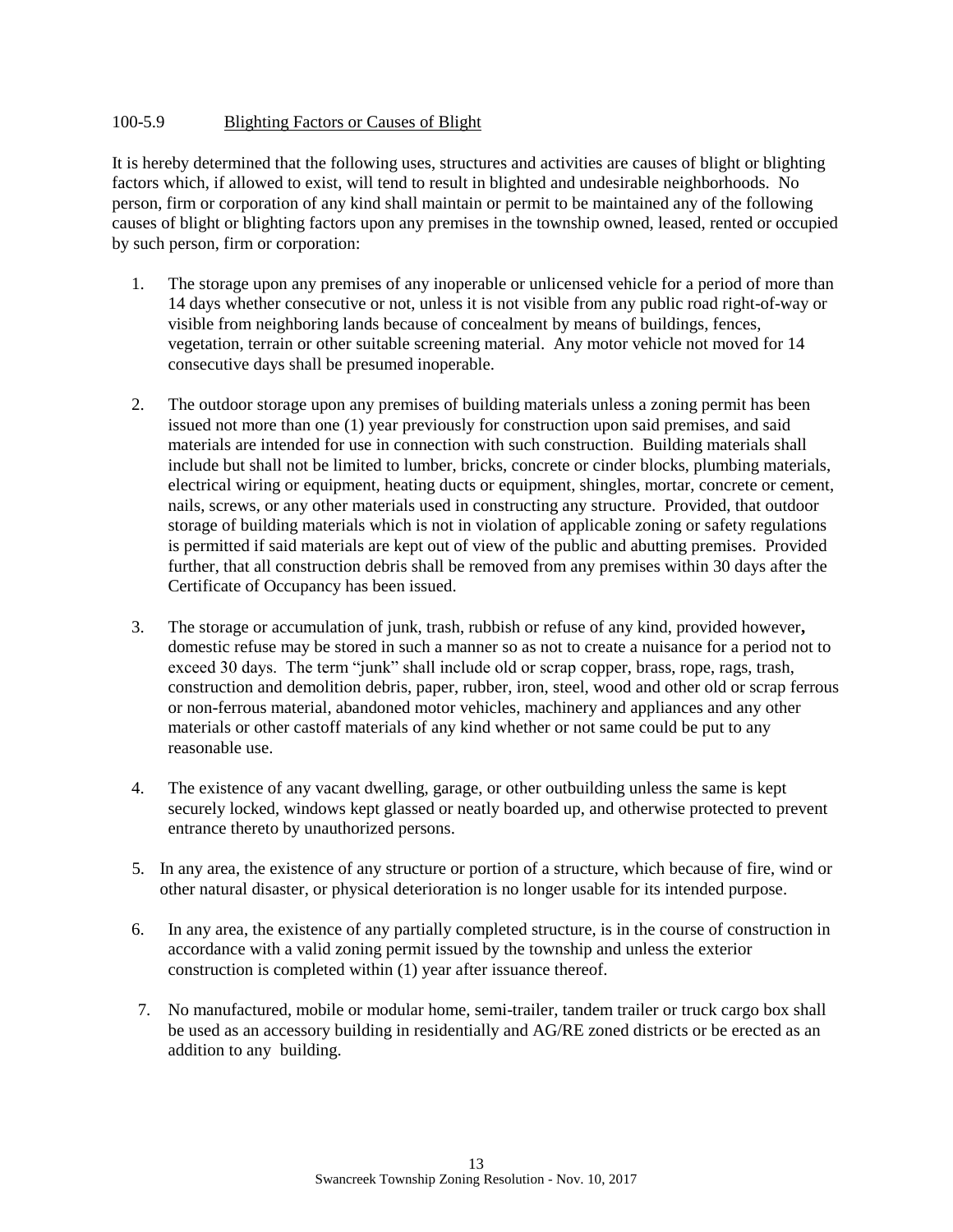8. Grass/weeds: A property owner shall not permit, on a developed lot, the growth of grasses, weeds, or noxious vegetation to exceed eight inches in height. A property owner of an undeveloped lot abutting a developed lot(s) shall not permit the growth of grasses, weeds, or noxious vegetation to exceed eight inches in height within ten feet of abutting developed lot(s) or within twenty feet of any street. A property owner of an undeveloped lot not abutting a developed lot(s) shall not permit the growth of grasses, weeds, or noxious vegetation to exceed eight inches in height within twenty feet of any street.

The Zoning Inspector and any agents of the Township, designated by the Board of Township Trustees, shall be entitled to enforce this Resolution.

Prior to enforcement of this blighting factors or causes of blight regulation, the Board of Township Trustees, one of its Trustees, its Clerk, its Zoning Inspector or other complainant shall mail to or personally deliver to the owner**,** lessee, renter, occupier or possessor of the land a notice of the violation of this regulation. Failure of any such person to actually receive the notice of violation shall not be a defense to enforcement of this regulation.

Any building, structure, use of premises or land, which violates any of the above blight or blighting factors is hereby declared a public nuisance per se, and may be abated by order of any court of competent jurisdiction.

# 100-5.10 Wind Turbines

A Conditional Use Permit shall be required before construction of an individual wind turbine system. The applicant shall inquire with the Fulton County Regional Planning Commission as to whether or not additional height restrictions are applicable due to the turbine's location in relation to the Fulton County Airport, Toledo Express Airport, or the Helicopter Overlay District. The FAA is required to receive notification of any construction or alteration of an object that is more than 200 feet in height above the ground level at the site or if the object is located within 10,000 feet of an airport per FAA, Title 14, Section 77.13.

The following items and or information shall be provided when applying for a Conditional Use Permit:

- 1. Location of all public and private airports in relation to the location of the turbine, as well as any applicable FAA restrictions that may be applicable to the turbine.
- 2. Only freestanding towers will be permitted (no guy wires).
- 3. An engineering report that shows:
	- a. The total size and height of the unit.
	- b. The total size and depth of the unit's concrete mounting pad.
	- c. An average decibel rating for that particular model.
	- d. A list and or depiction of all safety measures that will be on the unit including anti-climb devices, grounding devices, and lightning protection.
	- e. Data specifying the kilowatt size and generating capacity of the particular unit.
- 4. A site drawing showing the location of the unit in relation to existing structures on the property, roads and other public right-of-ways, and neighboring properties.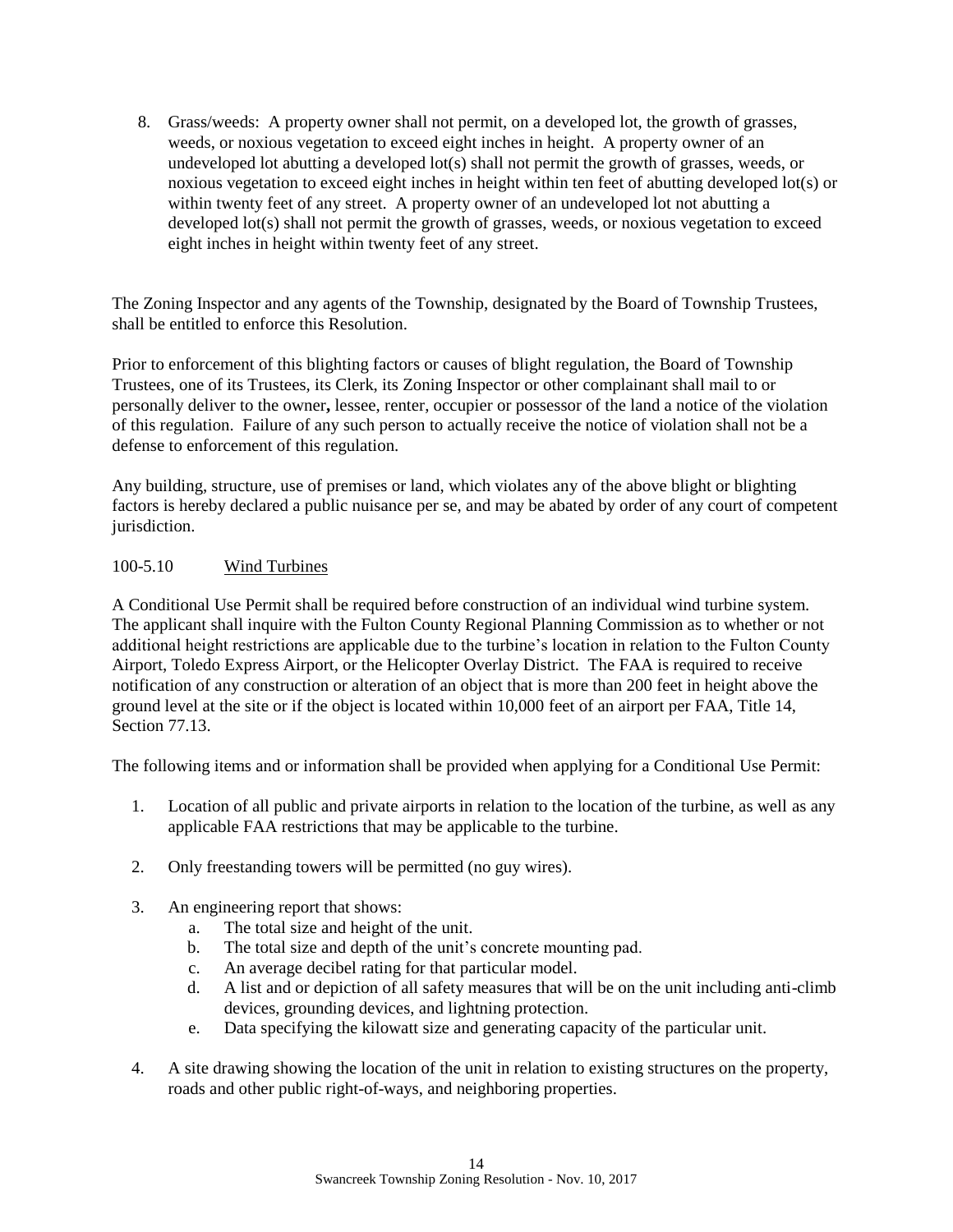- 5. Evidence of a "clear fall zone" with manufacturer's recommendations must be attached to the engineering report.
- 6. Color of the unit as well as the location and size of the manufacturers identifying logos shall be included in the plan.
- 7. A maintenance schedule as well as a dismantling plan that outlines how the unit will be dismantled shall be required as part of the permit.
- 8. The small wind turbine wire shall be placed underground to any structures.
- 9. The applicant shall notify the Zoning Inspector if operations of the wind turbine cease and shall be removed within 60 days of ceasing operations.
- 10. No grid-interconnected wind energy system shall be installed until evidence has been given that the utility company has been informed of the customer's intent to install a grid-connected customer-owned generator. Off-grid systems shall be exempt from this requirement.

# Agricultural Use

Small wind energy systems utilized for agricultural use will be exempt from these regulations and will not require a permit, provided the system is located on an existing structure or silo. A building engineer must certify the energy system will sustain wind turbulence. The Fulton County Regional Planning Commission will determine if the wind energy system is exempt from these regulations.

#### Height and Acreage

The maximum height of any turbine shall be 100 feet, which includes the tower and the maximum vertical height of the turbine's blades. Maximum height shall be calculated by measuring the length of a prop at a maximum vertical rotation to the base of the tower. A wind turbine shall be located on a minimum of 1 acre. A height limitation does not apply to parcels 5 acres and larger, unless height restrictions are imposed by the F.A.A.

### **Setbacks**

A free standing wind turbine system erected on a parcel of land must establish a "clear fall zone" from all neighboring property lines and structures, as well as any structures on the parcel intended for the turbine. A wind turbine must be erected and placed in such a manner that if it were to fall, the entire system would be contained solely on the property where the turbine was installed, and would not strike any structures including the primary dwelling and any accessory buildings or uses.

### Decibel Levels

Decibel levels for the system shall not exceed 60 decibels (dBA) measured at the closest neighboring inhabited dwelling, except during short-term events such as utility outages and severe windstorms.

# **ARTICLE 100-6 NONCONFORMING LOTS, NONCONFORMING USES OF LAND, NONCONFORMING STRUCTURES, NONCONFORMING USES OF STRUCTURES AND PREMISES, AND NONCONFORMING CHARACTERISTICS OF USE**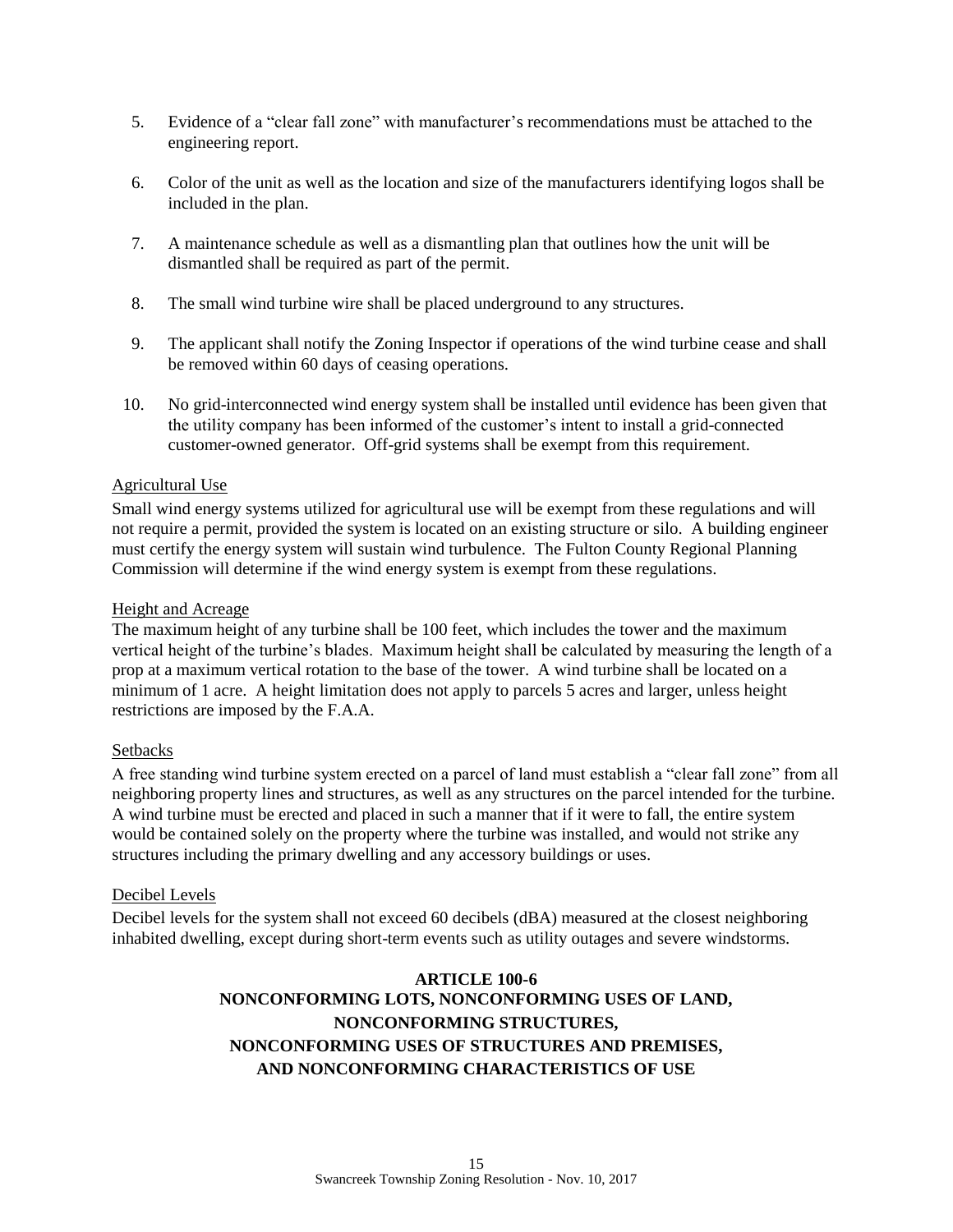# 100-6.1 Statement of Purpose

# Within the districts established by this resolution there exist:

- a. lots,
- b. structures,
- c. uses of land and structures, and
- d. characteristics of use,

which were lawful prior to adoption of this resolution.

It is the intent of this resolution to permit these non-conformities to continue until they are removed, but not to encourage their survival. It is further the intent of this resolution that nonconformities shall not be enlarged upon, expanded on or extended, nor be used as grounds for adding other structures or uses prohibited elsewhere in the same district.

Nonconforming uses are declared by this resolution to be incompatible with permitted uses in the districts involved. A nonconforming use of a structure, a nonconforming use of land, or a nonconforming use of structure and land in combination shall not be extended or enlarged after passage of this resolution by attachment on a building or premises of additional signs intended to be seen from off the premises, or by the addition of other uses, the nature of which would be prohibited in the district involved.

# 100-6.2 Nonconforming Structures

Where a lawful structure exists at the effective date of adoption of this resolution that could not be built under the terms of this resolution by reason of restrictions on area, lot coverage, height, yards, its location on the lot, or other requirements concerning the structure, such structure may be continued so long as it remains otherwise lawful, subject to the following provisions:

- 1. No such nonconforming structure may be enlarged or altered in a way, which increases its nonconformity unless otherwise specified by the Board of Zoning Appeals.
- 2. Should such nonconforming structure or nonconforming portion of structure be destroyed by any means to an extent of more than sixty (60) percent of its replacement costs at time of destruction, it shall be reconstructed except in conformity with the provisions of this resolution.
- 3. Should such structure be moved for any reason whatever, it shall after conform to the regulations for the district in which it is located after it is moved.

### 100-6.3 Nonconforming Uses of Land

Where at the time of passage of this resolution lawful use of land exists which would not be permitted by the regulations imposed by this resolution, and where such use involves no individual structure the use may be continued so long as it remains otherwise lawful provided:

1. No such nonconforming use shall be enlarged or increased, nor extended to occupy a greater area of land than was occupied at the effective date of adoption or amendment of this resolution.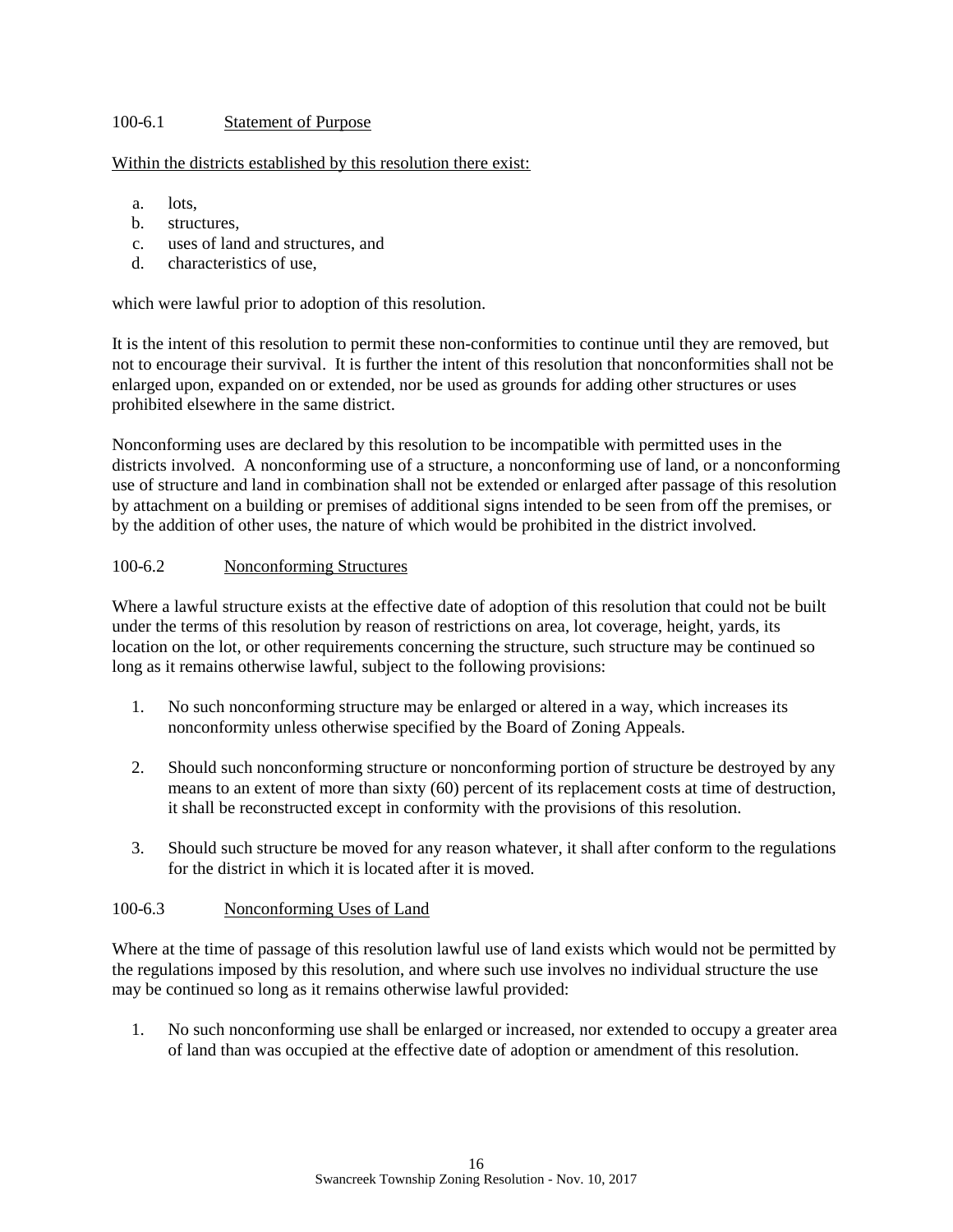- 2. No such nonconforming use shall be moved in whole or in part to any portion of the lot or parcel other than that occupied by such use at the effective date of adoption or amendment of this resolution.
- 3. If any such nonconforming use of land ceases for any reason for a period of more than two (2) consecutive years, such land shall conform to the regulations specified by this resolution for the district in which such land is located.
- 4. No additional structure not conforming to the requirements of this resolution shall be erected in connection with such nonconforming use of land.

# 100-6.4 Nonconforming Uses of Structures

If lawful use involving individual structures wish an assessed value of \$500 or more or of structure and premises in combination, exists at the effective date of adoption of this resolution, that would not be allowed in the district under the terms of this resolution, the lawful use may be continued so long as it remains otherwise lawful, subject to the following provisions:

- 1. An existing structure devoted to a use not permitted by this resolution in the district in which it is located shall not be enlarged, extended, constructed, reconstructed, moved, or structurally altered except in changing the use of the structure to a use permitted in the district in which it is located.
- 2. Any nonconforming use may be extended throughout any parts of a building, which were manifestly arranged or designed for such use at the time of adoption or amendment of this resolution, but no such use shall be extended to occupy any land outside such building.
- 3. If no structural alterations are made, any nonconforming use of a structure, or structure and premises, can be changed to another nonconforming use provided that the proposed use is equally appropriate or more appropriate to the district than the existing nonconforming use. Whenever a nonconforming use has been changed to a conforming use, or to a use permitted in a district of greater restriction, it shall not thereafter be changed to a nonconforming use.
- 4. When a nonconforming use of a structure, or structure and premises in combination, is voluntarily discontinued for two (2) or more consecutive years, the structure, or structures and premises in combination, shall not thereafter be used except in conformity with the regulations of the district in which it is located.
- 5 Where nonconforming use status applies to a structure and premises in combination, removal or destruction of the structure shall eliminate the nonconforming status of land. Destruction, for the purpose of this section, is defined as damaged to an extent of more than sixty (60) percent of the replacement costs at time of destruction.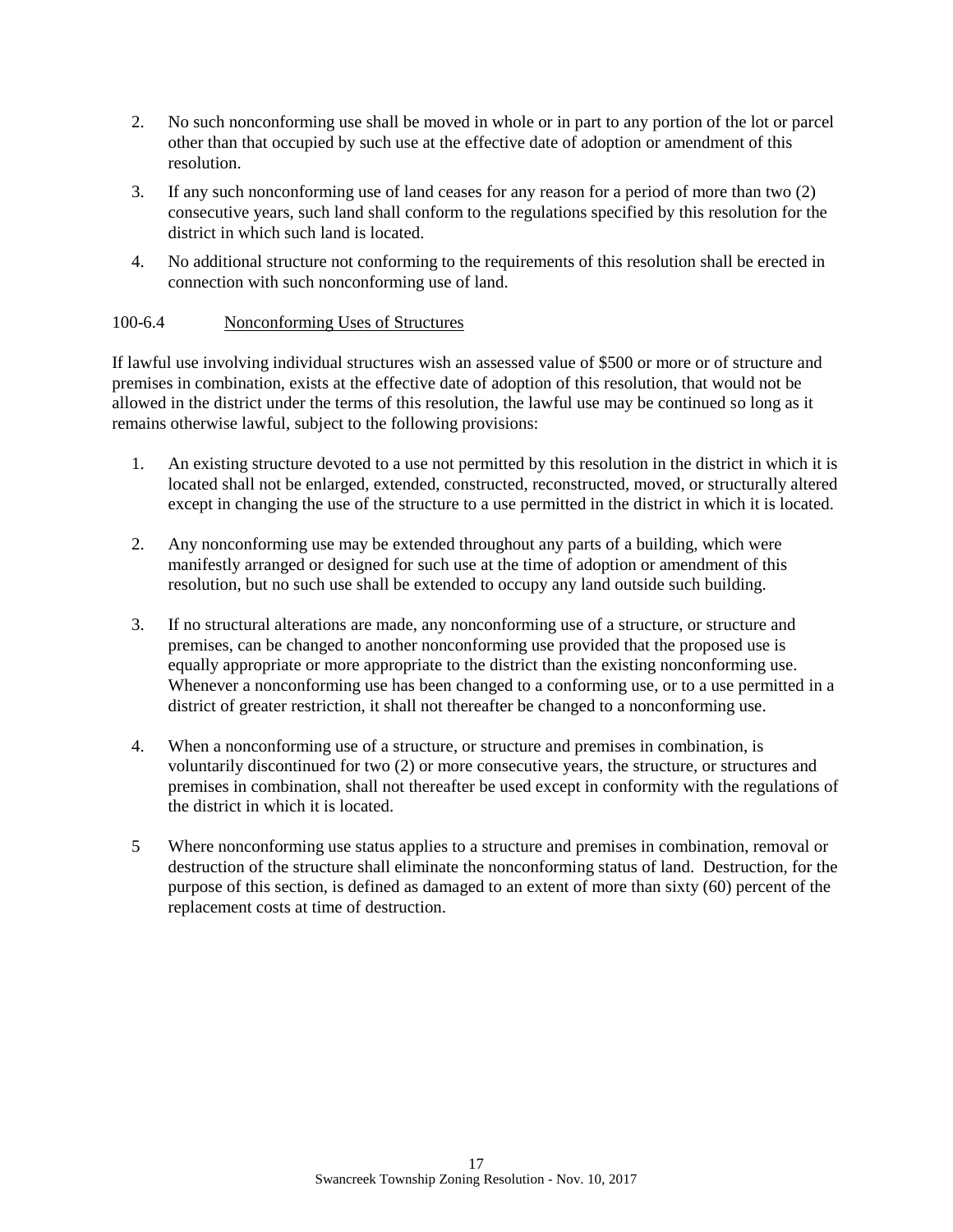#### 100-6.5 Nonconforming Lots of Record

In any district in which single-family dwellings are permitted, notwithstanding limitations imposed by other provisions of this resolution a single-family dwelling and customary accessory building may be erected on any single lot of record at the effective date of adoption or amendment of this resolution. This provision shall apply even though such lot fails to meet the requirements for area or width, or both, that are generally applicable to the district; provided that yard dimensions and other requirements not involving area or width or both, of the lot shall conform to the regulations for the district in which such lot is located. However, where a lot of record at the time of the effective date of this zoning code is less than the district requirement for width, the minimum side yards shall be as follows:

| Lot Width (in feet) | Required Side Yard (in feet) |
|---------------------|------------------------------|
| 149.9 to $120.0$    | 10                           |
| 119.9 to 90.0       |                              |
| $89.9$ or less      |                              |

Yard requirement variances may be obtained through approval of the Board of Zoning Appeals. Prior to approval of a nonconforming use variance, the Fulton County Health Department must determine if the lot is suitable for water and septic systems. If the lot is deemed to be inadequate, the variance shall not be granted.

If two (2) or more lots or combinations of lots and portions of lots with continuous frontage in single ownership are of record at the time of passage or amendment of this resolution, and if all or part of the lots do not meet the requirements for lot width and area, the lots involved shall be considered as one parcel for the purposes of this resolution, and no portion of said parcel shall be used or occupied which does not meet lot width and area requirements established by this resolution, nor shall any division of the parcel be made which leaves remaining any lot with width or area below the requirements stated in this resolution.

#### 100-6.6 Repairs and Maintenance

On any nonconforming structure or portion of structure containing a nonconforming use, work may be done in a period of twelve (12) consecutive months on ordinary repairing, or on repairs or replacement of non-bearing walls, fixtures, wiring, or plumbing, to an extent not exceeding fifty (50) percent of the current assessed value of the nonconforming structure or nonconforming portion of the structure as the case may be, provided that the cubic context existing when it becomes nonconforming shall not be increased.

If a nonconforming structure or portion of a structure containing a nonconforming use becomes physically unsafe or unlawful due to lack of repairs and maintenance, and is declared by the Building Inspector to be unsafe or unlawful by reason of physical condition, it shall not thereafter be restored, repaired, or rebuilt except in conformity with the regulations of the district in which it is located.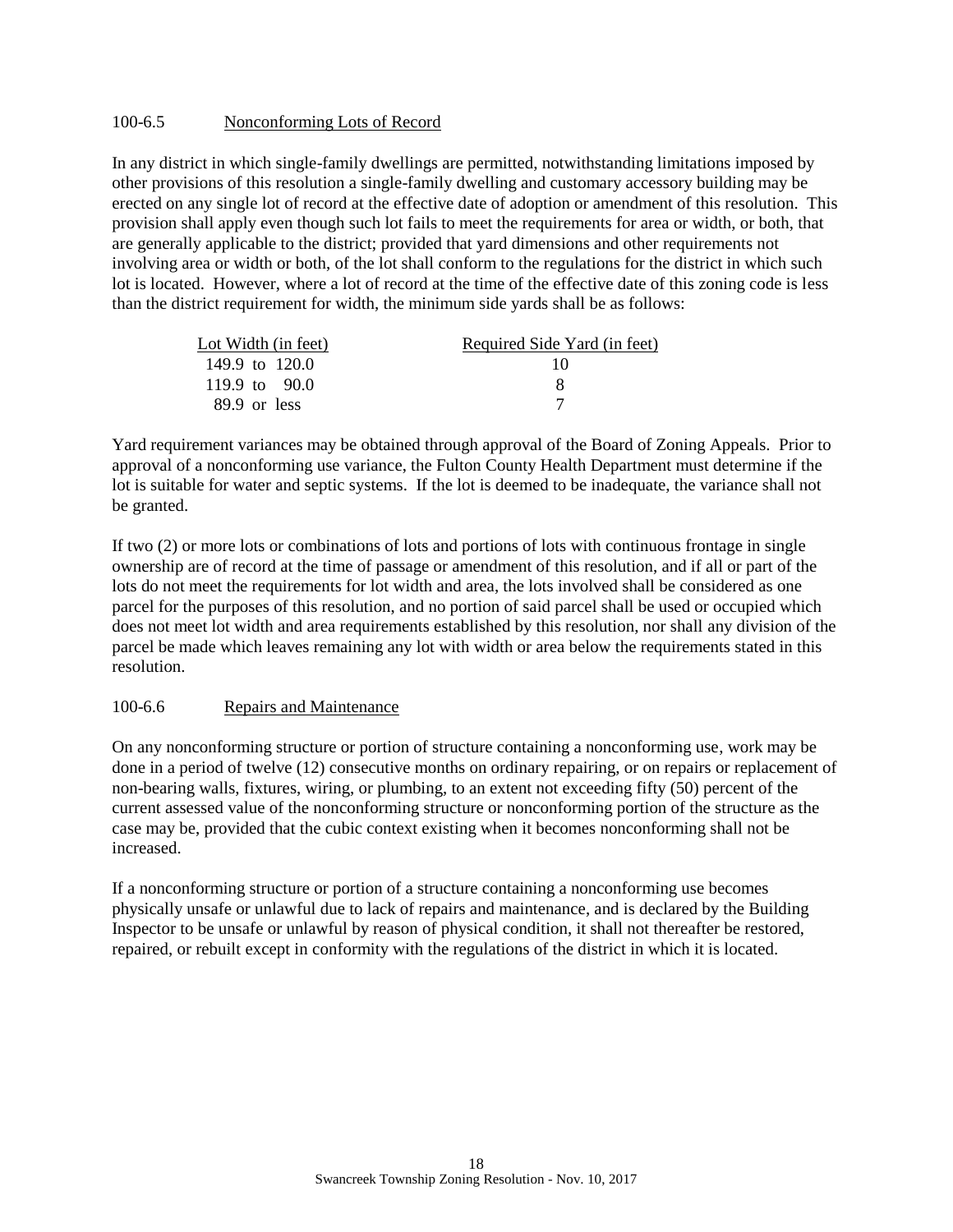#### 100-6.7 Nonconforming Validation Certificate

- 1. At any time after the adoption of this resolution should the Township become aware of a nonconforming use, the owner of said nonconforming use shall be notified by the Zoning Inspector of the provisions of this section that there exists on the property a nonconforming use. Within thirty (30) days after receipt of said notice, the owner shall apply for and may be issued a Validation Certificate for the nonconforming use. The application of such certificate shall designate the location, nature, and extent of the nonconforming use and such other details as may be necessary for the issuance of the Validation Certificate.
- 2. If the owner of a nonconforming use fails to apply for a Validation Certificate within thirty (30) days after receipt of the foregoing notice, the use ceases to be nonconforming and is hereby declared to be in violation of the resolution. The Zoning Inspector shall take appropriate action to enjoin such violation.
- 3. If the Zoning Inspector shall find, upon reviewing the application for a Validation Certificate, that the existing use is illegal or in violation of any other ordinance of law or if he finds that the building for which the Certificate is requested has been constructed or altered for the existing use of any other use without full compliance with the Building Code or the Zoning Resolution in effect at the time of construction or alteration, the Zoning Inspector shall declare such use in violation of this resolution and repeal the vested right granted by the Validation Certificate.
- 4. The Validation Certificate issued by the Zoning Inspector for nonconforming use shall state the use and may be continued, provided the existing use remains legal or in compliance with any other ordinance of law, or in the case of a building remains fully compliant with the Building Code of the Zoning Resolution in effect at the time of its construction or alteration.

After the adoption of this resolution, or any amendments thereto, the Zoning Inspector shall prepare a record of all known nonconforming uses and occupants of land, buildings, and structures, including tents and mobile homes, existing at the time of such resolution or amendment. Such record shall contain the names and addresses of the owners of record of such nonconforming use and of any occupant, other than the owner, the legal description of the land, and the nature and extent of use. Such list shall be available at all times in the office of the Township Zoning Inspector.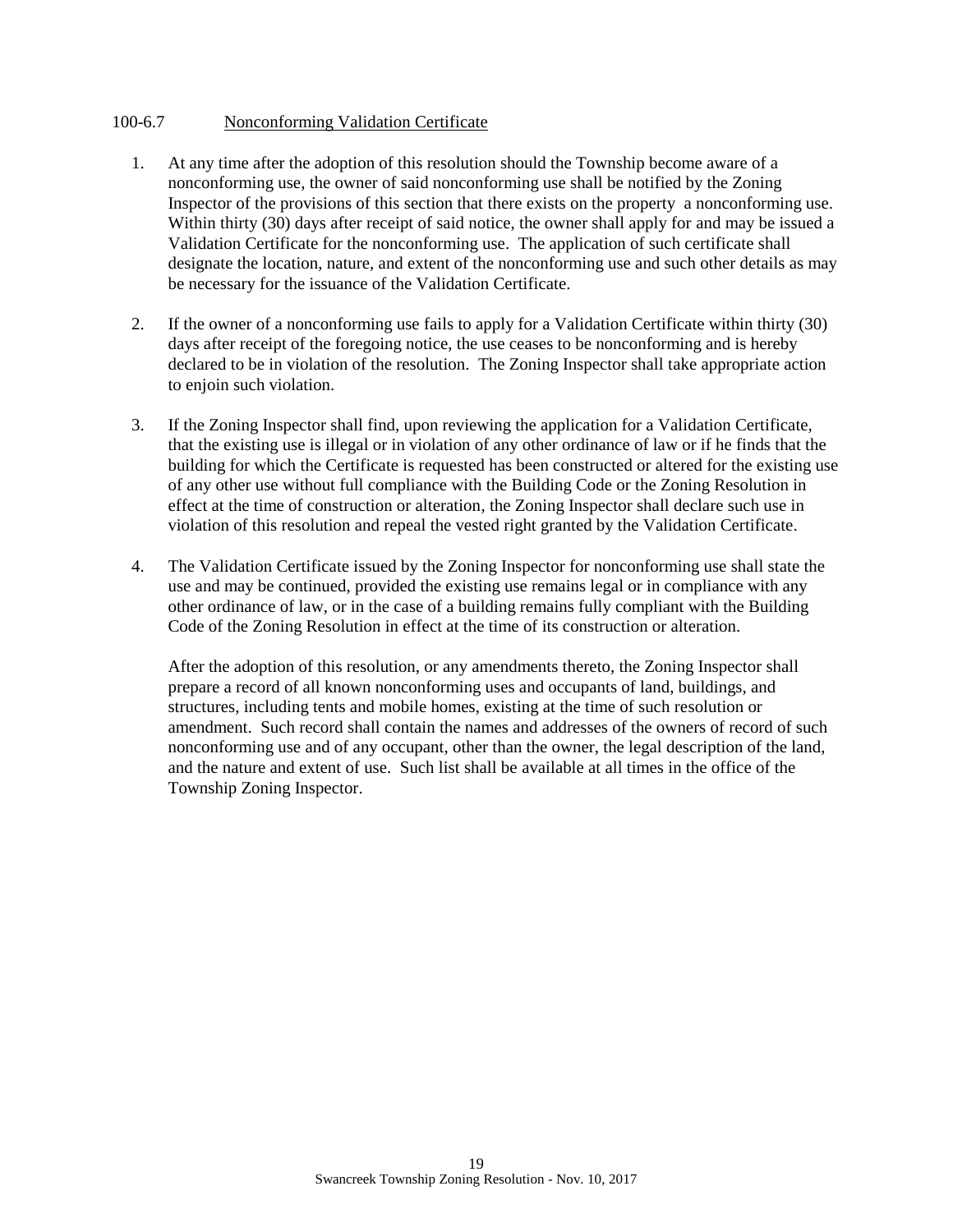## **ARTICLE 100-7 OFF-STREET PARKING AND LOADING REQUIREMENTS**

# 100-7.1 Parking Requirements

In all zoning districts, off-street parking facilities for the storage and parking of self-propelled motor vehicles for the use of occupants, employees and patrons of the buildings hereafter erected, altered or extended after the effective date of this resolution, shall be provided as herein prescribed. Such space shall be maintained and shall not be encroached upon so long as said main building or structure remains, unless an equivalent number of such spaces are provided elsewhere in conformance with this resolution.

- 1. Area for Parking Space. For the purpose of this section, three hundred (300) square feet of lot area shall be deemed a parking space for one (1) vehicle, including access aisle, except that egress from an alley or street may also be deemed a parking space.
- 2. Fractional Requirements. When units or measurements determining number of required parking spaces result in requirement of a fractional space, any fraction up to, and including one-half  $(\frac{1}{2})$ be disregarded and fractions over one-half  $(\frac{1}{2})$  require one (1) parking space.
- 3. Location of Parking Space for One and Two Family Dwellings. The off street parking facilities required for one and two family dwellings shall be located on the same lot or parcel as the building they are intended to serve, and shall consist of a parking strip, parking apron, and/or garage.
- 4. Location of Parking Space for Other Land Uses. The off-street parking facilities required for all other uses shall be located on the lot or within five hundred (500) feet of the permitted uses requiring such off street parking, such distance to be measured along lines of public access to the property between the nearest point of the parking facility to the building to be served. In the Multiple Family and Industrial Districts the front setback area shall remain as open space unoccupied and unobstructed from the ground upward except for landscaping, plant materials, or vehicle access drives except as otherwise provided.
- 5. Seating Capacity of Seats. As used in this Article for parking requirements, seats shall mean that each twenty-four (24) inches of seating facilities shall be counted as one (1) seat, except that where specifications and plans filed with the Zoning Inspector specify a certain seating capacity for a particular building, such specified seating capacity shall be used as the basis for required parking space.
- 6. Similar Uses and Requirements. In the case of a use not specifically mentioned, the requirements of off street parking facilities for a use, which is so mentioned, and which said use is similar, shall apply.
- 7. Protective Screening. Whenever off street parking facilities abut a residential district, an appropriate screening of not less than five (5) feet in height and not more than six (6) feet in height shall be provided.
- 8. Existing Off Street Parking at Effective Date of Resolution. Off street parking existing at the effective date of this resolution, which serves an existing building or use, shall not be reduced in size less than that required under the terms of this resolution.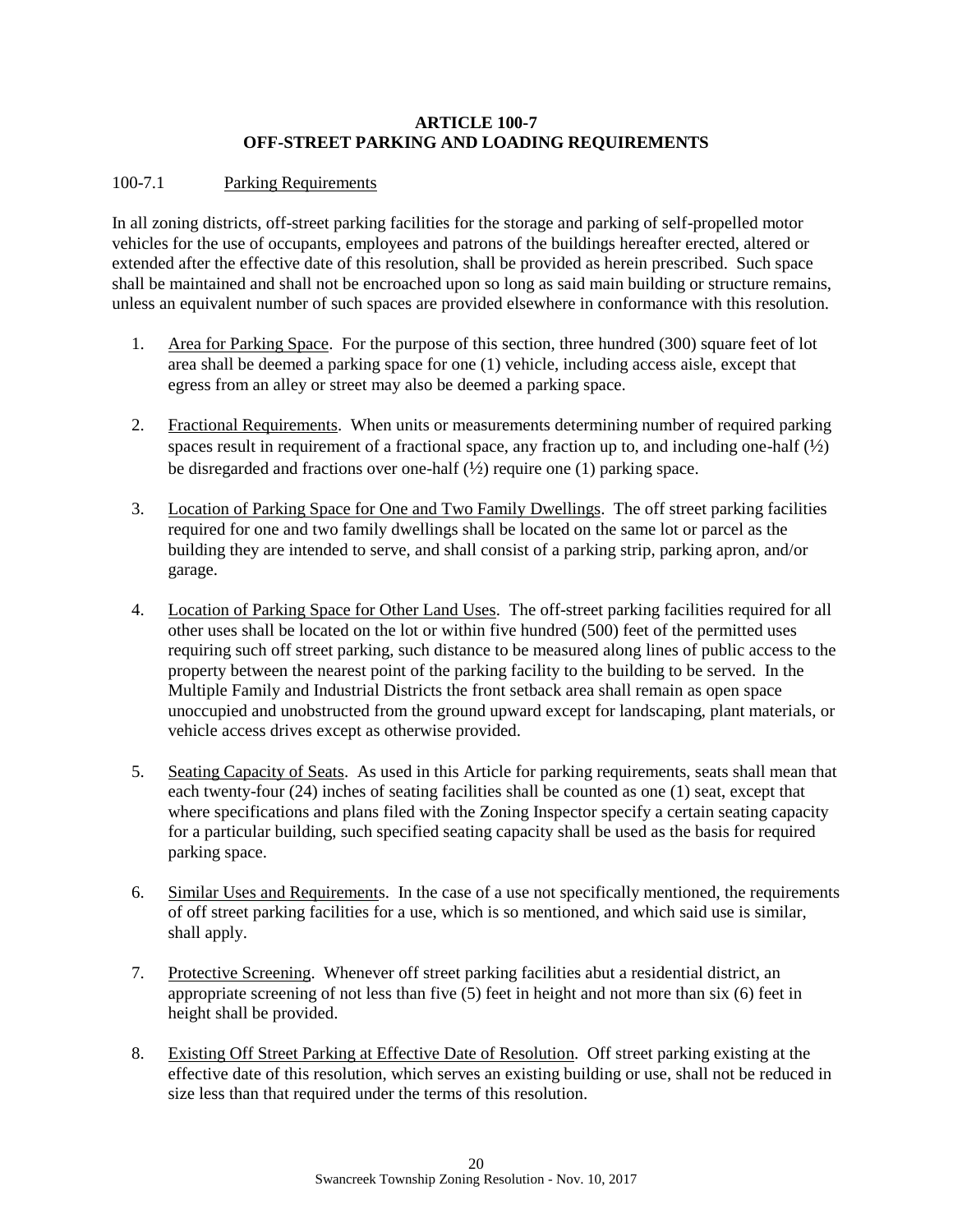- 9. Collective Provisions. Nothing in this Article shall be construed to prevent collective provisions of off street parking facilities for two or more buildings or uses, provided such facilities collectively shall not be less than the sum of the requirements for the various individual uses computed separately in accordance with the Table under Section 100-7.2.
- 10. General Use Conditions. Except when land is used for storage space in connection with the business of a repair or service garage or airport, a twenty-four (24) hour time limit for parking in off-street parking areas shall prevail, it being the purpose and the intention of the foregoing that the requirements of maintaining vehicle storage or parking space is to provide for the public safety in keeping parked cars off the streets, but such requirement is not designed to, or intended to provide the storage of parking on such open land of wrecked or junked cars, or for creating junk yard or a nuisance in such area.
- 11. Parking and Storage of Certain Vehicles in Residential Areas. Motor vehicles or trailers of any kind or type without current license plates shall not be parked or stored on any residentially zoned property other than in an enclosed garage or other accessory building. Only one boat and one travel trailer or RV may be stored in the rear or side yard, and only if they have a current license. A private contractor is permitted to park only one of the following: semi truck, dump truck or backhoe in a residential area. More than one such vehicle will require Board of Appeals approval.

The parking and keeping of any inoperable motor vehicle in a residential district for a period of more than fourteen (14) days, whether or not consecutive, unless said vehicle is stored in an enclosed garage or other accessory building, is prohibited. Any vehicle, which has not moved for fourteen consecutive (14) days, shall be presumed inoperable.

12. Joint Use. Parking spaces already provided to meet off street parking requirements for theater, stadium, auditoriums, and other places of public assembly, stores, office buildings, and industrial establishments, lying within five hundred (500) feet of a church as measured along lines of public access, and that are not normally used between the hours of 6:00 a.m. and 6:00 p.m. on Sundays and that are made available for other parking, may be used to meet not more than fifty (50) percent of the off street parking requirements of a church.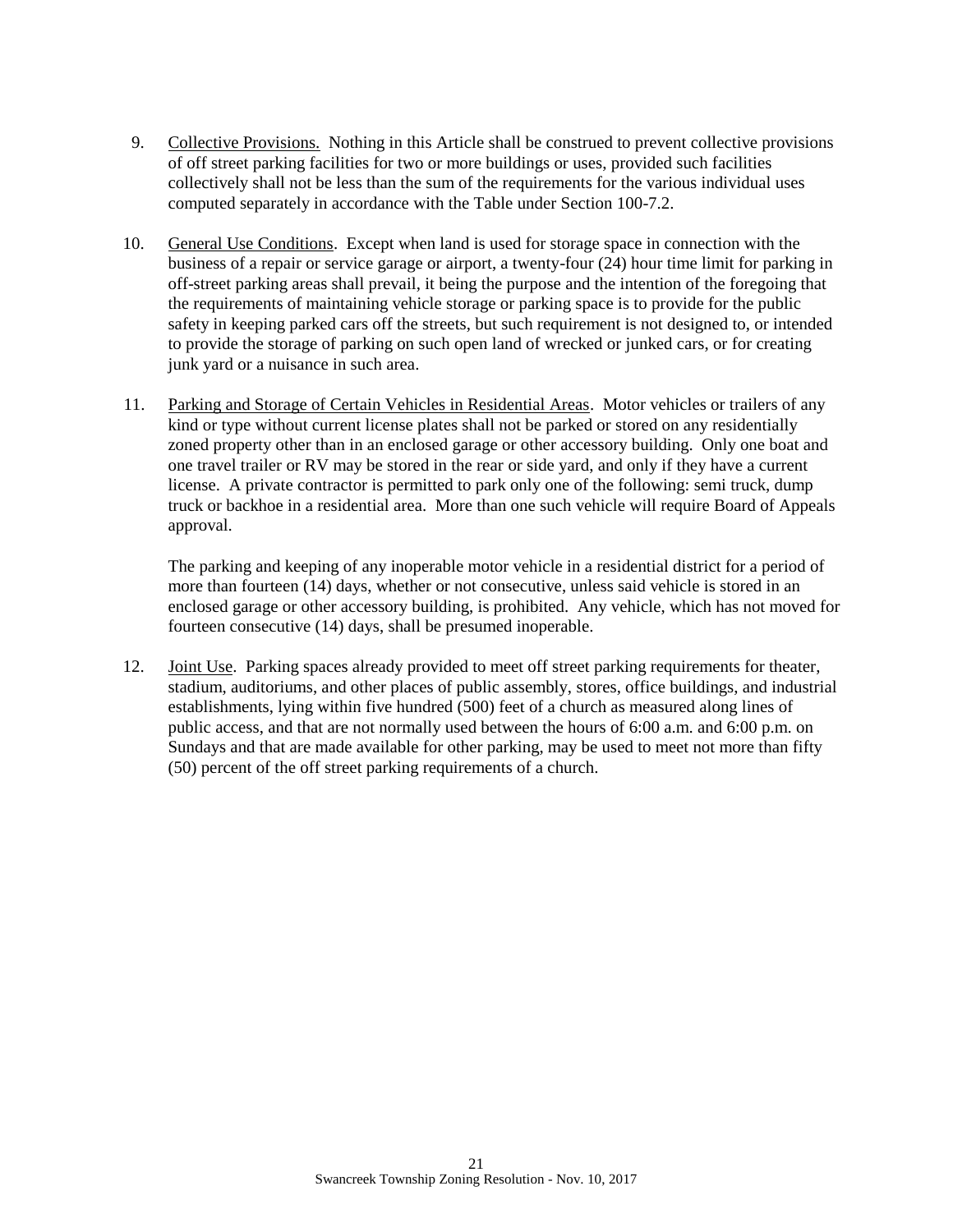# 100-7.2 Table of Off-Street Parking Requirements

The amount of required off street parking space for new uses of buildings, additions thereto, and additions to existing buildings as specified above shall be determined in accordance with the following table, and the space so required shall be stated in the application for a building permit and shall be irrevocable reserved for such use and/or shall comply with the initial part of this Article.

|              | <b>Use</b>                                                                      | <b>Number of Minimum Parking Spaces Per Unit of</b><br><b>Measure</b>                                                                                           |
|--------------|---------------------------------------------------------------------------------|-----------------------------------------------------------------------------------------------------------------------------------------------------------------|
| A            | <b>RESIDENTIAL</b>                                                              |                                                                                                                                                                 |
| $\mathbf{1}$ | Residential, One-Family & Two-Family                                            | Two (2) for each dwelling unit.                                                                                                                                 |
| 2            | Residential, Multiple Family                                                    | Two (2) for each dwelling unit.                                                                                                                                 |
| 3            | Housing for the Elderly                                                         | One $(1)$ for each two $(2)$ units, and one $(1)$ for each<br>employee.                                                                                         |
| 4            | Trailer Park & Manufactured Home Park                                           | Two (2) for each trailer or manufactured home site and<br>one (1) for each employee of the trailer or manufactured<br>home park.                                |
| 5            | <b>Boarding House</b>                                                           | One (1) for each sleeping room.                                                                                                                                 |
|              | <b>Use</b>                                                                      | Number of Minimum Parking Spaces Per Unit of<br><b>Measure</b>                                                                                                  |
| B            | <b>INSTITUTIONAL</b>                                                            |                                                                                                                                                                 |
| 1            | <b>Churches or Temples</b>                                                      | One $(1)$ for each six $(6)$ seats.                                                                                                                             |
| 2            | Hospitals                                                                       | One (1) for each one (1) bed.                                                                                                                                   |
| 3            | Homes for the Aged and Convalescent Homes                                       | One $(1)$ for each two $(2)$ beds.                                                                                                                              |
| 4            | <b>Elementary and Junior High Schools</b>                                       | One for each one (1) teacher and administrator in<br>addition to the requirements of the auditorium.                                                            |
| 5            | Senior High Schools                                                             | One (1) for each one (1) teacher, administrator and one<br>$(1)$ for each ten $(10)$ students, in addition to the<br>requirements of the auditorium.            |
| 6            | Private Clubs or Lodge Halls                                                    | One $(1)$ for each three $(3)$ persons allowed within the<br>maximum occupancy load as established by local<br>county or state fire, building, or health codes. |
| 7            | Private Golf Clubs, Swimming Clubs, Tennis<br><b>Clubs or Similar Uses</b>      | One $(1)$ for each two $(2)$ member families or<br>individuals.                                                                                                 |
| 8            | Golf Courses Open to the General Public,<br>Except Miniature or "Par-3" Courses | Six $(6)$ for each one $(1)$ golf hole and one $(1)$ for each<br>one (1) employee.                                                                              |
| 9            | Fraternities and Cooperatives                                                   | 1.5 parking spaces for every two (2) persons based upon<br>the capacity of the house.                                                                           |
| 10           | Sororities                                                                      | One (1) for each parking space for every two (2)<br>persons based upon the capacity of the house.                                                               |
| 11           | Stadium, Sports Arena, or Similar Place of<br><b>Outdoor Assembly</b>           | One (1) for each three (3) seats of six (6) plus one (1)<br>for each two (2) employees.                                                                         |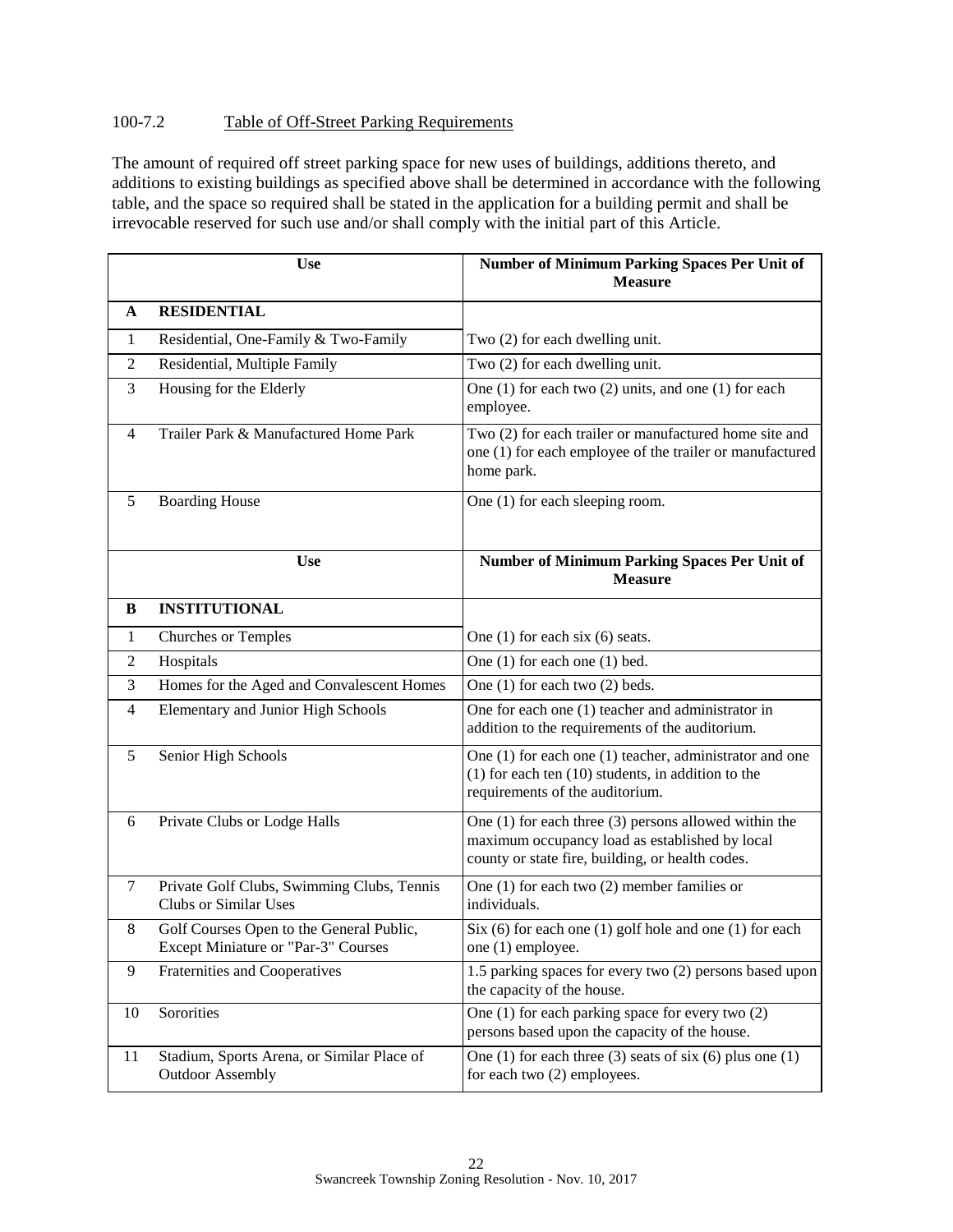|       | Use                                                                                                                                                                      | <b>Number of Minimum Parking Spaces Per Unit of</b><br><b>Measure</b>                                                                                                                                         |
|-------|--------------------------------------------------------------------------------------------------------------------------------------------------------------------------|---------------------------------------------------------------------------------------------------------------------------------------------------------------------------------------------------------------|
| C     | <b>BUISINESS AND COMMERCIAL</b>                                                                                                                                          |                                                                                                                                                                                                               |
| 1     | Planned Commercial or Shopping Center<br>Located in Any "C" District                                                                                                     | One $(1)$ for each sixty-six $(66)$ square feet of usable<br>floor area.                                                                                                                                      |
| 2     | Auto Wash                                                                                                                                                                | One $(1)$ for each one $(1)$ employee. In addition,<br>adequate waiting space for autos shall be provided on<br>the premises to accommodate twenty-five (25) percent<br>of the hourly rate of capacity.       |
| 3     | <b>Bowling Alleys</b>                                                                                                                                                    | Five $(5)$ for each one $(1)$ bowling lane.                                                                                                                                                                   |
| 4     | Dance Halls, Pool or Billiard Parlors, Roller or<br>Ice Skating Rinks, Exhibition Halls and<br>Assembly Halls Without Fixed Seats                                        | One $(1)$ for each three $(3)$ persons as established by the<br>Fulton County Building Code.                                                                                                                  |
| 5     | Establishment for Sale and Consumption on the<br>Premises of Beverages, Food or Refreshments                                                                             | One (1) for each sixty (60) square feet of usable floor<br>space.                                                                                                                                             |
| 6     | Furniture and Appliances, Household<br>Equipment, Repair Shops, Showroom of a<br>Plumber, Decorator, Electrician or Similar<br>Trade, Shoe Repair and Other Similar Uses | One (1) for each eight hundred (800) square feet of<br>usable floor area. For that floor area used in<br>processing, one (1) additional space shall be provided<br>for each two (2) persons employed therein. |
| 7     | <b>Automobile Service Stations</b>                                                                                                                                       | Two (2) for each lubrication stall, rack or pit; and one<br>(1) for each gasoline pump.                                                                                                                       |
| $8\,$ | Laundromats and Coin Operated Dry Cleaners                                                                                                                               | One $(1)$ for each two $(2)$ washing machines.                                                                                                                                                                |
| 9     | Miniature or "Par-3" Golf Courses                                                                                                                                        | Three $(3)$ for each one $(1)$ hole plus one $(1)$ for each<br>one (1) employee.                                                                                                                              |
| 10    | Mortuary Establishments                                                                                                                                                  | One (1) for each fifty (50) square feet of usable floor<br>space.                                                                                                                                             |
| 11    | Motel, Hotel, or Other Commercial Lodging<br>Establishments                                                                                                              | One $(1)$ for each one $(1)$ occupancy unit plus one $(1)$ for<br>each one (1) employee, plus extra spaces for dining<br>rooms, ballrooms, or meeting rooms.                                                  |
| 12    | Motor Vehicle Sales and Service<br>Establishments                                                                                                                        | One (1) for each two hundred (200) square feet of<br>usable floor space or sales room and one (1) auto<br>service stall in the service room.                                                                  |
| 13    | Retail Stores Except as Otherwise Specified<br>Herein                                                                                                                    | One (1) for each one hundred and fifty (150) square feet<br>of usable floor space.                                                                                                                            |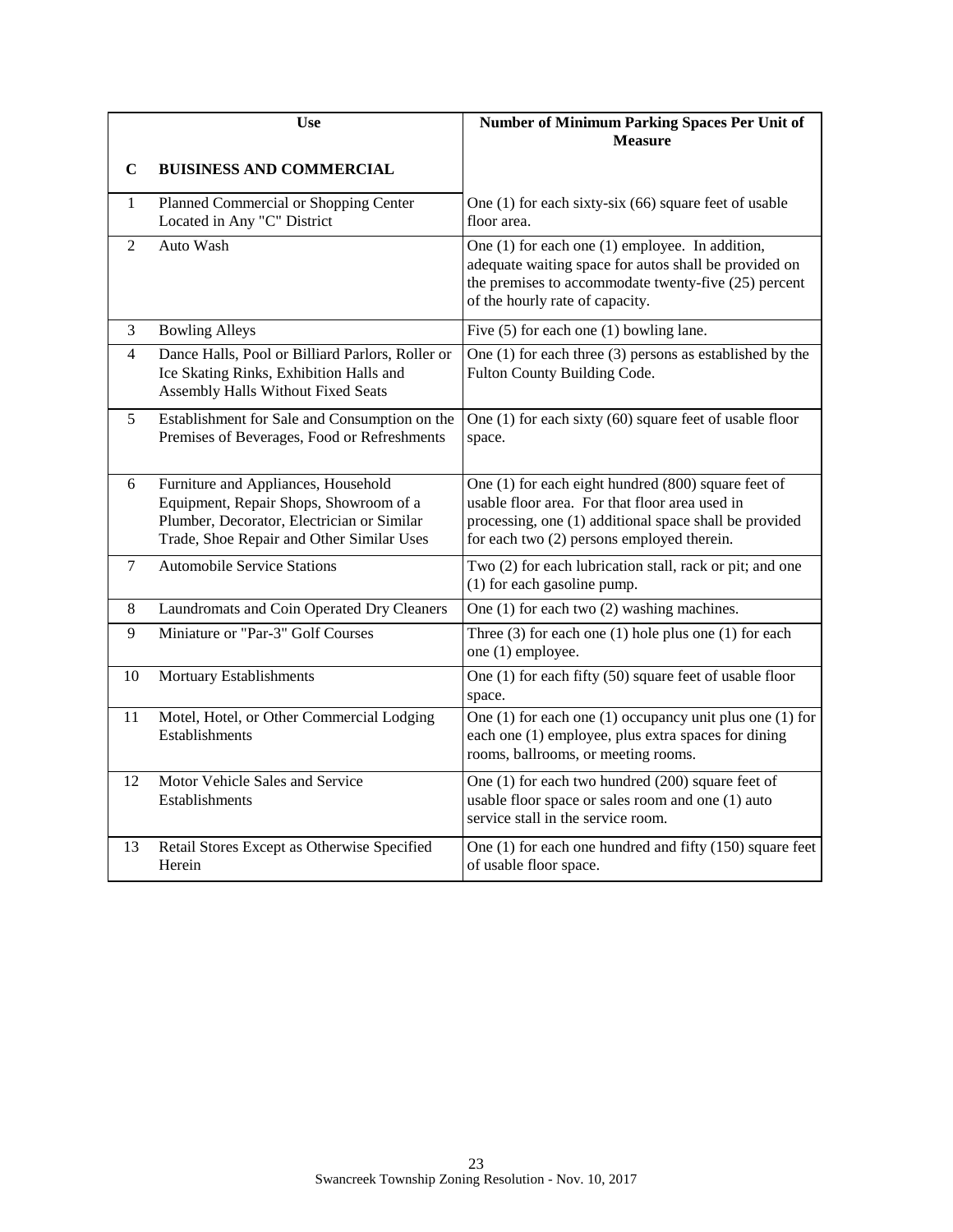|                             | <b>Use</b>                                                                              | <b>Number of Minimum Parking Spaces Per Unit of</b><br><b>Measure</b>                                                                                                                                                      |
|-----------------------------|-----------------------------------------------------------------------------------------|----------------------------------------------------------------------------------------------------------------------------------------------------------------------------------------------------------------------------|
| D                           | <b>OFFICES</b>                                                                          |                                                                                                                                                                                                                            |
| 1                           | <b>Banks</b>                                                                            | One $(1)$ for each one hundred and fifty $(150)$ square feet<br>of usable floor space.                                                                                                                                     |
| 2                           | Business Offices or Professional Offices Except<br>as Indicated in the Following Item 3 | One $(1)$ for each three hundred $(300)$ square feet of<br>usable floor space.                                                                                                                                             |
| $\mathcal{F}$               | Professional Offices of Doctors, Dentists, or<br>Similar Professions                    | One $(1)$ for each one hundred $(100)$ square feet of<br>usable floor area in waiting rooms and one (1) for each<br>examining room, dental chair, or similar use area.                                                     |
|                             | Use                                                                                     | <b>Number of Minimum Parking Spaces Per Unit of</b><br><b>Measure</b>                                                                                                                                                      |
| E                           | <b>INDUSTRIAL</b>                                                                       |                                                                                                                                                                                                                            |
| 1                           | <b>Industrial or Research Establishment</b>                                             | Five $(5)$ plus one $(1)$ for every one and one-half $(1.5)$<br>employees in the largest working shift. Space for one<br>site shall also be provided for all construction workers<br>during periods of plant construction. |
| $\mathcal{D}_{\mathcal{L}}$ | <b>Wholesale Establishments</b>                                                         | Five $(5)$ plus one $(1)$ for every one $(1)$ employees in the<br>largest working shift, or one (1) for every seventeen<br>hundred (1,700) square feet of usable floor space,<br>whichever is greater.                     |

# 100-7.3 Off-Street Parking Space Layout, Standards, Construction and Maintenance

Whenever the off street parking requirements in Section 100-7.3 above require the building of an off street parking facility, such off street parking lots shall be laid out, constructed and maintained in accordance with the following standards and regulations.

- 1. No parking lot shall be constructed unless and until a permit therefore is issued by the Zoning Inspector. Applications for a permit shall be submitted to the Zoning Inspector and shall be accompanied with two (2) sets of plans for the development and construction of the parking lot showing that the provisions of this section will be fully complied with.
- 2. Plans for the layout of off street parking facilities shall be in accord with the following minimum requirements:

|                      |             | Parking | Parking | Total Width of One Tier | Total Width of Two Tiers |
|----------------------|-------------|---------|---------|-------------------------|--------------------------|
| Parking              | Maneuvering | Space   | Space   | of Spaces Plus          | of Spaces Plus           |
| Pattern              | Lane Width  | Width   | Length  | Maneuvering Lane        | Maneuvering Lane         |
| 0 (Parallel Parking) | 12'         | 8       | 23'     | 20'                     | 28'                      |
| 30 to 53             | 12'         | 8'6''   | 20'     | 32'                     | 52'                      |
| 54 to 74             | 15'         | 8'6''   | 20'     | 36' 6''                 | 58'                      |
| 75 to 90             | 25'         | 9'6"    | 20'     | 45'                     | 65'                      |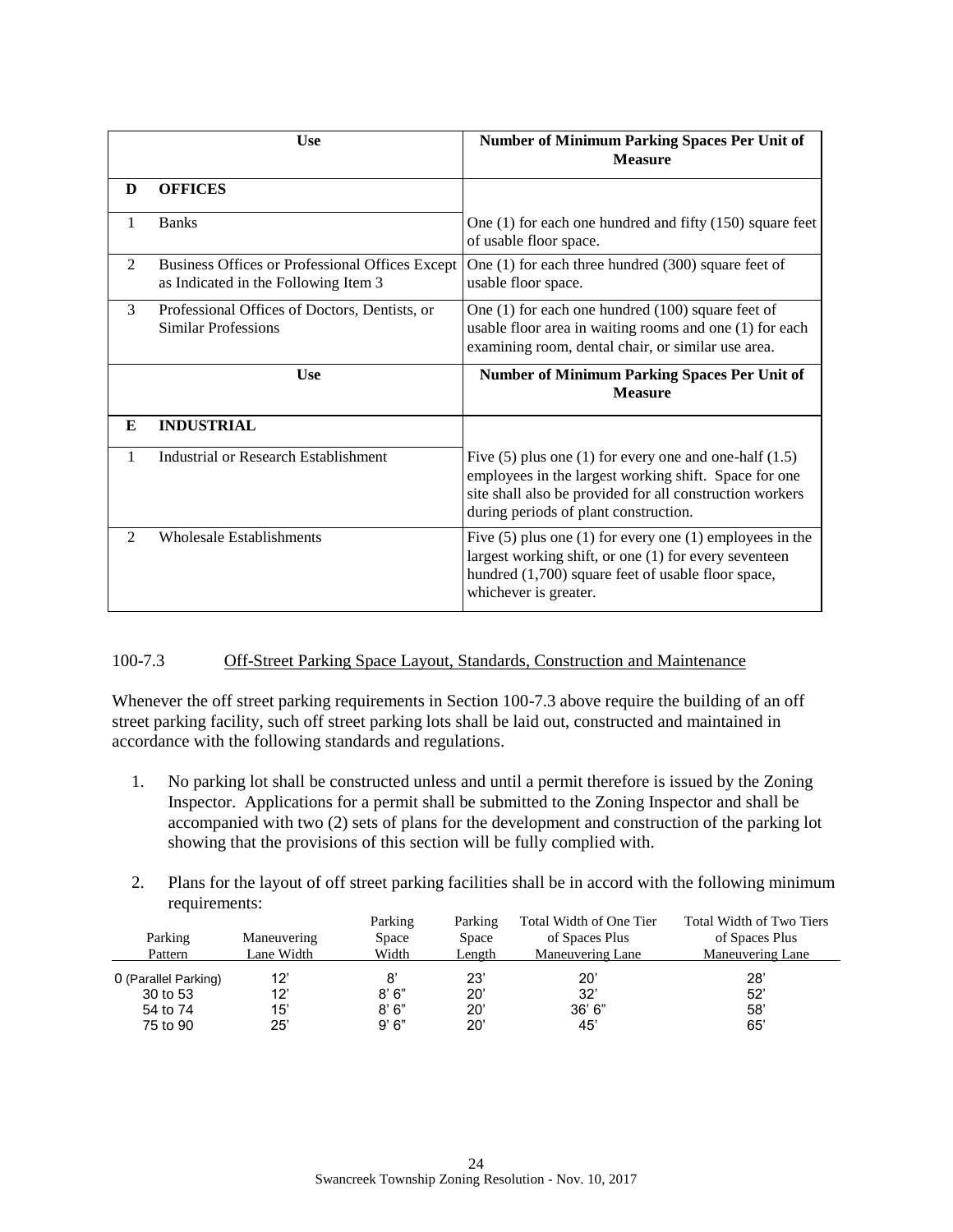# 100-7.4 Off-Street Loading Requirements

On the same premises with every building, structure, or part thereof, erected and occupied for manufacturing, storage, warehouse, goods, display, department stores, wholesale, market, hotel, hospital, convalescent home, mortuary, laundry, dry cleaning, or other uses similarly involving the receipt or distribution of vehicles, materials or merchandise, there shall be provided and maintained on the lot, adequate space for standing, loading, and unloading services in order to avoid undue interference with public use of the streets, alleys, or any required access for off street parking areas.

Such loading and unloading space, unless adequately provided for within a building, shall be an area fourteen (14) feet by fifty (50) feet, with fourteen (14) foot high clearance, and shall be provided according to the following schedule:

| <b>Gross Floor Area</b><br>In Square Feet        | <b>Loading and Unloading Spaces Required</b><br>In Terms of Square Feet or Gross Feet      |  |  |  |
|--------------------------------------------------|--------------------------------------------------------------------------------------------|--|--|--|
| 2.000<br>0<br>$\overline{\phantom{a}}$           | None                                                                                       |  |  |  |
| 2.000<br>20,000<br>$\overline{\phantom{a}}$      | One (1) Space                                                                              |  |  |  |
| 20,000<br>$\mathcal{L}_{\mathcal{A}}$<br>100.000 | One (1) Space for each 20,000 sq. ft. in excess of 20,000 sq. ft.                          |  |  |  |
|                                                  | <b>Loading and Unloading Spaces Required</b><br>In Terms of Square Feet or Gross Feet      |  |  |  |
| <b>Floor Area</b><br><b>In Square Feet</b>       |                                                                                            |  |  |  |
| 100,000<br>500,000<br>$\overline{\phantom{a}}$   | Five (5) spaces plus one (1) space for each 40,000 sq. ft.<br>in excess of 100,000 sq. ft. |  |  |  |

#### 100-7.5 Off-Street Parking Construction and Operation

- 1. The construction of any parking lot shall be in accordance with the requirements and provisions of this resolution and such construction shall be completed and approved by the Zoning Inspector and the County Engineer before actual use of the property as a parking lot. Plans for the development of any parking lot must be submitted to the Building Inspector, prepared at a scale of not less than fifty (50) feet equal one (1) inch and indicating existing and proposed grades, drainage, water mains and sewers, surfacing and base materials to be used and the layout of the proposed parking lot. The plans are to be prepared in a presentable form by a person or persons competent in such work.
- 2. All such parking lots shall be dust free, and shall be graded and drained so as to dispose of surface water which might accumulate within or upon such area. No surface water from such parking area shall be permitted to drain onto adjoining private property, except through public drain.
- 3. All illumination for or on such parking lots shall be deflected away from adjacent residential areas and shall be installed in such manner as to allow the reduction of the amount of light in other than normal parking hours each day.
- 4. Side yards shall be maintained for a space of not less than six (6) feet between the side lot lines of adjoining residential lots and the parking area. The depth of the front yard or setback line from the street as established for houses in any block in any given residential area shall be continued and made applicable to parking space in such residential area as it shall be unlawful to use the space between such setback line and the sidewalk for the parking of motor vehicles.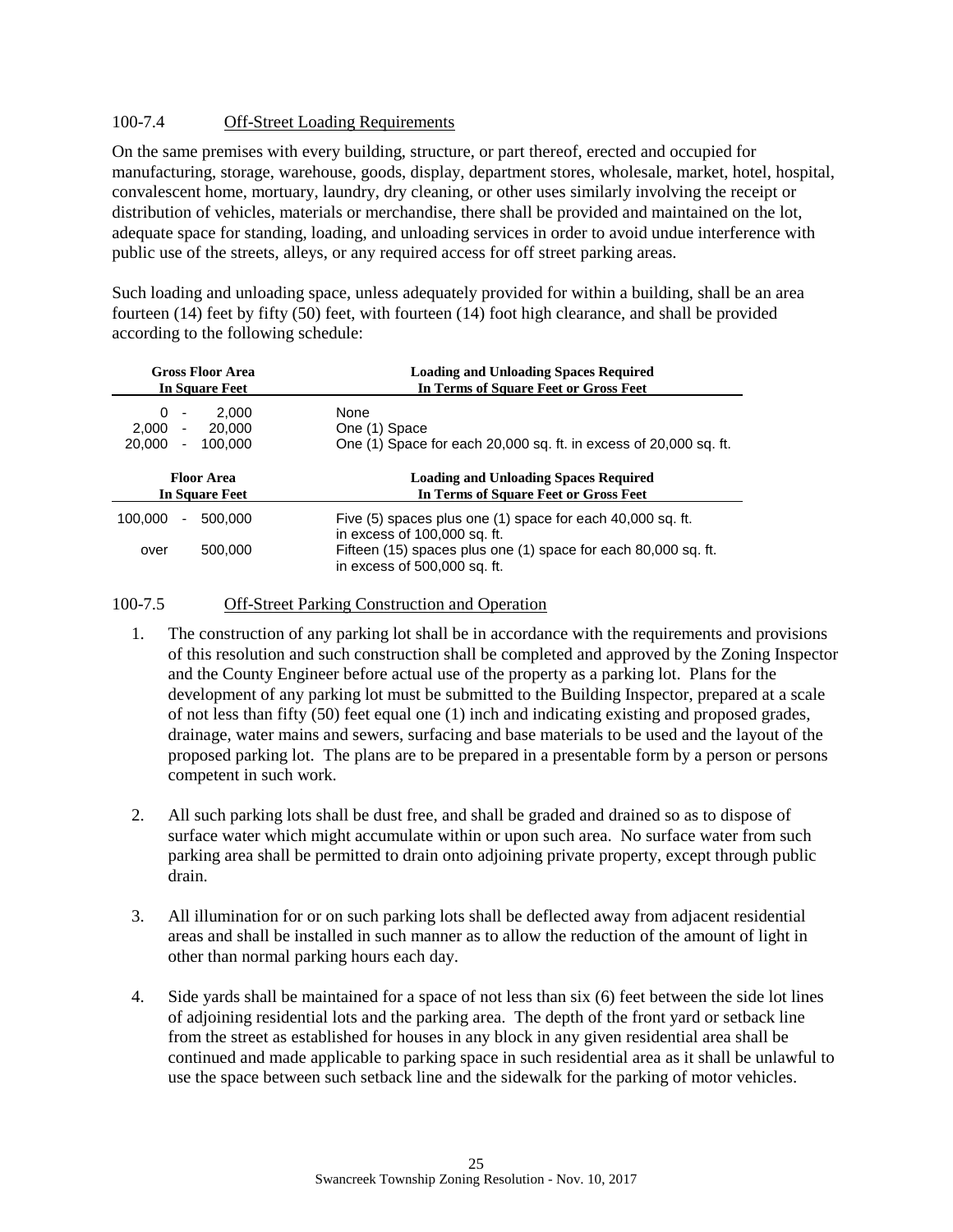- 5. Adequate ingress and egress to the parking lot by means of clearly limited and defined drives shall be provided for vehicles.
- 6. Wheel chocks shall be provided, so located as to prevent any vehicle from projecting over the lot line.

# 100-7.6 Junk Motor Vehicles

The parking and keeping of any junk motor vehicle as it is defined in O.R.C. 505.173 is prohibited.

As used in this section, "junk motor vehicle" means a motor vehicle that meets all of the following criteria: Three model years old, or older, Apparently inoperable, Extensively damaged, including, but not limited to, any of the following: missing wheels, tires, motor**,** or transmission. (100-23)

This resolution does not prevent a person from storing or keeping any collector's vehicles, irrespective if it is licensed and is not considered a junk motor vehicle as defined above.

The Zoning Inspector may send notice, by certified mail, with return receipt requested to the person having the right to the possession of the property on which a junk motor vehicle is left, that within ten (10) days of receipt of the notice, the junk motor vehicle shall be housed in a garage or other suitable structure, or shall be removed from the property.

No person shall willfully leave a junk or inoperable motor vehicle for more than ten (10) days after receipt of a notice, as provided. The fact that a junk or inoperable motor vehicle is so left is prima facie evidence of willful failure to comply with the notice and each subsequent period of thirty (30) days that a motor vehicle continues to be so left constitutes a separate offense.

### **ARTICLE 100-8 AGRICULTURAL AND RURAL ESTATE DISTRICT**

#### 100-8.1 Statement of Purpose

- 1. To preserve and protect the decreasing supply of prime agricultural land.
- 2. To control the indiscriminate infiltration of urban development in agricultural areas, which adversely affects agricultural endeavors by creating urban land values.
- 3. To keep the cost for public services and utilities down in agricultural areas.
- 4. To help avert the limitations on normal farming operations, which have followed residential movement into farming communities.
- 5. To justify a design technique, which attempts to support a town-country spatial relationship creating intrinsic urban-rural values.

## 100-8.2 Principal Permitted Uses

In the Agricultural/Rural Estate District no person shall hereafter use any land, building, or structure and no person shall erect any building or structure except in accordance with the following provisions: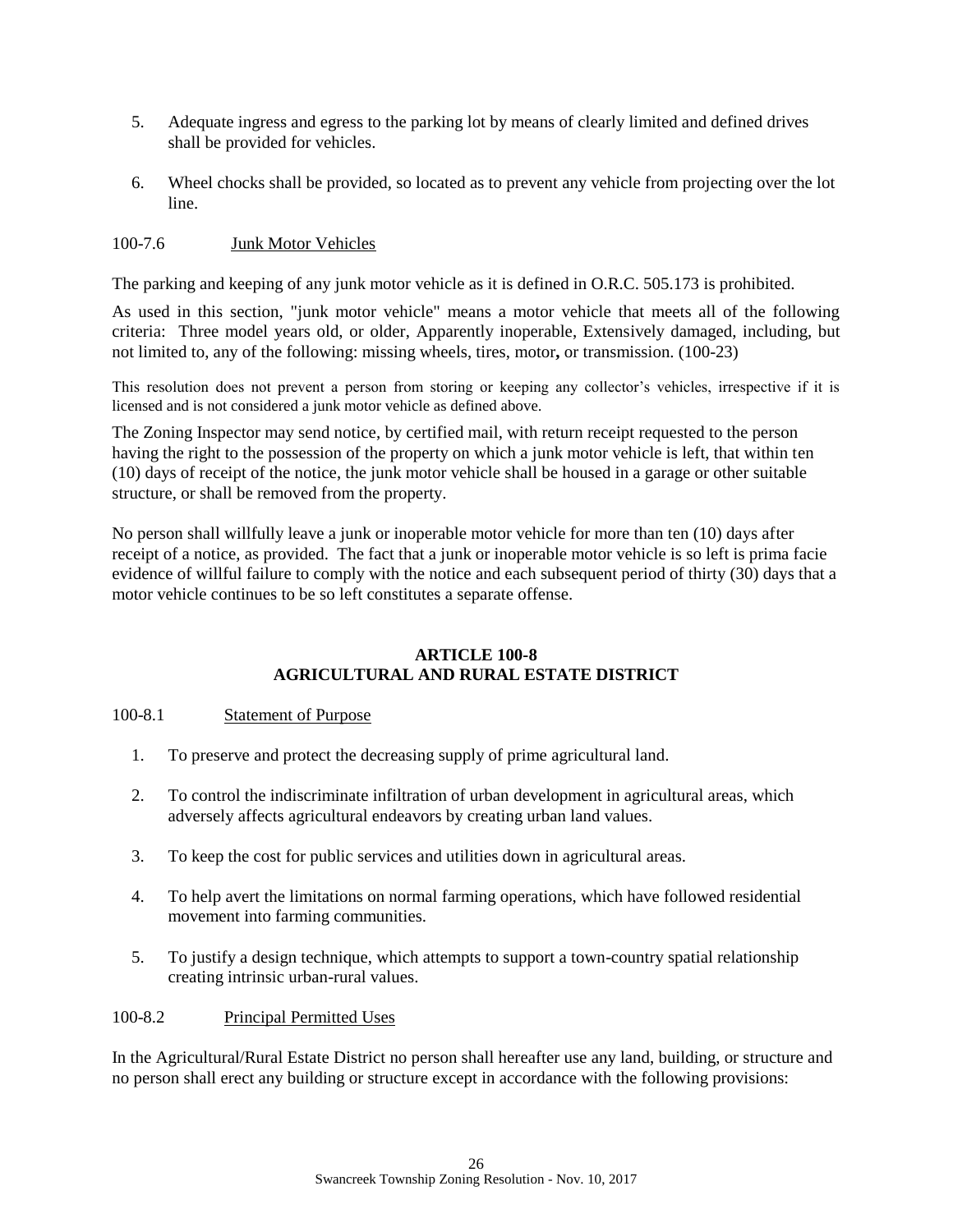- 1. One-family detached dwelling, both farm and non-farm related
- 2. Farms
- 3. Publicly owned and operated libraries, parks, parkways, and recreational facilities
- 4. Churches
- 5. Public, parochial or private elementary, intermediate schools and/or high schools offering courses in general education, on sites of not less than ten (10) acres
- 6. Colleges, universities and other institutions of higher learning on sites of not less than forty (40) acres
- 7. Planned Unit Developments, pursuant to Section 100-19
- 8. Rural Subdivisions, pursuant to Section 334.1 Fulton County Subdivision Regulations

# 9.Telecommunication Towers

In accordance with ORC 303.21, when the construction of a tower is planned for the provision of cellular telephone communication service, the procedures indicated therein shall be followed. All zoning districts where dwellings of any kind are permitted shall be construed to be an area zoned for residential use. All telecommunication towers are subject to a Site Plan Review and shall meet the following standards when located within a residential district:

- a. The applicant shall provide proof that the proposal to construct a tower or attach equipment to an existing structure has been approved by all other agencies and governmental entities with jurisdiction (i.e. Federal Communication Commission, Federal Aviation Administration, Ohio Department of Transportation).
- b. The applicant shall demonstrate that no suitable site is available in a non-residential district and shall be located on its own lot, meeting the area and setback requirement as approved by the Board of Appeals.
- c. All accessory buildings shall be screened with fencing, masonry, shrubbery or other screening as approved by the Board of Appeals.
- d. The applicant shall notify the Zoning Inspector within thirty (30) days of ceasing operations at the site. The removal of the structures and buildings is required within ninety (90) days of ceasing operations.
- e. No advertising or illumination other than that required by law may be located on the structure.
- f. Construction of the tower shall be no higher than 200 feet and shall be 300 feet from any residential structure. A variance will be required for towers over 200 feet.
- 10. Ponds (For Residential Use Only)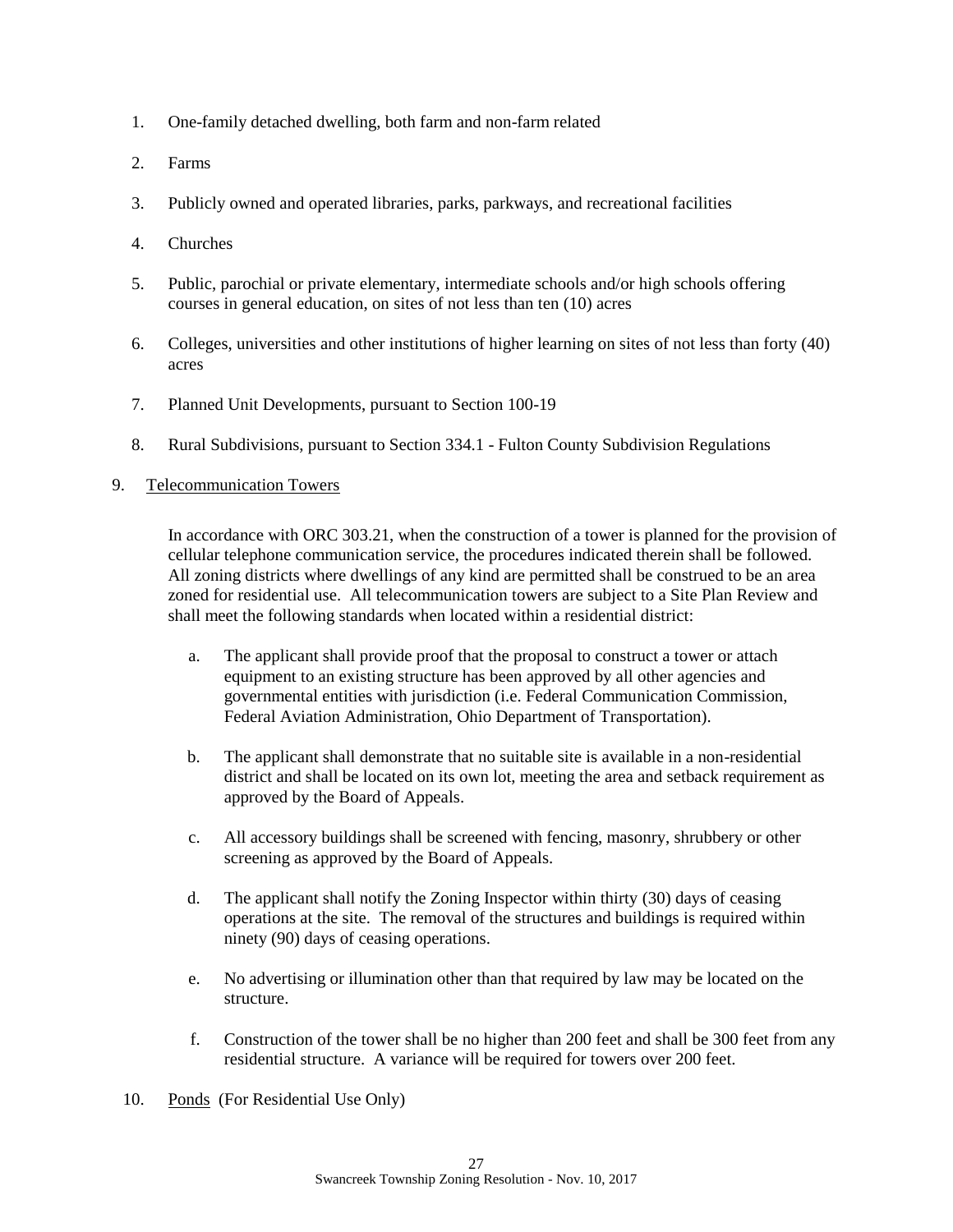#### Area and Design Requirements

In accordance with the following requirements;

- a. A site plan stamped by a professional engineer registered in the State of Ohio shall be submitted with the pond permit application.
	- b. The minimum parcel size for the construction and development of a pond shall be five (5) acres. The pond shall be for residential use only. Commercial and industrial uses are prohibited.
	- c. Minimum pond surface area shall be one-half  $(1/2)$  acre and a maximum of threequarters  $(3/4)$  of an acre. Any proposed pond larger than three-quarters  $(3/4)$  of an acre shall be reviewed by the Board of Zoning Appeals as a conditional use. Maximum surface area shall not exceed twenty-five percent (25%) of the net acreage of the parcel.
	- d. The side slope of a pond shall be horizontal to vertical at a ratio of 3:1, except where a beach is desired. This ratio shall be maintained to a minimum depth of seventeen (17) feet.
	- e. Beach areas may be sloped no less than at a horizontal to vertical ratio of 10:1 and shall not exceed twenty-five percent (25%) of the pond surface area.
	- f. Ponds shall be graded not to exceed four (4) feet in height in the front and side yards, so it will not obstruct an adjoining property owner's view. Excess dirt may be redistributed on the parcel, but may not be removed from the site
	- g.. To prevent the adverse effects of drainage to adjoining properties, a drainage system shall be installed and maintained to accommodate overflows and surface drainage from a pond and not to permit run-off of surface water to flow onto the adjacent property unless property is part of a natural watercourse, and it shall continue to be diverted to a suitable outlet or drainage ditch as determined by the County Engineer or Zoning Inspector.
	- h. Any further improvements to an existing pond shall conform to the setback requirements of this resolution.
	- i. The contractor is responsible for proper traffic control at the site and shall keep all pavement surfaces clean and free of mud and debris.
	- j. Ornamental and water gardens not exceeding two hundred (200) square feet and three (3) feet deep shall not be regulated under this Article.

### Setback

- a. A pond shall have a one hundred (100) foot setback from any roadway right-of-way centerline.
- b. A pond shall be located no closer than fifty (50) feet from any lot line.
- c. A pond shall be located no closer than fifty (50) feet from a septic tank or leach field.
- d. A pond shall be located no closer than thirty (30) feet from a ditch.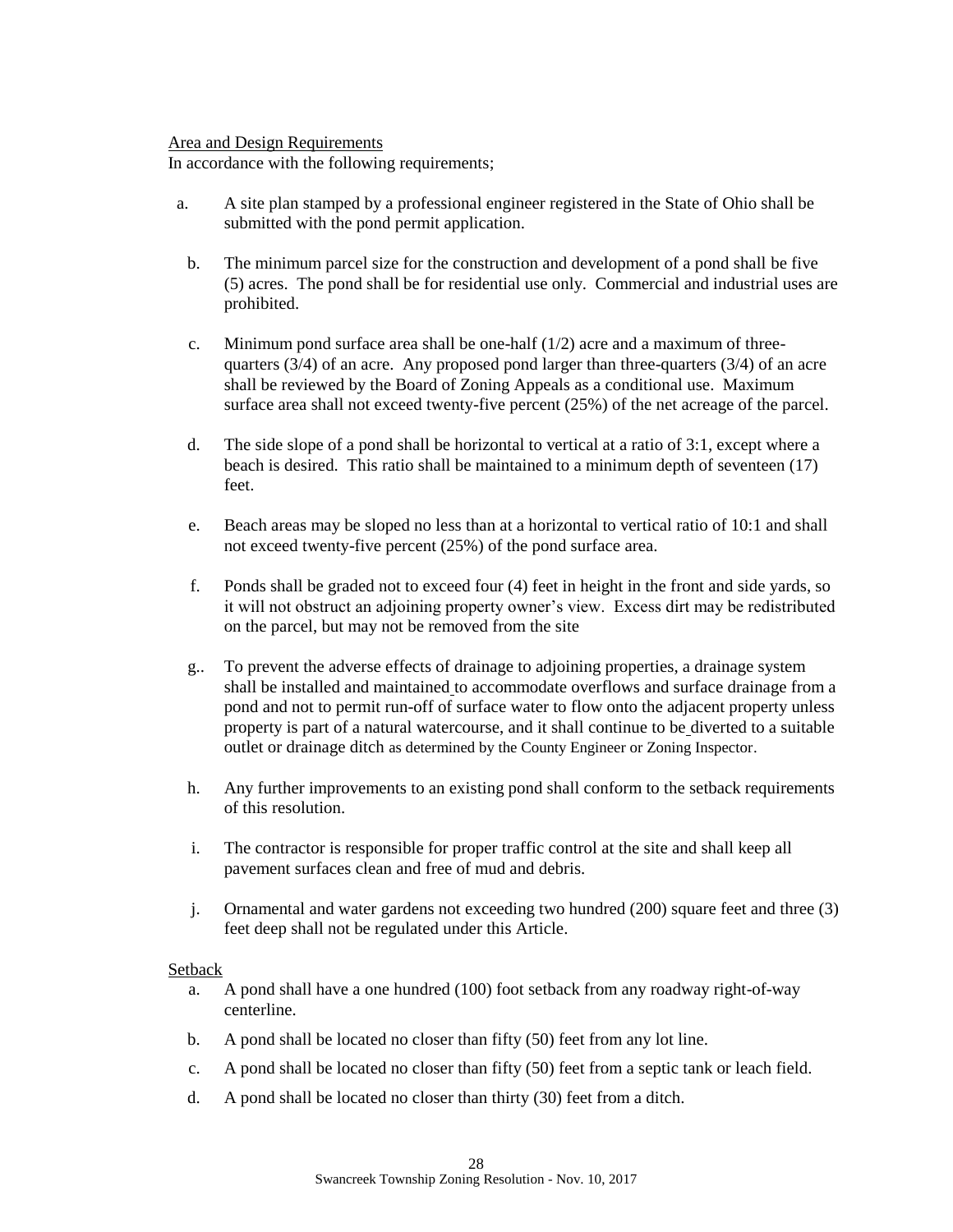# Refilling

The refilling of an area which has been excavated for the development of a pond shall be considered waste disposal and shall meet the requirements as set forth by the Fulton County Board of Health for solid waste disposal, per O.R.C. 3734.05. No asphalt or asphalt products shall be used for refilling.

- 11. Home Occupations Regulated pursuant to Article 100-5.8
- 12. A contractor's business, located on a parcel with their residence, is permitted under the following conditions:
	- a. The contractor's office and shop shall be located within an enclosed space or building.
	- b. All building and construction materials, and equipment including trucks, vehicles, backhoes, etc. shall be stored inside a building when not in use.
	- c. Exterior storage areas are not permitted.
	- d. No signs advertising the business are permitted on the property.
- 13. Accessory uses and buildings incidental to the above principal permitted uses

## 100-8.3 Conditionally Permitted Uses

The following uses may be permitted subject to the granting of a conditional use permit pursuant to Article 100-5.7 in which the Township Board of Zoning Appeals is empowered to make such grant and subject further to the terms and conditions herein provided.

- 1. The raising of fur-bearing animals subject to the following conditions:
	- a. The commercial raising of fur-bearing animals, including minks, chinchillas, rabbits, fox, guinea pigs and similar animals, shall be located on a contiguous parcel of land twenty (20) acres or more in area. All outdoor runs or breeding areas shall be enclosed on all sides by an obscuring wall or fence not less than four (4) feet in height. All such runs or breeding areas and shelter areas shall be set back from the front property line a minimum of one hundred (100) feet, and the rear property line a minimum f one hundred (100) feet.
	- b. The commercial raising of domestic or laboratory animals such as cats, dogs, mice, rats, or other similar animals shall be located on a parcel of property not less than ten (10) acres in area. All outdoor runs or breeding areas shall be enclosed on all sides by a wall or fence.
- 2. For existing "grand-fathered" nonconforming uses of soil, sand, clay, gravel, or similar removal operations, quarry excavation and filling of land subject to all applicable Township, County, and State regulations. Requirements for mining and lake construction, prior to excavation, are as follows:
	- a. A topographical survey and soils analysis of the property is required for ponds and lakes over two acres. A topographical survey and soils analysis of the property is required for ponds and lakes under two acres and is available at the Fulton County Soil and Water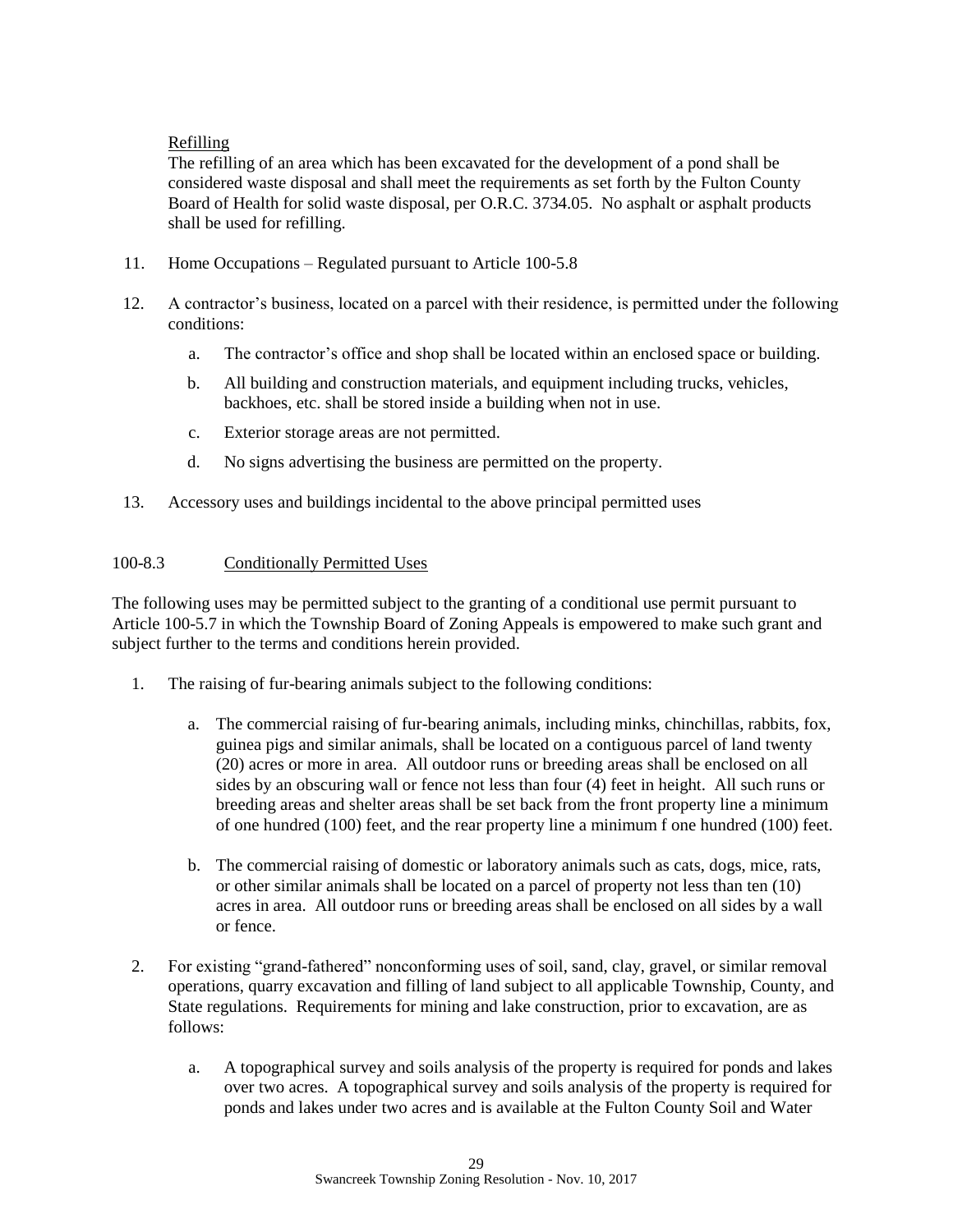Conservation Office. The analysis shall be prepared by an independent testing laboratory, prior to excavation and at the end of the excavation, to verify topsoil depth and to ensure no contaminants are brought to the site. Topsoil depths around the excavated area are not to be changed, but may be stripped and stored and reinstalled after excavation is complete. No material shall be hauled to the site, except for stone needed for a driveway or clay, which may be used to seal a lake. The cost of the survey will be at the expense of the property owner. All conditions must be met before a final permit is issued.

- b. Location of street ingress and egress shall be at the center one-third  $(1/3)$  of the property frontage for projects over two acres in size. A paved commercial drive shall be installed, per Appendix A. The drive shall be kept free of mud, sand, and other debris from hauling activity. Sweeping equipment must be used and kept on site.
- c. A copy of the mining permit must be on file with the Township.
- d. All loads leaving the site must be weighed by a scale on site and have a copy of the weight slips showing the following: time, date, and truck identification which must be available at all times to provide legal weight requirements, including bridge laws. The weight slips shall also include the yards per load.
- e. The applicant must comply with setback distances and maintain a 50 ft. buffer from public waterways. If a ditch is to be altered, a permit is required from the Fulton County Engineer.
- f. Erosion control measures must be provided for during the excavation.
- g. A discharge permit must first be obtained by E.P.A. and a copy kept on file with the Township, if any fluids (water, oil, etc.) leave the property via surface flow.
- h. Should the applicant pump water into a public waterway, or allow any solid material to collect in such waterway, the applicant shall be held liable for removal, cleaning, etc…
- i. No equipment, with the exception of the following, shall be stored or housed at site:
	- Loaders, dozers, cranes, and excavators;
	- Screening equipment;
	- Sweeping, watering and dewatering equipment;
	- Scale;
	- Minimal fuel storage of 500 gallons;
	- Mowing or property maintenance equipment; and
	- Building for scale house (construction type trailer is acceptable)
- j. A vehicular movement plan must be maintained. Movement of minerals from the site shall follow this plan. The plan is to be set by the Township and County Officials.
- k. The property owner shall contact the proper agency in regard to any wetland located on the property. Wetlands are identified by the U.S. Department of the Interior. A copy of all correspondence with such agency shall be kept on file with the Township.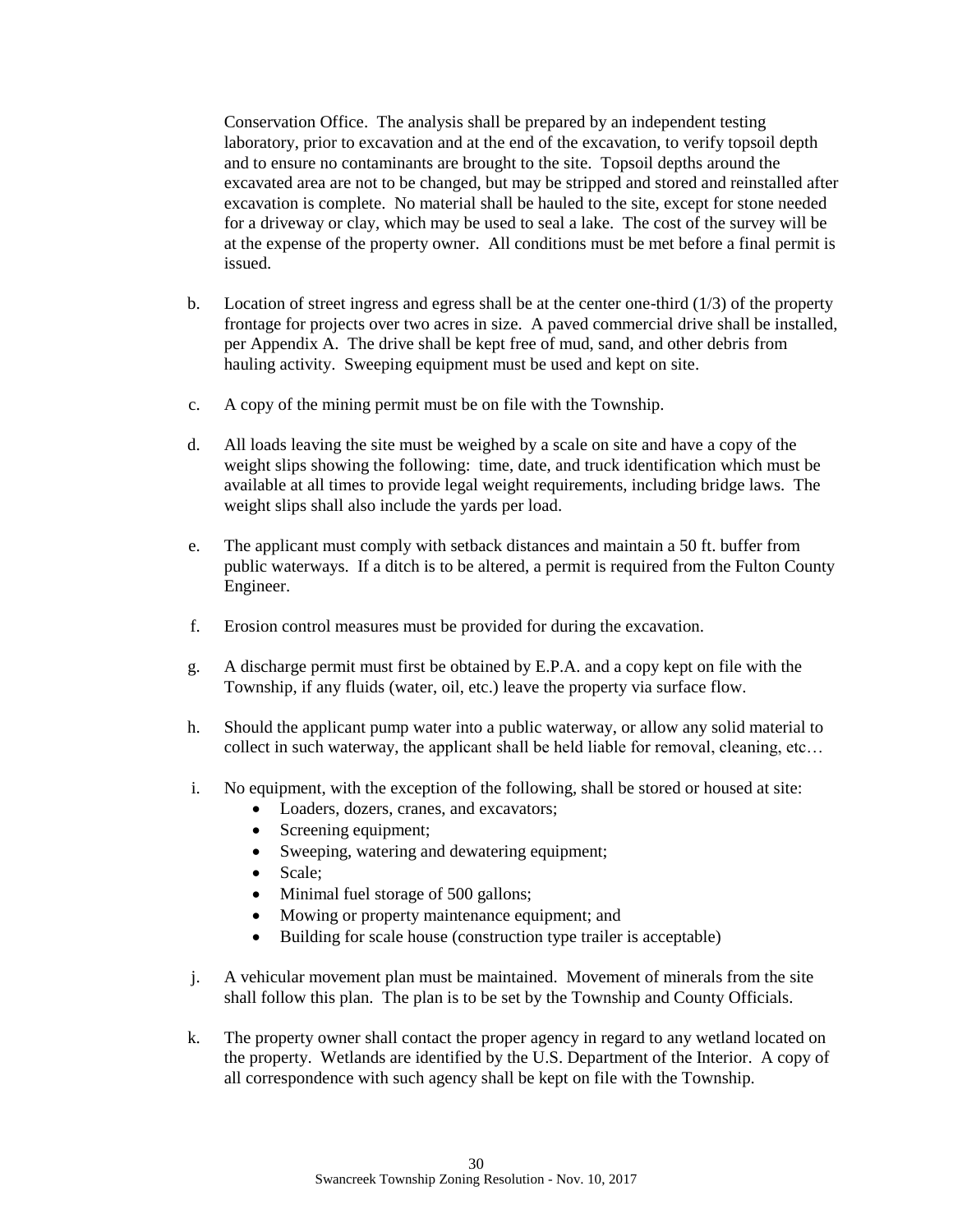- l. If there are any public utilities located on the property, the property owner must contact the utility company and receive limitation and definition of the easement. A copy of the easement and all correspondence must be on file with the Township.
- m. In addition to bonds required under the State of Ohio Surface Mine Law (ORC 1514), a bond of four thousand dollars (\$4,000) per total site acre shall be required with the Township to guarantee satisfactory development and completion of the lake. The entire property (project) shall be bonded at once and not bonded one acre at a time. Bond must be obtained prior to any earthwork. Bond shall be released by the Board of Appeals with a recommendation from the Zoning Inspector and following fulfillment of all conditions of the Conditional Use permit.
- n. All areas not being excavated shall be planted with a farm crop, cover crop, or suitable non-noxious vegetation and shall be maintained.
- o. For ponds and lakes in excess of two acres, a fence with a lockable gate across the frontage is to be installed. Danger signs and a temporary fence must be installed around the excavation area. A stop sign must be placed at site egress.
- p. Proof of liability insurance must be kept on file with the Township.
- q. The construction of buildings or signs will require a separate permit.

## 2 A. **During Operation**

a. Potential flooding of surrounding properties shall not be increased as a result of excavation or elevation changes.

| b. | The hours of operation shall be limited to: |                        |  |  |  |  |
|----|---------------------------------------------|------------------------|--|--|--|--|
|    | Monday through Friday                       | 7:00 AM to $6:00$ PM   |  |  |  |  |
|    | Saturday                                    | $8:00$ AM to $2:00$ PM |  |  |  |  |

Should state or local emergency require material past said hours, proper documentation must be submitted to the Township within seven (7) days.

- c. Noise must be kept to a minimum. Mufflers on equipment must be maintained. Jake brakes shall not be used on or near the excavation site.
- d. A lake shall have a minimum depth of seventeen (17) feet, within fifteen (15) feet of the shoreline. The average slope of the submerged areas of the lake shall be no steeper than 3:1. From the shoreline away from the water, the grade shall be no steeper than 4:1 within twenty (20) feet from the shoreline.
- e. In areas where sanitary sewers are not available, backfilling for any proposed housing site(s) as shown on the reclamation plan shall be distributed to elevate one (1) acre for each housing site to six (6) feet above the seasonal high water table. The topsoil on a proposed housing site shall be stripped and stored, then the area backfilled and compacted with the excavated material, the topsoil replaced over the backfilled area(s), and final grading completed.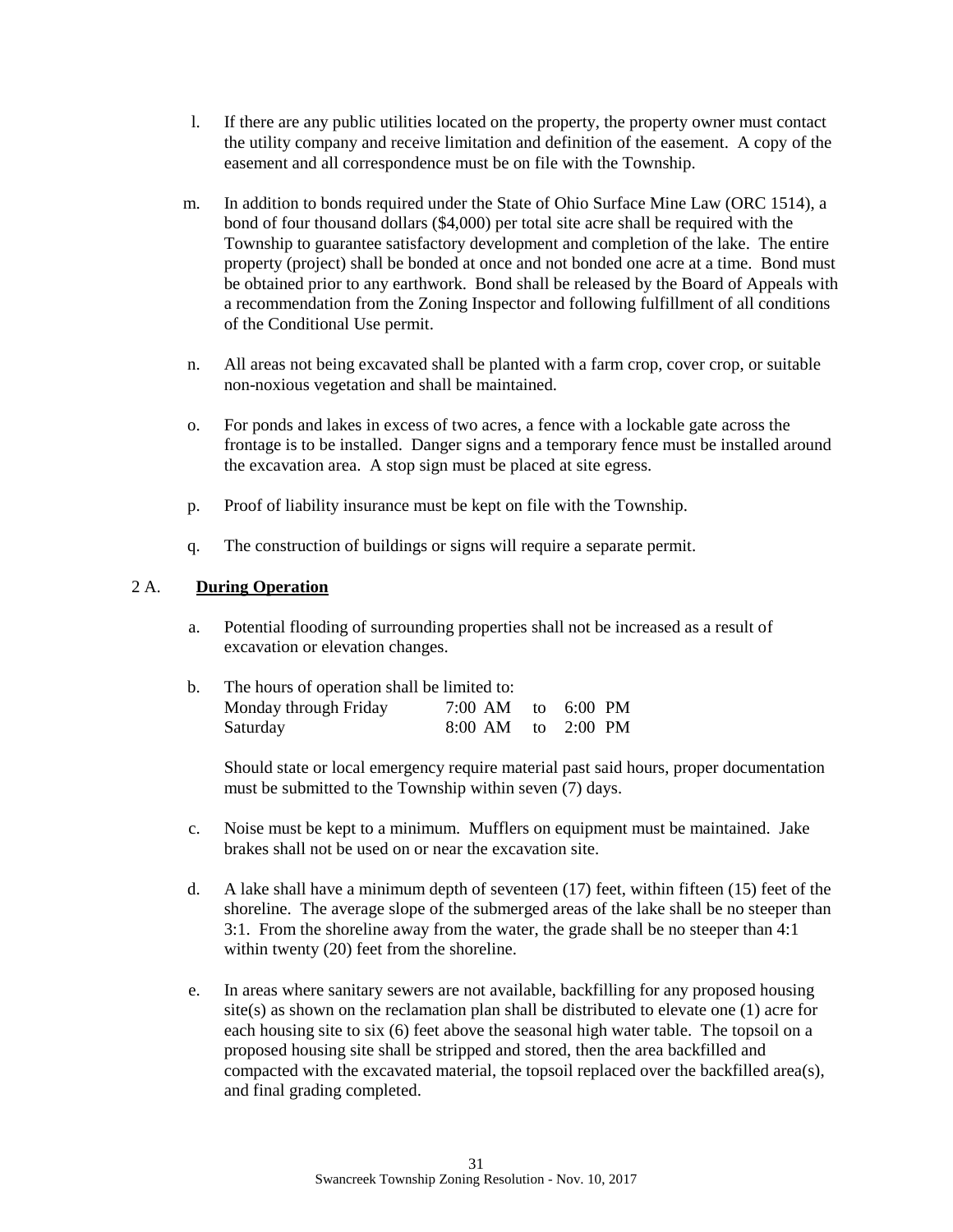- f. After completion, the excavated area shall be properly maintained. The area shall not become a danger or nuisance to area residents.
- g. A time limit for completion of the lake will be one (1) year from start of excavation, with extensions granted by the Board of Appeals.
- h. This Conditional Use Permit is revocable if applicant is determined to be in noncompliance.
- 3. Airports, airfields, runways, hangars, beacons and other facilities involved with aircraft operations, subject to all rules and regulations of the Federal Aeronautics Administration, where agency shall approve the preliminary plans submitted to the Township. Land beneath all aircraft approach lanes, as established by appropriate aeronautical authorities, which is not part of the airport, shall be so developed as to not endanger safe flight conditions to and from an established airport. Permitted height of buildings, structures, telephone and electric lines and appurtenances thereto shall be established by the Fulton County Regional Planning Commission after consultation with the appropriate aeronautical agencies.
- 4. Public stables, private parks, camp grounds**,** gun clubs, golf courses and golf driving ranges, provided they are located on a continuous parcel of five (5) acres or more in area and have all ingress and egress from a major thoroughfare not less than sixty (60) feet in right-of-way width.
	- a. Provided that, provision for the land and/or buildings shall have been identified in the original platting of the land such that all subsequent lot purchases were duly placed on notice. Prior to the issuance of a conditional use permit, the Board of Zoning Appeals shall within thirty (30) days determine that such affected area residents were able to determine that facilities were a part of an original development scheme. Evidence of this effect would include a provision in the plat.
	- b. The proposed site for any of the uses permitted herein which would attract persons from, or are intended to serve, areas beyond the immediate neighborhood shall have at least one property line abutting a major thoroughfare of not less than sixty (60) feet of right-of-way width. The site shall be so planned as to provide all ingress and egress directly onto or from said major thoroughfare.
	- c. Front, side and rear yards shall be at least eighty (80) feet wide, and shall be landscaped in trees, shrubs, and grass. All such landscaping shall be maintained in a healthy condition. There shall be no parking or structures permitted in these yards, except required entrance drives and those walls used to obscure the use from abutting residential districts.
	- d. At the time of application, proper documentation must be provided to establish that all such developments meet County and Ohio E.P.A. requirements.
- 5. Cemeteries and other facilities incidental thereto subject to the following conditions:
	- a. The principal access to the cemetery shall front upon a major thoroughfare as defined in the Fulton County Comprehensive Development Plan.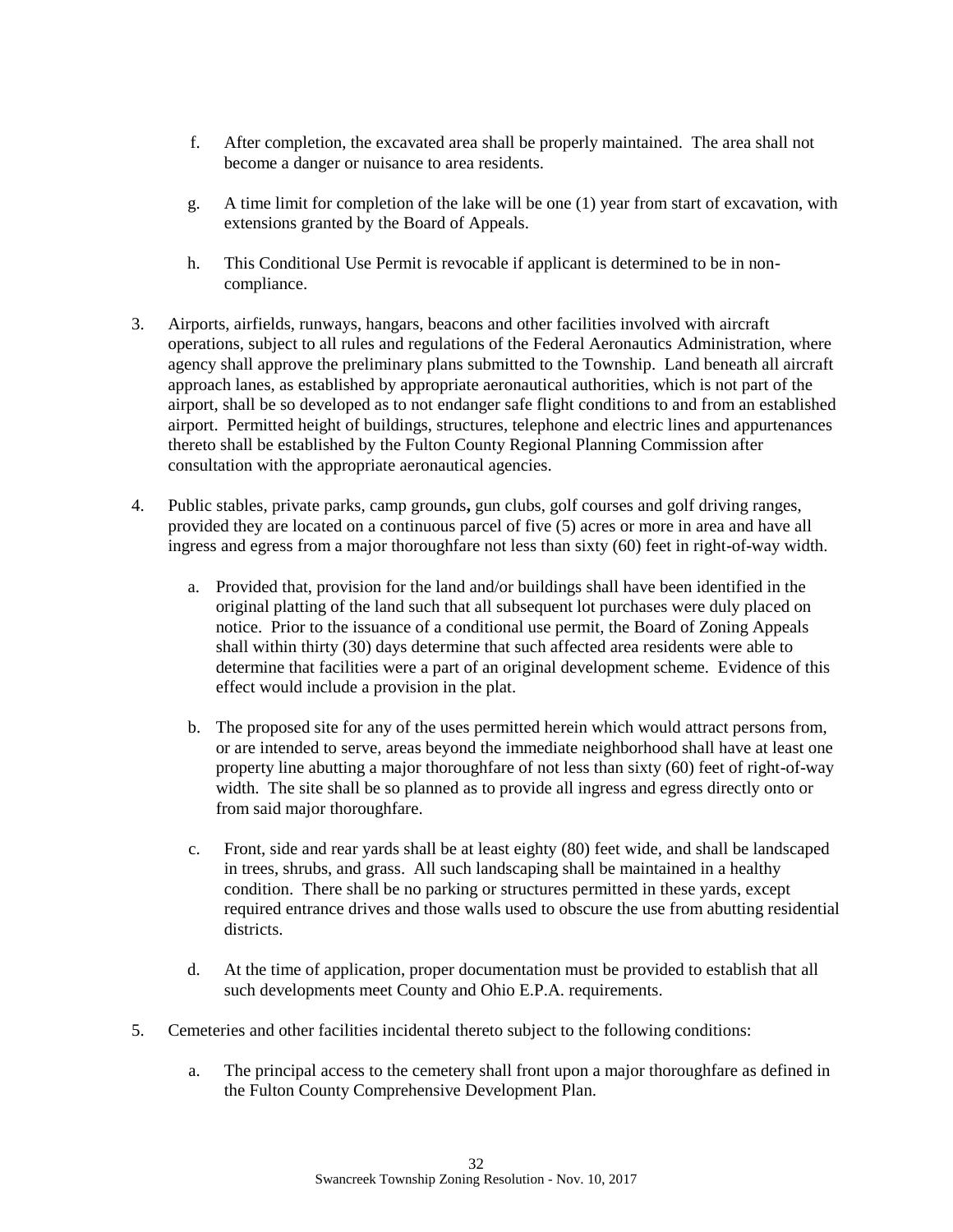- b. The site shall contain a minimum of five (5) contiguous acres of land.
- c. The perimeter of the entire site shall be fenced in a manner satisfactory to the Board of Zoning Appeals.
- 6. Public utility buildings and uses, but not including service and storage yards, when operating requirements necessitate locating within the district to serve the immediate vicinity.
- 7. Nursery schools, day nurseries and child care centers (not including dormitories) provided that for each child so cared for, there shall be provided and maintained a minimum of one hundred and fifty (150) square feet of outdoor play area. Such play space shall have a total minimum area of not less than five thousand (5,000) square feet and shall be screened from any adjoining lot in any residential district.
- 8. Golf courses and other facilities incidental thereto subject to the following conditions:
	- a. The site shall be so planned as to provide all ingress and egress directly onto or from a major thoroughfare of not less than sixty (60) feet of right-of-way width either existing or proposed.
	- b. The site plan shall be laid out to achieve a relationship between the major thoroughfare and any proposed service roads, entrances, driveways, and parking areas, which will encourage pedestrian and vehicular traffic safety.
	- c. Development features including the principal and accessory buildings, structures, and signs shall be so located and related as to minimize the possibilities of any adverse affects upon adjacent property. This shall mean that all principal or accessory buildings shall be not less than two hundred (200) feet from any property lines or abutting residentially zoned lands; provided that where topographic conditions are such that buildings would be screened from view, the Board of Zoning Appeals may modify this requirement.
- 9. Temporary buildings for use incidental to construction work subject to the following conditions:
	- a. Such a structure shall be permitted to be located on a lot for a period not to exceed twelve (12) months. One extension of this constraint, not to exceed six (6) months, may be granted by the Board of Zoning Appeals upon appeal.
	- b. One (1) only temporary building or mobile home shall be permitted per lot.
- 10. Group Homes
	- a. A group home may not be located within one half  $(\frac{1}{2})$  mile of any other group home.
	- b. All parts of the group home in residential zoned areas shall be maintained in a residential character. If the group home is in a non-residential structure, the structure shall be maintained in the general character of the district in which it is located.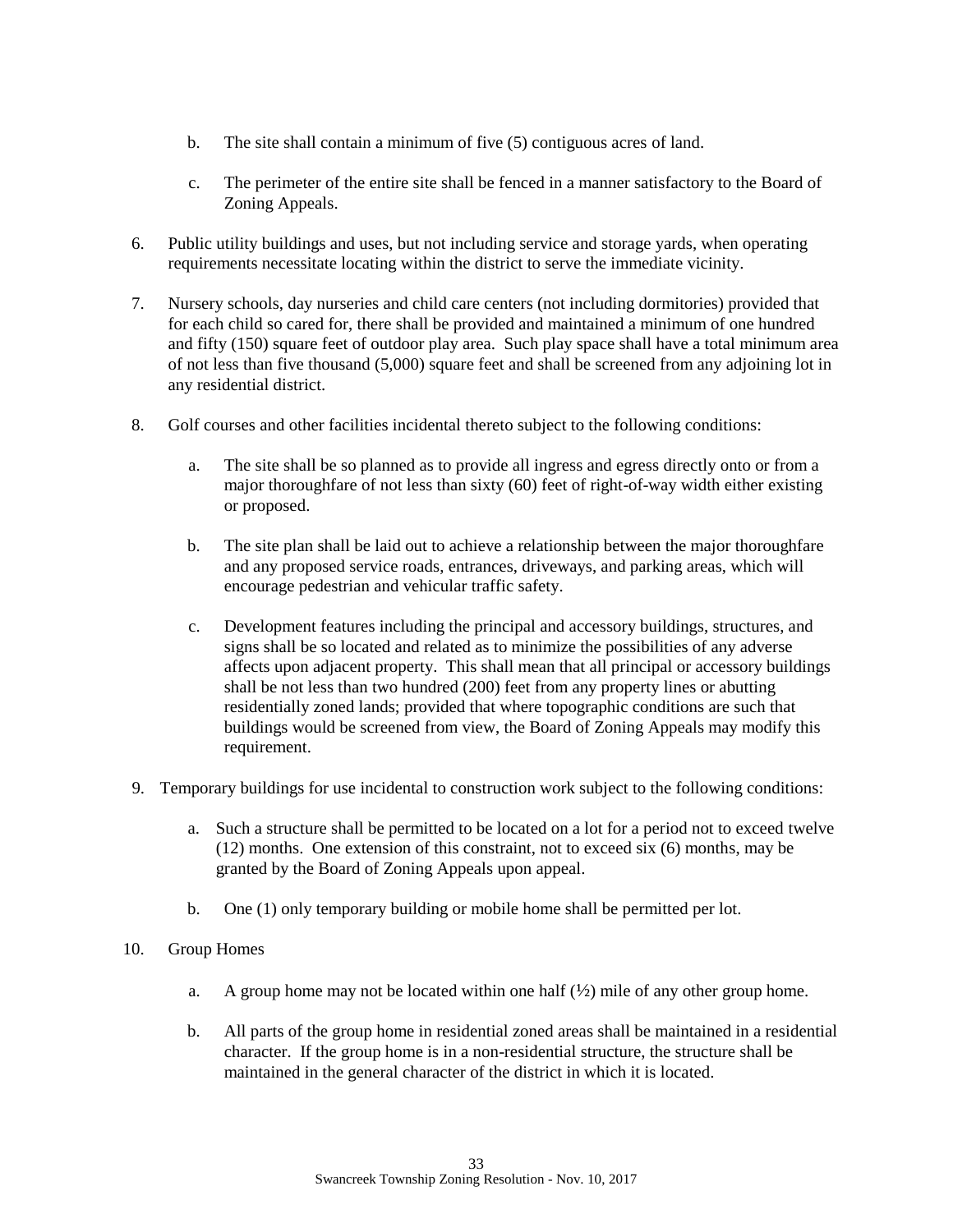- c. The group home shall be licensed by the appropriate state and local licensing agency before zoning approval.
- d. Approved Fulton County Health Department or Ohio EPA sanitary facilities.
- e. No more than ten (10) clients shall occupy a group home at one time.
- 11. Manufactured homes, due to family hardship, and subject to the following conditions:
	- a. The placement of a manufactured home shall be based on a hardship and shall be located on a farm (five (5) acres or more), at least fifty (50) feet from the main building, and observe the area, height, bulk and placement regulations of the Agricultural and Rural Estate District.
	- b. No more than one (1) manufactured home shall be placed on a farm. No manufactured home shall be placed on a farm without an occupied single-family dwelling. Travel trailers shall not be considered manufactured homes.
- 12. Residential Mini Storage Facility

## Storage:

- a. All storage on the property shall be kept within an enclosed building. No outside storage is permitted.
- b. No business activity other than rental of storage units shall be conducted on the premises.

## Signage:

- a. Signage shall be limited to one sign for each property line abutting or adjoining a public right-of-way.
- b. Signs identifying the nature of the residential storage facility shall not exceed fifteen (15) feet in height, or forty (40) square feet in area.
- c. No additional advertising signs, which do not identify the nature of the mini storage facility, will be permitted on the property.

## Fencing/Landscaping

Either a six (6) foot fence or wall of suitable material, or an appropriate landscape buffer may be required along boundaries of the site adjacent to residential areas, or as required by the Board of Appeals. A landscape buffer shall be planted with a minimum of fifty percent (50%) of live plant material. The landscape buffer shall be at least 20 feet wide.

## Internal Driveways

A driveway aisle for mini storage facilities shall be a minimum width of 24 feet. A driveway aisle, where access to storage units is only on one side of the aisle, may be 20 feet in width. No off-street parking spaces are required for these facilities.

## Lighting

All lighting shall be shielded from adjacent residential districts.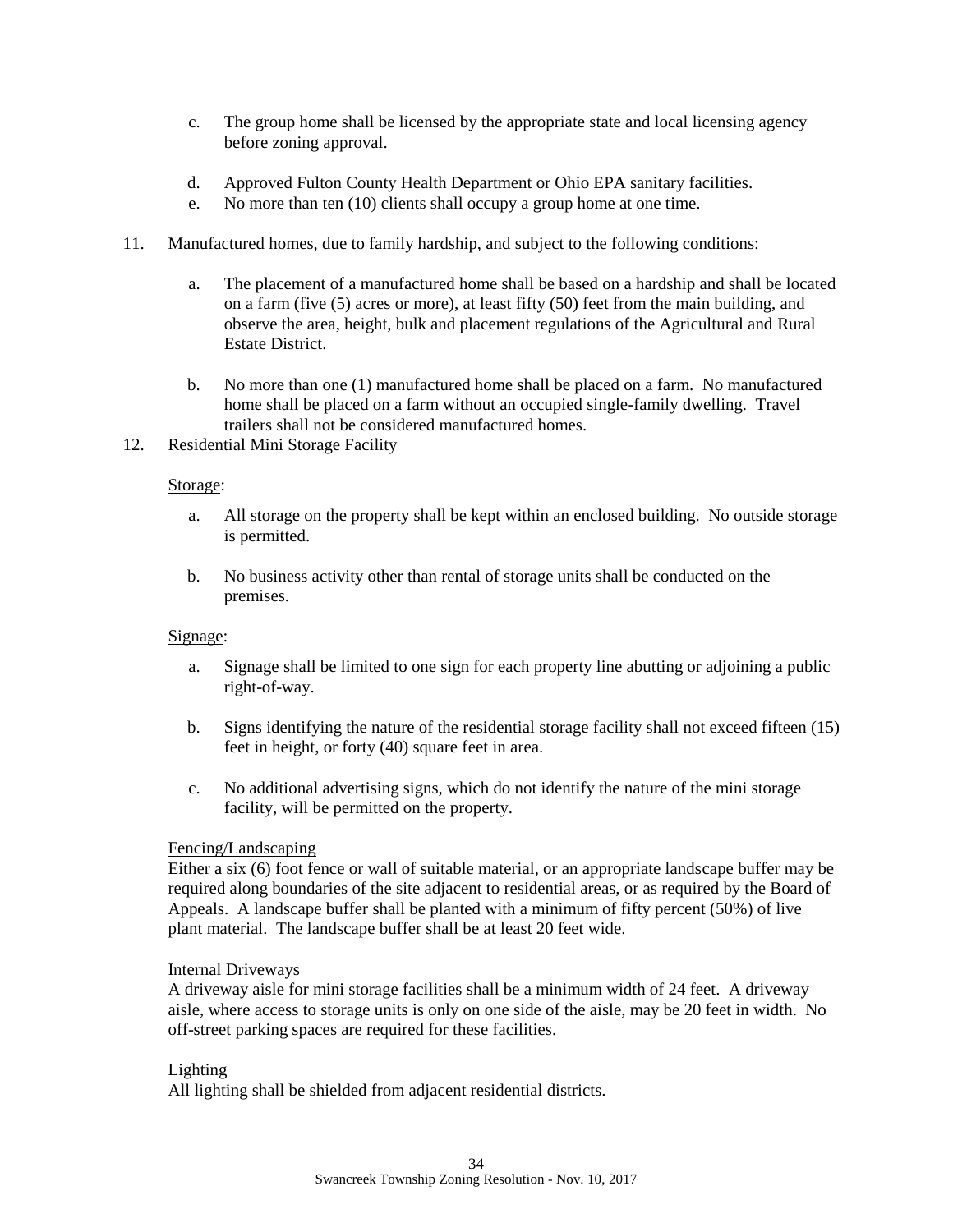Minimum Yard Dimensions

| Front Yard: | <b>One Hundred Feet</b> | (100) |
|-------------|-------------------------|-------|
| Side Yard:  | <b>Twenty Feet</b>      | (20)  |
| Rear Yard:  | Twenty-five Feet        | (25)  |

A site plan, depicting lot size, signage, fencing, landscaping, setbacks, driveways, and other information that may be required by the Zoning Board of Appeals, shall be submitted at the time of application.

It shall be unlawful for any owner, operator, or lessee of any residential mini storage or portion thereof to offer for sale, or to sell any item of personal property or to conduct any type of commercial activity of any kind whatsoever other than leasing of the storage units, or to permit same to occur upon any area designated as a residential mini storage.

An approved plan for a residential mini storage facility shall be and remain valid for a period of 12 months from the date of its approval. Additional mini storage buildings will require individual conditional use approval.

100-8.4 Area, Height, Bulk and Placement Requirements (AG/RE)

Area, height, bulk, and placement requirements, unless otherwise specified, are as provided in the following table and as further provided in Article 100-18, "Schedule of Regulations".

Lots laid off on a cul-de-sac and/or exterior curve of a street must be designed so that the lot meets the normal lot width requirement at the building setback line rather than at the lot right-of-way as required for all other lots. See Exhibit 100-8.4 for the layout of lots in a subdivision in which the normal lot width requirement is 150 feet with an 80-foot setback.

Minimum Lot Size Per Dwelling Unit Minimum Dwelling Size Area in Square Feet - 1 Acre 1,200 sq. ft. and 24 ft. wide Width in Feet - 150 Feet Area in Square Feet – 2 Acres Width in Feet – 250 Feet

Maximum Building Height In Stories - 2-2½ In Feet - 30

Maximum Ground Coverage Area By all Buildings in Percent of Lot Area 30%

Minimum Yard Setback in Feet Front - 80 Feet Side - 12 Feet Rear - 40 Feet

## Setback from a Ditch

All residential units and permanent accessory buildings (buildings on foundations) shall be located a minimum of 25 feet from the top of the ditch bank.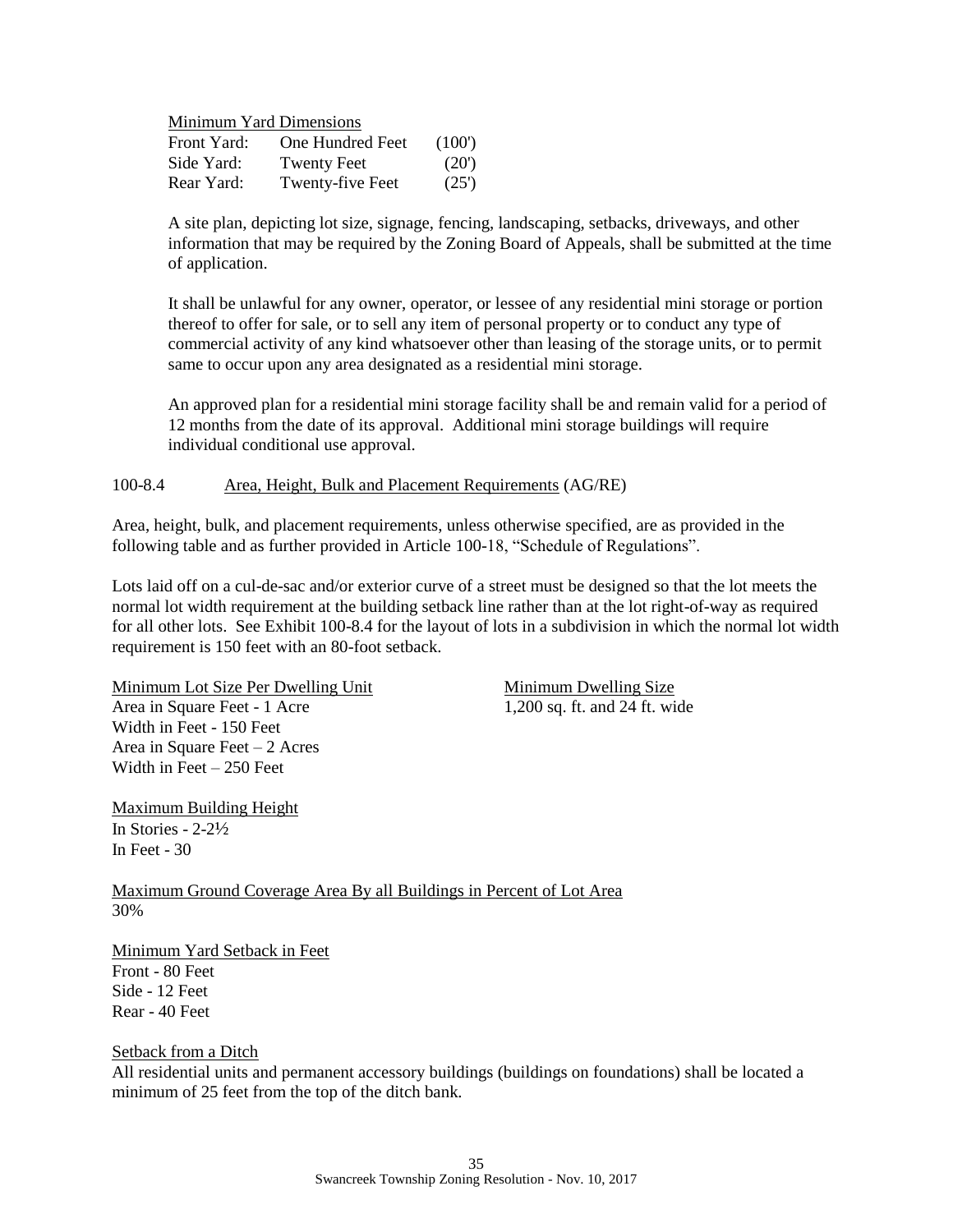Prior to issuing a zoning permit for a residential structure, the following permits shall be obtained: Septic Permit, Water Permit (public water, well water or a pond utilized for drinking water) and Drive Permit.

A pasture for animals shall not be permitted in the front or side yard on all parcels under 5 acres. A minimum of 5 acres is required for a pond.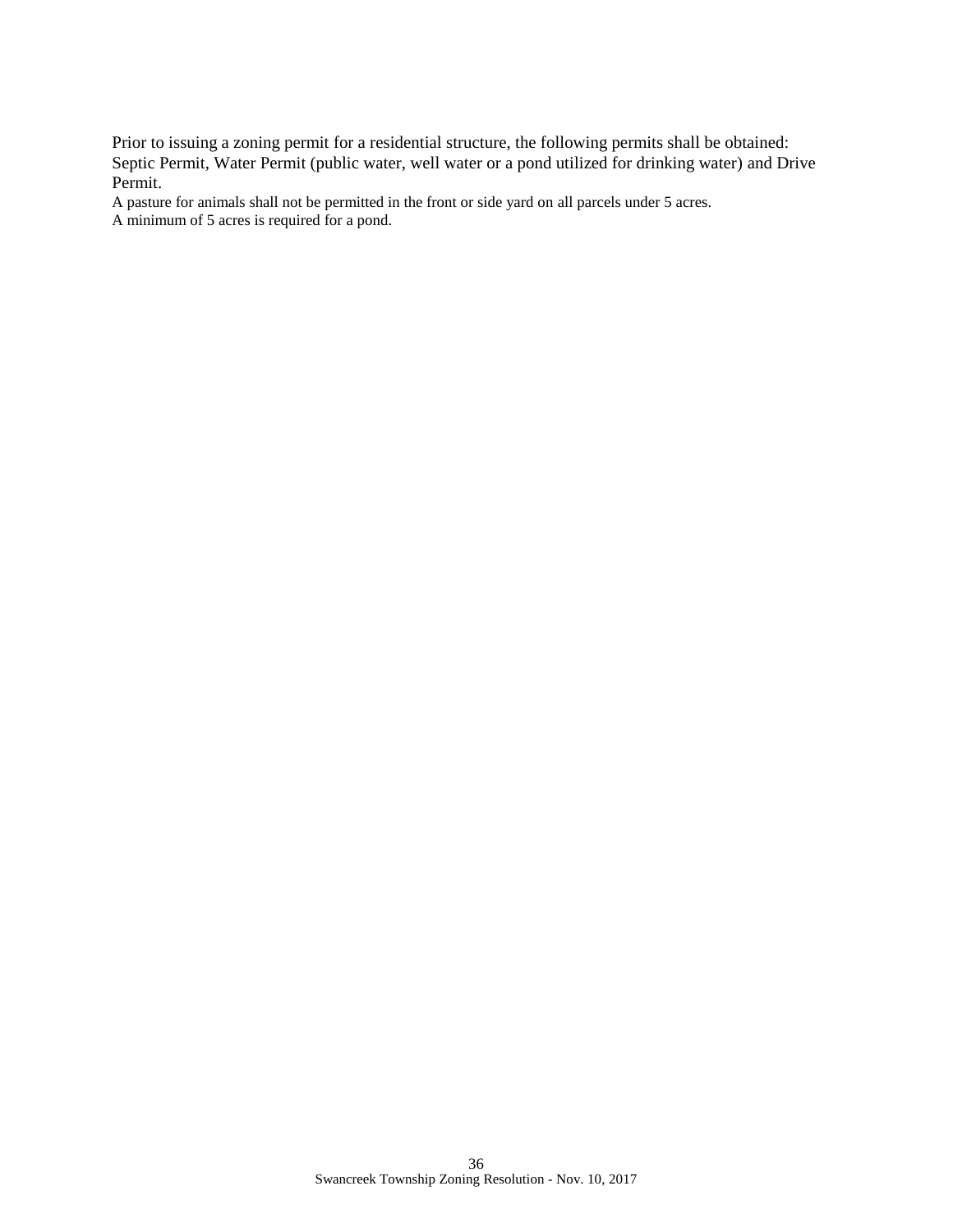# **EXHIBIT 100-8.4**

CUL-DE-SAC AG/RE DISTRICT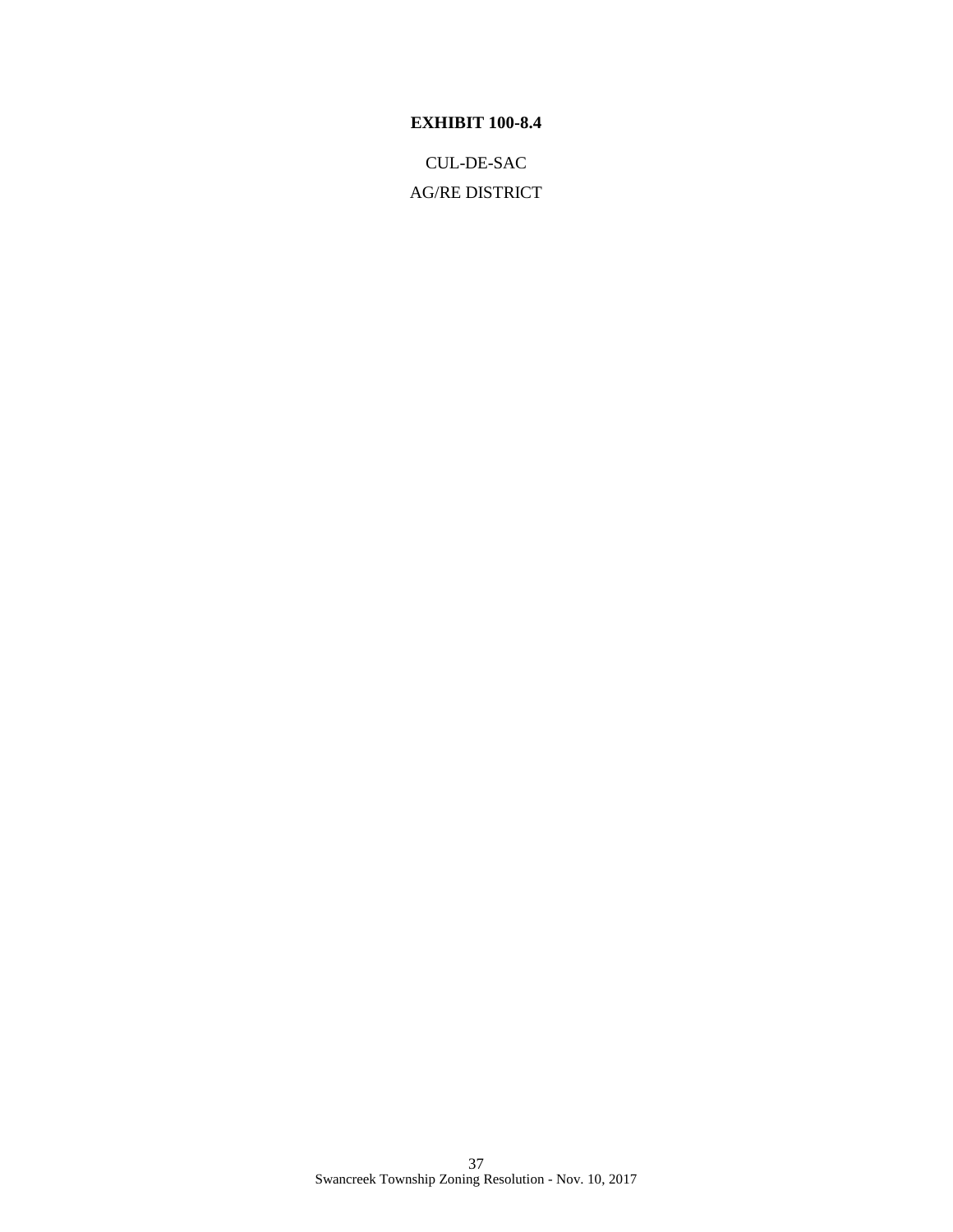## **ARTICLE 100-10 FIRST DENSITY RESIDENTIAL DISTRICT (R1)**

## 100-10.1 Statement of Purpose

The R1 District is designed to provide a single-family detached dwelling environment with supporting ancillary uses in areas of the County, which at present, are served by public utilities such as public water supply and sanitary sewer system or will shortly be made available to such area.

## 100-10.2 Principal Permitted Uses

The following provisions apply to all First Density Residential Districts. In an R1 District no person shall hereafter use any building, structure or land, and no person shall erect any building or structure except in accordance with the following provisions:

- 1. One-family detached dwellings.
- 2. Publicly owned and operated libraries, parks, and recreation facilities.
- 3. Planned Unit Developments, pursuant to Article 100-19
- 4. Rural subdivisions, pursuant to Section 334.1 Fulton County Subdivision Regulations
- 5. Accessory uses and buildings incidental to the above principal permitted uses.

## 100-10.3 Conditionally Permitted Uses

The following uses may be permitted by the County Board of Zoning Appeals, pursuant to Article 100-5.7 and subject further to the following provisions:

- 1. Churches and other facilities normally incidental thereto subject to the following conditions:
	- a. Unless established prior to the enactment of this zoning resolution, a church site shall contain an area of at least three (3) acres.
	- b. The site shall be so located as to have at least one (1) property line abutting a road designed as a major thoroughfare of the Comprehensive Development Plan. All ingress and egress to the site shall be directly onto said major thoroughfare.
	- c. Whenever the off street parking area is adjacent to land zoned for residential purposes, a continuous and obscuring screening not less than four feet six inches 4' 6" in height shall be provided along the sides of the parking area adjacent to the residentially zoned land. The screening shall be further subject to the provision of Article 100-7.
- 2. Public, parochial and other private elementary, intermediate schools and/or high schools offering courses in general education. Sites for such schools shall be fenced and screened from any adjoining lot in any residential subdivision. Commercial trade schools may not be located nearer than twenty-five (25) feet to any adjacent single-family district.
- 3. Utility and public service buildings and uses (without storage yards) when operating requirements necessitate the locating of said building within the district in order to serve the immediate vicinity.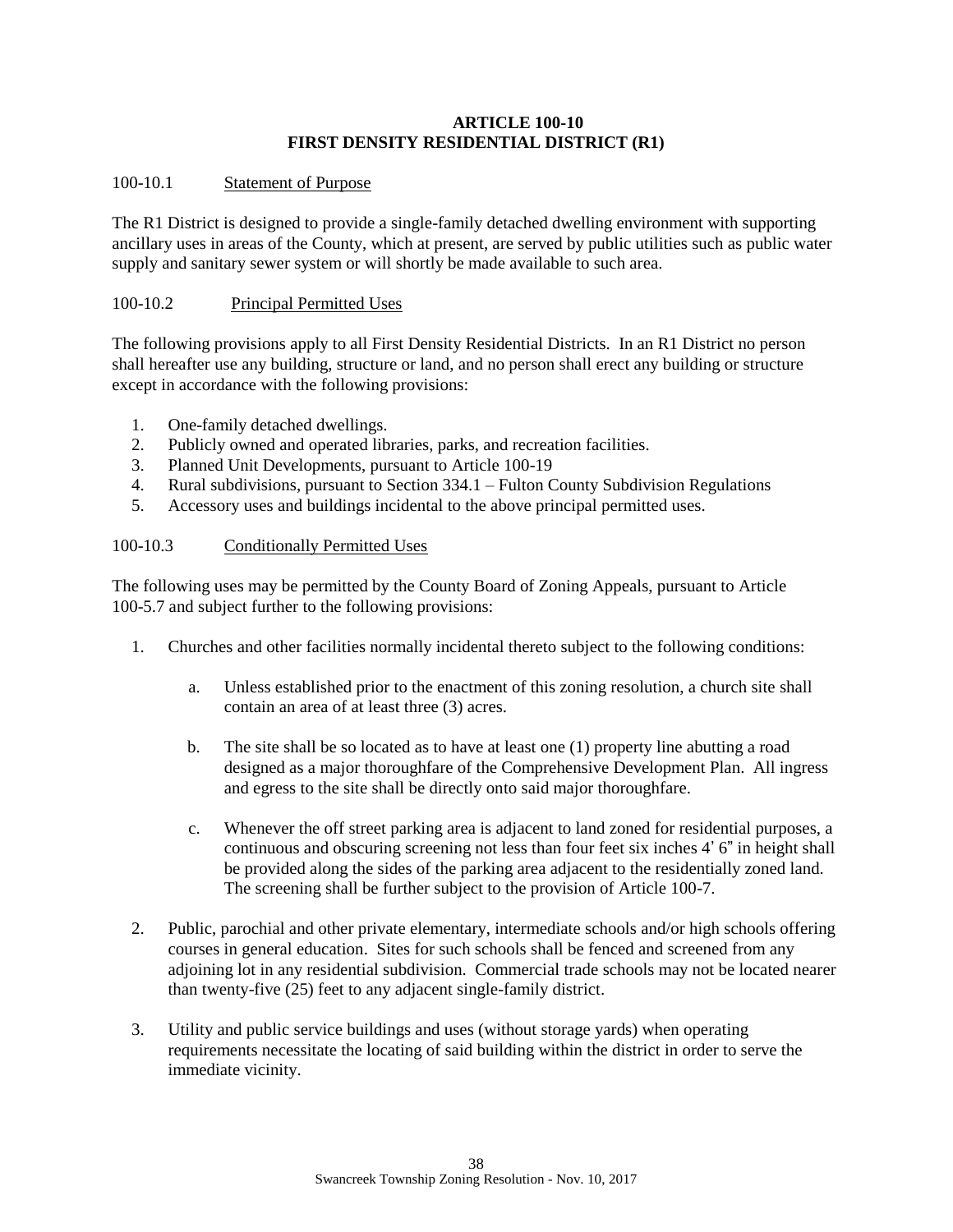- 4. Nursery schools, day nurseries and child care centers (not including dormitories) pursuant to Section 100-8.3-9. Any use permitted herein shall not be permitted in the interior of any residential block, and shall be located adjacent to a multiple family or business district.
- 6. Private recreational areas, institutional or community recreation centers subject to the following conditions:
	- a. Provided, that provision for the land and/or buildings shall have been identified in the original platting of the land such that all subsequent lot purchases were duly placed on notice. Prior to the issuance of a conditional use permit the Board of Zoning Appeals shall, within thirty (30) days, determine that such affected area residents were able to determine that such facilities were a part of an original development scheme. Evidence of this effect would include a provision in the plat.
	- b. The proposed site for any of the uses permitted herein which would attract persons from, or are intended to serve areas beyond the immediate neighborhood, shall have at least one (1) property line abutting a major thoroughfare of not less than sixty (60) feet of right-of-way width either existing or proposed, and the site shall be so planned as to provide all ingress and egress directly onto or from said major thoroughfare.
	- c. Front, side and rear yards shall be at least eighty (80) feet wide, and shall be landscaped in trees, shrubs, and grass. All such landscaping shall be maintained in a healthy condition. There shall be no parking or structures permitted in these yards, except required entrance drives and those walls used to obscure the use from abutting residential districts.
	- d. Off street parking shall be provided so as to accommodate not less than one-half  $(\frac{1}{2})$  of the member families and/or individual members. The Board of Zoning Appeals may modify the off street parking requirements in those instances wherein it is specifically determined that the users will originate from the immediate adjacent areas, and will therefore be pedestrians. Prior to the issuance of a conditional use permit, bylaws of the organization shall be provided in order to establish the membership involved from computing the off street parking requirements. In those cases wherein the proposed use or organization does not have bylaws or membership, the off street parking requirements shall be determined by the Board of Zoning Appeals on the basis of usage.
- 7. Golf courses, which may or may not be operated for profit, subject to the following conditions:
	- a. The site shall be so planned as to provide all ingress and egress directly onto or from a major thoroughfare of not less than sixty (60) feet of right-of-way width either existing or proposed.
	- b. The site plan shall be laid out to achieve a relationship between the major thoroughfare and any proposed service roads, entrance, driveways, and parking areas, which will encourage pedestrian and vehicular traffic safety.
	- c. Development features including the principal and accessory buildings and structures shall be so located and related as to minimize the possibilities of any adverse affects upon adjacent property. This shall mean that all principal or accessory buildings shall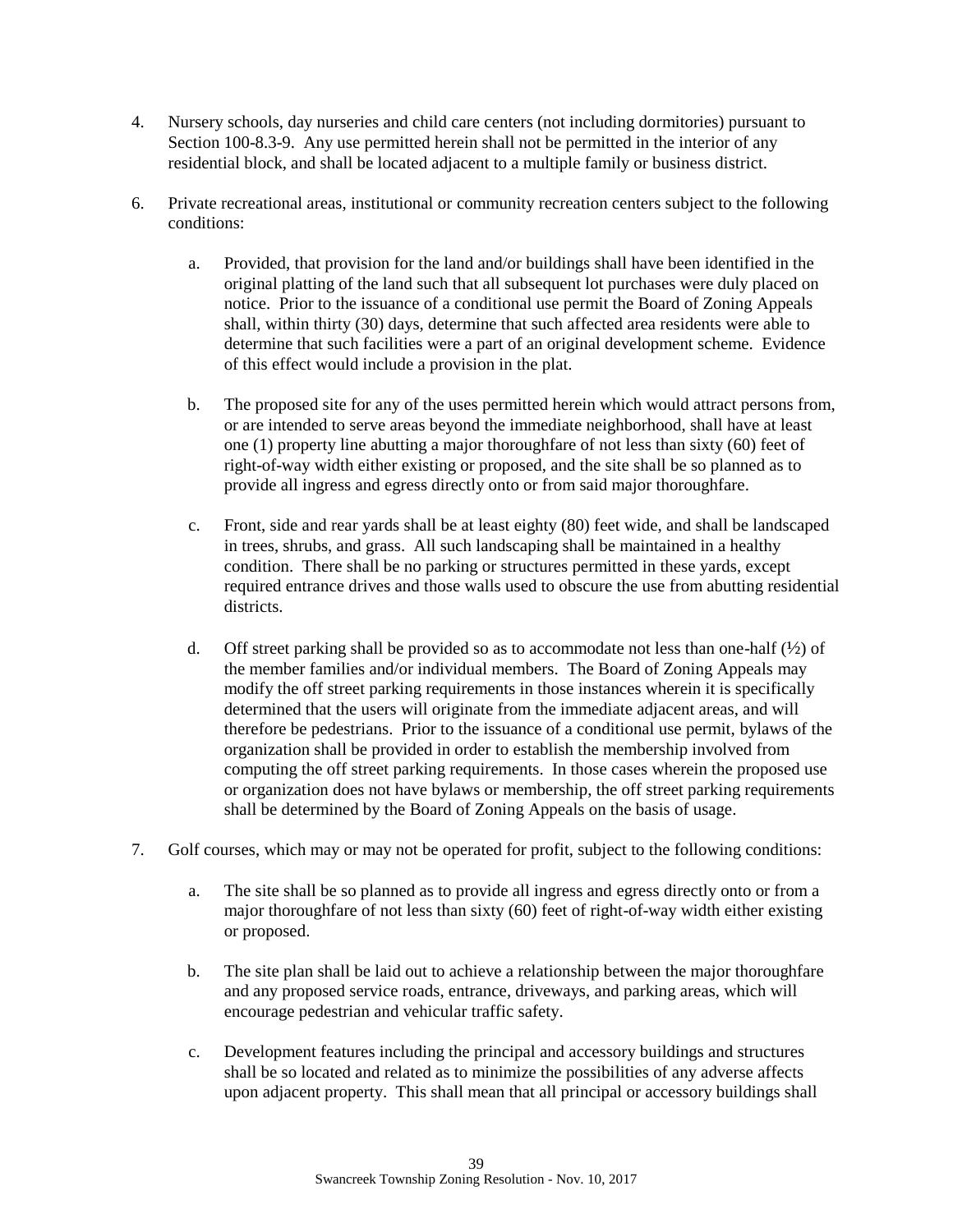not be less than two hundred (200) feet from any property line of abutting residentially zoned lands; provided that where topographic conditions are such that buildings would be screened from view, the Board of Zoning Appeals may modify this requirement.

- d. Whenever a swimming pool is to be provided, said pool shall be provided with a protective fence five (5) feet in height, and entry shall be by means of a controlled gate.
- 8. Colleges, universities, and other such institutions of higher learning, public, private, offering courses in general, technical, or religious education all subject to the following conditions:
	- a. Any use permitted herein shall be developed only on sites of at least forty (40) acres in area, and shall not be permitted on any portion of a recorded subdivision plat.
	- b. All ingress and egress from said site shall be directly onto a major thoroughfare having an existing or planned right-of-way of at least one hundred (100) feet of width between lot lines.
	- c. No building or other use of land except landscaped passive areas shall be situated within one hundred (100) feet of any private residence which is not a part of the required side area for said permitted uses.
	- 9. A dwelling consisting of two dwelling units which may be either attached side by side or one above the other, and each unit having a separate or combined entrance provided that:
		- a. All such structures shall possess the minimum allowable single-family residential floor area for each contained dwelling unit.
		- b. All such structures shall be located on a lot possessing an area of no less than 20,000 square feet.
		- c. All requirements of the Fulton County Health Department shall be met.

## 10. Telecommunication Towers

In accordance with ORC 303.21, when the construction of a tower is planned for the provision of cellular telephone communication service, the procedures indicated therein shall be followed. All zoning districts where dwellings of any kind are permitted shall be construed to be an area zoned for residential use. All telecommunication towers are subject to a Site Plan Review and shall meet the following standards when located within a residential district:

- a. The applicant shall provide proof that the proposal to construct a tower or attach equipment to an existing structure has been approved by all other agencies and governmental entities with jurisdiction (i.e. Federal Communication Commission, Federal Aviation Administration, Ohio Department of Transportation).
- b. The applicant shall demonstrate that no suitable site is available in a non-residential district and shall be located on its own lot, meeting the area and setback requirement as approved by the Board of Appeals.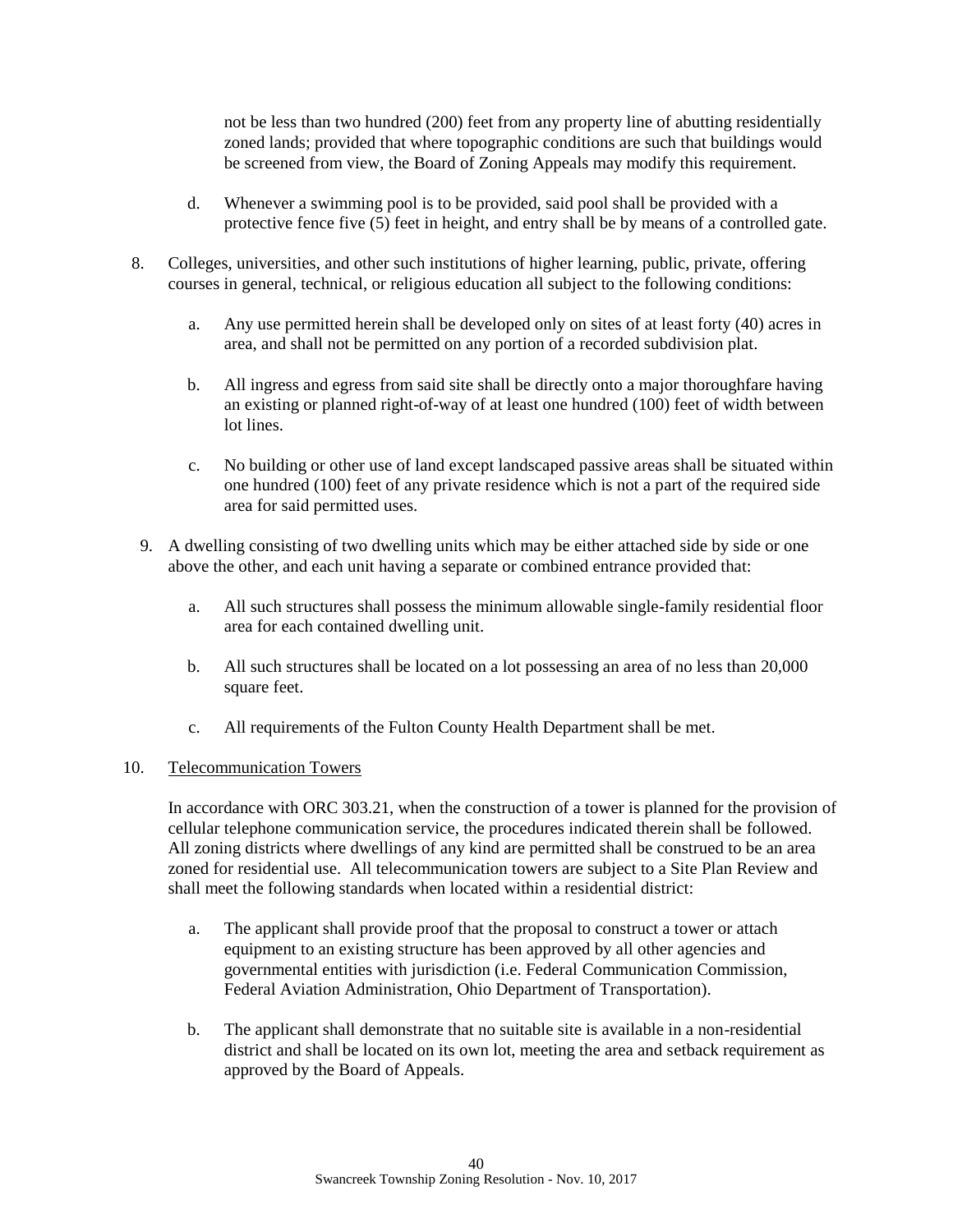- c. All accessory buildings shall be screened with fencing, masonry, shrubbery or other screening as approved by the Board of Appeals.
- d. The applicant shall notify the Zoning Inspector within thirty (30) days of ceasing operations at the site. The removal of the structures and buildings is required within ninety (90) days of ceasing operations.
- e. No advertising or illumination other than that required by law may be located on the structure.
- f. Construction of the tower shall be no higher than 200 feet and shall be 300 feet from any residential structure. A variance will be required for towers over 200 feet.

# 100-10.4 Area, Height, Bulk and Placement Requirements

Area, height, bulk and placement requirements unless otherwise specified are as provided in the following table and as further provided in Article 100-18 "Schedule of Regulations".

Lots laid off on a cul-de-sac and/or exterior curve of a street must be designed so that the lot meets the normal lot width requirement at the building setback line rather than at the lot right-of-way as required for all other lots. See Exhibit 100-10.4A for the layout of lots in a subdivision in which the normal lot width requirement is 120 feet with an 80 feet setback. See Exhibit 100-10.4B for the layout of lots in a subdivision in which the normal lot width requirement is 90 feet with a 75-foot setback.

|                                 | Without a Public Water Supply and Public Sanitary Sewer System |
|---------------------------------|----------------------------------------------------------------|
| Minimum Lot Size                | Minimum Yard Setback in Feet                                   |
| Area in Square Feet - 20,000    | Front - $80$ Side - $12$ Rear - $40$                           |
| Width in Feet - 120             |                                                                |
|                                 | Minimum Landscaped Area                                        |
| Maximum Height of Building      | 30%                                                            |
| In Stories - $2 - 2\frac{1}{2}$ |                                                                |
| In Feet $-30$                   | Minimum Dwelling Size                                          |

1,200 sq. ft. and 24 ft. wide

| Both Public Water and Sanitary Sewer System Available |                                      |                              |  |  |  |
|-------------------------------------------------------|--------------------------------------|------------------------------|--|--|--|
| Minimum Lot Size                                      |                                      | Minimum Yard Setback in Feet |  |  |  |
| Area in Square Feet - 12,150                          | Front - $75$ Side - $10$ Rear - $35$ |                              |  |  |  |
| Width in Feet - 90                                    |                                      |                              |  |  |  |

Maximum Height of Building Minimum Landscaped Area In Stories  $-2 - 2\frac{1}{2}$  30% In Feet - 30

Minimum Dwelling Size 1,200 sq. ft. and 24 ft. wide

#### Setback from a Ditch

All residential units and permanent accessory buildings (buildings on foundations) shall be located a minimum of 25 feet from the top of the ditch bank.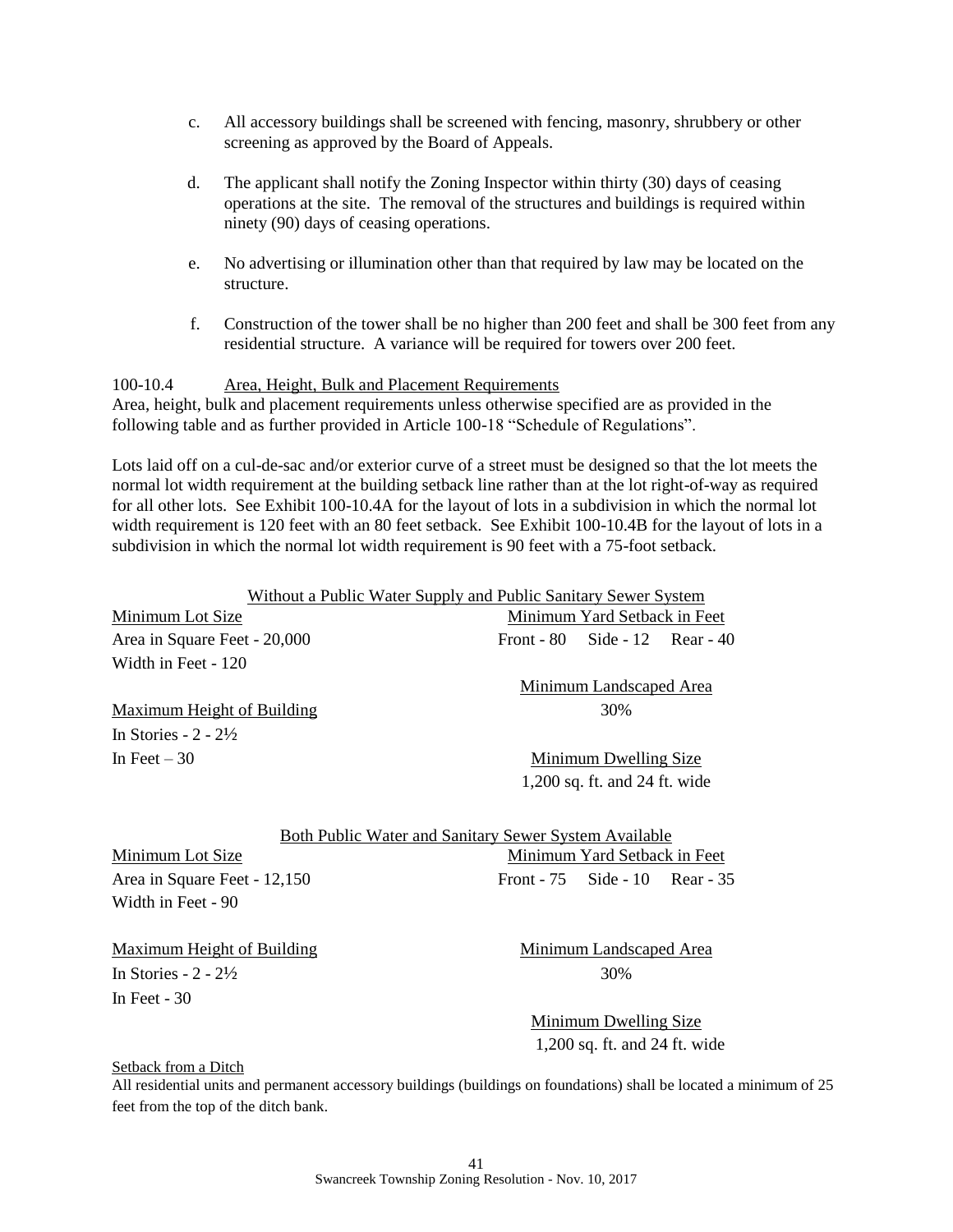## **EXHIBIT 100-10.4 A**

CUL-DE-SAC

R-1 DISTRICT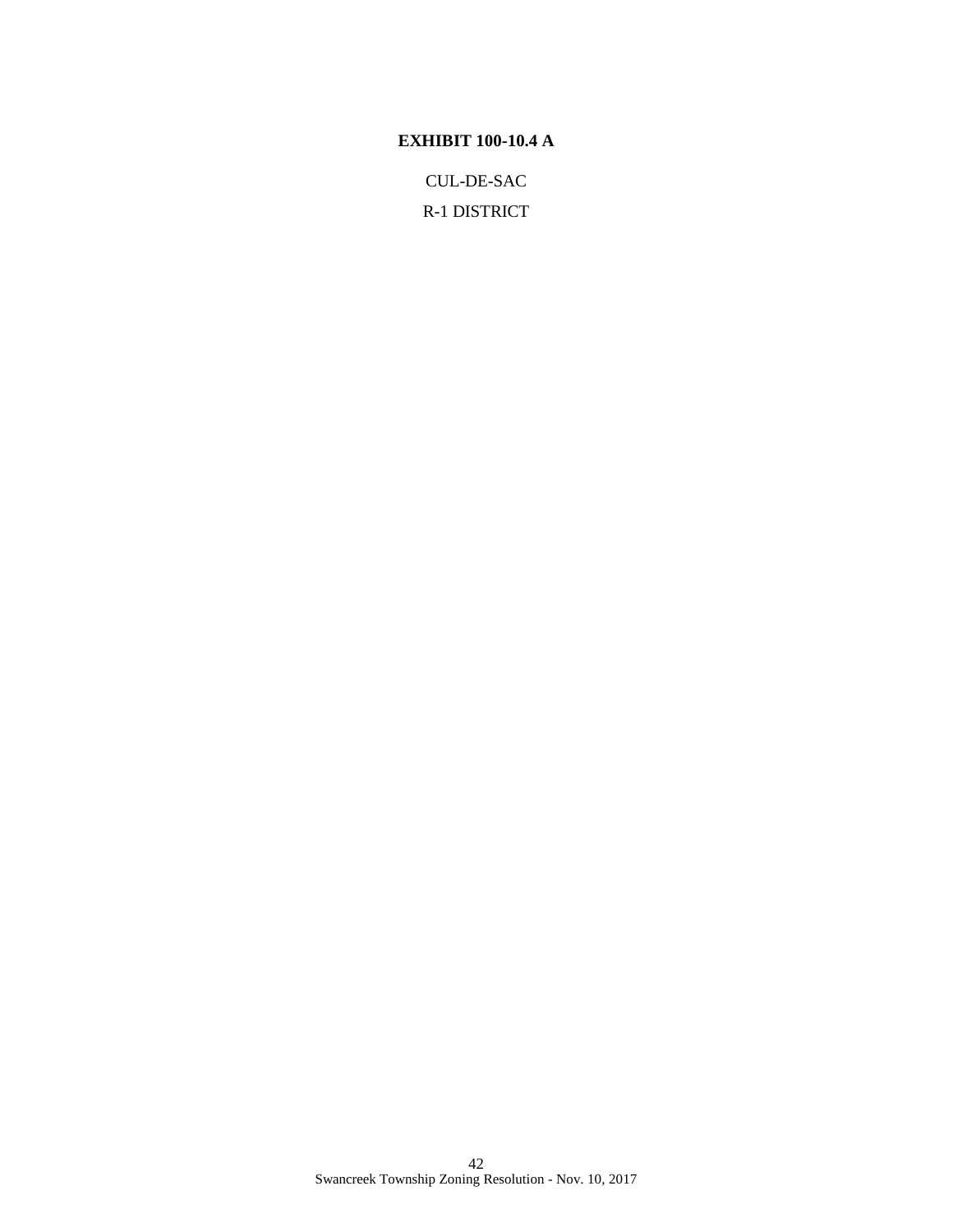# **EXHIBIT 100-10.4 B**

CUL-DE-SAC R-1 DISTRICT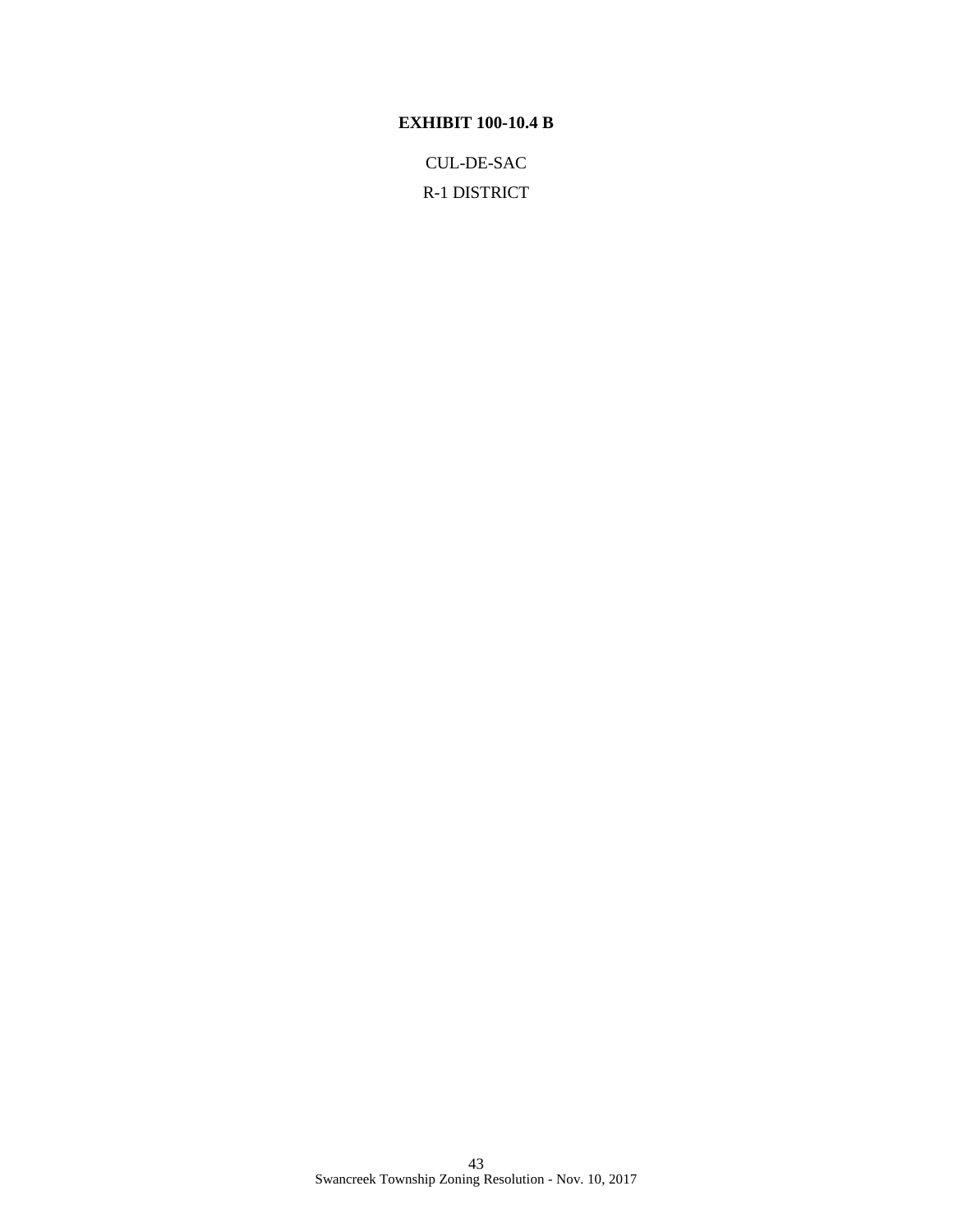# **ARTICLE 100-11 SECOND DENSITY RESIDENTIAL DISTRICT (R2)**

## 100-11.1 Statement of Purpose

The R2 District is designed to provide for a one and two family residential environment with supporting ancillary uses in areas of the county containing a public source of water and sanitary sewers. This district is also designed to permit the conversion of older larger residences in areas experiencing a transition in use acceptability because of external adverse influences.

## 100-11.2 Principal Permitted Uses

The following provisions apply to all Second Density Residential Districts. In an R2 District no person shall hereafter use any building or structure except in accordance with the following provisions:

- 1. All uses principally permitted in the R1 District unless otherwise provided.
- 2. Two-family dwellings.
- 3. Planned Unit Developments, pursuant to Article 100-19.

## 100-11.3 Conditionally Permitted Uses

The following uses may be permitted by the Township Board of Zoning Appeals, pursuant to Article 100-5.7 and subject to the following provisions:

- 1. All uses conditionally permitted in the R1 District unless otherwise provided.
- 2. Converted dwellings, the conversion of existing residences is hereby permitted provided that further encroachment into required yard areas is not necessary and provided that the following conditions are met:
	- a. When converted, no dwelling unit shall contain a floor area of less than nine hundred (900) feet.
	- b. The effect of said conversion is to increase the lot coverage to no more than fifty (50) percent.
	- c. Conversion is prohibited in the event a lot is less than seventy (70) feet in width.
	- d. No one-family detached dwelling shall be converted to two (2) or more dwelling units if the dwelling is less than twenty (20) years old.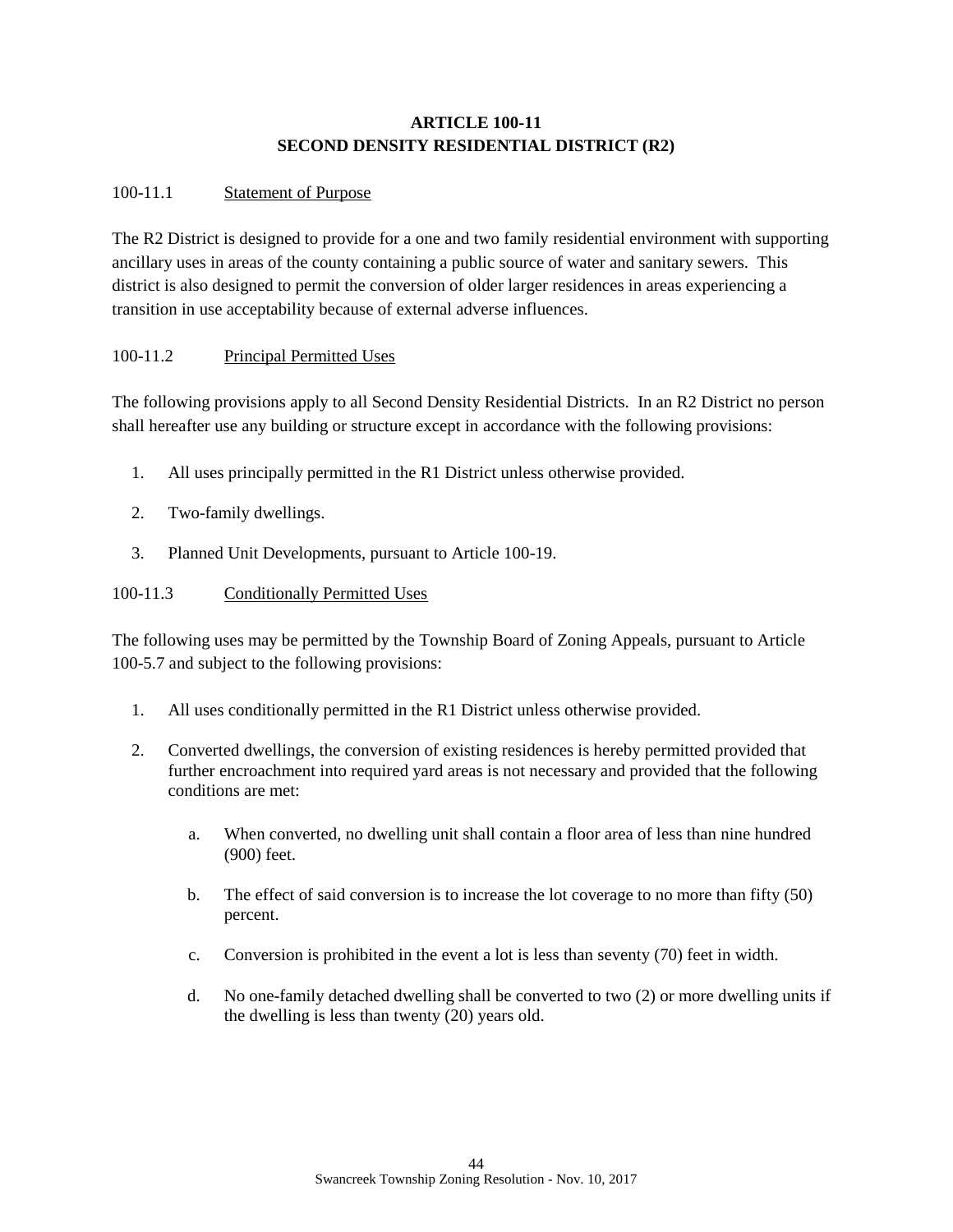## 100-11.4 Area, Height, Bulk and Placement Requirements

Area, height, bulk and placement requirements unless otherwise specified are as provided in the following table and as further provided in Article 100-18 "Schedule of Regulations".

Lots laid off on a cul-de-sac and/or exterior curve of a street must be designed so that the lot meets the normal lot width requirement at the building setback line rather than at the lot right-of-way as required for all other lots. See Exhibit 100-11.4 for the layout of lots in a subdivision in which the normal lot width requirement is 70 feet with a 75 foot setback.

#### A Public Water Supply and Sanitary Sewer System Shall be Available

Width in Feet - 70

Minimum Lot Size Minimum Yard Setback in Feet Area in Feet - 9,500\* Tront - 75 Side - 10 Rear - 35

In Feet  $-30$ 

Maximum Building **Minimum Landscaped Area** In Stories  $-2 - 2\frac{1}{2}$  Percent of Lot Area - 30

Minimum Dwelling Size 1,200 sq. ft. and 24 ft. wide

\*A public water supply and sanitary sewer system shall be available.

Setback from a Ditch

All residential units and permanent accessory buildings (buildings on foundations) shall be located a minimum of 25 feet from the top of the ditch bank.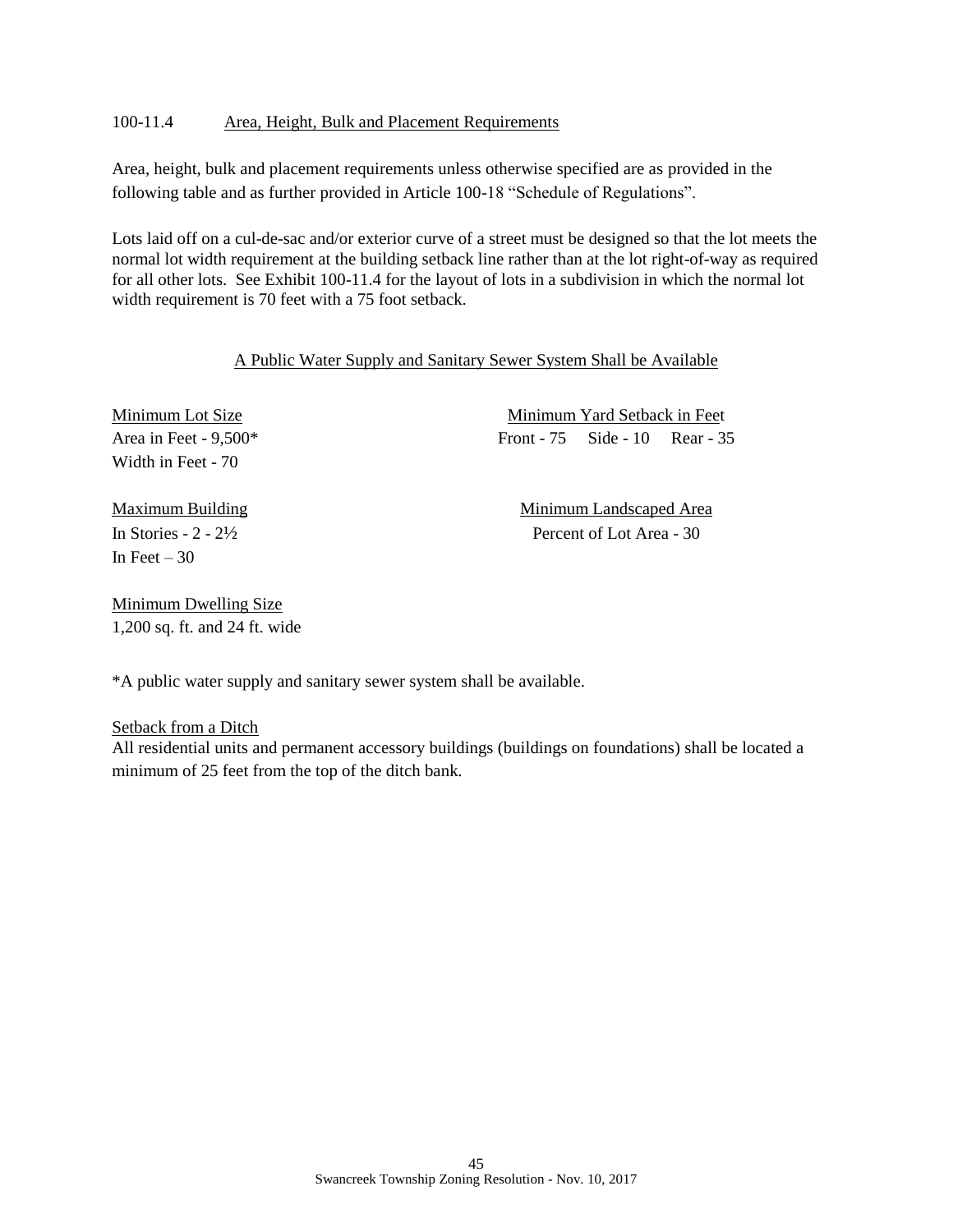# **EXHIBIT 100-11.4**

CUL-DE-SAC R-2 DISTRICT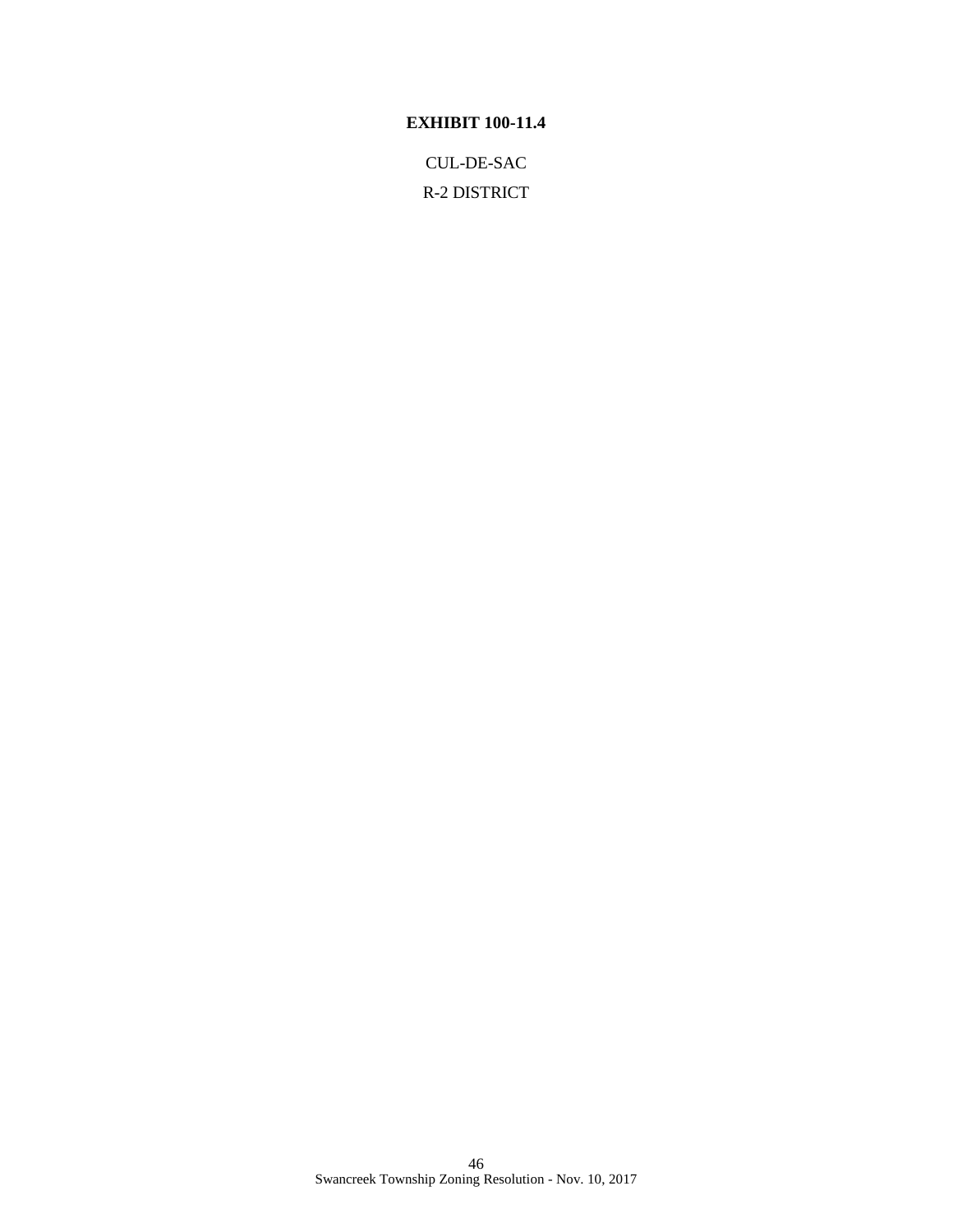# **ARTICLE 100-12 THIRD DENSITY RESIDENTIAL DISTRICT (R3)**

# 100-12.1 Statement of Purpose

The R3 District is designed to provide for a multiple housing environment with townhouses and garden apartments constituting the principal type dwelling accommodations. The district is adequately supported with necessary public utilities. Planned unit development, combining various dwelling types within an open space environment, is encouraged to locate in this zoning district.

# 100-12.2 Principal Permitted Uses

The following provisions apply to all Third Density Residential Districts. In an R3 District no person shall hereafter use any building or structure except in accordance with the following provisions:

- 1. All principal permitted uses, accessory buildings and uses customarily incidental to any of the above uses, and conditionally permitted uses except single-family dwellings in the R2 District subject to the terms and conditions provided therein.
- 2. Multi-family dwelling units including apartments, townhouses, and rowhouses.
- 3. Nursery schools, day nurseries and child care centers (not including dormitories) pursuant to Section 100-8.3 (7).
- 4. Planned Unit Developments, pursuant to Article 100-19.
- 5. Condominiums.

## 100-12.3 Conditionally Permitted Uses

- 1. Hospitals, provided the following conditions are met:
	- a. All such hospitals shall be developed only on sites consisting of at least ten (10) acres in area.
	- b. The proposed site shall have at least one (1) property line abutting a major thoroughfare (a thoroughfare of at least sixty (60) feet of right-of-way existing or proposed). All ingress and egress to the off-street parking area for guests, employees, staff, as well as any other uses of the facilities, shall be directly from a major thoroughfare.
	- c. In the event one (1) or more boundaries of the proposed site lies opposite or contiguous to a residential district, the minimum distances between any hospital structure or accessory use and the residential district boundary shall be at least one hundred (100) feet for buildings containing two (2) stories or less. For buildings above two (2) stories, the building shall be set back for the initial one hundred (100) foot setback an additional one (1) foot for each five (5) feet of height above two (2) stories.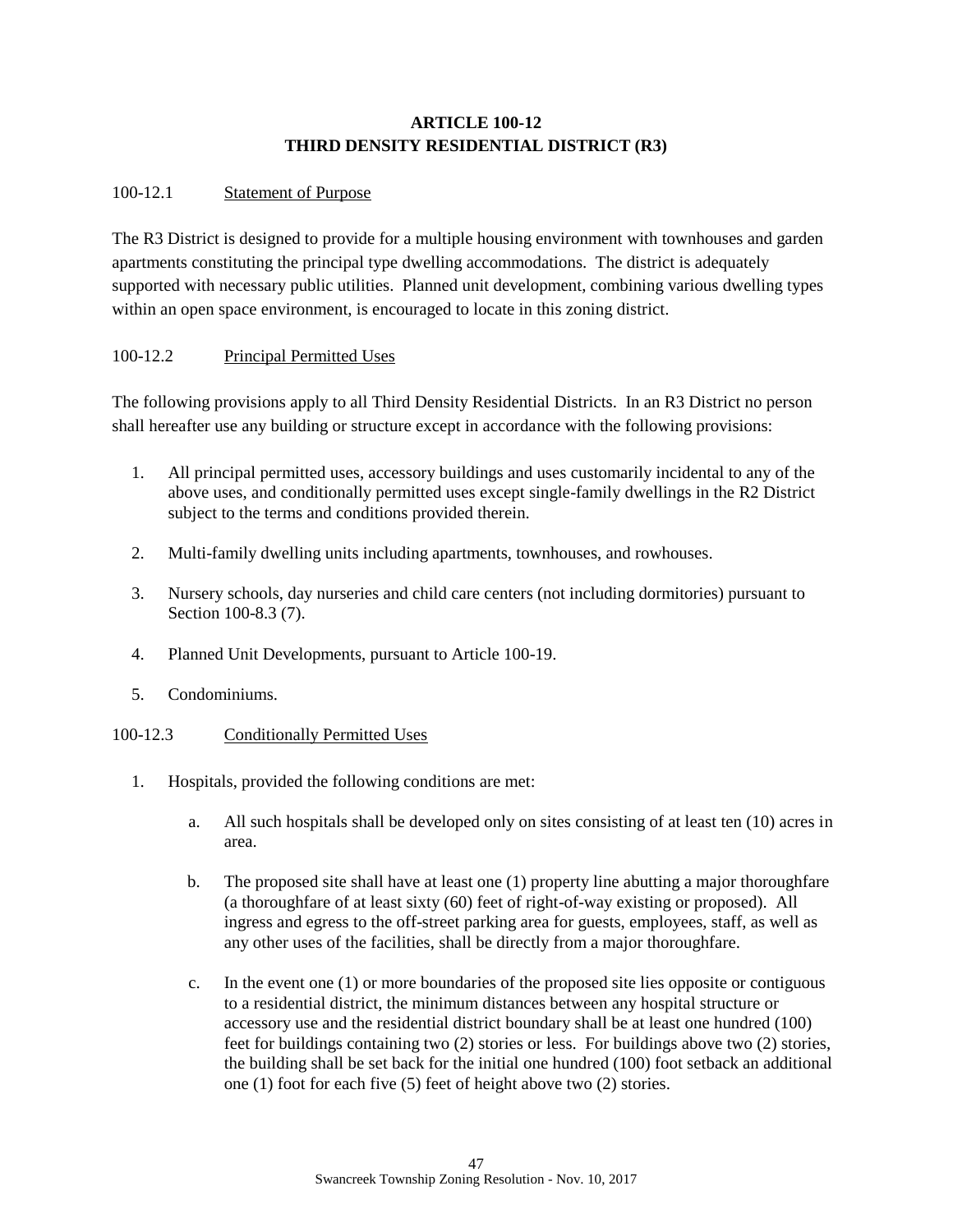- d. The minimum distance from any street line shall not be less than forty (40) feet for buildings containing two (2) stories or less, while buildings above two (2) stories, regardless of what zoning district is adjacent, the proposed hospital site in which it is situated shall be set back an additional one (1) foot for each five (5) feet of height above two (2) stories.
- e. The minimum distance from any non-residential lot line shall not be less than twenty-five (25) feet.
- f. Ambulance and delivery areas shall be obscured from all residential view with a wall or barrier of suitable material of at least six (6) feet in height and said wall or barrier shall be further subject to the requirements of Article 100-7. Ingress and egress to the site shall be directly from a major thoroughfare (a thoroughfare of at least sixty (60) feet of right-of-way, existing or proposed).
- 2. Housing for the elderly, which shall not exceed a height of two and one-half  $(2 \frac{1}{2})$  stories. All housing for the elderly shall be provided as a planned development consisting of at least one (1) acre and may provide for the following:
	- a. Cottage type dwellings and/or apartment type dwelling units.
	- b. Common services containing but not limited to, central dining rooms, recreational rooms, central lounge, and workshops.
	- c. All dwellings shall consist of at least four hundred and fifty (450) square feet per unit (not including kitchen and sanitary facilities).
	- d. Total coverage of all buildings (including dwelling units and related service buildings) shall not exceed fifty (50) percent of the total site exclusive of all dedicated public rightof-way.
- 3. Nursing home when the following conditions are met:
	- a. The site shall be so developed as to create a land-to-building ratio on the lot or parcel whereby for each one (1) bed in the nursing home, there shall be provided not less than fifteen hundred (1,500) square feet of open space. The fifteen hundred (1,500) square feet of land area per bed shall provide for landscaping setting, off street parking, service drives, loading space, yard requirements, and space required for accessory uses.
	- b. No building shall be closer than forty (40) feet from any property line.
- 4. Boarding house (rooming house) not to exceed a height of two and one-half  $(2 \frac{1}{2})$  stories.
- 5. Accessory buildings and uses customarily incidental to any of the above uses.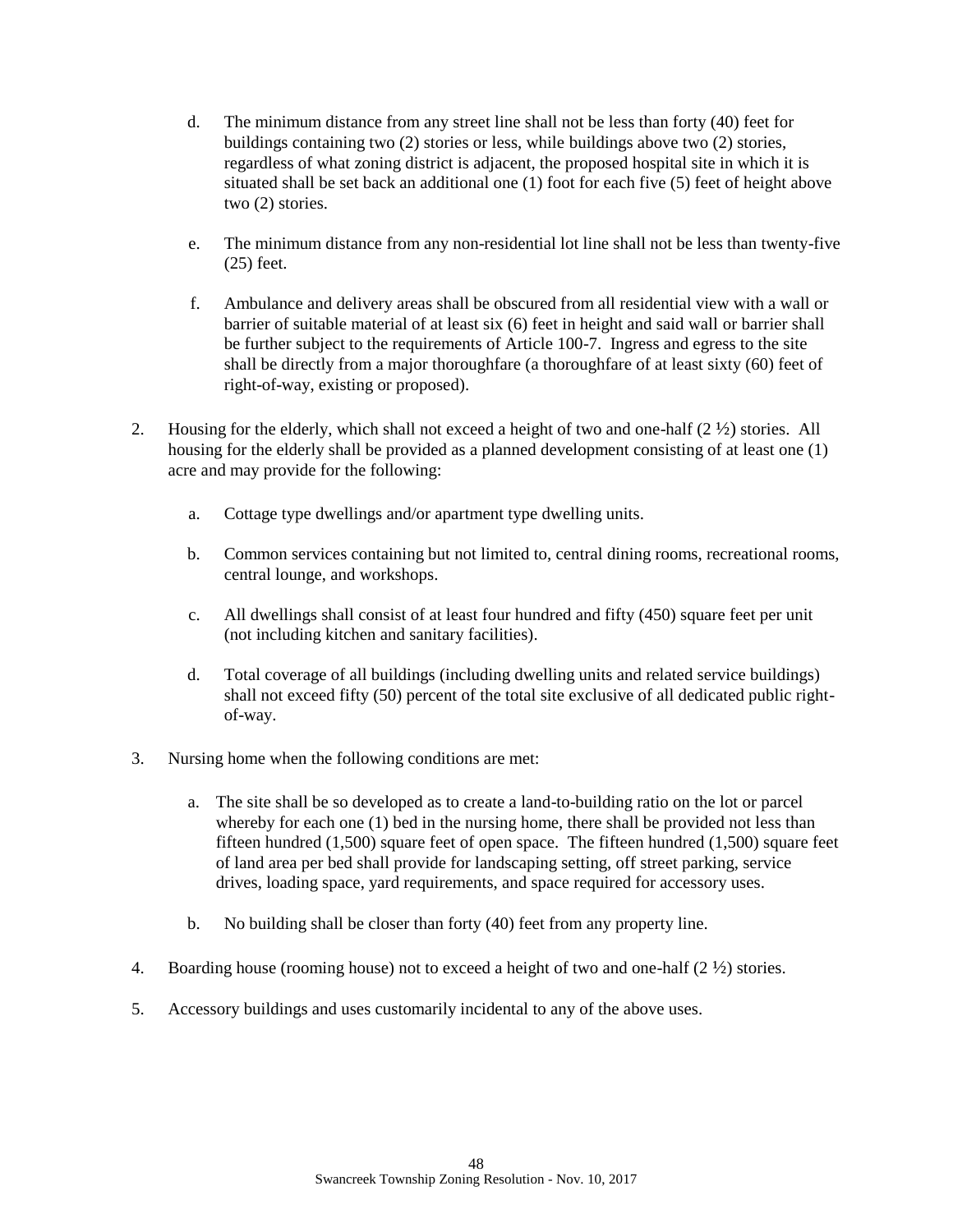## 100-12.4 Site and Landscape Plan Review

For all uses permitted in the R3 District, a site plan shall be submitted to the Township Zoning Inspector who in turn shall submit the plan to the Fulton County Regional Planning Commission for their review and recommendations. The Fulton County Regional Planning Commission may require certain modifications in terms of the location of buildings, parking and driveways and may require screening and the landscaping techniques to ameliorate the problem of contiguous boundaries or to lessen the transmission of noise from the public street system. The Fulton County Regional Planning Commission shall, within thirty (30) days, advise the Township Zoning Inspector of their recommendations. The Township Zoning Inspector shall consider these requirements as binding upon him with the same force and effect as if they were included in the Zoning Resolution.

The Fulton County Regional Planning Commission shall furnish the County Zoning Inspector with their procedures relative to site plan review and including the specifications of the site plan.

#### 100-12.5 Area, Height, Bulk and Placement Requirements

Area, height, bulk and placement requirements unless otherwise specified are as provided in the following tables and as further provided in Article 100-18.

Lots laid off on a cul-de-sac and/or exterior curve of a street must be designed so that the lot meets the normal lot width requirement at the building setback line rather than at the lot right-of-way as required for all other lots. See Exhibit 100-11.4 for the layout of lots in a subdivision in which the normal lot width requirement is 70 feet with a 75 foot setback.

In Feet - 30

Minimum Yard Setback in Feet Minimum Lot Size Front - 80 Side - 12 Rear - 25 1 Acre, 43,560 sq. ft.

Building Height (a) Minimum Landscaped Area In Stories - 2½ Percent of Lot Area - 35%

Minimum Dwelling Size 1,200 sq. ft. and 24 ft. wide

Height provisions shall not apply to hospitals, universities, colleges, and similar institutions. Unless otherwise provided, one (1) foot of additional setback over and above the minimum herein established shall be provided for each five (5) foot increase in height.

#### Setback from a Ditch

All residential units and permanent accessory buildings (buildings on foundations) shall be located a minimum of 25 feet from the top of the ditch bank.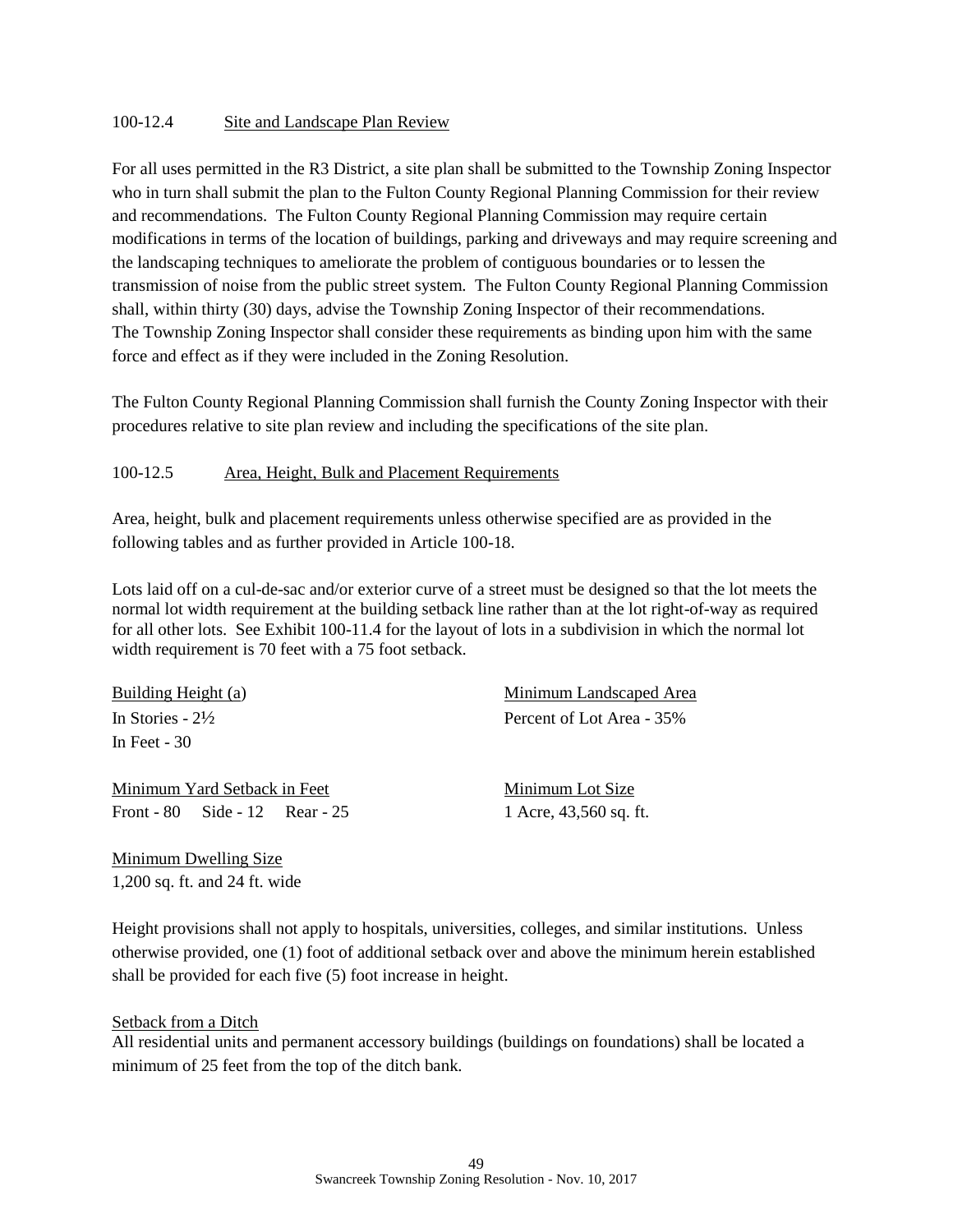# **EXHIBIT 100-12.5**

CUL-DE-SAC R-3 DISTRICT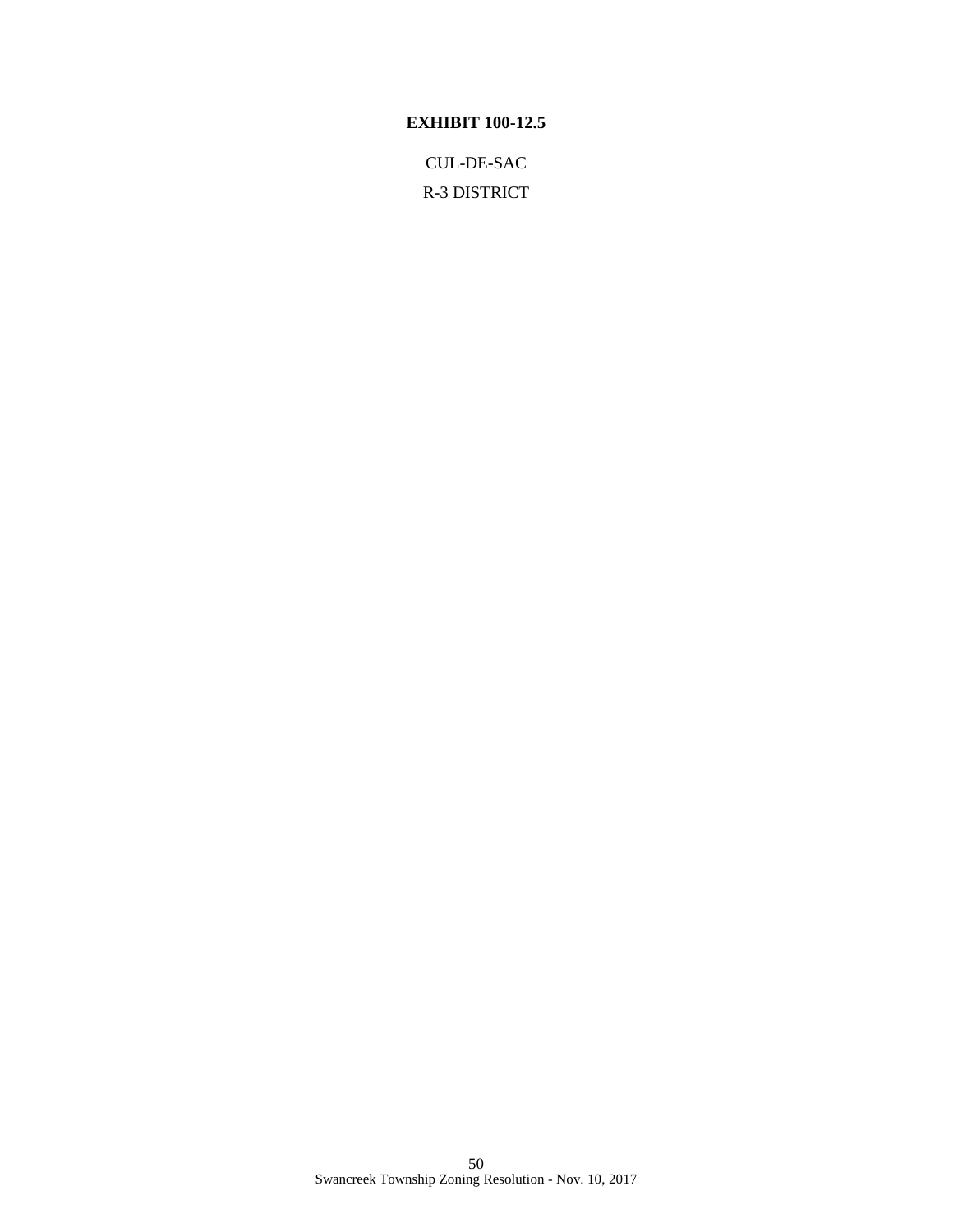# **ARTICLE 100-12A MANUFACTURED HOME DISTRICT (MH)**

## 100-12A.1 Manufactured Home District

## General Park Site and Development Standards

## 1. Use Permitted

- a. Manufactured homes, excluding units for sale.
- b. Accessory buildings or structures, for park management or park resident use only and not exceeding two (2) stories or twenty-five (25) feet in height.
- c. Mobile homes are not permitted outside a designated manufactured home park.
- d. One (1) identification sign, approved in conjunction with the final site plan approval of the manufactured home parks. In no case shall such sign be larger than fifty (50) square feet in surface area nor have any moving parts, nor stand higher than fifteen (15) feet from the ground to the top of the sign.
- e. Not more than one (1) entry and one (1) exit sign at each access drive onto the public right-of-way, approved in conjunction with the final site plan approval of the manufactured home park. In no case shall the sign be larger than two (2) square feet in surface area, nor having any moving parts, nor stand higher than five (5) feet from the ground to the top of the sign.
- 2. Park Size and Manufactured Home Density Minimum site size for manufactured home parks shall be five (5) acres. Park density shall not exceed seven (7) manufactured home units per gross acre.
- 3. Access All manufactured home parks shall have access to a paved major thoroughfare. The proposed site shall have at least one (1) property line abutting a major thoroughfare, a thoroughfare of at least sixty (60) feet of right-of-way existing or proposed. All ingress and egress to the site shall be directly from a major thoroughfare.
- 4. Site Coverage Maximum site coverage shall be fifty (50) percent.
- 5. Set Backs All manufactured homes and accessory buildings shall be set back not less than twenty (20) feet from all property lines, except the front property line, from which the setback shall be at least fifty (50) feet and the yard space so formed shall be landscaped in accordance with a site plan so approved by the Planning Commission.
- 6. Manufactured Home Height Limits Maximum height of a manufactured home is one and onehalf  $(1\frac{1}{2})$  stories or twenty  $(20)$  feet.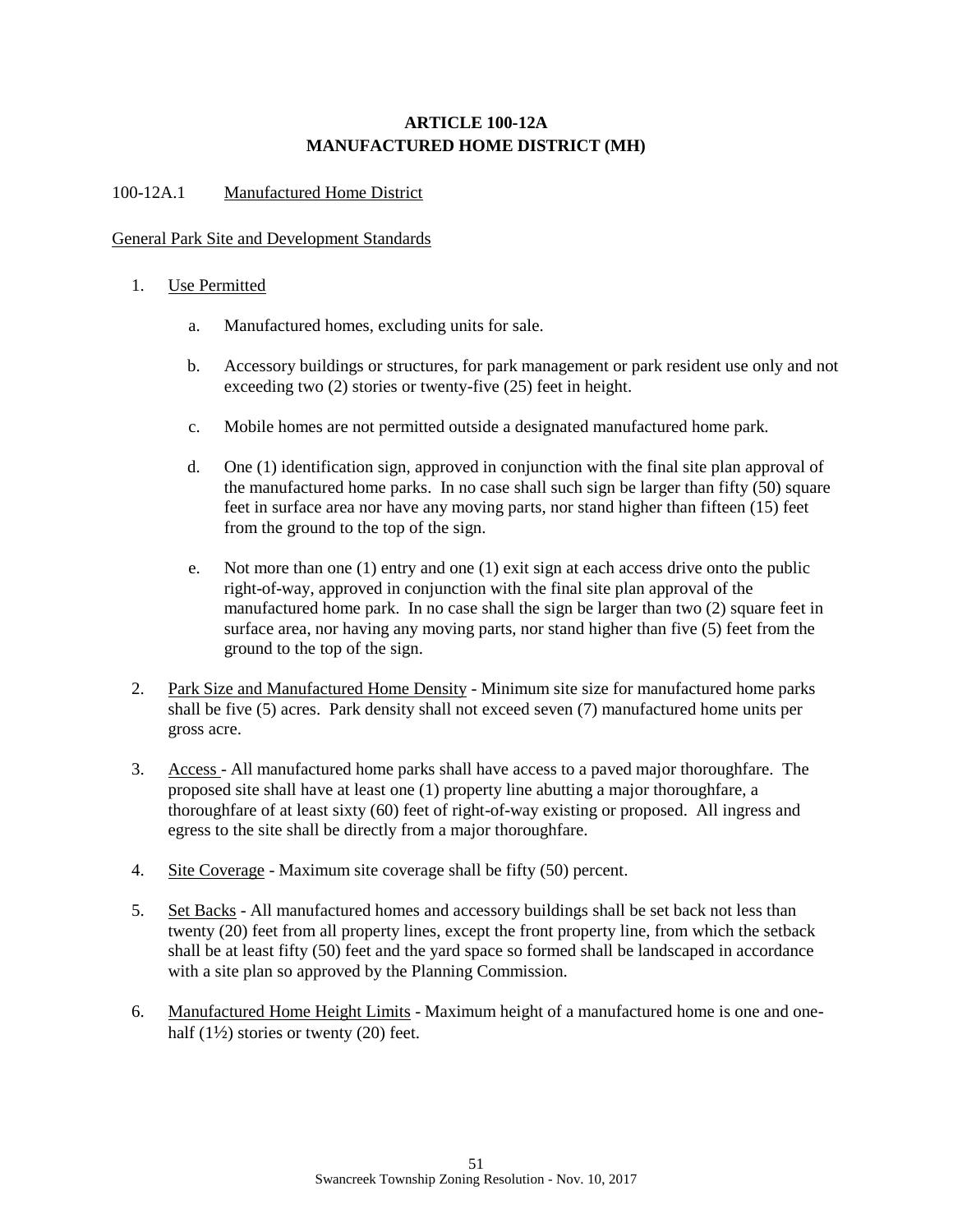- 7. Vehicle Travel Lanes All roadways and driveways shall be hard surfaced and so constructed as to handle all anticipated peak loads, adequately drained and lighted for safety and ease of movement of vehicles. The local roadway system should be so designated as to prevent the use of such roadways for through traffic.
- 8. Minimum Off Street Parking Requirements Adequate hard surface paving shall be provided for off street parking, vehicle storage and access in accord with the following schedule:
	- a. Each unit shall be provided with off street parking space for two (2) vehicles. This may be provided totally on the lot, or in the parking compound conveniently located and readily accessible to the sites which they are intended to serve, or as a combination of the above.
	- b. All Other Uses: Sufficient space shall be provided in accord with acceptable standards of the Township Zoning Commission, to fit the scale of the contemplated use and activity to be developed.
	- c. Each parking space shall have a minimum width of nine (9) feet. Such facilities shall be so drained as to dispose of all surface water accumulated in the parking area within the confines of the parking area.

## 9. Utilities and Other Services

- a. All manufactured home parks shall be served by an approved water and sewerage system and shall meet the requirements of the Ohio Health Department.
- b. The plumbing connections to each manufactured home lot shall be constructed so that all lines are protected from freezing, from accidental bumping or from creating any type of nuisance or health hazard.
- c. Storm drainage facilities shall be so constructed as to protect those that will reside in the manufactured home park, as well as the property owners adjacent to the park. Such park facilities shall be of such capacity to insure rapid drainage and prevent the accumulation of stagnant pools of water in or adjacent to the park.
- d. Any fuel oil and gas storage shall be centrally located in underground tanks, at a distance away from any manufactured home lot found to be safe. All fuel lines leading to manufactured home lots shall be underground and so designed as to conform to the state code that is found to be applicable.
- e. Facilities for the storage and disposal of trash and garbage in a sanitary manner shall be provided in each manufactured home park. All refuse shall be stored in fly-tight, watertight, rodent-proof containers, which shall be located not more than one hundred fifty (150) feet from any manufactured home lot. Containers shall be provided in sufficient number and capacity to properly store all refuse. Refuse collection stands shall be provided for all refuse containers. Such container stands shall be so designed as to prevent containers from being tipped, to minimize spillage and container deterioration, and to facilitate cleaning around them.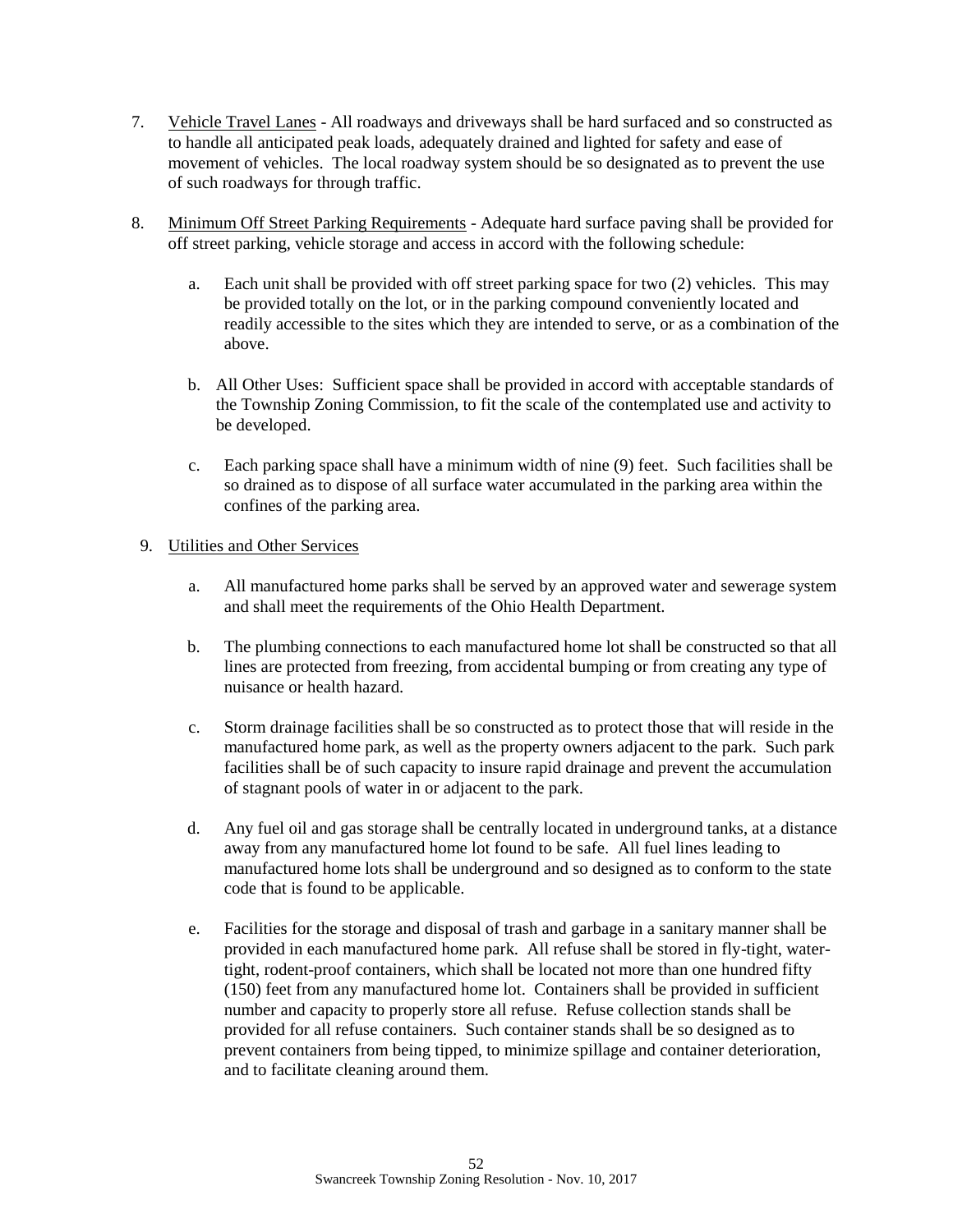f. Street and yard lights, attached to standards approved by the Zoning Commission shall be provided in sufficient number and intensity to permit the safe movement of vehicles and pedestrians at night, and shall be effectively related to buildings, trees, walks, steps, and ramps.

## 10. Skirting, Canopies and Awnings

- a. Each manufactured home must be skirted within ninety (90) days after establishment in a manufactured home park.
- b. Canopies and awnings may be attached to any manufactured home but they shall not exceed twelve (12) feet in width or length or the height of the manufactured home.
- c. A permit shall be required for construction or erection of canopies or awnings open on three (3) sides. A permit shall be required from the Zoning Inspector before construction or erection of any screened, glassed in, or otherwise enclosed awning or canopy.
- 11. Pads, Mats or Platforms Each manufactured home lot shall be equipped with a concrete pad, mat or platform. All pads, mats or platforms shall be equipped with sufficient tie down devices to secure the platform thereto as specified by the Zoning Inspector.
- 12. Fire Extinguishing Equipment Every manufactured home lot shall be equipped at all times with fire extinguishing equipment in good working order, of such type, size and number and so located within the park as to satisfy applicable regulations of the State Fire Marshall.
- 13. Greenbelt A greenbelt planting strip of not less than twenty (20) feet in width shall be placed along the perimeter of the manufactured home park where it abuts public right-of-way or an area zoned in any residential classification.
- 14. Fences Fences shall be required along property lines excepting those abutting a public thoroughfare. Said fence shall be at least four (4) feet high and not more than six (6) feet in height and approved by the Zoning Commission.
- 15. Recreation Area For every fifty (50) manufactured homes located in said manufactured home park, a minimum of one and one-half  $(1/2)$  acres of recreational area shall be provided and maintained by the owner of said park. Such area must be flat land located above water.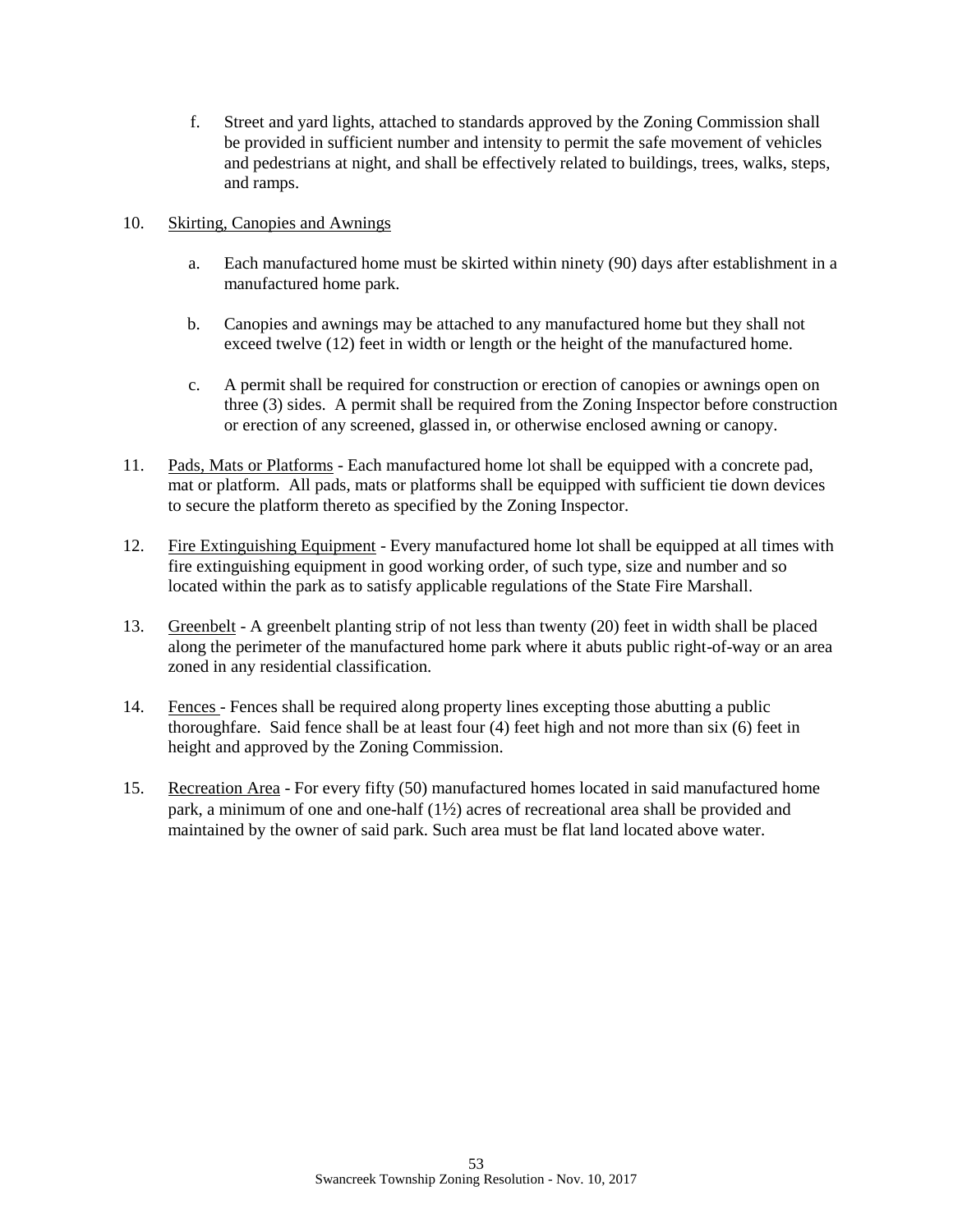## 100-12A.2 Individual Manufactured Home Lot Standards and Requirements

- 1. Minimum Lot Size and Yard Requirements All manufactured home lot shall have five thousand (5,000) square feet with the exception of double wide lots which shall have a minimum area of six thousand (6,000) square feet. The area of such manufactured home lot shall be computed exclusive of service roads, other required facilities and recreation space. In no case may gross density in the manufactured home park exceed seven (7) manufactured homes per acre. The front, side and rear yards shall have the following minimum requirements:
	- a. Entrance Side Minimum..............15 feet
	- b. Non-entrance Side Minimum.........5 feet
	- c. Front Yard....................................15 feet
	- d. Rear Yard.....................................10 feet

There shall be a minimum distance of twenty (20) feet between manufactured homes.

- 2. Patio An outdoor patio area of not less than one hundred eighty (180) square feet of concrete pad of not less than four (4) inches in thickness shall be provided at each manufactured home lot, conveniently located to the entrance of the manufactured home and approximately related to open areas of the lot and other facilities, for the purpose of providing suitable outdoor living space to supplement the limited interior spaces of a manufactured home.
- 3. Minimum Manufactured Home Standards Each manufactured home within the park shall contain a flush toilet, sleeping accommodations, a tub or shower bath, kitchen facilities, and plumbing and electrical connections designed for attachment to appropriate external systems. Individual manufactured homes located within such development shall possess a minimum floor area of nine hundred (900) square feet.

## 100-12A.3 State Requirements

All manufactured home development shall further comply with Chapter 3733 of the Ohio Revised Code and Ohio Department of Health Regulations.

## 100-12A.4 Other Requirements

- 1. All such developments shall be designed, constructed, operated, and maintained so as to be harmonious with and not detrimental to the existing or future neighboring land uses and that such development will not change the essential character of the same area.
- 2. All such developments shall be served adequately by essential public facilities and services such as highways, streets, police and fire protection, drainage, refuse disposal, and schools; or that the persons or agencies responsible for the establishment of the proposed park shall be able to provide adequately any such services.
- 3. All such developments shall be consistent with the intent and purpose of this Resolution and the Fulton County Comprehensive Development Plan.
- 4. The parking of any manufacturing home on any site shall be prohibited unless expressly provided by the conditions stated within this section.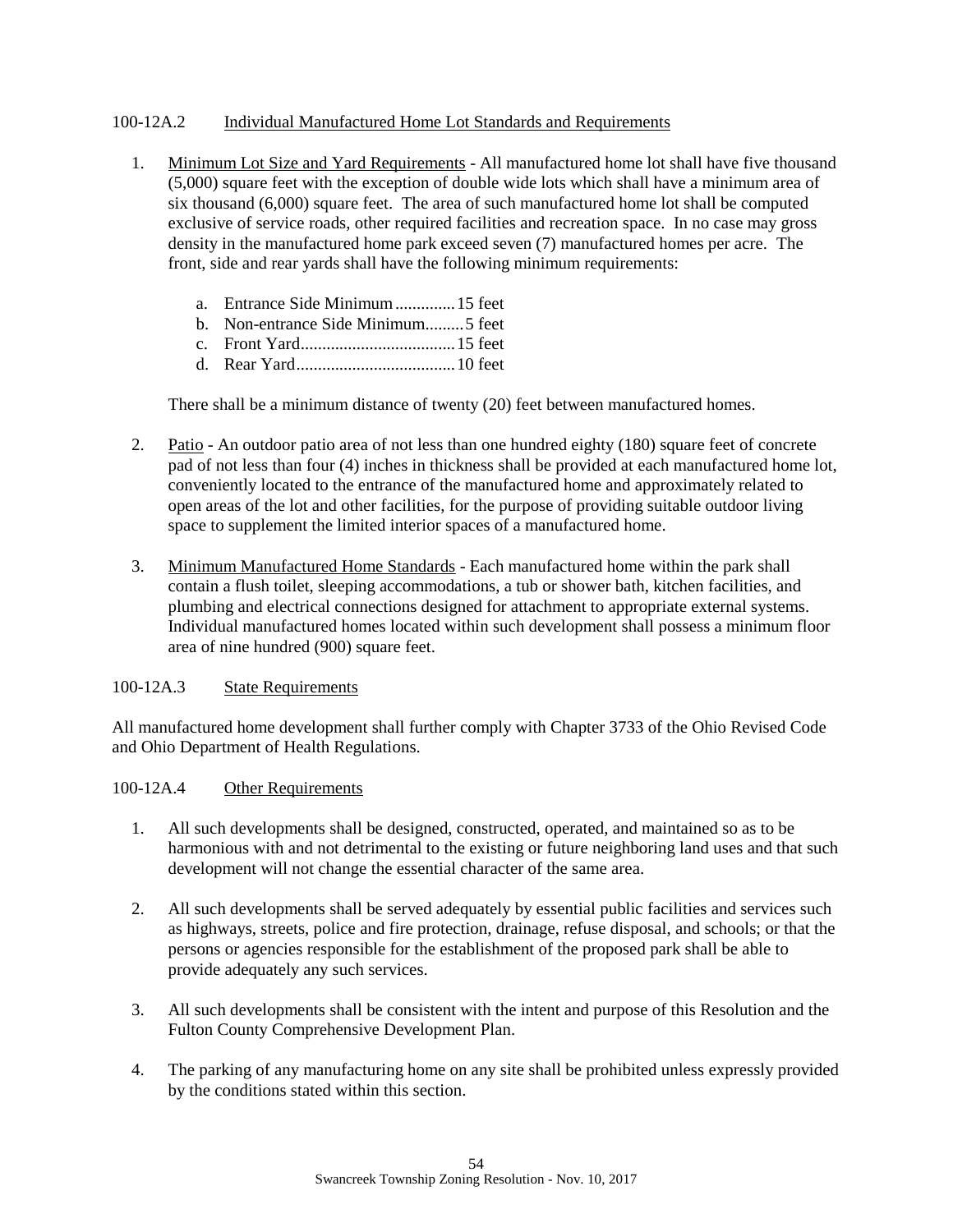## 100-12A.5 Site and Landscape Plan Review

- 1. For all uses permitted in the MH District a site plan shall be submitted to the Township Zoning Inspector, who in turn shall submit the plan to the Fulton County Regional Planning Commission for their review and recommendations. The Fulton County Regional Planning Commission may require certain modifications in terms of the location of buildings parking and driveways, and may require screening and the landscaping techniques to ameliorate the problem of contiguous boundaries or to lessen the transmission of noise from the public street system. The Fulton County Regional Planning Commission shall, within thirty (30) days, advise the Township Zoning Inspector of their recommendations. The County Zoning Inspector shall consider these requirements as binding upon him with the same force and effect as if they were included in the Zoning Resolution.
- 2. The Fulton County Regional Planning Commission shall furnish the Township Zoning Inspector with their procedures relative to site plan review and including the specifications of the site plan and parking areas, which will encourage pedestrian and vehicular traffic safety.

#### **ARTICLE 100-13 LOCAL SERVICE DISTRICT (C1**)

## 100-13.1 Statement of Purpose

The Local Service District (C1) is intended for service uses needed to serve the nearby community. The intent of this district is also to encourage the concentration of local service areas in locations proposed in the Comprehensive Development Plan to the mutual advantage of the consumers and thereby promoting the best use of land at certain strategic locations and avoid the continuance of encouraging marginal strip, business development along major thoroughfares. The principal objective is service rather than actual purchasing of goods.

#### 100-13.2 Principal Permitted Uses

- 1. Professional offices of doctors, lawyers, dentists, architects, chiropractors, accountants, and similar professions.
- 2. Health and social service clinics provided all activities are conducted within a totally enclosed main building and provided further that such uses are five hundred (500) feet from established residential property.
- 3. Administrative offices.
- 4. Accessory buildings and uses customarily incidental to the above Principal Permitted Uses.
- 5. Self serve storage facilities.
- 6. Planned Unit Developments, pursuant to Article 100-19.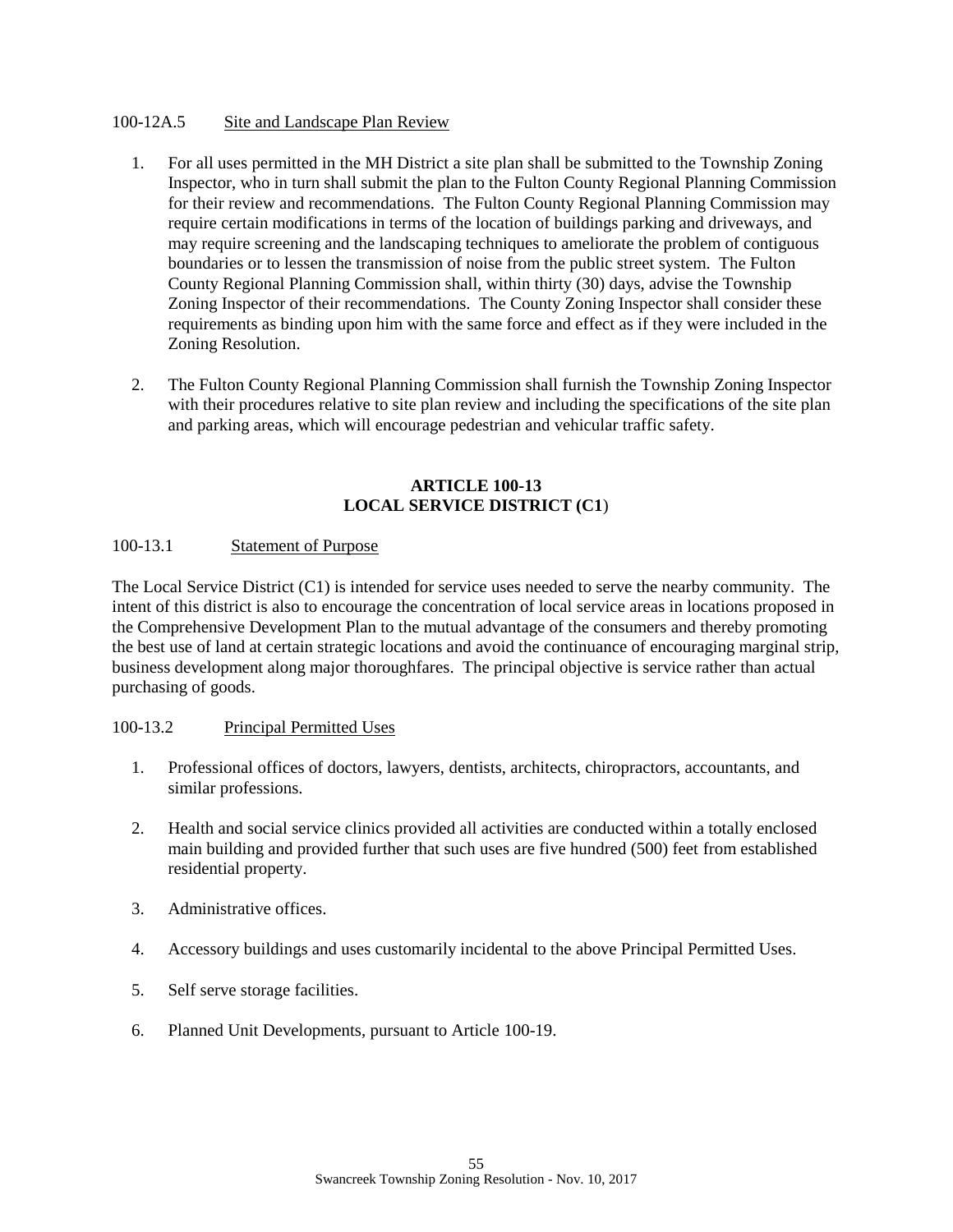## 100-13.3 Required Conditions

- 1. All lighting shall be shielded from adjacent residential districts.
- 2. All business activity and services, except for off street parking or loading, shall be conducted within a completely enclosed building.
- 3. A planting strip at least twenty (20) feet wide shall be provided around the entire perimeter of the site except for driveways onto the public street system. A wall or barrier of suitable material not less than six (6) feet high shall be constructed along those property lines which abut an established residential district.
- 4. All parking lots serving the public shall be paved.

## 100-13.4 Area, Height, Bulk and Placement Requirements

Area, height, bulk and placement requirements, unless otherwise specified, are provided in Article 100-18, "Schedule of Regulations".

## **ARTICLE 100-14 COMMUNITY SHOPPING DISTRICT (C2)**

## 100-14.1 Statement of Purpose

The Community Shopping District (C2) is designed to cater to the needs of a larger consumer population than is served by the Local Service District and is generally characterized by an integrated or planned cluster of establishments served by a common parking area and generating large volumes of vehicular and pedestrian traffic.

## 100-14.2 Principal Permitted Uses

The following provisions shall apply to all Community Shopping Districts (C2). In a C2 District no person shall hereafter use any building, structure, or land, and no person shall erect any building or structure except in accordance with the following provisions:

- 1. Any service establishments permitted in the C1 District, except automobile service stations, subject to the regulations applicable in the following sections of this Article.
- 2. All retail business, service establishments, or processing uses as follows:
	- a. Any retail business, whose principal activity is the sale of merchandise in an enclosed building.
	- b. Any service establishment of an office, showroom or workshop nature of an electrician, decorator, dressmaker, tailor, baker, painter, upholsterer, photographic reproduction, and similar service establishments that require a retail adjunct.
	- c. Private clubs, fraternal organizations, and lodge halls.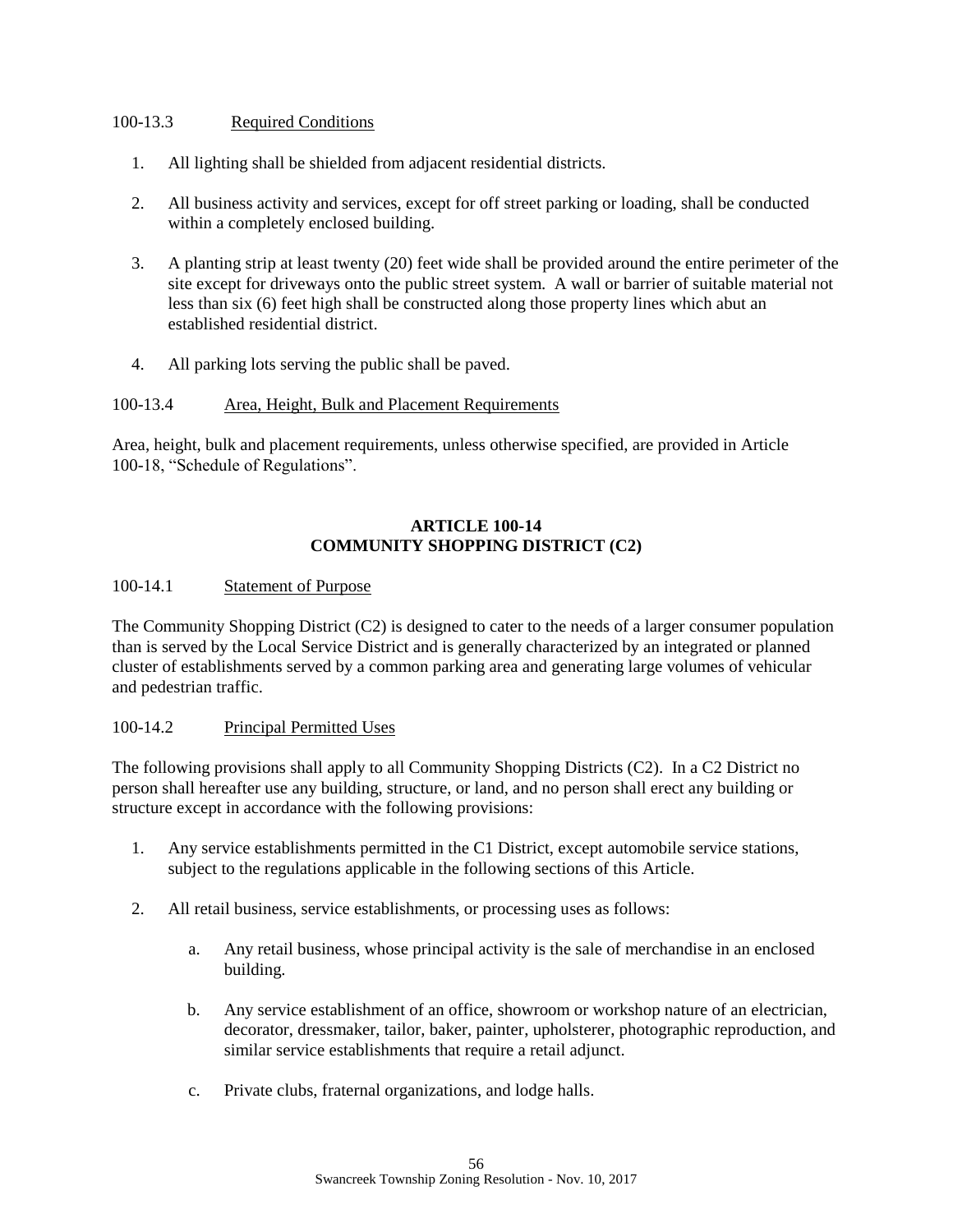- d. Restaurants or other places serving food or non-alcoholic beverages, except those having the character of a "drive-in".
- e. Theaters, assembly halls, concert halls or similar places of assembly when conducted completely within enclosed buildings.
- f. Business schools and colleges or private trade schools operated for profit.
- g. Personal service establishments performing services on the premises such as barber and beauty shops, watch and shoe repair, tailor shops, locksmith, and similar establishments.
- h. Other uses similar to the above uses.
- i. Accessory structures and uses customarily incidental to the above permitted uses.
- 3. Planned Unit Developments, pursuant to Article 100-19.

## 100-14.3 Required Conditions

- 1. Business establishments shall be retail or service establishments dealing directly with customers. All goods provided on the premises shall be sold at retail on the premises where produced.
- 2. All business, servicing, or processing, except for off street parking, loading and those open air uses indicated as being subject to special conditions in Section 14 (4), shall be conducted within completely enclosed buildings.
- 3. A planting strip at least twenty (20) feet wide shall be provided around the entire perimeter of the site. Suitable material, at least six (6) feet high and approved by the Zoning Inspector, shall be constructed along those property lines abutting a residential district.

## 100-14.4 Conditionally Permitted Uses

The following uses may be permitted by the County Board of Zoning Appeals pursuant to Article 100-5.7 and subject to the following provisions:

- 1. Open air business uses when developed in planned relationship with the C2 District as follows:
	- a. Retail sales of plant material not grown on the site and sales of lawn furniture, playground equipment and garden supplies providing further that such uses be located at the exterior end of the building located in the C2 District.
	- b. Recreational space providing children's amusement park and other similar recreation when part of a planned development, provided further that such use be located at the exterior end of the building mass located in a C2 District, but not at the intersection of two (2) major thoroughfares. Such recreational space shall be fenced on all sides with an interwoven chain link fence, at least four (4) feet high.
- 2. Bowling alley, billiard hall, indoor archery range, indoor skating rink, or similar forms of indoor commercial recreation when located at least one-hundred (100) feet from any front, rear, or side yard of any residential lot in an adjacent residential district.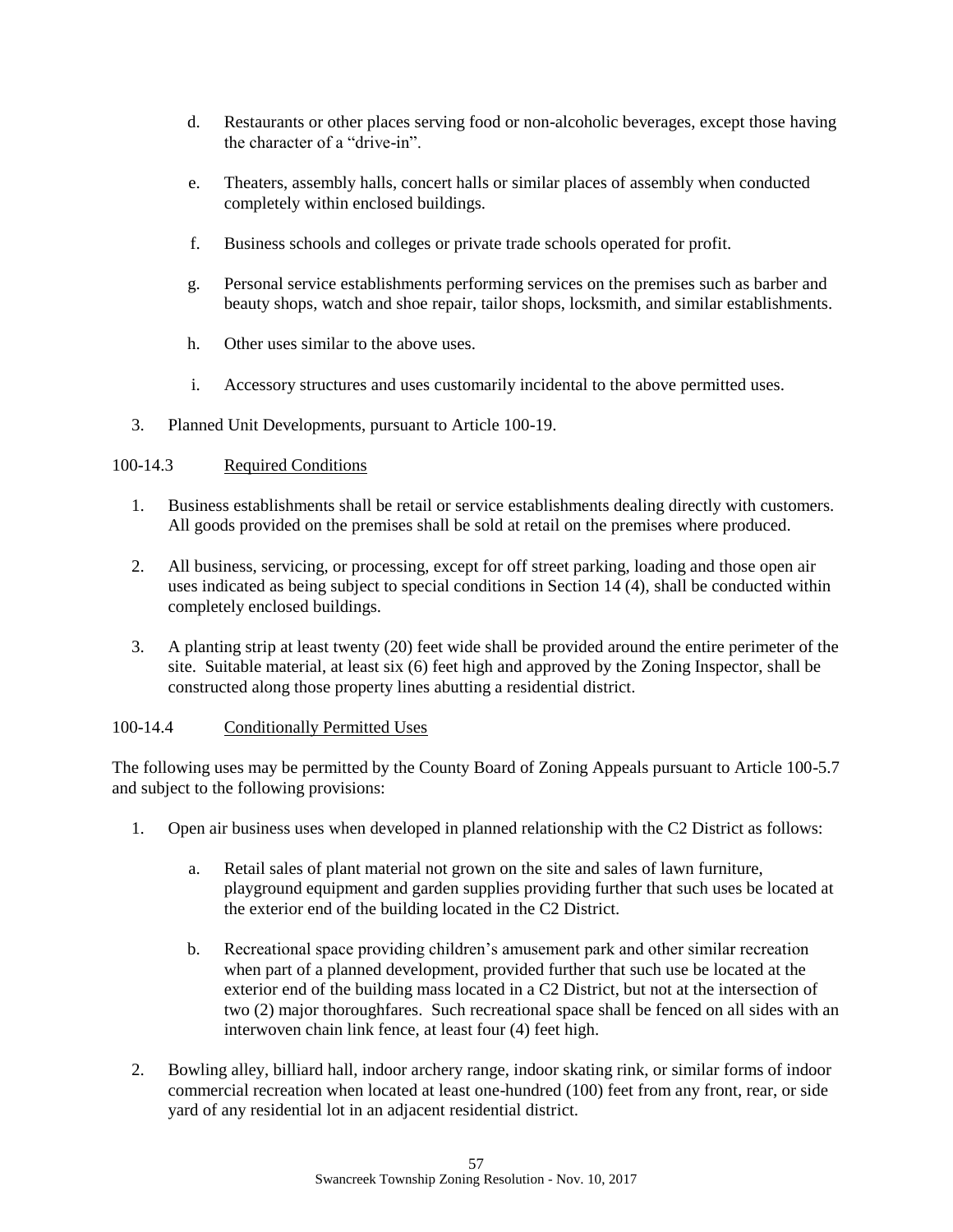- 3. Automobile service station for sale of gasoline, oil, and minor accessories only, and where no repair work is done, other than incidental service, but not including steam cleaning or undercoating, vehicle body repair, painting, tire recapping, engine rebuilding, auto dismantling, upholstering, auto glass work, and such other activities whose external effects could adversely extend beyond the property line.
	- a. The curb cuts for ingress and egress to a service station shall not be permitted at such locations that will tend to create traffic hazards in the streets immediately adjacent thereto. Entrances shall be no less than twenty-five (25) feet from a street intersection (measured from road right-of-way) or from adjacent residential districts.
	- b. The minimum lot area shall be twenty thousand (20,000) square feet, as nearly rectangular as possible, and so arranged that ample space is available for motor vehicles required to wait for service.
	- c. Automobile service stations shall not be located within fifty (50) feet of any Residential District.
	- d. Preferably automobile service stations shall not be situated at an intersection where the approach gradient of either street exceeds twenty percent (20%).
	- e. All lighting shall be shielded from adjacent residential districts.
- 4. Planned Shopping Center when used in this context means a commercial development designed, developed and operated as a unit and can satisfy the following criteria: a site of three (3) acres; a supporting population of at least five hundred (500) families, two thousand (2,000) population in a trading area one-half  $\left(\frac{1}{2}\right)$  of one (1) mile radius; three (3) to ten (10) stores; and a floor area of five (5,000) to fifty thousand (50,000) square feet and which further satisfies the following development standards:
	- a. A site plan defining the areas to be developed for building, parking, pedestrian and vehicular circulation, points of ingress and egress, access streets, location and size of signs, and a landscape plan, shall be submitted for approval to determine compliance with the requirements of this Resolution.
	- b. A traffic survey shall be submitted indicating the effect of the proposed development on adjacent streets and also indicating the anticipated points of origin, direction, and amount of traffic flow to and from the shopping center.
	- c. The proposed site shall have at least one (1) property line abutting a major thoroughfare (a thoroughfare of at least sixty (60) feet of right-of-way existing or proposed). All ingress and egress to off street parking, as well as any other uses of the facilities, shall be directly from a major thoroughfare.
	- d. No main or accessory building shall be situated less than fifty (50) feet from any perimeter property line.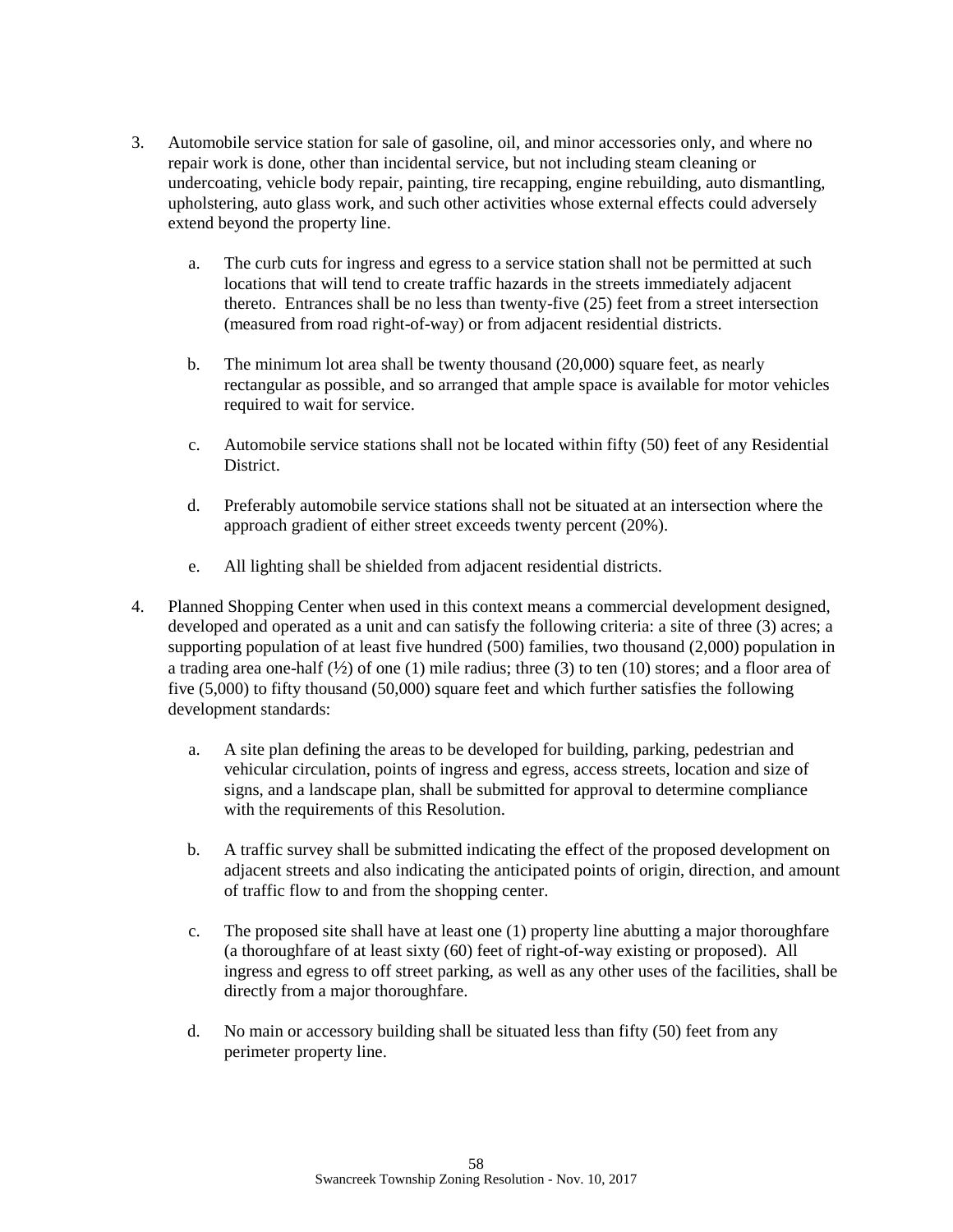- e. All signs shall be affixed to the face of the building and shall be of a uniform design throughout, except for one (1) ground pole sign advertising the name of the shopping center possessing an area no greater than thirty (30) feet.
- f. A statement of financial responsibility shall be submitted to assure construction of the planned shopping center; in accordance with the plan and the requirements of this section.

#### 100-14.5 Area, Height, Bulk, And Placement Requirements

Area, height, bulk and placement requirements unless otherwise specified, are as provided in Article 100-18, "Schedule of Regulations".

#### **ARTICLE 100-15 GENERAL BUSINESS DISTRICT (C3)**

## 100-15.1 Statement of Purpose

The General Business District (C3) is designed to provide sites for more diversified and less intensive types and often located so as to serve passerby traffic. The General Business Districts are typified by having a majority of the following characteristics:

- 1. Their customer is often served in his vehicle or has the vehicle served.
- 2. They are larger space users.
- 3. They combine retail, wholesale, service and repair in various ways.
- 4. Their customers do not make frequent purchases.
- 5. Their market area is partially dependent upon extending services to other business users.

## 100-15.2 Principal Permitted Uses

The following provisions shall apply to all General Business Districts. In all C3 Districts no person shall use any building, structure or land, and no person shall erect any building or structure except in accordance with the following provisions:

- 1. Automobile service station pursuant to Article 100-14.4(3) "a" through "e" inclusive.
- 2. Motels and hotels.
- 3. Custom workshops.
- 4. Office equipment sales and repair.
- 5. Plumbing, carpentry, and electrical shops including displays, repair, and sale of merchandise.
- 6. Restaurants serving alcoholic beverages and liquor establishments.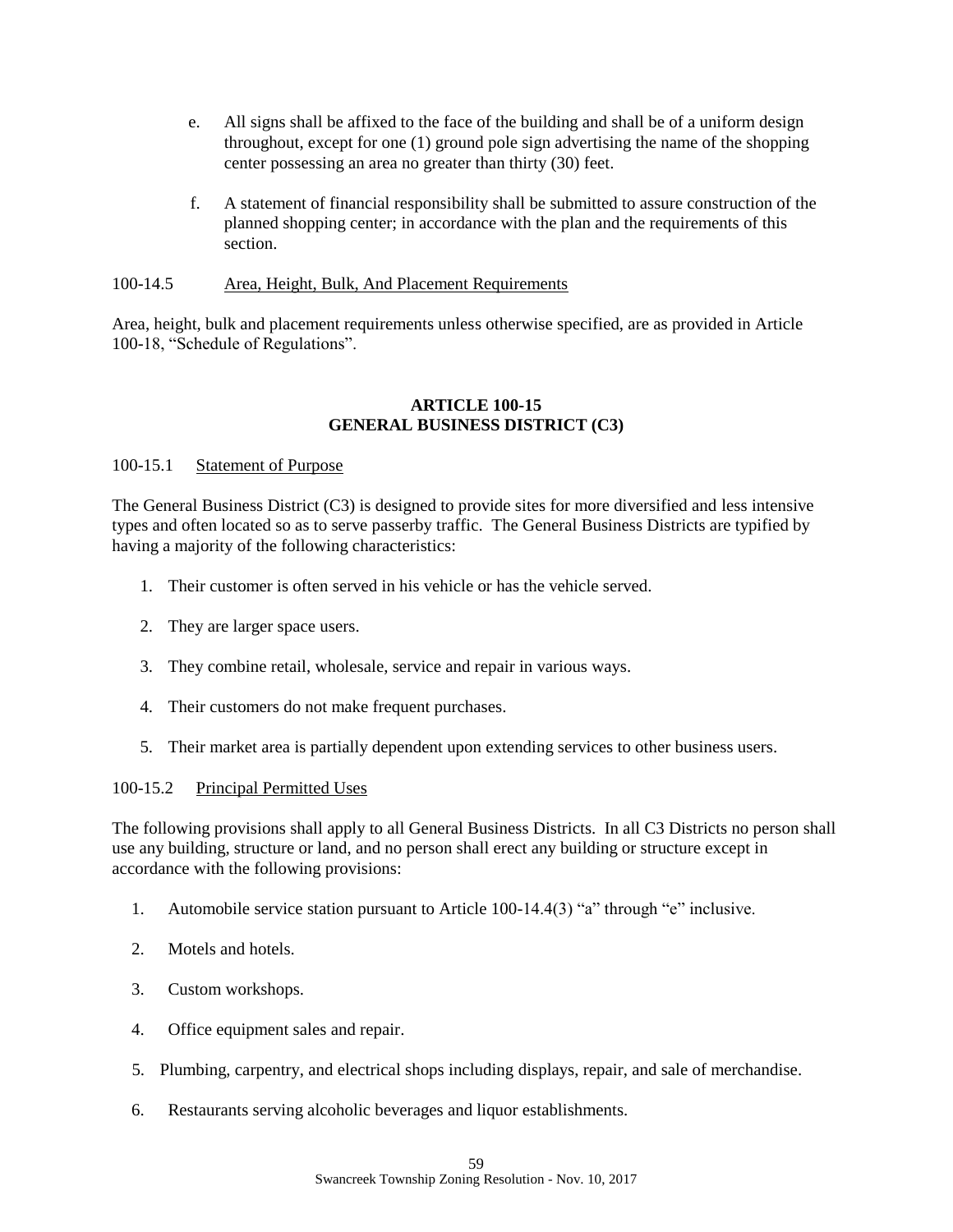- 7. Fruit, florist, nursery stock and produce sales.
- 8. Building services and supplies, including lumber yards.
- 9. Radio, television sales, home appliance service.
- 10. Refreshment stands.
- 11. Furniture and appliance sales.
- 12. Gift and novelty sales.
- 13. Food locker and food locker with sales.
- 14. Printing, lithographing, office equipment and supplies.
- 15. Bait shop.
- 16. Vehicle repair when conducted within a completely enclosed building and subject to the following provisions:
	- a. The curb cuts for ingress and egress to a vehicle station shall not be permitted at such locations that will tend to create traffic hazards in the streets immediately adjacent thereto. Entrances shall be no less than twenty-five (25) feet from a street intersection (measured from the road right-of-way) or from adjacent residential districts.
	- b. The minimum lot area shall be twenty thousand (20,000) square feet, as nearly rectangular as possible, and arranged so that ample space is available for motor vehicles which are required to wait for services.
	- c. Vehicular repair stations shall not be located within five hundred (500) feet of any school or church, nor within fifty (50) feet of any Residential District.
	- d. Preferably, vehicular repair stations should not be situated at any intersection where the approach gradient of either street exceeds two (2) percent.
	- e. All lighting shall be shielded from adjacent residential districts.
- 17. Post offices and similar governmental or utility buildings, transformer stations, gas regulator stations and pumping stations, but not including outdoor storage.
- 18. Mission and second hand stores with no outside storage or display area.
- 19. Bowling alley, billiard hall, indoor archery range, indoor skating rink or similar form of indoor commercial recreation, when located at least one-hundred (100) feet from any front, rear, or side yard of any residential lot in an adjacent residential district.
- 20. Mortuary establishments, when adequate assembly area is provided off street for vehicles to be used in funeral processions, provided further that such assembly area be provided in addition to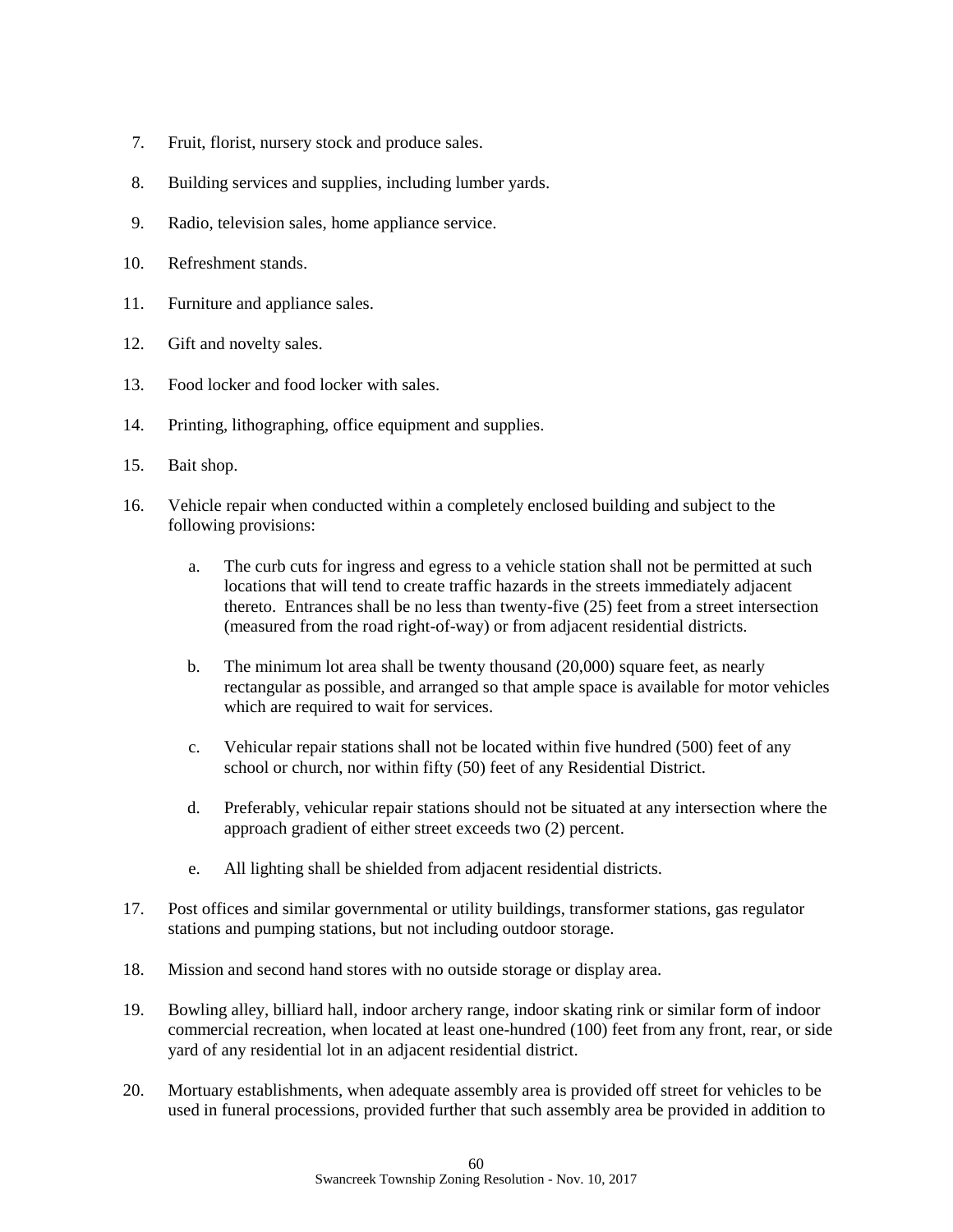any required off-street parking area. A caretaker's residence may be provided within the main building of a mortuary establishment.

- 21. Dormitories, fraternities, clubs, lodges, social or recreational.
- 22. Auto washing facilities, which are completely enclosed within a building.
- 23. Bus passenger stations.
- 24. Monument sales
- 25. New and used car salesroom, showroom or office.
- 26. Planned Unit Developments, pursuant to Article 100-19.
- 27. Accessory uses and other structures and uses customarily incidental to the above permitted uses.
- 28. Allow C1 and C2 Principal Permitted Uses and Conditionally Permitted Uses subject to all required conditions in C3 District, also.

## 100-15.3 Conditionally Permitted Uses

- 1. Recreation vehicle sales and service and lawn and garden equipment sales and service, including boats, snowmobiles, motorcycles, lawn mowers, small engines, travel trailers, campers, tents, and accessory equipment related to the above and subject to the following conditions:
	- a. All repairs shall be conducted within a wholly enclosed building.
	- b. Outdoor areas used for display shall be provided with a permanent durable and dustless surface and shall be graded and drained as to dispose of all surface water accumulated within the area.
	- c. Points of ingress and egress to the lot shall be a distance of at least one hundred (100) feet from the intersection of any two (2) streets.
- 2. Farm implement sales and service and accessory equipment peculiar to the following conditions:
	- a. A setback of at least sixty (60) feet from the right-of-way line of any existing or proposed street shall be maintained.
	- b. Ingress and egress points shall be located at least sixty (60) feet from the intersection of any two (2) streets.
	- c. All lighting shall be shielded from adjacent residential districts.
	- d. A completely obscuring wall or barrier of suitable material at least six (6) feet high shall be provided when abutting or adjacent to any residential district.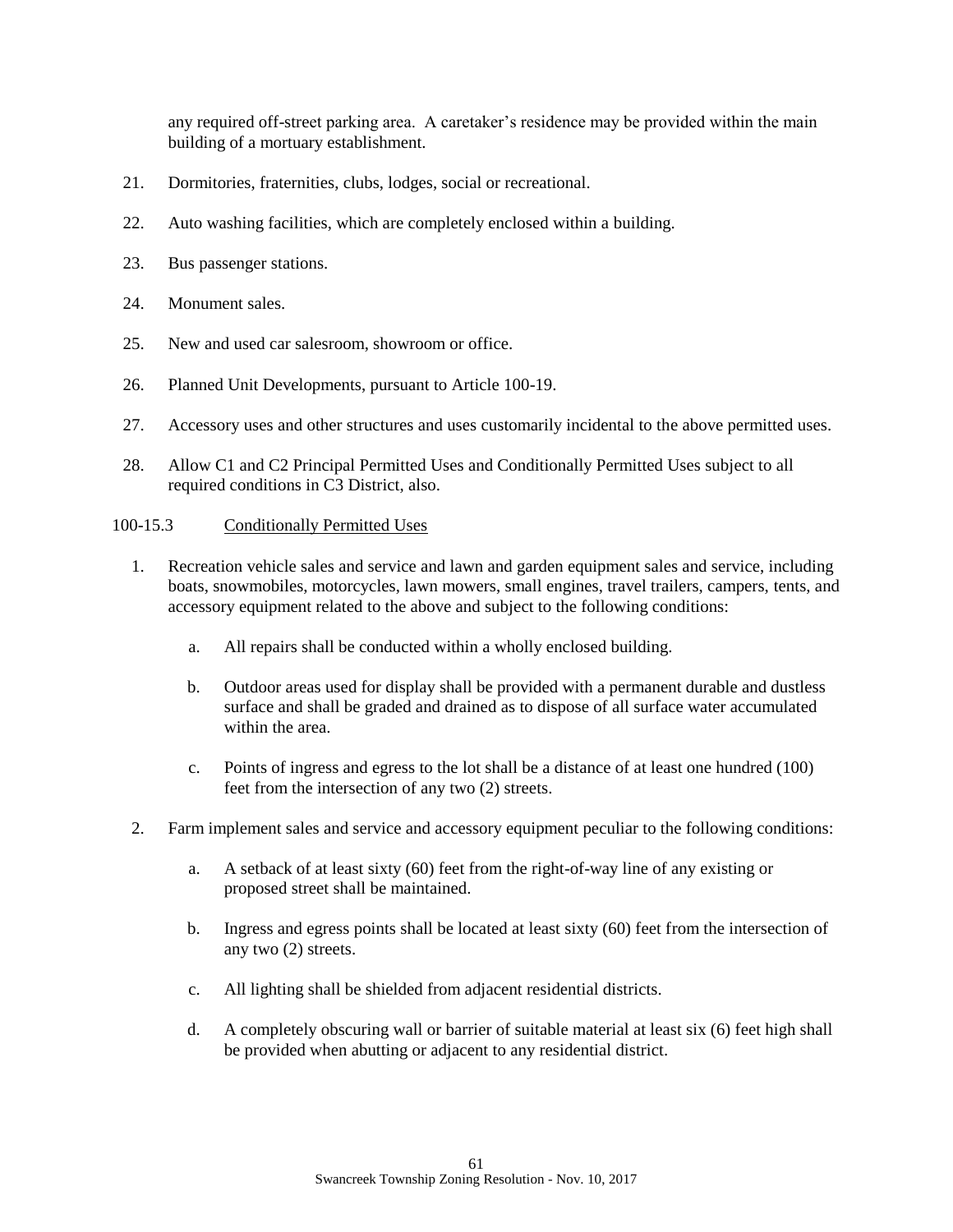## 3. Adult Business Establishments

Adult businesses shall not be located within -

- a. 500 ft. of residential zoned districts;
- b. 1,000 ft. of any other adult business; and
- c. 500 ft. of a day care center, church, public parks, schools, libraries or other public buildings.

The distance shall be measured in a straight line, without regard to intervening structures, from the closest exterior structural wall of each business.

"Adult Business Establishments" shall follow all of the density, setback, and parking requirements of the respective districts and all other zoning, building, and state requirements.

All building openings, entries, windows, etc. shall be located, covered, or otherwise arranged in such a manner to prevent a view into the interior of the use.

## 100-15.4 Area, Height, Bulk and Placement Requirements

Area, height, bulk and placement requirements unless otherwise specified are as provided in Article 100-18, "Schedule of Regulations".

## **ARTICLE 100-16 LIGHT INDUSTRIAL DISTRICT (M1)**

## 100-16.1 Statement of Purpose

The intent of these regulations are to encourage and facilitate the development of industrial enterprises in a setting conducive to public health, economic stability and growth, protection from blight, deterioration, and non-industrial encroachment and effective traffic movement, including employee and truck traffic. The area, height, bulk, and placement regulations, as well as use regulations, reflect the intent of this district.

## 100-16.2 Principal Permitted Uses

Any of the following uses when the manufacturing, compounding or processing is conducted wholly within a completely enclosed building. This portion of the land used for open storage facilities for materials or equipment used in the manufacturing, compounding, final product storage or processing, shall be totally obscured by a six (6) foot masonry wall on those sides abutting any residential district, and on any front yard abutting on a public thoroughfare.

1. Wholesale and Warehousing: The sale of wholesale or warehousing of automobile equipment, dry goods and apparel, groceries and related products, raw farm products except livestock, electrical goods, hardware, plumbing, heating equipment and supplies, machinery and equipment, petroleum bulk stations and terminals, tobacco and tobacco products, beer, wine and distilled alcoholic beverages, paper and paper products, furniture and home furnishings, and any commodity which is permitted to be manufactured in this district.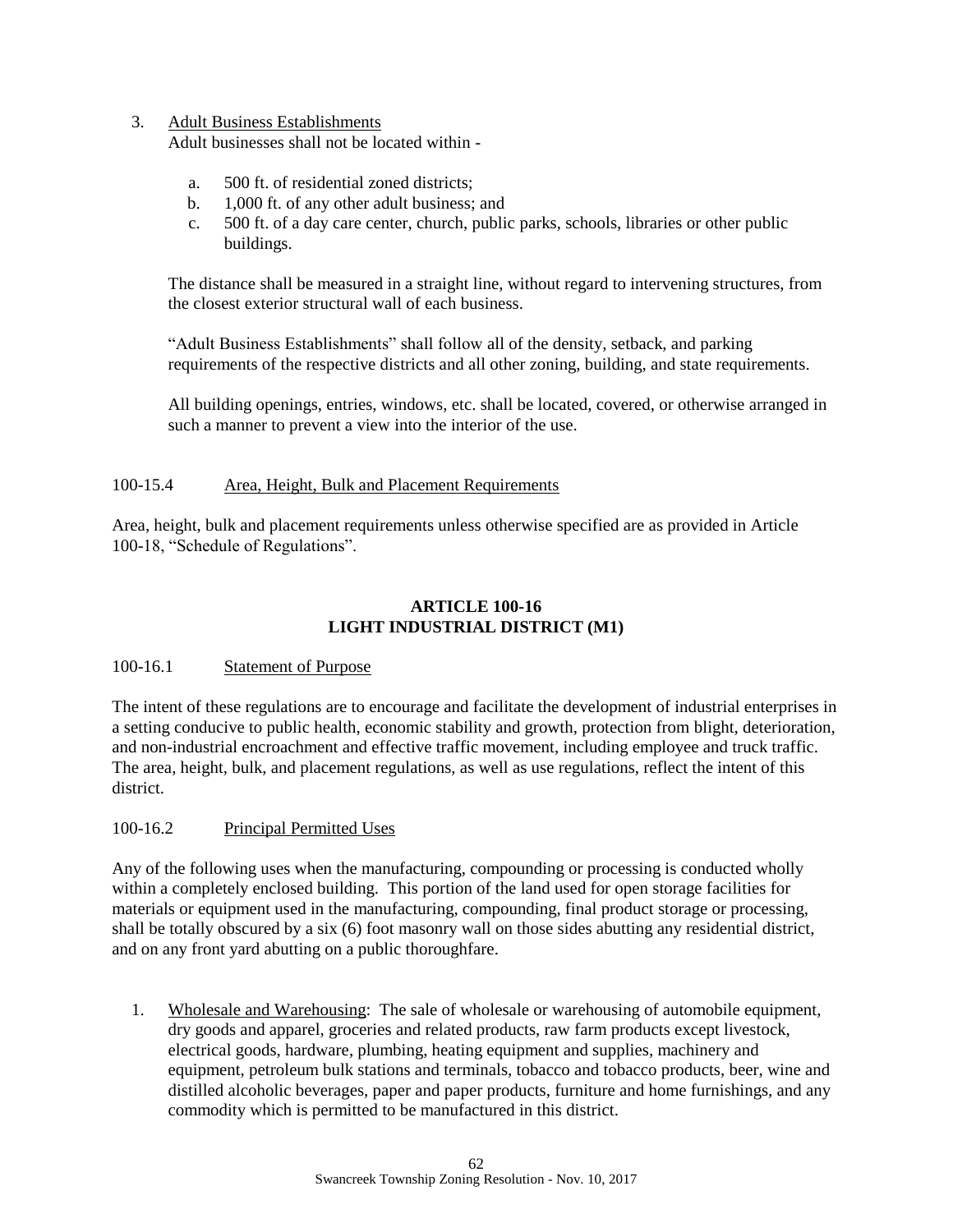## 2. Industrial Establishments

- a. The assembly, fabrication, manufacture or treatment of such products as food products, candy, drugs, cosmetics and toiletries, musical instruments, toys, novelties, electrical instruments and appliances, radio and phonographs, pottery and figurines or other similar ceramic products using only previously pulverized clay.
- b. The assembly, fabrication, manufacture or treatment of such products from the following previously prepared materials: bond, canvas, cellophane, cloth, cork, felt, fiberglass, horn, leather, paper, plastics, precious or semi-precious metals or stones, sheet metal (excluding large stamping such as automobile fenders or bodies), shell, wax, wire, wood (excluding saw and planing mills) and yarns.
- c. Tool and die shops, metal working machine shops involving the use of grinding or cutting tools such as manufacturing tools, dies, jigs and fixtures, publishing, printing, or forming of box, carton, and cardboard products.
- 3. Public Utility Uses: Electric transformer station and substation, electric transmission towers, municipal sewage treatment plant, municipal buildings, and gas regulator and municipal utility pumping station.
- 4. Retail Establishments: Restaurant or other places serving food or beverages, except those having the principal character of a drive-in facility or open front store, wherein food and beverages are served to the customer in his car or purchased on the premises and consumed in his car.
- 5. Motels, banks, or similar institutions.
- 6. Accessory buildings and uses customarily incidental to the above Principal Permitted Uses, including living quarters for a watchman or caretaker.
- 7. Planned Unit Developments, pursuant to Article 100-19.

## 100-16.3 Industrial Performance Standards

No activity, operation, or use of land, building or equipment of any use, as established in this district, shall produce or create dangerous, injurious, noxious, or otherwise objectionable, fire, explosive or other hazard, noise or vibration, smoke, dust, odor or other form of air pollution, glare, electrical or other disturbance, liquid or solid refuse or waste; such an amount as to affect adversely the surrounding area or adjoining premises. The foregoing hereinafter shall be referred to as a "nuisance Factor". All applicable federal, state and local regulations shall be adhered to.

# 100-16.4 Area, Height, Bulk and Placement Requirements

Area, height, bulk and placement requirements unless otherwise specified are as provided in Article 100-18 "Schedule of Regulations".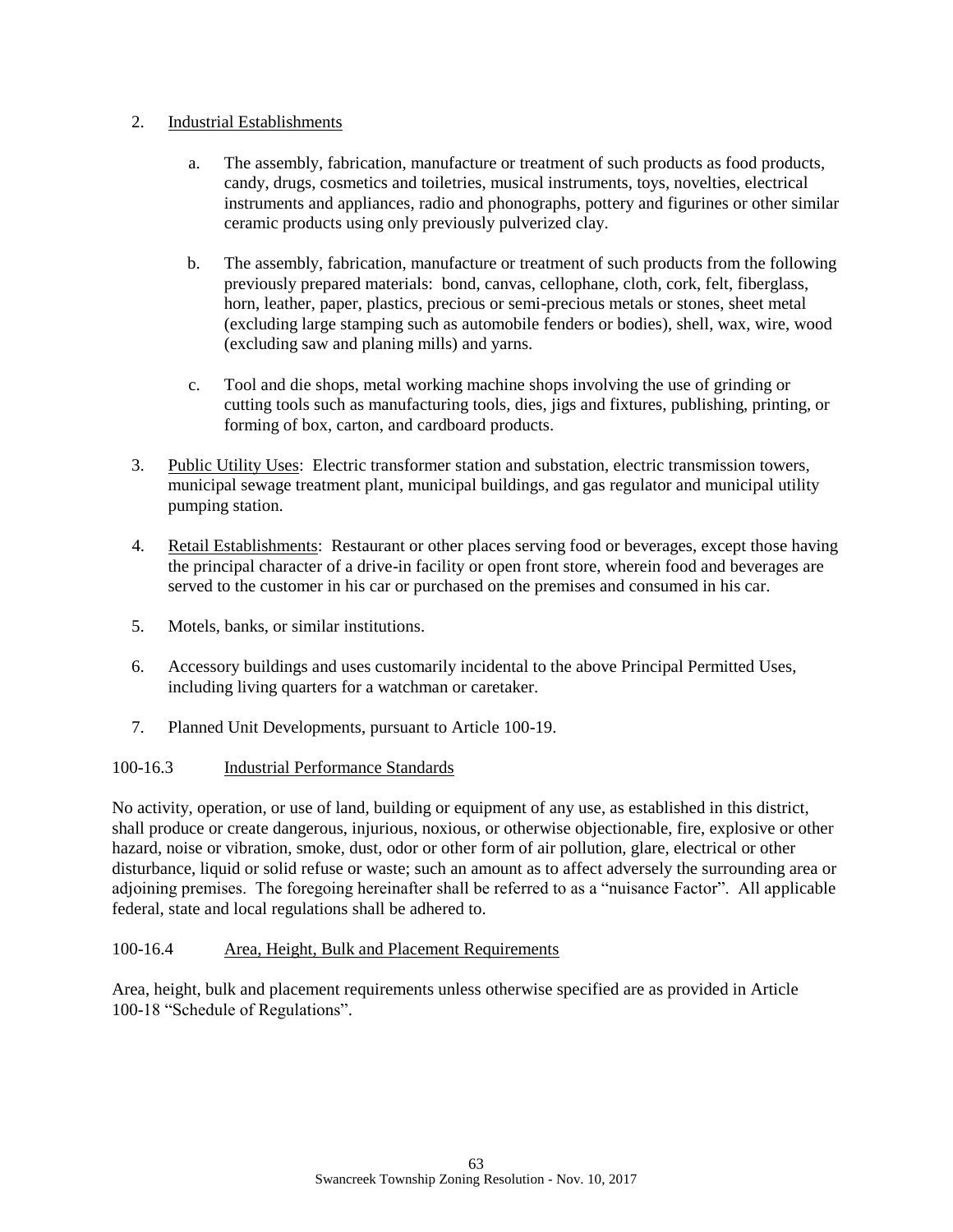## **ARTICLE 100-17 GENERAL INDUSTRIAL DISTRICT (M2)**

## 100-17.1 Statement of Purpose

The intent of this District is to permit certain industrial uses to locate in desirable areas of the County, based upon the Comprehensive Development Plan, which uses are primarily of a manufacturing, assembling, and fabricating character, including large scale or specialized industrial operations requiring good access by road and/or railroad, and needing special sites or public and utility services. Reasonable regulations apply to uses in this district, so as to permit the location of industries, which will not cause adverse effects on residential and commercial areas in the County. Uses incompatible with the permitted industrial uses are prohibited.

## 100-17.2 Principal Permitted Uses

- 1. All uses permitted in the M1 District.
- 2. Airports and related activities.
- 3. Industrial Establishments.
	- a. The assembly and/or manufacture of automobiles, automobile bodies, parts and accessories, cigar and cigarettes, electrical fixtures, batteries, and other electrical apparatus and hardware.
	- b. Processing, refining, or storage of food and food stuff.
	- c. Breweries, bump shops, distilleries, machine shops, metal buffing, plastering and polishing shops, millwork lumber and planing mills, painting and sheet metal shops, undercoating and rustproofing shops, and welding shops.
	- d. Accessory buildings and use customarily incidental to the above Permitted Principal Uses, including living quarters for a watchman or caretaker.
	- e. Any other uses similar to any of the above Principal Permitted Uses.
- 4. Planned Unit Developments, pursuant to Article 100-19.
- 5. Mineral and soil extraction, storage, processing and manufacturing.
- 6. Any amendment or alterations to the originally approved operation shall be submitted to the township.
	- a. Intent

The intent of this section is to provide for the quarried and mined products necessary for the construction and agricultural industries, and to protect the resident's health, safety and welfare, and the environmental quality of the County and Township. Soil and mineral extractive industries, if not properly managed, can contribute to soil erosion and sedimentation of streams, traffic hazards, road damage, and may pose other ground water pollution dangers. This section is intended to prevent or minimize these or other effects.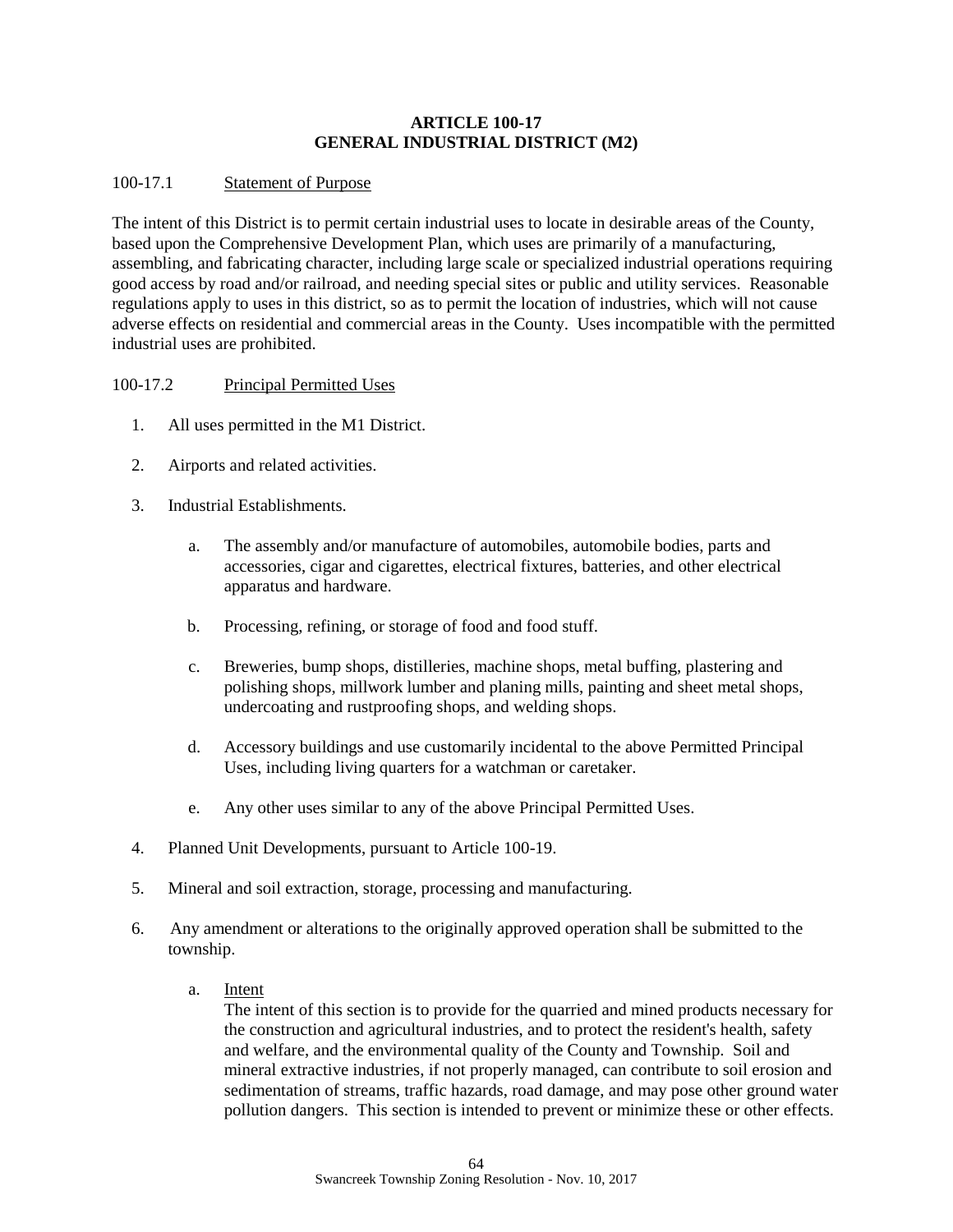## b. Definition

Soil and mineral extractive industries are those activities of removing stone, gravel, sand, soil, or other minerals from the ground through processes commonly referred to as quarrying or mining and whose primary purpose and intent is the removal of minerals as a primary product for use or sale. This section does not refer or apply to excavations made for other primary purposes, including but not limited to, construction of sewage lagoons, manure lagoons, and swimming pools. This exemption shall apply to these primary purposes, even if the materials excavated are moved or sold as a secondary means of disposal.

## c. Application Requirements

In addition to other items required in the application, the following information shall be submitted.

- 1. Name and address of the applicant, including partners and officers of the corporation.
- 2. Name and address of the owner of surface rights of the property.
- 3. Vicinity maps, drawn to scale of 1 inch equals 1,000 feet, illustrating the extraction in relation to surrounding existing and proposed land uses, existing and proposed roads, and surrounding zoning districts.
- 4. A map at a scale of at least 1 inch equals 100 feet showing existing contours at intervals of 5 ft. or less, any existing building structures, and any public utilities of easements on the property.
- 5. The location, description, and size of the areas to be excavated during the first year as well as an estimate of the total anticipated area of excavation, and the anticipated length of time it will take to complete.
- 6. A list of the types of resources or minerals to be extracted.
- 7. The proposed method of removal of such resources and whether or not blasting and other uses of explosives are required.
- 8. The location of any processing plant to be used, and any accessory of kindred operations that may be utilized in connection with the operation of a processing plant by the mining processor or any other firm, person, or corporation.
- 9. A general description of the equipment to be used for excavating processing, and/or transporting excavated mineral resources.
- 10. A transportation plan for the site illustrating any proposed external routes of access to the site and any proposed internal circulation routes within the site. External routes must be approved by township and county officials.
- 11. A drainage plan indicating the directional flow of water, constructed drainways, holding canals, natural waterways used for drainage, and the streams or tributaries receiving this discharge.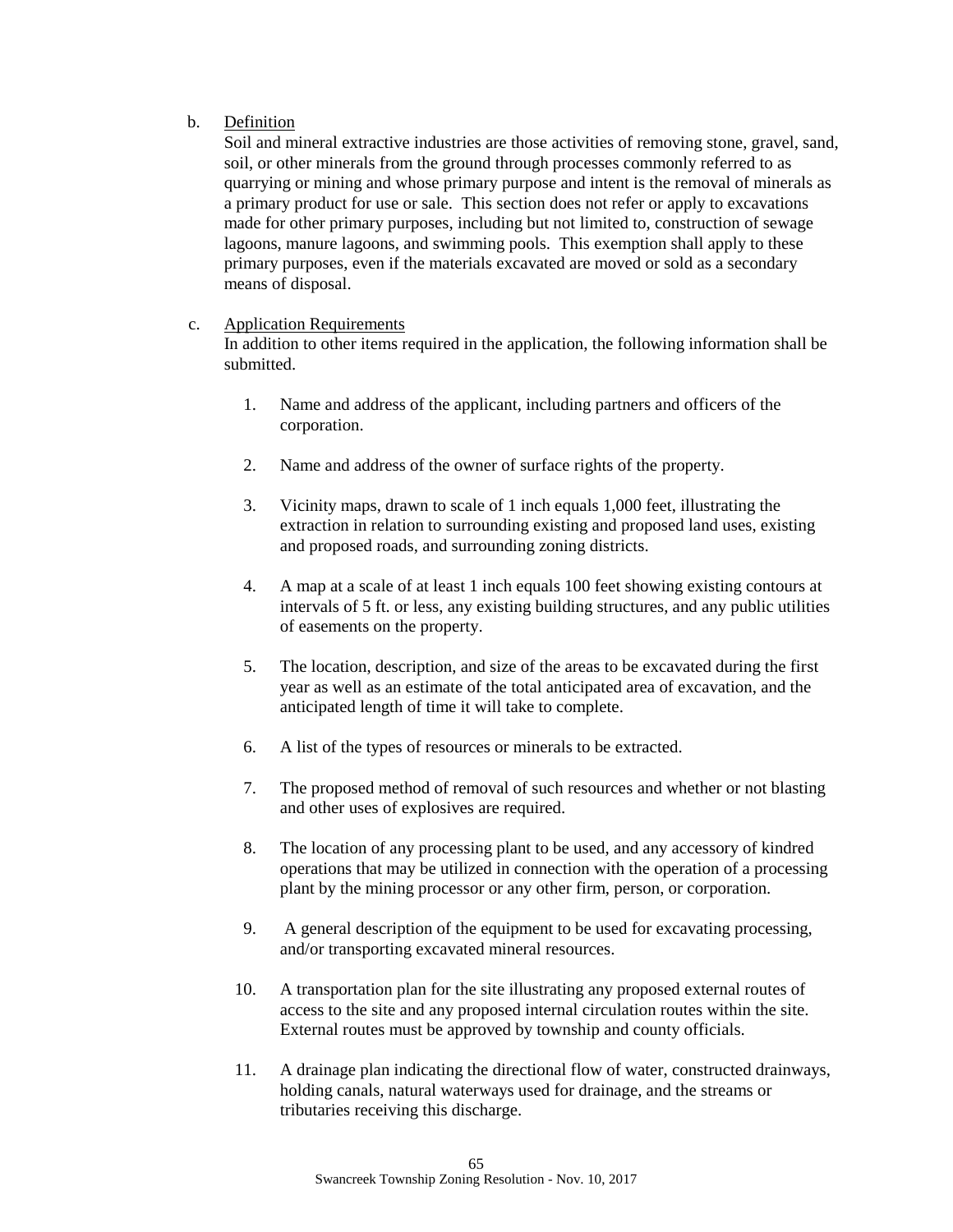- 12. A topographical survey, site plan, and soils report analysis of the property, prepared by a professional engineer, surveyor, or geologist.
- 13. An environmental impact study, prepared by a professional engineer.
- 14. A plan for the rehabilitation and reclamation of the excavated area as specified in this section; and any other information the Township may deem necessary in order to determine if the proposed extraction operation will not be detrimental to surrounding land uses and the community in general.
- d. All proposed mineral extraction operations shall require a permit for such activities from the Ohio Department of Natural Resources, Division of Mineral Resources Management in conjunction with the issuance of a Zoning Permit.
- e. A description of adequate operational controls shall be used to minimize the creation of detrimental ground vibrations, sound, pressure, smoke, noise, odors, or dust which would injure or be a nuisance to any persons living or working in the vicinity. Anytime a source of public or private water supply is adversely affected, the operator shall be responsible for correction. Means of correction may include, but are not limited to, new wells, softeners and treatment systems.
- f. The location of any storage or processing activities upon the site shall be subject to the district minimum yard requirements and approval by the Zoning Inspector. All such activities shall be naturally or artificially screened from any public street, existing dwelling unit, or any residentially zoned property. The entire proposed excavated area and equipment storage area shall be completely fenced with 8 ft. chain link fence before any excavation begins and shall be maintained.
- g. Mineral extraction operations shall not be conducted closer than 1,000 ft. from an existing residential district or any dwelling. Within that distance, earthen berms and other screening devices may be located. Setbacks from a residential district shall be measured from the property lines (right-of-way lines in the case of road frontage) of the residentially zoned property. Setbacks from other dwellings shall be measured from the dwelling structure.

The mineral extraction operation shall be conducted in accordance with the following area and setback conditions:

- The site shall contain a minimum area of twenty-five (25) acres.
- The excavated area shall be a minimum of five (5) acres not to exceed twenty percent (20%) of the total site area.
- The excavated area shall have a one hundred (100) feet minimum setback from the public road right-of-way.
- An excavated area shall be located no closer than three hundred (300) feet to a septic tank or leach field or three hundred (300) feet to a well.
- h. Temporary operational roads shall not be located closer than 550 ft. from any residential district or any existing dwelling.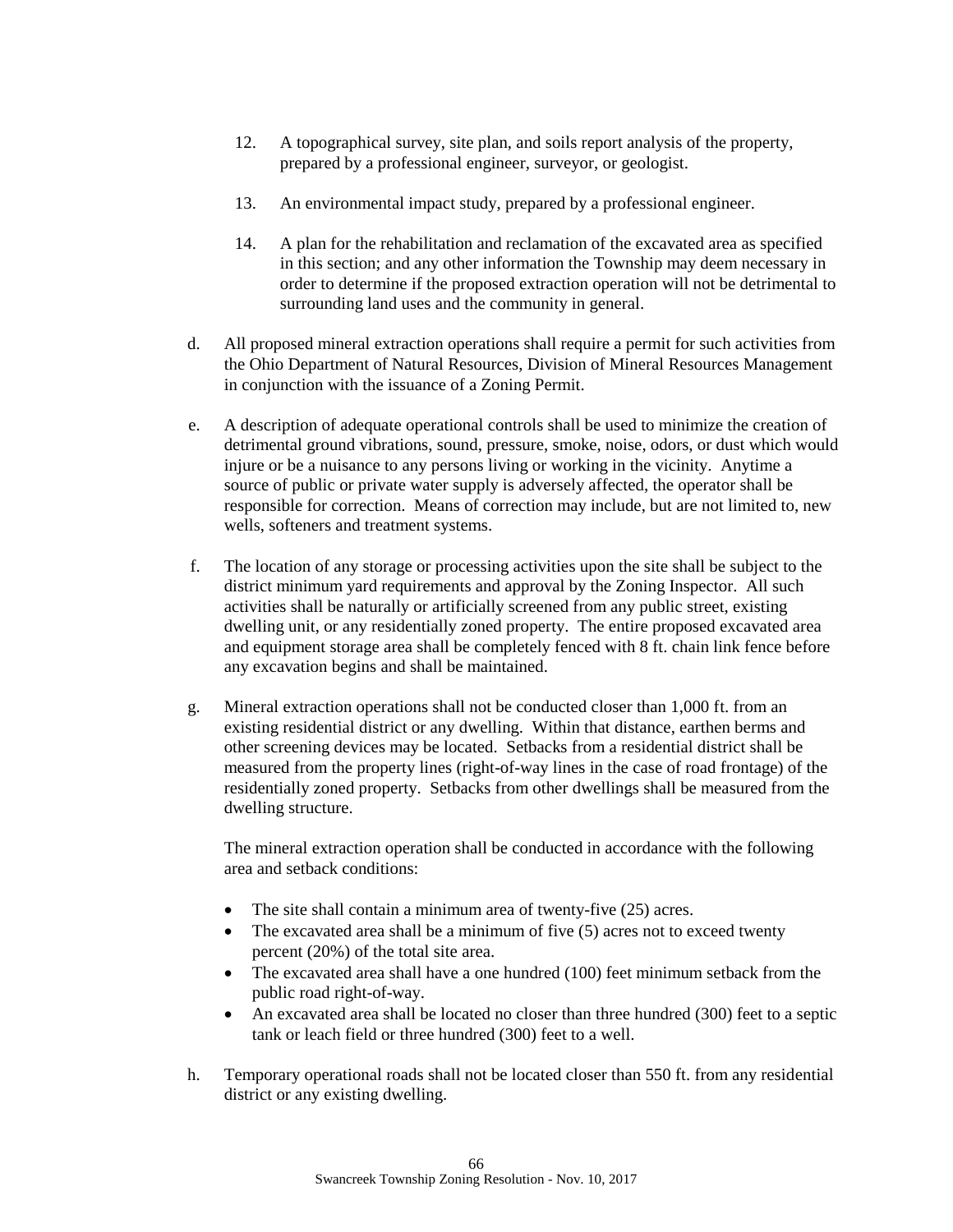i. All excavations of gravel, soil, or sand shall either be made to a depth not less than 17 ft. below a water-producing level or graded and/or backfilled with non-noxious and nonflammable solids, to assure that the excavated area will not collect and retain stagnant water. The graded or backfilled surface shall create an adequate finished topography to minimize erosion by wind or rain and substantially conform to the contours of the surrounding area. No materials shall be hauled to the property for use as fill, except for clean clay material, which may be required for a lake. Areas not backfilled must be drained with ditches, which must include culverts under all driveways to eliminate any standing water.

In areas where sanitary sewers are not available, backfilling for any proposed housing site(s) as shown on the reclamation plan shall be distributed to elevate one (1) acre for each housing site to six (6) feet above the seasonal high water table. The topsoil on a proposed housing site shall be stripped and stored, then the area backfilled and compacted with the excavated material, the topsoil replaced over the backfilled area(s), and final grading completed.

- j. The underwater banks of all excavations, which are not backfilled, shall be sloped at a grade of not less than 3 ft. horizontal to 1 ft. vertical, with a minimum of 6 ft. below the water line. Spoil banks shall be graded to a level suiting the existing terrain and planted with trees, shrubs, legumes, or grasses.
- k. Whenever the floor of an excavation is greater than 5 ft. below the average grade of an adjacent public street or any adjacent property, the property containing such excavation shall be completely closed by a mound of earth not less than 6 ft. in height and planted with suitable landscaping. Such mound shall be located not less than 50 ft. from any street right-of-way or boundary of the excavation property. Such barriers may be excluded where deemed unnecessary because of the presence of a lake, stream, or other existing barrier.
- l. Buildings and structures designed and constructed exclusively for mineral extraction, storage, or processing, for which no other use is practical or feasible, shall be removed. All topsoil must be left on the site in order to establish and maintain vegetation.
- m. To guarantee the restoration, rehabilitation, and reclamation of mined-out areas, every applicant granted permission to conduct a mineral extraction operation, as herein provided, shall furnish a reclamation plan and performance bond to the Swancreek Township Trustees. The amount of the performance bond shall be based on an estimate of costs to meet the aforementioned requirements prepared by a professional civil engineer registered in the State of Ohio and submitted by the applicant. The amount of the performance bond shall be established by resolution of the Township Trustees, depending upon the type and extent of restoration required. The performance bond shall be a guarantee that such applicant in restoring, reclaiming, and rehabilitating such land, shall be completed within a reasonable time and meet the requirements of this section to the satisfaction of the Township Trustees.

The applicant shall provide proof of liability insurance to the township for the duration of the project. If the insurance policy is to be cancelled, the insurer shall notify the Township Trustees by mail the cancellation of the policy.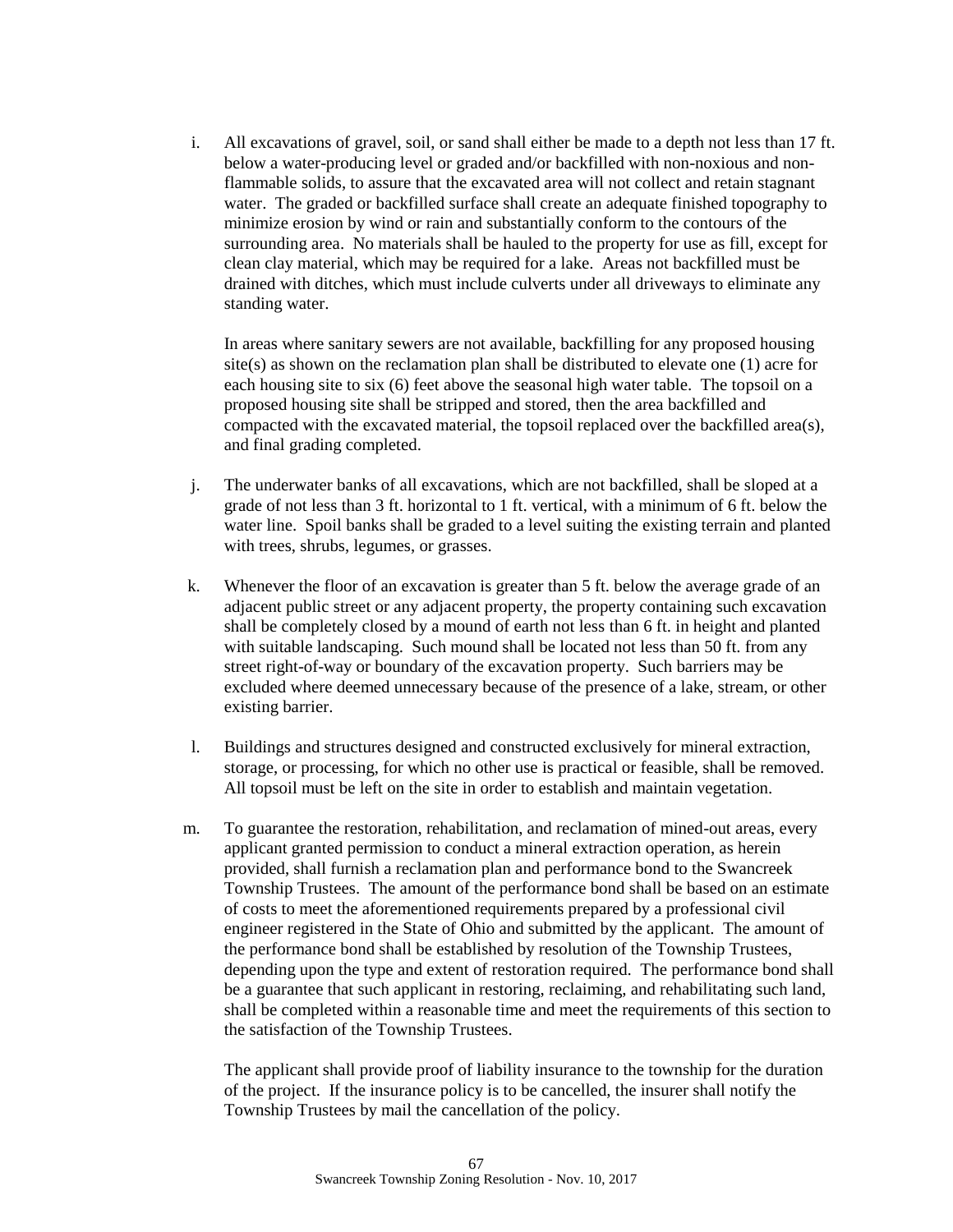- n. The reclamation plan for the extracted area shall contain at a minimum the following information.
	- 1. A map at a scale of 1 inch equals 100 feet showing the existing contours at intervals of 5 ft. or less, any existing buildings or structures, and any public utilities or easements on the property.
	- 2. The depth of the proposed topsoil cover shall be at least 6 inches.
	- 3. The angle of slope of all earthen banks shall be no greater than 1 ft. vertical to 3 ft. horizontal.
	- 4. The number of trees and shrubs, and the type of ground cover to be provided. The type and number per acre of trees, shrubs, ground cover, or legume to plant shall be determined in consultation with the Fulton County Soil and Water Conservation District.
	- 5. The location of proposed ultimate land uses, and physical improvements such as roads, drives, and drainage courses, utilities and other improvements as determined in consultation with the Regional Planning Commission of Fulton County, the Fulton County Engineer, Sanitary Engineer, and the Zoning Commission.
	- 6. A statement that vegetation shall be restored by the spreading of sufficient soil and by appropriate seeding of grasses or planting of shrubs and trees in all parts of said reclamation area where the same is not submerged under water.
	- 7. A grading plan showing the proposed final topography of the area indicated by contour lines of no greater intervals of 5 feet.
- o. All trucks leaving the site must be weighed by a scale on site and have a copy of the weight slips showing the following: time, date, and truck identification which must be available at all times to provide legal weight requirements, including bridge laws. The weight slips shall also include the yards per load.
- p. Location of the street ingress/egress shall be at the center one-third of the property frontage. A paved commercial drive shall be installed, per Appendix A of this Zoning Code. The drive shall be kept free of mud, sand, and other debris from hauling activity. Sweeping equipment must be used and kept on site. All haul roads shall be properly maintained to control dust, and shall have a gate to control ingress and egress. All truck routes shall be cleaned and maintained daily.
- q. The hours of operation shall be limited to: Mon. Fri.  $7:00$  a.m.  $7:00$  p.m. Sat. 9:00 a.m. - 3:00 p.m.
- r. The zoning permit is revocable, if the applicant is determined to be in noncompliance with any of the above requirements. The permit is not transferable or assignable without the expressed written approval of the Swancreek Township Trustees.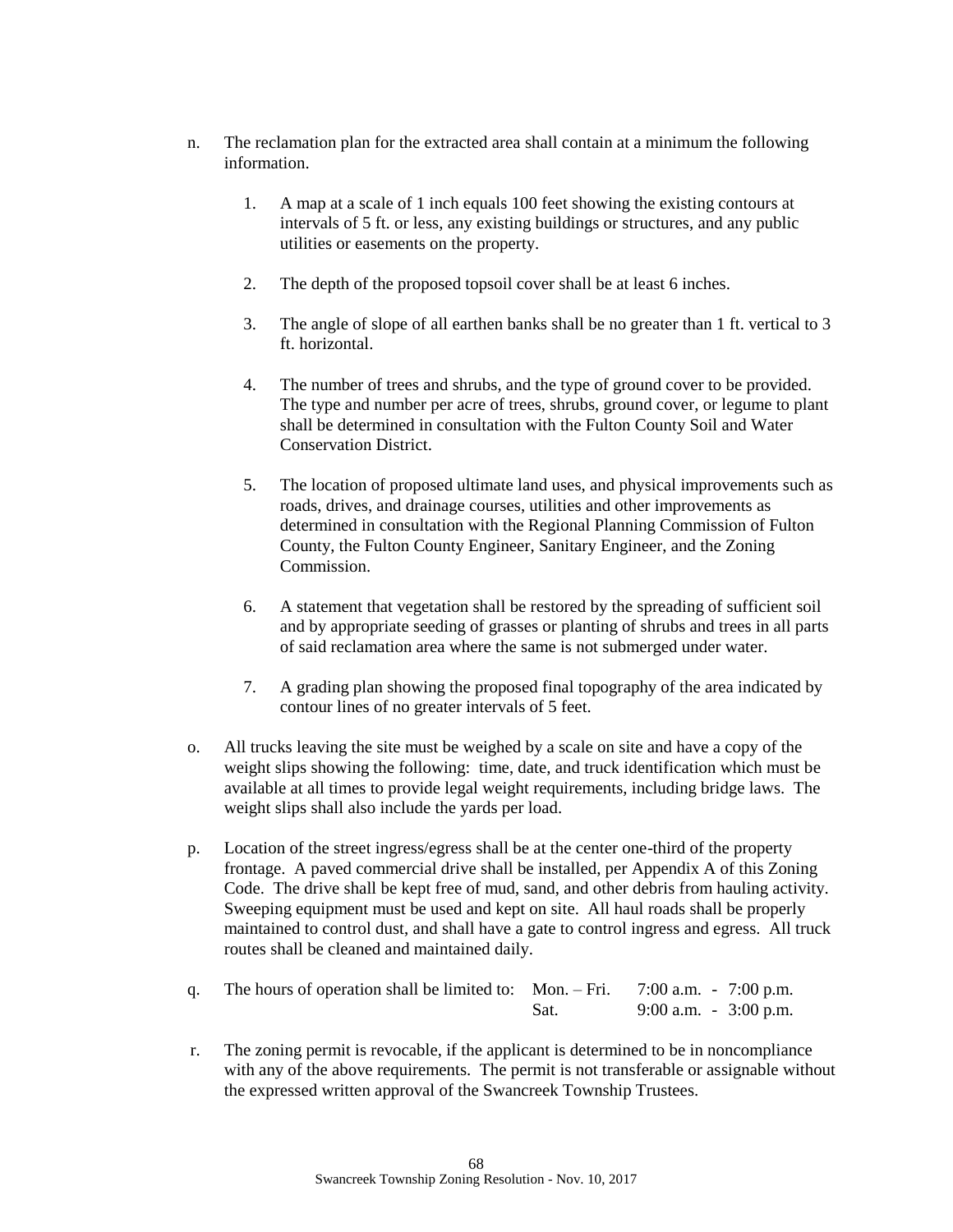## 100-17.3 Conditionally Permitted Uses

The following uses may be permitted by the County of Board of Zoning Appeals pursuant to Article 100-5.7 and subject to the following provisions:

- 1. Junkyards and recycling centers subject to the following conditions:
	- a. The area of use shall be completely enclosed by a six (6) foot, non-transparent fence.
	- b. The area of use shall be surrounded by landscaping, adequate enough to provide a buffer between the junkyard and abutting uses or public right-of-way.
	- c. No open burning shall be done without specific permission of the review authority.
	- d. No junk material or vehicles shall be stacked higher than ten (10) feet within three hundred (300) feet of a property line abutting a public right-of-way or a more restrictive district.
	- e. The off street parking area should be provided as follows:
		- 1. One (1) space for each employee; and
		- 2. If there is a sale of parts or service in combination with the junkyard there shall be one (1) space for each ten (10) acres in excess of thirty (30); or at the discretion of the Board of Zoning Appeals, one (1) space for each three hundred (300) square feet of floor area.
	- f. All off street parking should be behind the right-of-way, contiguous and easily accessible.
	- g. Reasonable provision of surface and sub-surface drainage, as shown by appropriate studies and plans, so as to maintain access to the storage yard during periods of heavy rainfall or snow melt. The proposed drainage shall not impede the drainage of the surrounding lands.
	- h. The area of use shall not be permitted to contain noxious weeds that are about to spread or mature seeds.

## 100-17.4 Industrial Performance Standards

Any use established in the M2 District shall not be permitted to carry on any activity or operation or use of land, building, equipment that produce irritants to the sensory perceptions greater than the measures established by the State of Ohio and any applicable Federal Regulations.

## 100-17.5 Area, Height, Bulk and Placement Requirements

Area, height, bulk and placement requirements unless otherwise specified are as provided in Article 100-18 "Schedule of Regulations".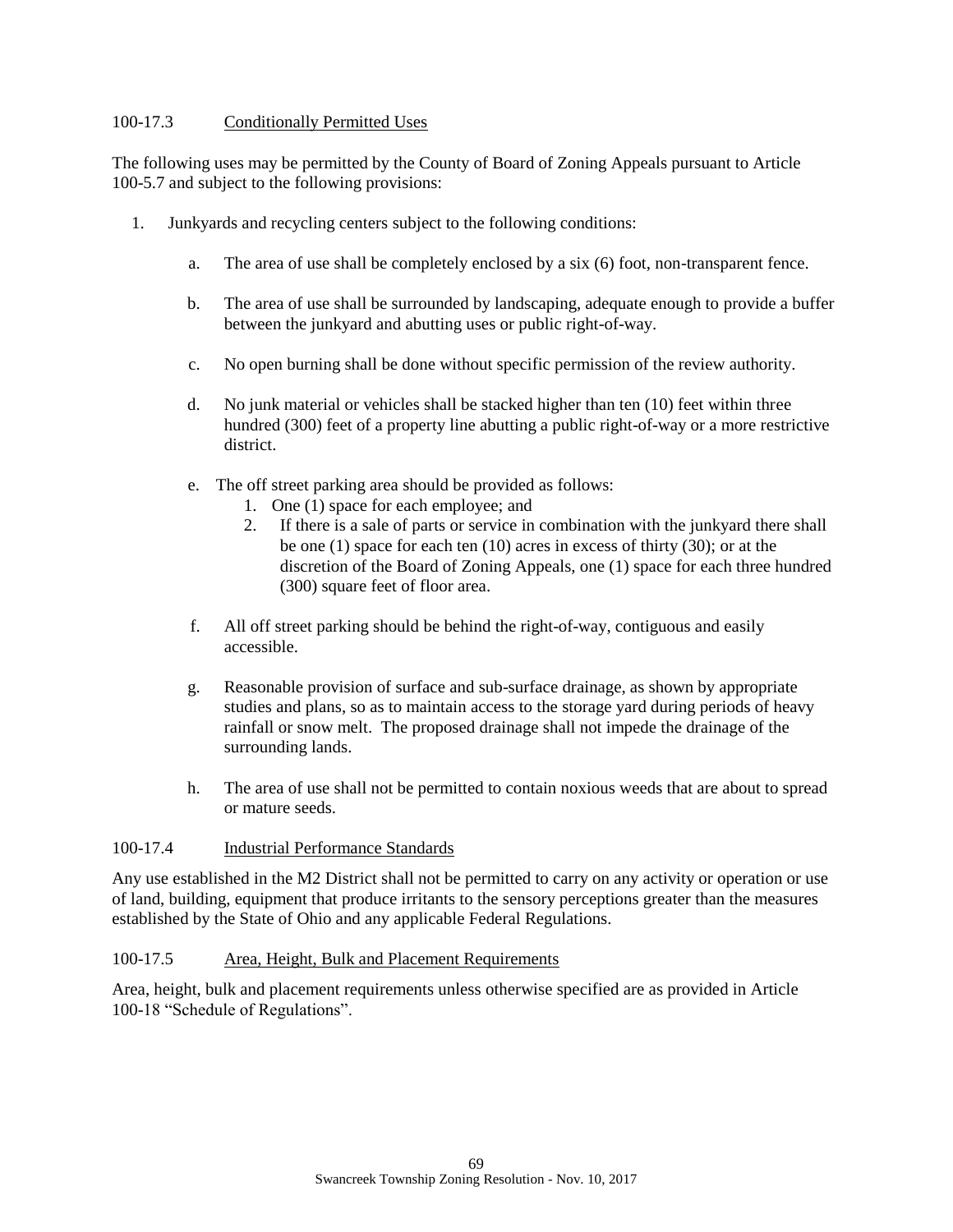### **ARTICLE 100-17A**

### **PLANNED INDUSTRIAL/BUSINESS PARK (M3)**

#### 100-17A.1 Statement of Purpose

It is the intent of this zoning district to encourage a blend of compatible commercial and industrial uses, flexibility in a planned park setting, and to encourage the rural integrity of the district until the land is developed. It is also the intent to encourage easy vehicular access, but discourage congestion and haphazard development of the district.

#### 100-17A.2 Principal Permitted Uses

- 1. Commercial Uses Permitted:
	- a. automobile service stations;
	- b. motels and hotels;
	- c. office equipment sales and repair;
	- d. plumbing, carpentry, and electrical shop, including display, repair, and sale of merchandise;
	- e. restaurants, serving alcoholic beverages, including drive-thru's;
	- f. building services and supplies, including lumberyards;
	- g. truck stops;
	- h. electronic sales and home appliance services;
	- i. furniture sales;
	- j. gift and novelty sales;
	- k. printing and supplies;
	- l. carry-outs;
	- m. car dealership and/or vehicle repair;
	- n. auto washing facilities;
	- o. banks;
	- p. bowling alleys or a similar form of indoor commercial recreation;
	- q. video stores;
	- r. private clubs, fraternal organizations, and lodge halls;
	- s. accessory uses and other structures; and
	- t. uses customarily incidental to the above permitted uses.
- 2. Industrial Uses Permitted:

#### Sic Code

- a. Food and Kindred Products:
- 201 meat products;
- 202 dairy products;
- 203 preserved fruits and vegetables;
- 204 grain mill products;
- 205 bakery products;
- 206 sugar and confectionery products;
- 207 fats and oils;
- 209 miscellaneous food and kindred products; and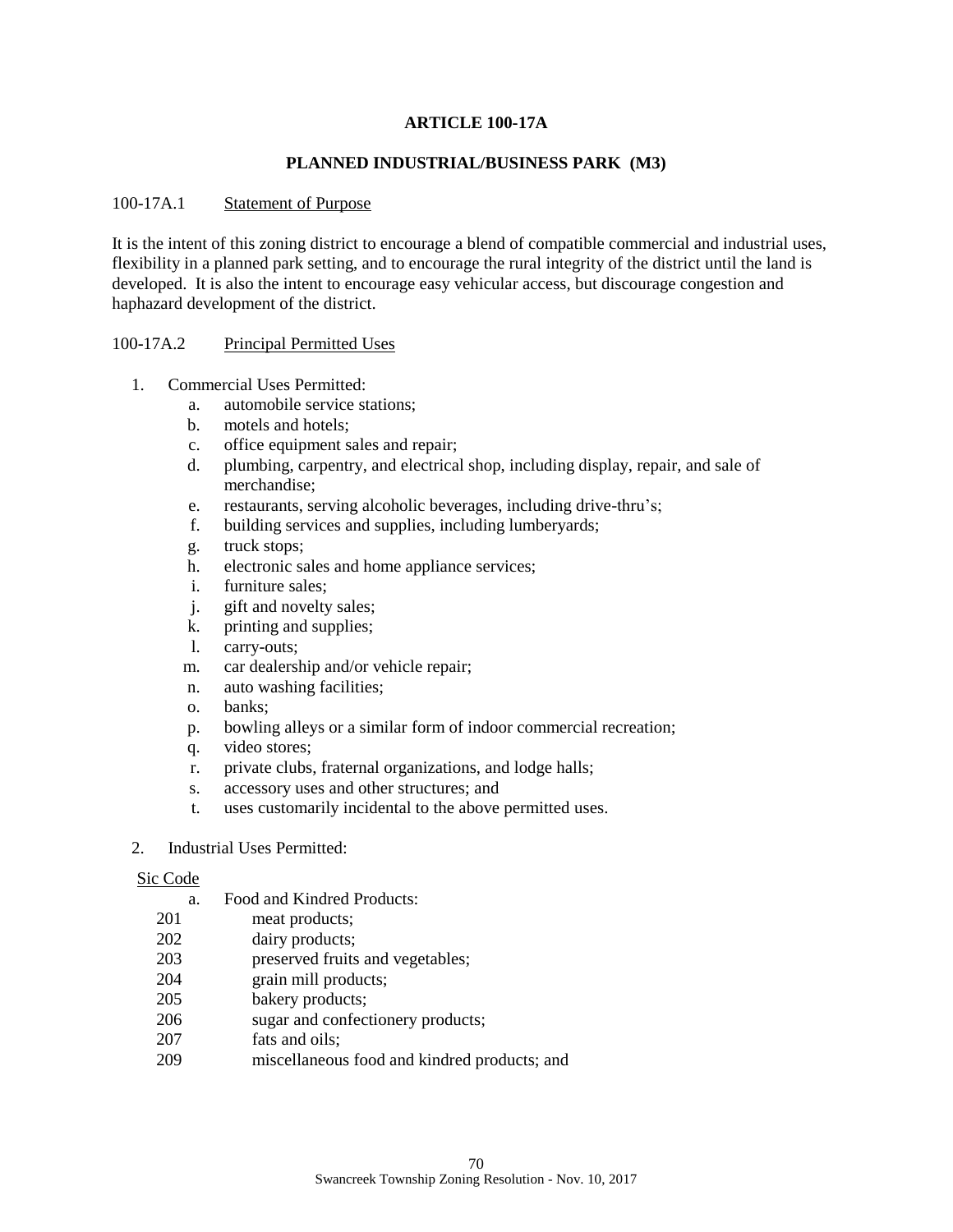| Sic Code       |                                                                             |
|----------------|-----------------------------------------------------------------------------|
| $\mathbf{b}$ . | <b>Tobacco Products:</b>                                                    |
| 211            | cigarettes;                                                                 |
| 213            | chewing and smoking tobacco;                                                |
| 214            | tobacco stemming and redrying; and                                          |
| C <sub>1</sub> | Lumber and Wood Products:                                                   |
| 242            | sawmills and planing mills                                                  |
| 243            | millwork, plywood & structural members;                                     |
| 244            | wood containers;                                                            |
| 245            | wood buildings and mobile homes;                                            |
| 249            | miscellaneous wood products; and                                            |
| d.             | <b>Furniture and Fixtures:</b>                                              |
| 251            | household furniture;                                                        |
| 252            | office furniture;                                                           |
| 253            | public building & related furniture;                                        |
| 254            | partitions and fixtures;                                                    |
| 259            | miscellaneous furniture and fixtures; and                                   |
| e.             | Paper and Allied Products:                                                  |
| 265            | paperboard containers and boxes;                                            |
| 267            | miscellaneous converted paper products; and                                 |
| f.             | Printing and Publishing:                                                    |
| 271            | newspapers;                                                                 |
| 272            | periodicals;                                                                |
| 273            | books;                                                                      |
| 274            | miscellaneous publishing;                                                   |
| 275            | commercial printing;                                                        |
| 276            | manifold business forms;                                                    |
| 277            | greeting cards;                                                             |
| 278            | blankbooks and bookbinding;                                                 |
| 279            | printing trade services; and                                                |
| g.             | <b>Chemicals and Allied Products:</b>                                       |
| 282            | plastics materials and synthetics;                                          |
| 283            | drugs;                                                                      |
| 286            | industrial organic chemicals (only ethanol, bio-diesel & other bio-mass);   |
| 287            | agricultural chemicals (Conditional Use Permit Required); and               |
| h.             | Petroleum and Coal Products:                                                |
| 295            | asphalt paving and roofing materials (Conditional Use Permit Required); and |
| i.             | <b>Rubber and Miscellaneous Plastics Products:</b>                          |
| 305            | hose & belting & gaskets & packing;                                         |
| 306            | fabricated rubber products, NEC;                                            |
| 308            | miscellaneous plastics products, NEC; and                                   |
|                |                                                                             |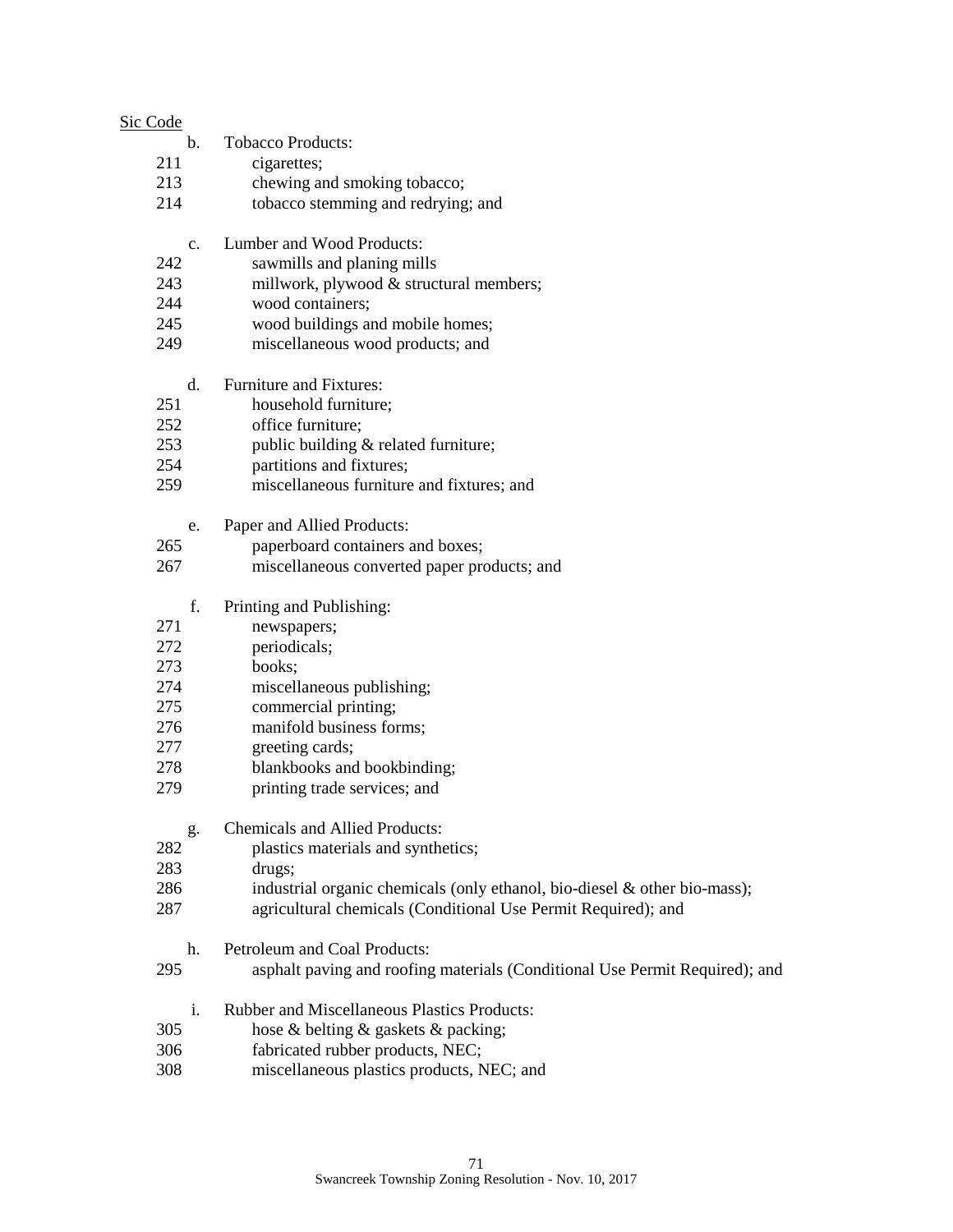| Sic Code |                                                                           |
|----------|---------------------------------------------------------------------------|
| j.       | Primary Metal Industries:                                                 |
| 331      | blast furnace and basic steel products (Conditional Use Permit Required); |
| 332      | iron and steel foundries (Conditional Use Permit Required);               |
| 333      | primary nonferrous metals;                                                |
| 335      | nonferrous rolling and drawing;                                           |
| 336      | nonferrous foundries (casting)                                            |
| 339      | miscellaneous primary metal products; and                                 |
| k.       | <b>Fabricated Metal Products:</b>                                         |
| 341      | metal cans and shipping containers;                                       |
| 342      | cutlery, hand tools, and hardware;                                        |
| 343      | plumbing and heating, except electric;                                    |
| 344      | fabricated structural metal products;                                     |
| 345      | screw machine products, bolts, etc.;                                      |
| 346      | metal forgings and stampings;                                             |
| 347      | metal services, NEC;                                                      |
| 349      | miscellaneous fabricated metal products; and                              |
| 1.       | Industrial Machinery and Equipment:                                       |
| 351      | engines and turbines;                                                     |
| 353      | construction and related machinery;                                       |
| 354      | metalworking machinery;                                                   |
| 355      | special industry machinery;                                               |
| 356      | general industrial machinery;                                             |
| 357      | computer and office equipment;                                            |
| 358      | refrigeration and service machinery;                                      |
| 359      | industrial machinery, NEC; and                                            |
| m.       | Electronic & Other Electric Equipment:                                    |
| 361      | electric distribution equipment;                                          |
| 362      | electrical industrial apparatus;                                          |
| 363      | household appliances;                                                     |
| 364      | electric lighting and wiring equipment;                                   |
| 365      | household audio and video equipment;                                      |
| 366      | communications equipment;                                                 |
| 367      | electronic components and accessories;                                    |
| 369      | miscellaneous electrical equipment and supplies; and                      |
| n.       | <b>Transportation Equipment:</b>                                          |
| 371      | motor vehicles and equipment;                                             |
| 372      | aircraft and parts;                                                       |
| 373      | ship and boat building and repairing;                                     |

- railroad equipment;
- 375 motorcycles, bicycles, and parts;<br>376 guided missiles, space vehicles, p
- guided missiles, space vehicles, parts;
- miscellaneous transportation equipment; and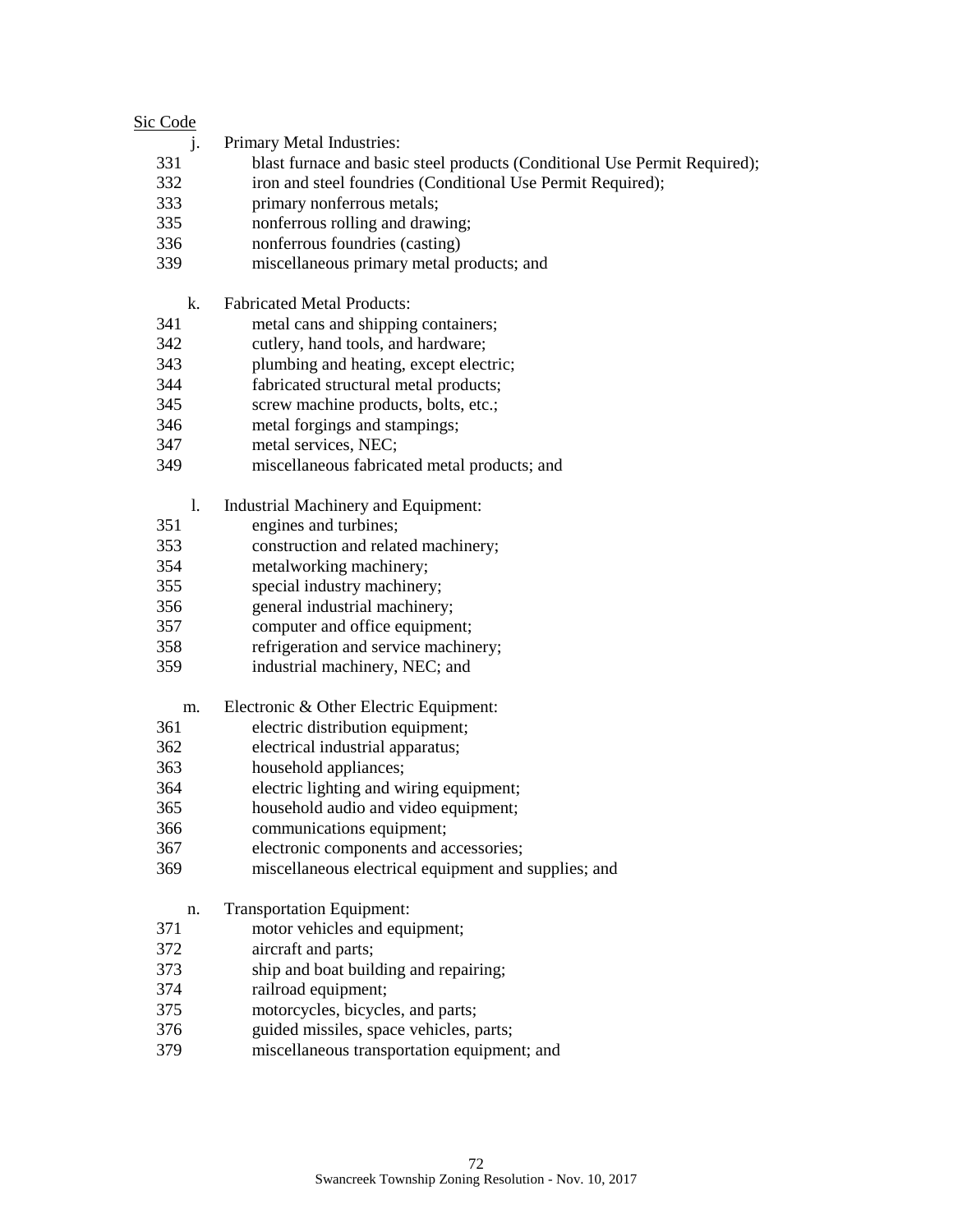| Sic Code |                                           |
|----------|-------------------------------------------|
| Ω.       | Instruments and Related Products:         |
| 381      | search and navigation equipment;          |
| 382      | measuring and controlling devices;        |
| 384      | medical instruments and supplies;         |
| 385      | ophthalmic goods;                         |
| 386      | photographic equipment and supplies;      |
| 387      | watches, clocks, watch cases & parts; and |
| p.       | Miscellaneous Manufacturing Industries:   |
| 395      | pens, pencils, office, and art supplies;  |
| 399      | miscellaneous manufactures; and           |

- q. Warehousing and Distribution
- 3. No Residential uses will be permitted in the Planned Industrial/Business Park. All existing residential uses in the district will be permitted.
- 4. All commercial uses shall be located within 1,000 ft. of state designated highways in the district.
- 5. Agricultural uses in the district shall be encouraged and maintained until the land is developed.

## 100-17A.3 Site Plans

A site plan shall be required for each proposed development or use. The following is a list of the elements that shall be addressed in the site plan.

- 1. Stormwater 7. Fencing
- 2. Building Locations 8. Utilities
- 3. Parking & Vehicular Traffic Plan 9. Elevations
- 4. Landscaping 10. Access Points
- 
- 6. Setbacks & Right-of-Ways 12. Rail Configuration
- 
- 
- 
- 5. Lighting 11. Preliminary Architectural Plans
	-

## 100-17A.4 Site Plan Review

A site plan shall be submitted to the Swancreek Township Zoning Commission showing all buildings, parking areas and landscaping at a scale sufficient to permit the study of all elements of the plan, per 100-17A.3. In addition, the site plan shall show all adjacent properties, including existing buildings, located within two hundred (200) feet of the proposed development. The plans shall meet the minimum required standards and designs of this article and the Swancreek Zoning Resolution. Such review is necessary to secure proper relationships between parking areas, access drives, abutting public thoroughfares, landscaping, building, siting and open space.

Within 15 days following submittal of the site plan, the Swancreek Zoning Commission shall notify applicants of any additional information needed to complete the application. Upon receipt of all additional information required, the Zoning Commission shall have 15 days to approve or disapprove the site plan.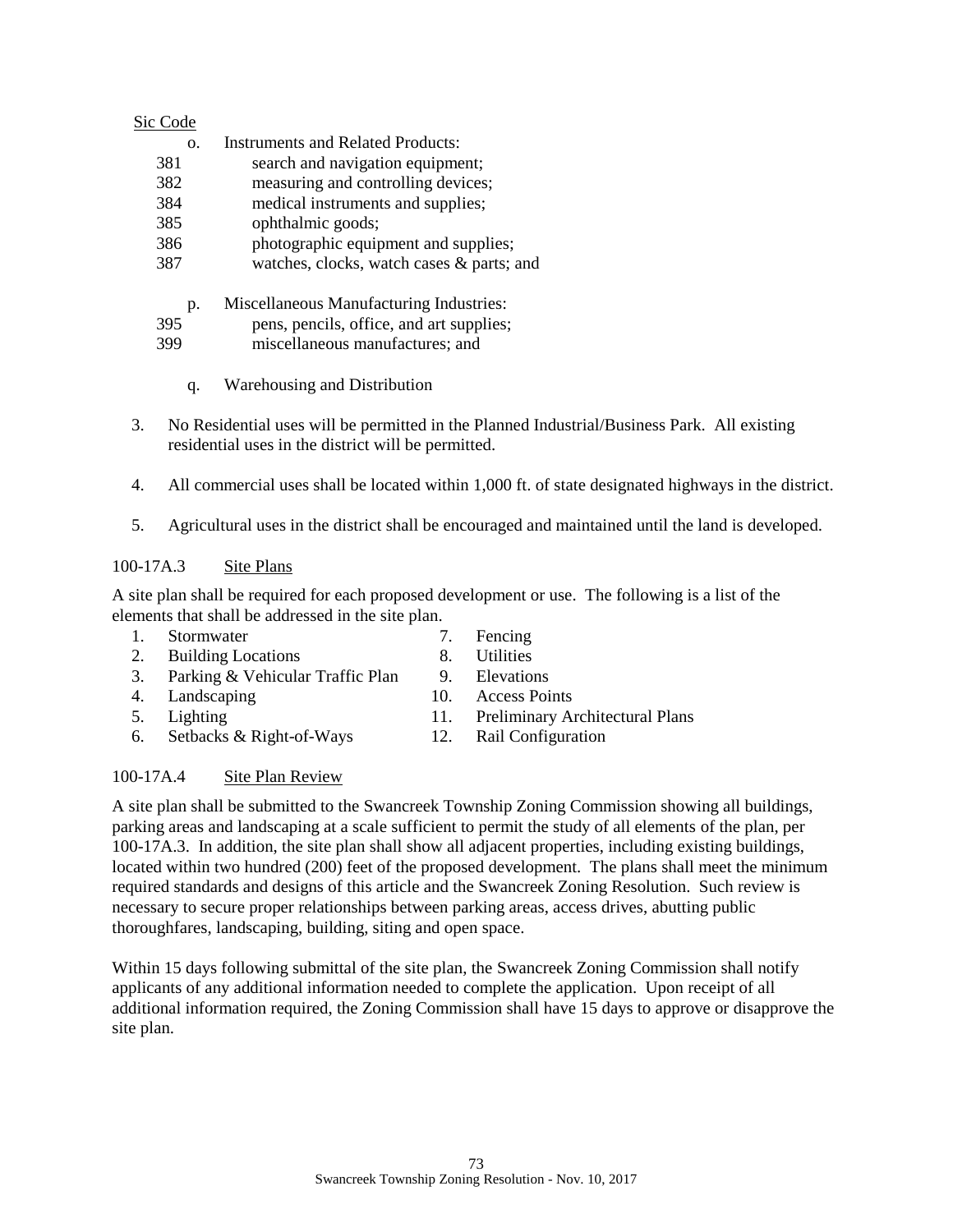### 100-17A.5 Access Management

Any application that involves access to the State Highway System shall be submitted to the Ohio Department of Transportation and Fulton County for conformance with state standards. Where the applicant requires access to the State Highway System and a subdivision or site plan review is required, development review shall be coordinated with the Ohio Department of Transportation, as follows:

- a. An access management/site plan review committee that includes representatives of ODOT traffic operations, access permitting, and the local government shall review the application. The committee shall inform the developer of what information will be required for access review. Information required of the applicant may vary depending upon the size and timing of the development, but shall at a minimum meet the requirements of this article.
- b. Upon review of the application, the access management review committee shall advise the Zoning Commission whether to approve the access application, approve with conditions, or deny the application.
- c. Rail Access: Any applicant requiring access to a main rail line shall submit a site plan depicting the configuration of a rail spur. The rail spur should have the capacity to handle on-site tracking, in an effort to keep rail cars off the main rail line to prevent blocking rail crossings on local roadways. The applicant shall also provide information regarding the number of rail cars and trains required for daily operation. This information shall also be coordinated with the railroad.

#### 100-17A.6 Performance Standards

1. Refuse

No garbage, rubbish, waste matter, or empty containers shall be permitted outside any building unless contained in an approved refuse container.

2. Liquid Waste Material

Liquid waste shall not be discharged into an open reservoir, stream or other open body of water or sewer, unless treated so that solids, alkalines, or other chemicals do not exceed the amount as permitted by the Ohio Environmental Protection Agency.

- 3. Emission of Pollutants Emission of any atmospheric pollutant shall not exceed the level permitted by Federal or State of Ohio regulations.
- 4. Glare

No direct or reflected glare which is visible from any property outside the district or from any public street, road, or highway is not permitted.

5. Erosion

No erosion, by either wind, or water, which carries objectionable substances onto neighboring properties shall be permitted.

6. Noise

Objectionable noise due to volume, frequency or beat shall be muffled or otherwise controlled.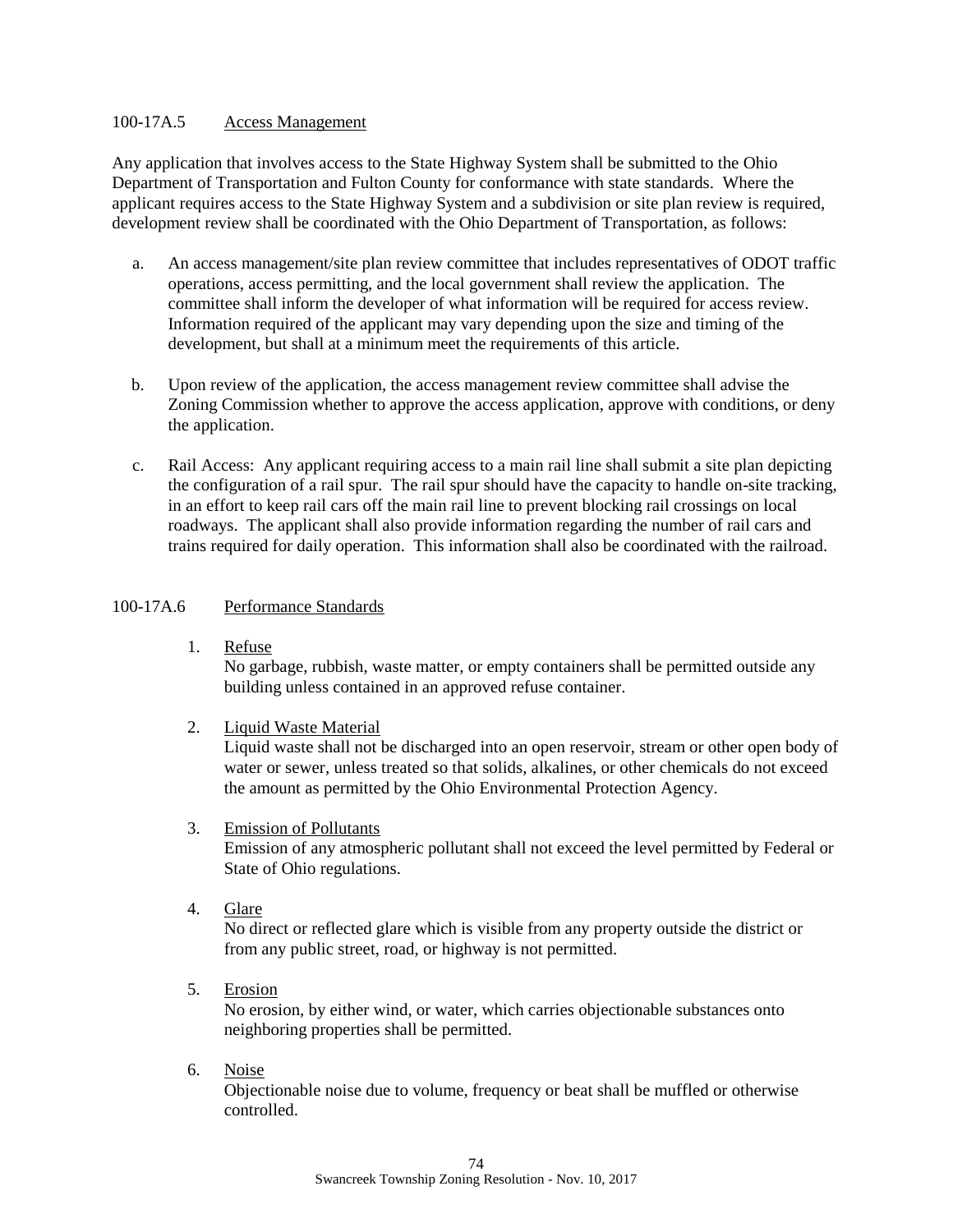# 7. Storage

The area used for open storage of production materials and equipment shall be located in the rear yard of the main building and effectively screened from adjoining properties by means of walls, fences or plantings. In no case shall storage be maintained beyond the front building line. Walls and fences shall be a minimum of six (6) feet in height. In lieu of such wall or fence, a strip of land not less that ten (10) feet in width may be landscaped with an evergreen hedge or dense planting of evergreen shrubs not less than six (6) feet in height. Production materials stored in the open shall not extend above the height of the wall, fence or plantings. Storage within a building in encouraged.

# 100-17A.7 Landscape Buffers

# 1. Arterial Roadways

A planting strip at least 10 feet wide shall be required along arterial roadway frontage to separate parking from roadway:

• at a minimum, one shrub or tree shall be planted for every 50 sq. ft. of buffer area, with the remaining area to be planted with a vegetative ground cover.

# 2. State Highways

A planting strip of at least 30 feet wide shall be required along state highways:

- at a minimum, one shrub or tree shall be planted for every 50 sq. ft. of buffer area, with the remaining area to be planted with a vegetative ground cover.
- 3. Interior Parking (exceeding 5000 sq. ft.) Landscape Islands At least 8 percent of the vehicular use area will be landscaped.

Each landscape island will be at least 100 sq. ft. in size with sides measuring at least five ft. in length.

## 100-17A.8 Signage

- 1. Signs shall be placed on the ground. No pole signs will be permitted. One sign is permitted per development or tenant, except on corner lots. Two signs will be permitted on corner lots, with one sign allowed on each corner side.
- 2. Integrated Sign Design Scheme Designs for new/replacement signs should reflect consideration of material, color, overall shape and proportion in relation to those on adjacent/nearby property.

## 3. Sign Lighting Specifications

- One 150 watt light per side (up to 40 sq. ft. in size), and
- Two 150 watt lights per side (larger than 40 sq. ft. in size).
- 4. Wall Signs

The maximum size shall be determined by street-side building frontage.

• One sq. ft. of wall-sign face area for each linear ft. of building frontage or tenant space, up to a maximum of 70 sq. ft.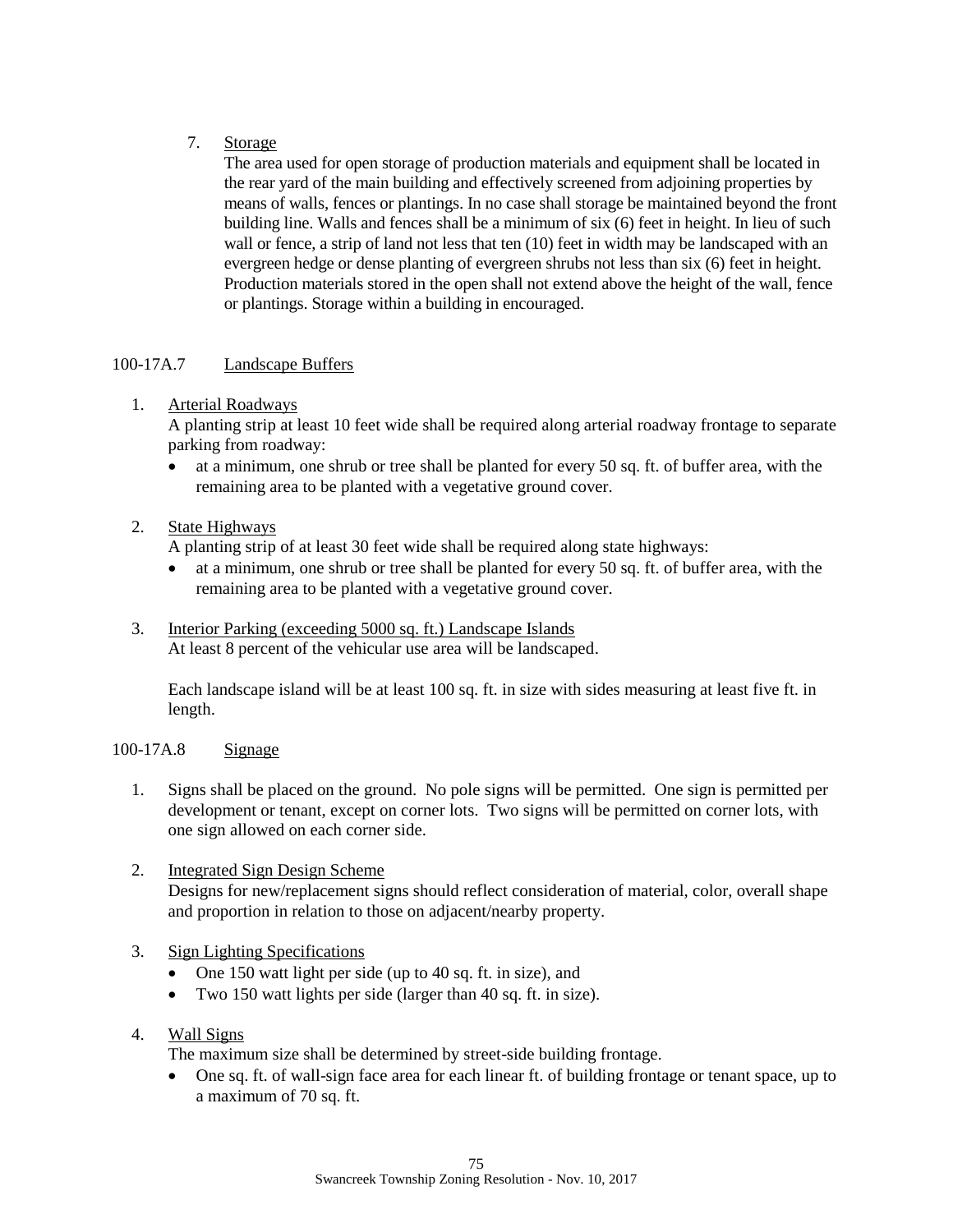## 100-17A.9 Enforcement Policy

- 1. Upon determining that the proposed use of the buildings, or land, conforms to the requirements of this section and the site plan has been approved by the review authorities, a zoning permit shall be issued. Failure to meet the obligations of the site plan shall be a violation of this Resolution and punishable under Article 100-26.1 of this Resolution. A certificate of occupancy shall not be issued until such obligations are met.
- 2. If an applicant does not conform to the requirements of this Resolution, the applicant will receive written notification. Upon receipt of the letter, the applicant will be granted 30 days to conform. On the  $31<sup>51</sup>$  day, an inspection will be conducted. If the applicant is found to be in noncompliance, a zoning violation will be issued. The applicant will be granted 30 days to comply.
- 3. Failure to comply will result in the violation being forwarded to the Fulton County Prosecutor. Any person, firm, or corporation violating any of the provisions of this Resolution shall be guilty of a misdemeanor, and upon conviction thereof, shall be subject to a fine of not more than five hundred dollars (\$500) for each separate offense.

#### 100-17A.91 Area, Height, Bulk, and Placement (M3)

- **1.** The front yard setback requirements on all state designated highways shall be 100 feet from the road right-of-way. There shall be a 30 ft. landscaping strip from the road right-of-way. Parking lots will not be included in the 30 ft. landscaped area.
- 2. All other setbacks shall follow the "Area, Height, Bulk, & Placement" requirements in Section 100-18 of the Zoning Code, unless otherwise specified in Article 100-17A.9.
- 3. No structures shall be located within 100 feet of existing residential property and shall be landscaped, abutting said residential property.
- 4. Access management shall follow the guidelines of the Fulton County Subdivision Regulations or where otherwise stated in this Article.
- 5. Minimum Area Height, Bulk, and Placement Requirements:

| <b>Minimum Lot Size</b> |        | <b>Maximum</b><br><b>Building Height</b> | <b>Minimum Yard Setback</b><br>in Feet |      |      | <b>Maximum</b><br>Lot Coverage | <b>Minimum</b><br>Landscape Area |  |
|-------------------------|--------|------------------------------------------|----------------------------------------|------|------|--------------------------------|----------------------------------|--|
| Area in                 | Width  | 1n                                       |                                        |      |      |                                |                                  |  |
| Sq. Ft.                 | in Ft. | Feet                                     | Front                                  | Side | Rear | %                              | $\%$                             |  |
| 43,560                  | 100    | 150                                      | $40*$<br>$100**$                       | 20   | 20   | 50                             | 20                               |  |

\* On Arterial Roads

\*\* On State Highways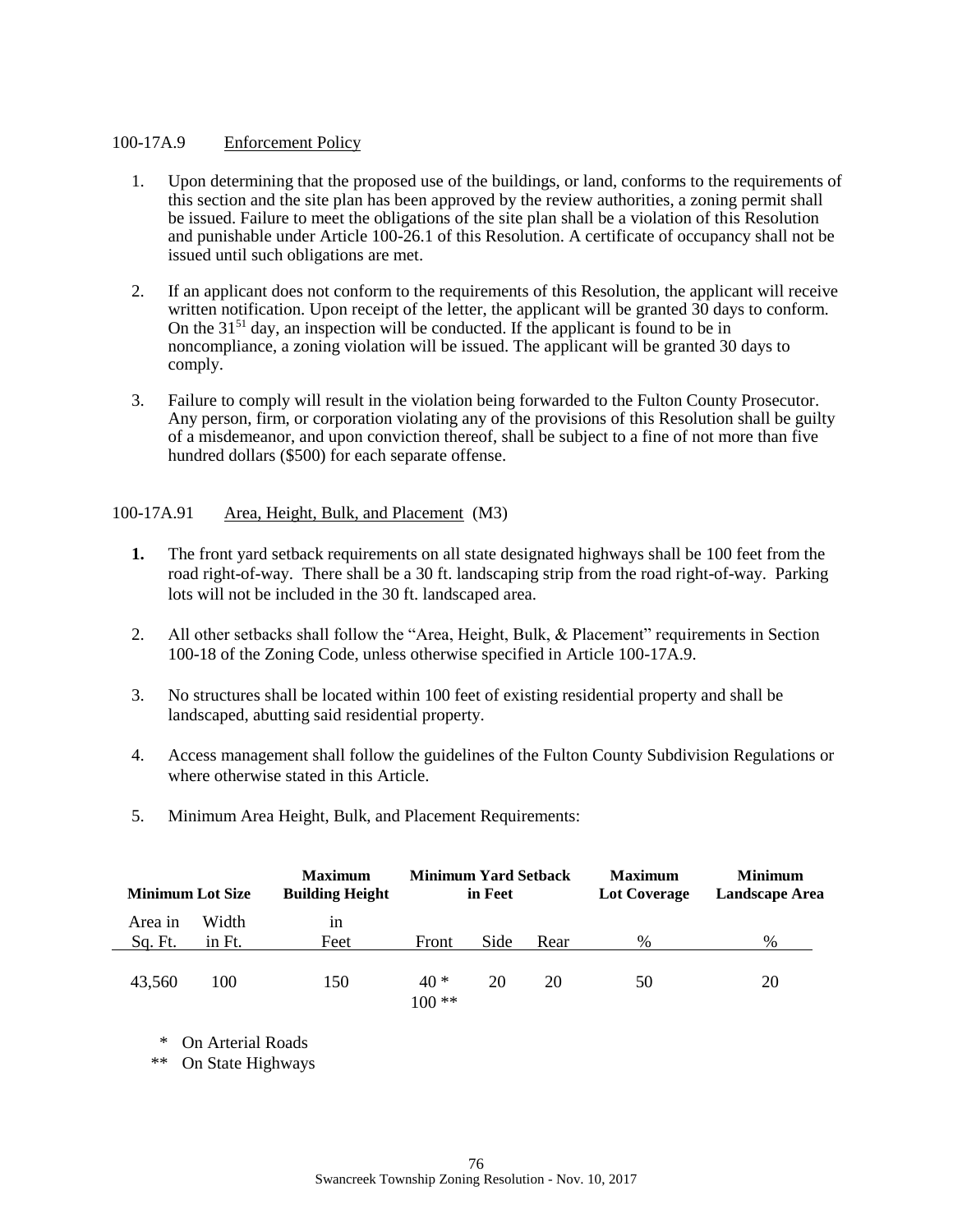| 100-18.1<br>Area, Height, Bulk and Placement Regulations (see accompanying footnotes on following page). |                                          |                          |                          |                          |      |                       |             |             |          |                          |                          |
|----------------------------------------------------------------------------------------------------------|------------------------------------------|--------------------------|--------------------------|--------------------------|------|-----------------------|-------------|-------------|----------|--------------------------|--------------------------|
|                                                                                                          |                                          | Minimum Lot Size         |                          | Maximum Height           |      | Minimum Yard Setbacks |             |             |          |                          |                          |
|                                                                                                          |                                          |                          |                          |                          |      |                       |             |             |          | % Maximum                | % Minimum                |
| Symbol                                                                                                   | District                                 | Area                     | Width                    | in                       | in   | Front                 |             | Side Side   |          | Lot Coverage             | Landscaped               |
|                                                                                                          |                                          | Sq. Ft.                  | in Ft.                   | <b>Stories</b>           | Feet |                       | One         |             | Two Rear | All Bldgs.               | Area                     |
| AG/RE                                                                                                    | Agricultural Rural Estate<br>h, i        | 1 acre                   | 150(4)                   | 21/2                     | 30   | 80                    | 12          | 12          | 40       | 30                       |                          |
|                                                                                                          | <b>Agricultural Rural Estate</b><br>h, i | 2 acres                  | 250(4)                   | 21/2                     | 30   | 80                    | 12          | 12          | 40       | 30                       | $\overline{\phantom{a}}$ |
| R1                                                                                                       | First Density Residential (1)(3) h, i    | 20,000                   | 120                      | 21/2                     | 30   | 80                    | 12          | 12          | 40       | 30                       | 30                       |
|                                                                                                          | First Density Residential (2)(3) h, i    | 12,150                   | 90                       | 21/2                     | 30   | 75                    | 10          | 10          | 35       | 30                       | 30                       |
| R2                                                                                                       | <b>Second Density</b>                    |                          |                          |                          |      |                       |             |             |          |                          |                          |
|                                                                                                          | Residential<br>$(2)$ $(3)$<br>c, h, i    | 9,500                    | 70                       | 21/2                     | 30   | 75                    | 10          | 10          | 35       | 30                       | 30                       |
| R <sub>3</sub>                                                                                           | Third Density Residential<br>c, h, i     | b                        | 100                      | 21/2                     | 30   | 80                    | d, e        | d, e        | 25       | 30                       | 35                       |
| C1                                                                                                       | Local Shopping                           | $\overline{\phantom{a}}$ | $\overline{\phantom{a}}$ | $\overline{\phantom{a}}$ | 30   | 70 f,g                | $\mathbf f$ | f           | 20       | $\overline{\phantom{a}}$ | $\blacksquare$           |
| C2                                                                                                       | <b>Community Shopping</b>                | $\blacksquare$           | $\overline{\phantom{a}}$ | $\sim$                   | 40   | 70 f,g                | $\mathbf f$ | $\mathbf f$ | 20       | $\overline{\phantom{a}}$ | $\blacksquare$           |
| C <sub>3</sub>                                                                                           | <b>General Shopping</b>                  | $\overline{\phantom{a}}$ | $\sim$                   | $\overline{\phantom{a}}$ | 40   | 70                    | $\mathbf f$ | $\mathbf f$ | 20       | $\overline{\phantom{a}}$ | ۰                        |
| M1                                                                                                       | Light Industrial                         | $\overline{\phantom{0}}$ | $\overline{\phantom{a}}$ | $\sim$                   | 40   | 70                    | 20          | 20          | 20       | $\overline{\phantom{a}}$ |                          |
| M2                                                                                                       | General Industrial                       | $\overline{\phantom{a}}$ | $\overline{\phantom{a}}$ | $\blacksquare$           | 50   | 70                    | 20          | 20          | 20       |                          | $\blacksquare$           |
| M <sub>3</sub>                                                                                           | Planned Industrial/Business Park         | 43,560                   | 100                      |                          | 150  | $*40$<br>$**100$      | 20          | 40          | 20       | 50                       | 20                       |

(1) with public sewer OR public water \*40 ft. (on Arterial Roads) \*\*100 ft. (on State Highways)

(2) with BOTH public sewer AND public water

(3) A 75 ft. minimum front yard setback is required, if located outside a platted subdivision

(4) Lot Area is the total horizontal area within the lot lines of a lot, exclusive of the road right-of-way.

**Note:** The front yard setback is measured from the road right-of-way, EXCEPT On US 20A/ALT. 20 (Airport Hwy.), the minimum yard setback for all buildings is 160 ft. from the centerline of the highway.

**All residential units and permanent accessory buildings (buildings on foundations) shall be located a minimum of 25 feet from the top of a ditch bank.**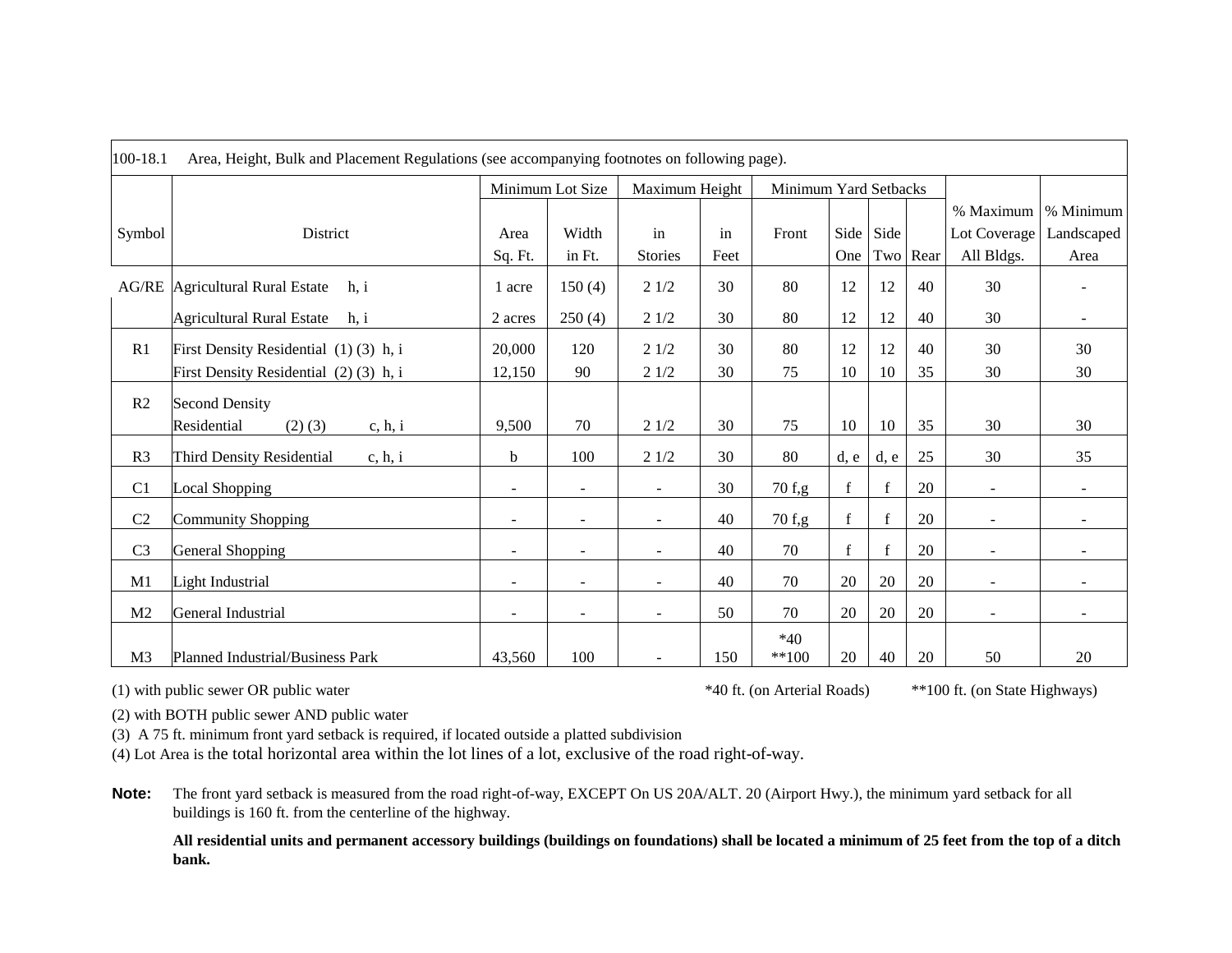#### 100-18.2 Footnotes to Schedule of Regulations

- a. In all districts, the required front yard setback shall not be used for off street parking and shall remain as open space unoccupied and unobstructed from the ground upward except for landscaping, plant materials or vehicle access drives. All yards abutting upon a public street shall be considered as front yards for setback purposes.
- b. Minimum land area required for each multiple dwelling units in the R3 District shall be as follows: Multiple Dwelling Unit Row or Terrace Dwelling Efficiency or one bedroom unit ..............................2,800 Square Feet............................3,800 Square Feet Two bedroom unit...........................3,500 Square Feet............................4,900 Square Feet Three bedroom unit.........................5,000 Square Feet............................6,300 Square Feet Four or more bedroom unit .............6,300 Square Feet............................7,000 Square Feet
- c. The minimum required floor space per dwelling unit in each multiple dwelling structure shall be as follows:

Plus an additional eighty (80) square feet for each bedroom in excess of three (3) bedrooms in any unit.

- d. Each side yard shall be a minimum of twelve (12) feet and this space shall be increased beyond twelve (12) feet by two (2) feet for each ten (10) feet or part thereof by which said dwelling structure exceeds forty (40) feet in overall dimension along the adjoining lot line. Maximum building length shall not exceed two hundred (200) feet.
- e. Where two (2) or more multiple, row, or terrace dwelling structures are erected on the same lot or parcel, a minimum distance between any two (2) structures shall be thirty (30) feet plus one (1) foot for each ten (10) feet, or part thereof, by which the total length of that portion of the two (2) structures lies opposite each other.
- f. In any business district, side yards are not required except where a business district borders a side street. Where a residential district exists in the same block, there shall be provided a setback of twenty (20) feet for all buildings, parking and loading area. Where a residential district exists adjacent to a business district and on the same side of the street and/or where a residential district exists directly across the street from a business district, there shall be provided a setback of twenty (20) feet from all buildings, parking and loading areas. The required twenty (20) foot setback area shall be open and unoccupied from the ground upward except for landscaping and vehicle access drives. This required front setback for business districts may be included in the total required in Section 100-18.1.
- g. Loading space shall be provided in the side or rear yard, as specified in Article 100-7.4 except that this regulation shall not be applicable to loading space provided totally within a building or structure which has door enclosures facing other than the front property line.
- h. The minimum required residential floor area per single-family dwelling is one thousand two hundred (1,200) square feet and a minimum width of 24 feet.
- i. Prior to issuing a zoning permit for a residential structure, the following permits shall be obtained: Septic Permit, Water Permit, public water shall be utilized if available, if public water is not available; well water or a pond utilized for drinking water and a Drive Permit.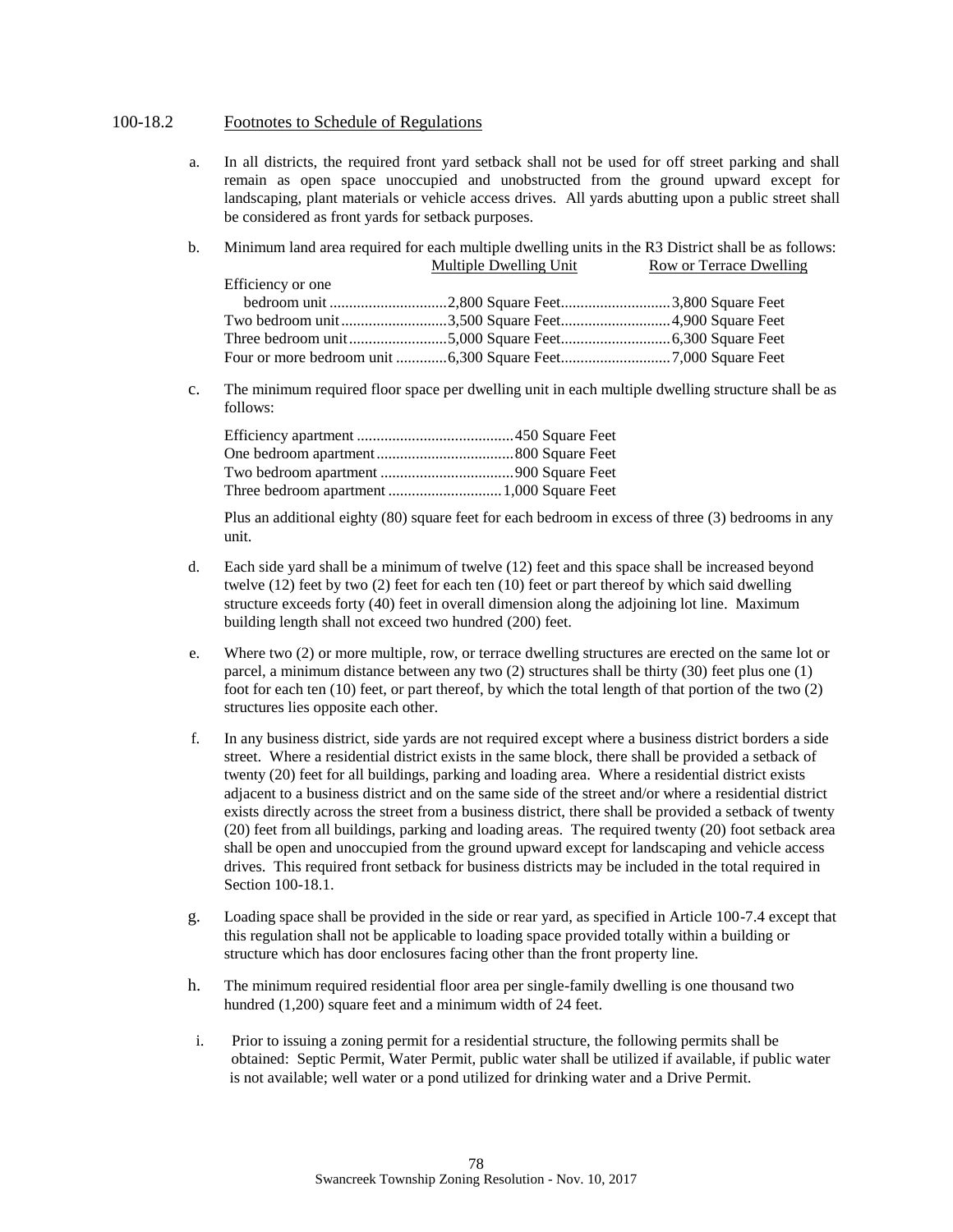### 100-18.3 Airport Highway Overlay District

In addition to the underlying zoning district and the permitted and special uses and applicable development requirements, the following overlay district has been established as additional restrictions of the use and development of the land within the district.

1. Purpose and Intent

The purpose of the Airport Highway Overlay District is to promote and protect the public health, safety, comfort, convenience and general welfare by providing for consistent and coordinated treatment of the properties bordering Airport Hwy. in Swancreek Township. Airport Hwy. is a high speed and major entrance corridor in Swancreek Township. Therefore, it is the further purpose of the Airport Highway Overlay District to preserve the aesthetic qualities of those adjacent and bordering properties through the promotion of coordinated parcel development in the District and the establishment of parcel development standards.

2. District Boundaries

The boundaries of the District are hereby established as shown on the Zoning District Map. The District includes those parcels that front along the right-of-way of Airport Highway, not to exceed a depth of 1,320 feet from the centerline of SR2/US20A along both sides, extending from the Delta Village limits to the Swanton Village limits.

3. Review and Approval Procedures

The Swancreek Township Zoning Inspector, with consultation from various government review agencies, shall review and may approve the site plan for any proposed improvement in the District when the development is in conformance with the standards specified in this Resolution. Site plan review and approval shall be necessary for all new development and for any structure that is enlarged. The site plan review shall include the following: stormwater, building locations, parking and vehicular traffic plan, landscaping, lighting, setbacks, fencing, utilities, elevations, and access points. If the site plan is found to be in noncompliance, the plan shall be submitted, per Section 100-17A.4, to the Swancreek Township Zoning Commission.

4. Permitted Uses

All uses which are permitted in the underlying zoning district.

- 5. Excluded Uses Outdoor auction facilities, kennels, billboards, and adult entertainment establishments.
- 6. Accessory Building and Uses All accessory buildings and uses permitted in the underlying zoning district.
- 7. Maximum Building Height As specified in the underlying zoning district.
- 8. Minimum Front Yard Setback The minimum front yard setback shall be 160 feet from the centerline of Airport Highway.
- 9. Minimum Side Yard Setback 20 feet per side.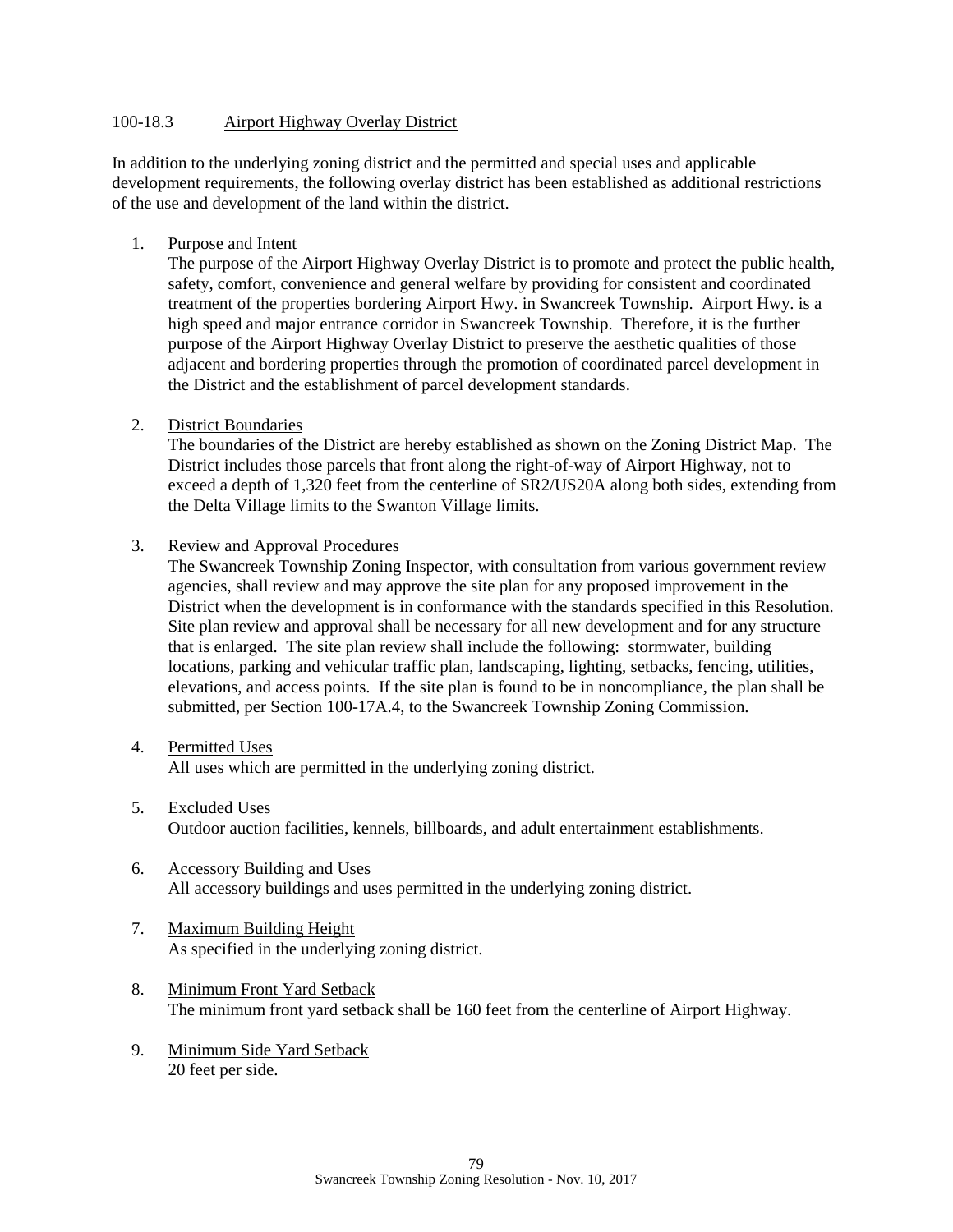#### 10. Minimum Front Yard Landscape Area

20 feet from the right-of-way of Airport Highway and 10 feet from the right-of-way along side streets.

#### 11. Landscape Areas

Landscaping shall be indicated on the site plan. At a minimum, one shrub or tree shall be planted for every 50 sq. ft. of buffer area with the remaining area to be planted with a vegetative ground cover.

## 12. Signage

Signs shall be placed on the ground. No pole signs will be permitted. One sign is permitted per development or tenant, except on corner lots. Two signs will be permitted on corner lots, with one sign allowed on each corner side.

#### 13. Parking Requirements

Parking is prohibited in the front landscape area and in the rear yard setback when adjoining a residential district. Efforts to break up large expanses of pavement are to be encouraged by the interspersing of appropriate planting area wherever possible. The number of parking spaces required as established elsewhere in this resolution, depending upon the zoning and the intended land use.

#### 14. Access to Individual Parcels

Access to Airport Highway shall be reviewed relative to the distance from other drive approaches and from roadway intersections. In some instances, a frontage road shall be provided to allow access to other parcels and to the adjoining parcel(s). In other instances, cross access easements and/or a shared drive approach may be required for adjoining parcels. Access shall be reviewed by the Fulton County Engineer and the Ohio Department of Transportation prior to approval. When deemed appropriate by the Fulton County Regional Planning Commission, Fulton County Engineer, and/or the Ohio Department of Transportation, a traffic impact study may be required by the developer.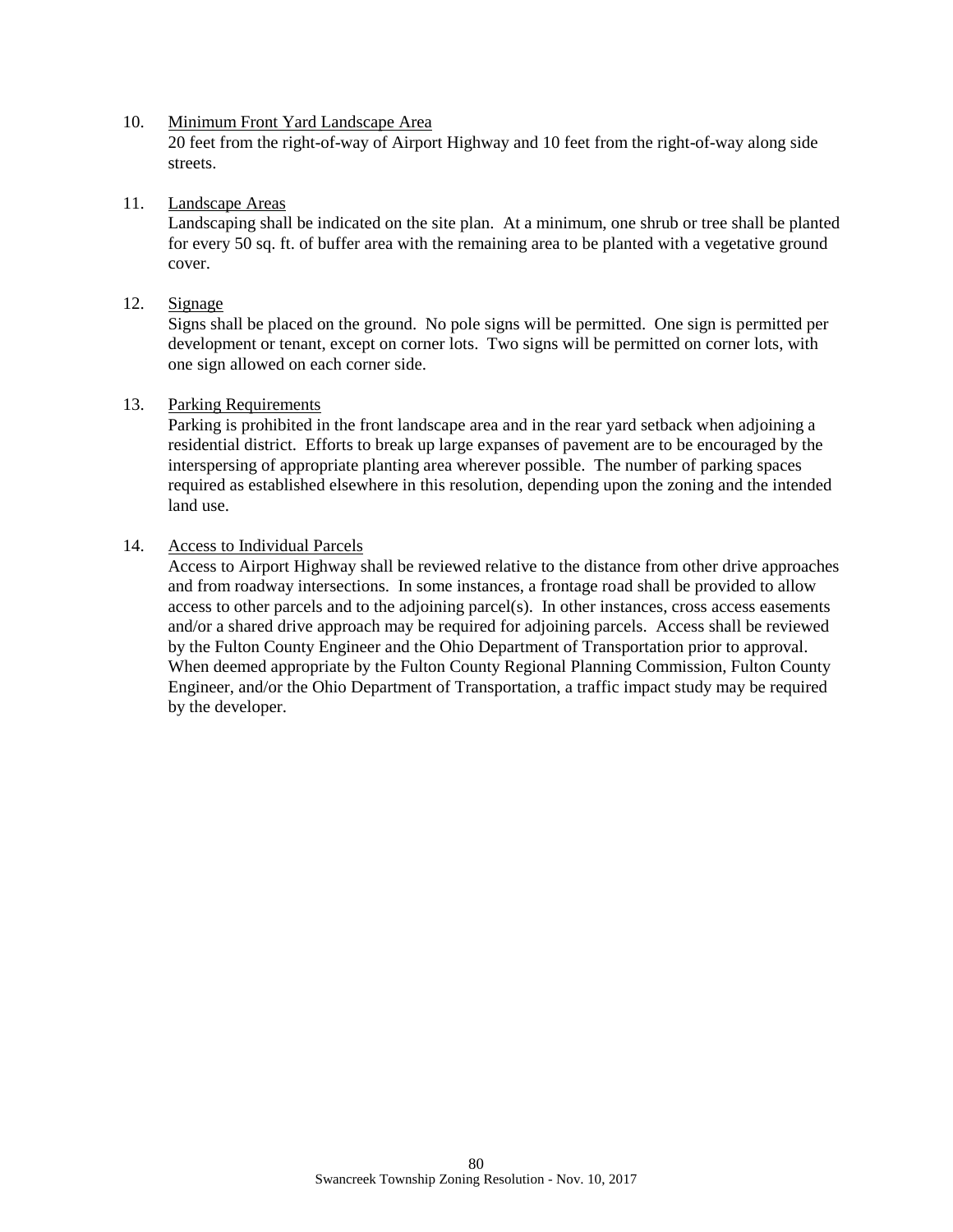## **ARTICLE 100-19 PLANNED UNIT DEVELOPMENT PROCEDURES REGULATIONS AND STANDARDS**

### 100-19.1 Statement of Purpose

Planned Unit Developments (PUD) are defined as a single development that can integrate residential development with "collateral uses" and in which lot sizes, setbacks and dwelling types could be varied in order to achieve design objectives and to make provisions for open spaces, common areas, utilities, public improvements and collateral non-residential uses. This also includes development where there would be allowed a combination of commercial/industrial uses, individual commercial or individual industrial developments. Zoning and subdivision regulations need not be uniform, but may vary in order to achieve an innovative development, efficient use of land and resources, and the efficient provision for public utility services. All such subdivision developments must meet the approval of the Fulton County Regional Planning Commission. Lots shall meet the minimum square footage requirements under the respective district.

## 100-19.2 Approval Provisions

The owner of a parcel or tract of land applying for a PUD designation must apply through Section 100-22 (Amendments, Supplements, Procedure, Referendum). At the time of application, the applicant must submit the regulations by which the property owner proposes the particular PUD would be governed. Such regulations shall include land uses, setbacks, lot sizes, and other information as required by the Zoning Commission, Township Trustees, and Planning Commission. The Zoning Commission has the vested right to amend the PUD as proposed by the property owner.

Upon approval of the PUD, the former zoning district designation shall be changed on the District Map to reflect the PUD designation. Upon the district designation and text amendment approval, the property owner shall apply for approval of the PUD Plan pursuant to the standards and regulations adopted for the PUD. The Zoning Commission and Fulton County Regional Planning Commission must grant final approval of the PUD Plan pursuant to the standards and regulations adopted.

## 100-19.3 Contents for Approval

The owner of a parcel or tract of land shall apply to the Swancreek Zoning Commission for approval of a PUD by submitting a plan to the Zoning Commission and the Fulton County Regional Planning Commission. Said plan shall contain the following information:

- 1. Proposed land uses and types of structures.
- 2. Proposed vehicular circulation.
- 3. General location of open space.
- 4. General location of utilities, easements and other service facilities.
- 5. If the development is to be in stages, an indication as to the order of and time of development.
- 6. Landscaping plans.
- 7. Other pertinent information, as may be required by the Planning and Zoning Commissions.
- 8. A legal description of the property.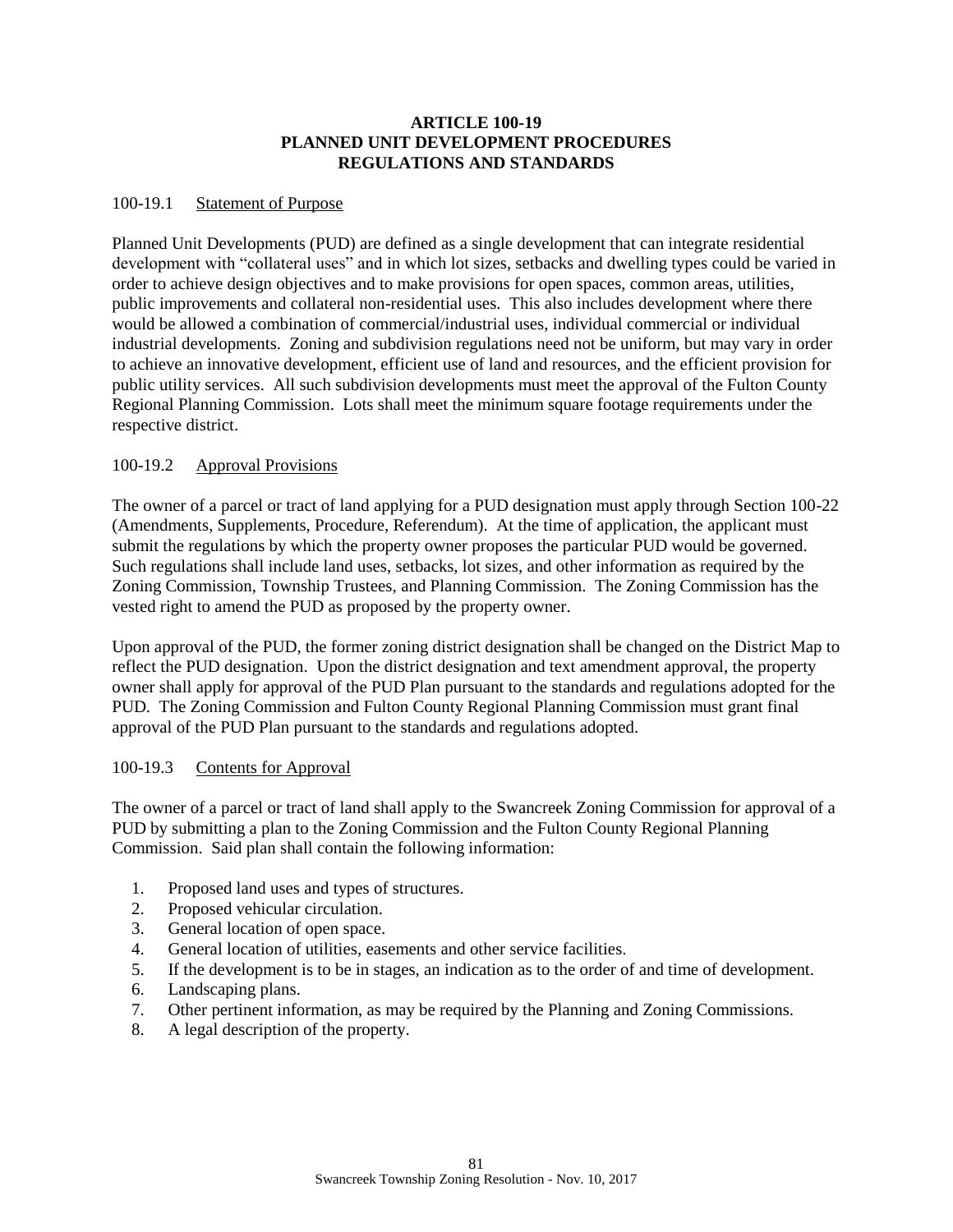### 100-19.4 Zoning Commission Review Procedures

#### 1. Preliminary Plan Procedures

Following submission of the information required, the Commission shall review the proposal and shall advise the applicant in writing as to the following:

- a. That the proposal fails to meet the standards set forth in this Section.
- b. An identification of those standards to which the proposal does not conform in the opinion of the Commission together with any recommendations as to how the proposal could be modified to conform with the standards set forth in this Section.
- c. Additional plans and data to be submitted with the formal submission.

#### 2. Final Plan Procedures

Upon receipt of written notification the applicant may file a formal application for approval of a Planned Unit Development. The application shall include the following:

- a. A legal description of the property included with the proposed plan, together with a current attorney's opinion showing the state of the title to the land in question.
- b. Five (5) complete sets of development plans showing the following:
	- 1. A site plan showing the use relationship of all structures to each other, open space relationships, and other facilities intended to serve the development.
	- 2. A tabulation of the site plan indicating the percentage of total land area occupied by buildings, streets, driveways, sidewalks, recreation areas and landscaped areas if any.
	- 3. Landscape plans showing the proposed treatment of all open space. The landscape plan shall indicate proposed topographical changes, preferable to twofoot contour intervals.
	- 4. Vehicular pedestrian access patterns such as curb cuts, driving lanes and pedestrian walks.
	- 5. Typical dwelling, commercial and industrial unit floor plans.
	- 6. Architectural elevations of all building types.
	- 7. A preliminary plan where required by the Commission.
	- 8. Copies of all proposed easements and dedications.
	- 9. Schedule of proposed development and construction.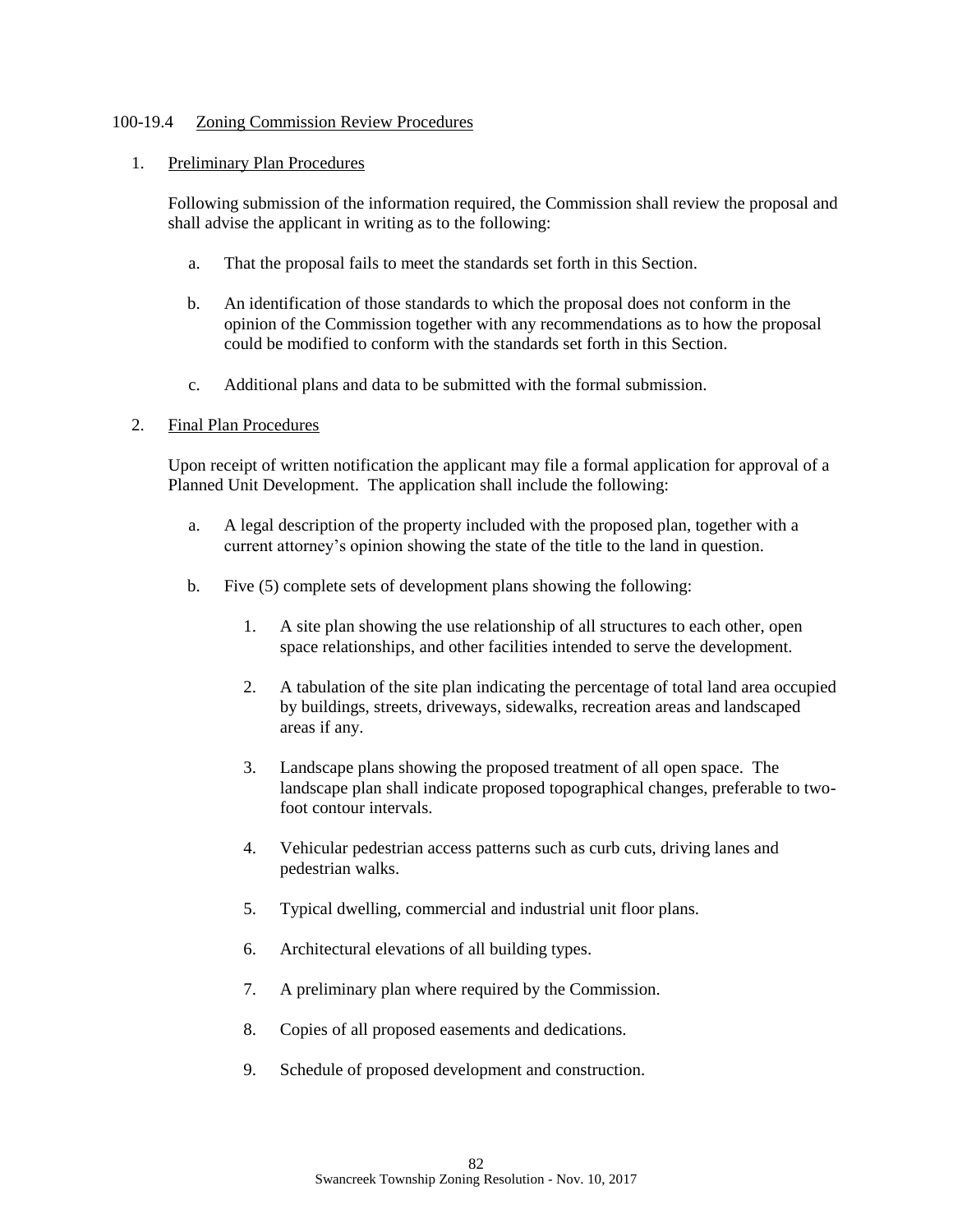## **ARTICLE 100-20 ADMINISTRATION AND ENFORCEMENT**

## 100-20.1 Duties of the Zoning Inspector

The Zoning Inspector shall have the power to grant zoning and occupancy permits and to make inspections of buildings or premises necessary to carry out his duties in the enforcement of this Resolution. It shall be unlawful for the Zoning Inspector to approve any plans or issue any permit or Certificates of Occupancy for an excavation or construction until such plans have been inspected in detail and found to conform to this Resolution.

The Zoning Inspector shall record all nonconforming uses pursuant to Article 100-6.7, non-conforming use validation certificates, existing at the effective date of this Resolution for the purpose of carrying out the provisions of Article 100-20.

Under no circumstances is the Zoning Inspector permitted to make changes to this Resolution nor to vary the terms of this Resolution in carrying out his duties as Zoning Inspector.

The Zoning Inspector shall not refuse to issue a permit when conditions imposed by this Resolution are complied with by the applicant despite violations of contracts, such as covenants or private agreements which may occur under the granting of said permit.

The Zoning Inspector may make Zoning Resolution amendment recommendations, which he sees fit, to the Zoning Commission and Board of Trustees.

The Zoning Inspector is responsible for implementation and enforcement of the Swancreek Township Zoning Resolution.

## 100-20.2 Zoning Permits Required

No building or other structure shall be erected, moved, added to, reconstructed or structurally altered, nor shall any building, structure, or land be established or changed in use without a permit therefore issued by the Zoning Inspector. Zoning permits shall be issued only in conformity with the provisions of this Resolution, unless the Zoning Inspector receives a written order from the Board of Zoning Appeals deciding an appeal, conditional use, or the Board of Township Trustees, approving a Planned Unit Development District, as provided by this Resolution.

## 100-20.3 Content of Application for Zoning Permit

The application for zoning permit shall be signed by the owner or applicant attesting to the truth and exactness of all information supplied on the application. Each application shall clearly state that the permit shall expire and may be revoked if work has not been completed within one year. At a minimum, the application shall contain the following information:

- 1. Name, address, and phone number of applicant.
- 2. Legal description of property.
- 3. Existing use.
- 4. Proposed use.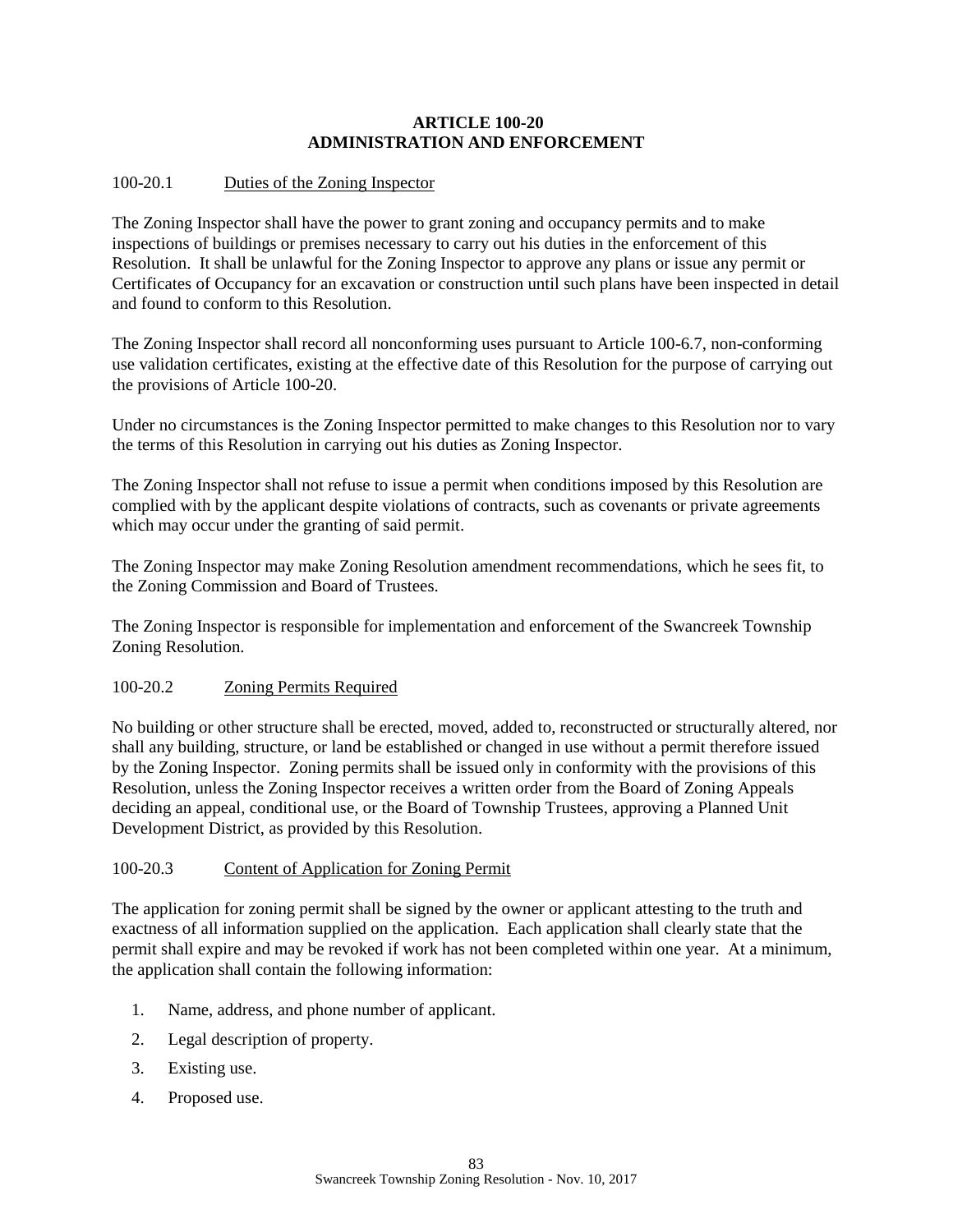- 5. Zoning district.
- 6. Plans in triplicate drawn to scale, showing the actual dimensions and the shape of the lot to be built upon, the exact size and location of existing buildings on the lot, if any, and the location and dimensions of the proposed building(s) or alteration.
- 7. Building heights.
- 8. Number of off street parking spaces or loading berths.
- 9. Number of dwelling units.
- 10. Such other matters as may be necessary to determine conformance with, and provide for the enforcement of this Resolution.

## 100-20.4 Approval of Zoning Permit

Within thirty (30) days after the receipt of an application, the Zoning Inspector shall either approve or disapprove the application in conformance with the provisions of this Resolution. One (1) copy of the plans shall be returned to the applicant by the Zoning Inspector, after the Zoning Inspector shall have marked such copy either as approved or disapproved and attested to same by his signature on such copy. One (1) copy of plans, similarly marked, shall be retained by the Zoning Inspector. The Zoning Inspector shall issue a placard, to be posted in a conspicuous place on the property in question, attesting to the fact that the use or alteration is in conformance with the provisions of this Resolution.

## 100-20.5 Submission to Director of Transportation

Before any zoning permit is issued affecting any land within three hundred (300) feet of the centerline of a proposed new highway or a highway from which changes are proposed as described in the certification to local officials by the Director of Transportation or any land within a radius of five hundred (500) feet from the point of intersection of said centerline with any public road or highway, the Zoning Inspector shall give notice, by registered mail, to the Director of Transportation that he shall not issue a zoning permit for one hundred twenty (120) days from the date the notice is received by the Director of Transportation. If the Director of Transportation notifies the Zoning Inspector that he shall proceed to acquire the land needed, then the Zoning Inspector shall refuse to issue the zoning permit. If the Director of Transportation notifies the Zoning Inspector that acquisition at this time is not the public interest or upon the expiration of the one hundred twenty (120) day period of any extension thereof agreed upon the Director of Transportation and the property owner, the Zoning Inspector shall, if the application is in conformance with all provisions of this Resolution, issue the zoning permit.

## 100-20.6 Expiration of Zoning Permit

If the work described in any zoning permit has not been completed within one (1) year from the date of issuance thereof, said permit shall expire and be revoked by the Zoning Inspector. Written notice thereof shall be given to the persons affected.

## 100-20.7 Certificate of Occupancy

It shall be unlawful to use or occupy or permit the use or occupancy of any building or premises, or both, or part thereof hereafter created, erected, changed, converted, or wholly or partly altered or enlarged in its use or structure until a certificate of occupancy shall have been issued therefore by the Zoning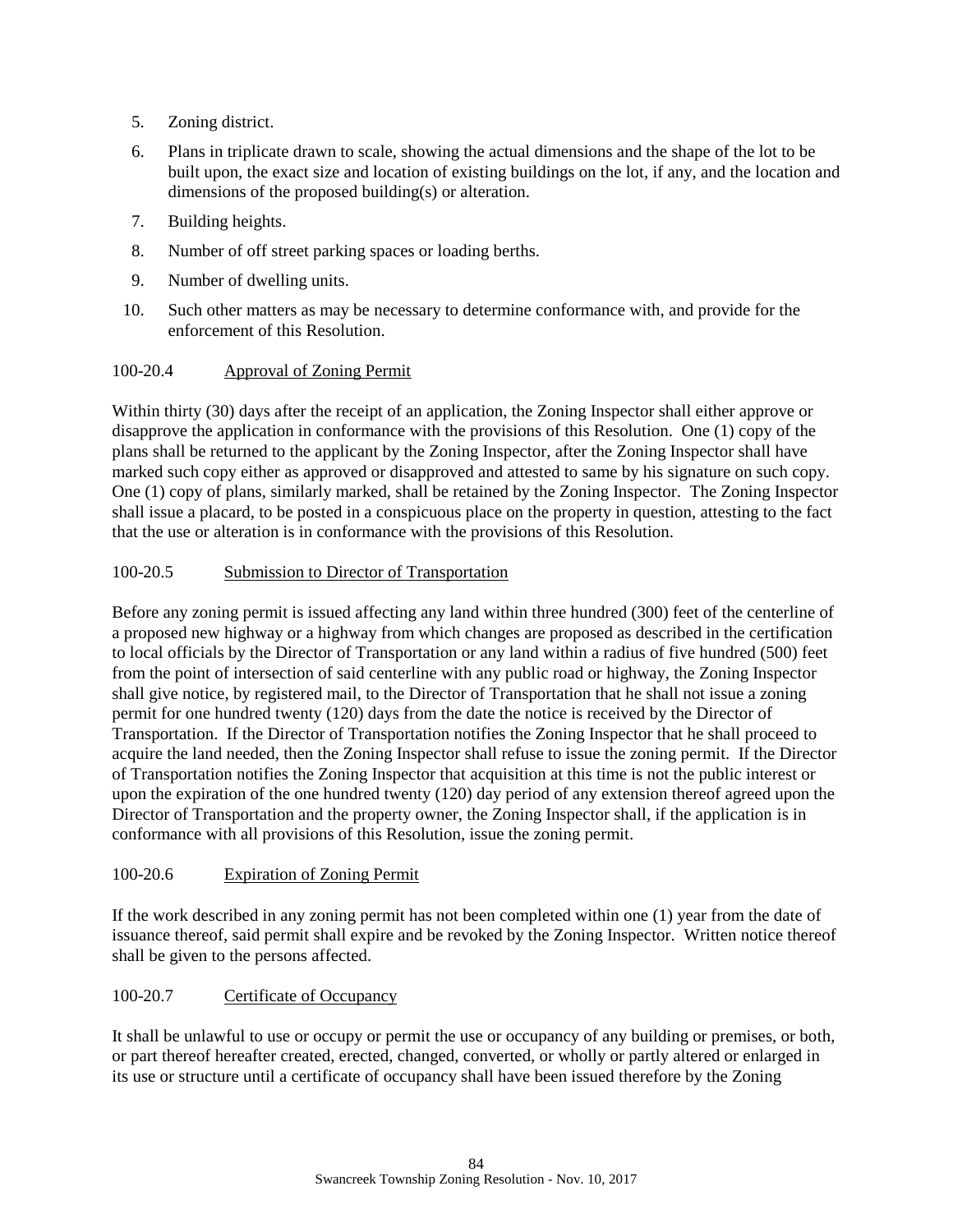Inspector stating that the proposed use of the building or land conforms to the requirements of this Resolution.

## 100-20.8 Temporary Certificate of Occupancy

A temporary certificate of occupancy may be issued by the Zoning Inspector for a period not exceeding six (6) months during alterations or partial occupancy of a building pending its completion.

## 100-20.9 Record of Zoning Permits and Certificates of Occupancy

The Zoning Inspector shall maintain a record of all zoning permits and certificates of occupancy and copies shall be furnished upon request of any person.

## 100-20.91 Failure to Obtain a Zoning Permit or Certificate of Occupancy

Failure to obtain a zoning permit or certificate of occupancy shall be a violation of this Resolution and punishable under Article 100-26.1 of this Resolution.

## 100-20.92 Construction and Use to be as Provided in Application, Plans, Permits, and Certificates

Zoning permits or certificates of occupancy issued on the basis and plans and applications approved by the Zoning Inspector authorize only the use, and arrangement set forth in such approved plans and applications or amendments thereto, and no other use, arrangement, or construction. Use, arrangement, or construction contrary to the authorized shall be deemed a violation of this Resolution and punishable as provided in Article 100-26.1 of this Resolution.

## 100-20.93 Complaints Regarding Violations

Whenever a violation of this Resolution occurs, or is alleged to have occurred, any person shall file a complaint. Such complaint stating fully the causes and basis thereof shall be filed with the Zoning Inspector. The Zoning Inspector shall record properly such complaint, immediately investigate, and take action thereof as provided by this Resolution.

## 100-20.94 Schedule of Fees, Charges and Expenses

The Board of Township Trustees shall by Resolution establish a schedule of fees, charges, and expenses and a collection procedure for zoning permits, amendments, appeals, variances, conditional use permits, plan approvals, validation certificates, and other matters pertaining to the administration and enforcement of this Resolution requiring investigations, inspections, legal advertising, postage, and other expenses. The schedule of fees shall be posted in the Office of the Zoning Inspector, and may be altered or amended only by the Board of Township Trustees. Until all applicable fees, charges, and expenses have been paid in full, no action shall be taken on any application or appeal.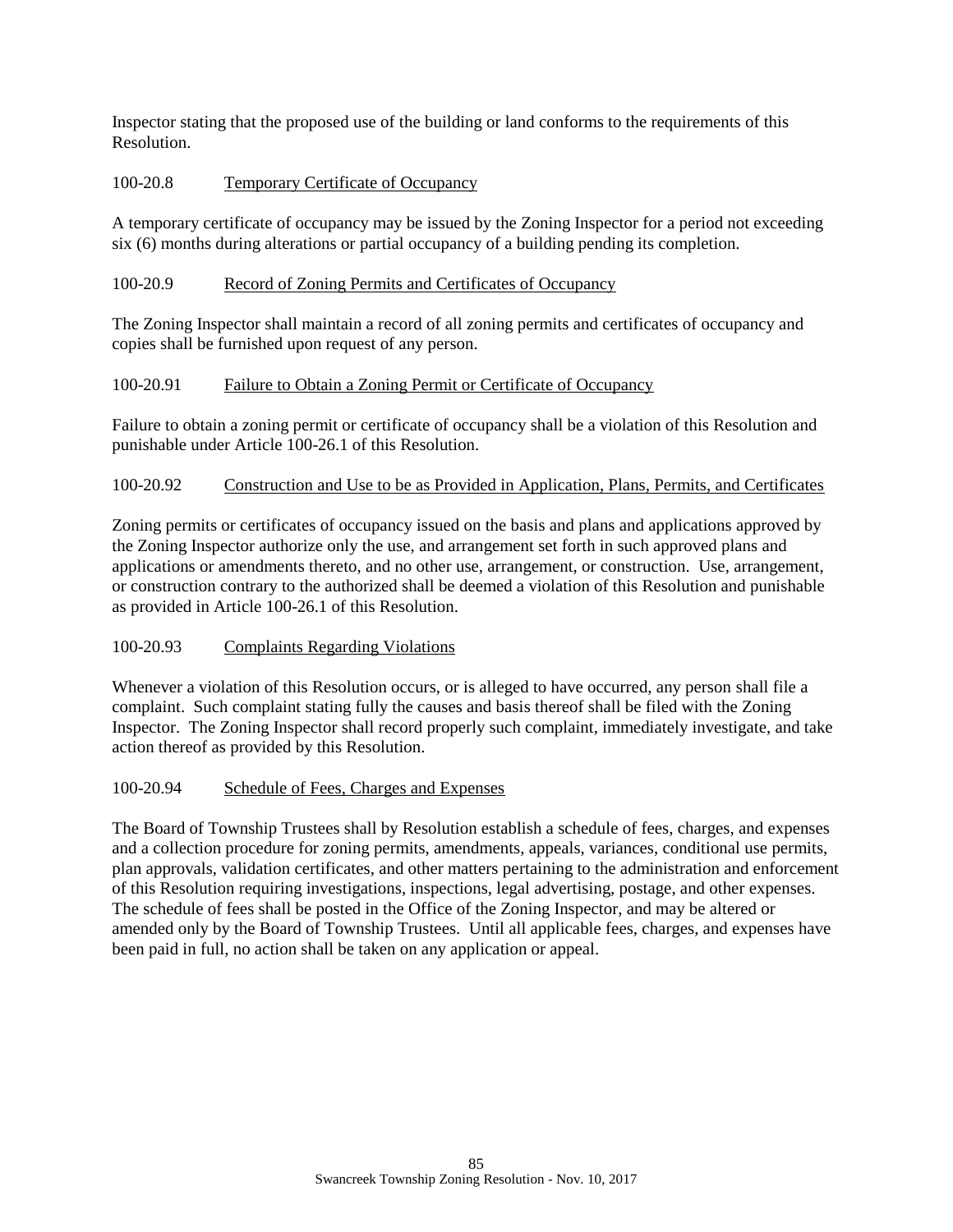## **ARTICLE 100-21 BOARD OF ZONING APPEALS**

## 100-21.1 Duties

After the adoption of the Zoning Resolution, the Board of Township Trustees shall appoint a Township Board of Zoning Appeals of five (5) members and up to two (2) alternates who shall be residents of the area covered by this Resolution.

## 100-21.2 Membership and Replacement

The term of all members shall be of such length and so arranged that the term of one (1) member will expire each year. Each member shall serve until his successor is appointed and qualified. Members of the Township Board of Zoning Appeals shall be removable for the same causes and in the same manner as provided herein for members of the Township Zoning Commission. Vacancies shall be filled by the Trustees and shall be for the unexpired term. A requirement of meeting attendance should be adhered to; failure to attend three consecutive regular meetings would require member's termination. This will be at the discretion of the Board of Trustees.

## 100-21.3 Meetings

The Board of Zoning Appeals shall organize and adopt rules in accordance with the provisions of the Zoning Resolution. Meetings of the Board of Zoning Appeals shall be held at the call of the Chairman, and at such other times as the Board may determine. The Chairman, or in his absence the acting Chairman, may administer oaths and the Board of Zoning Appeals may compel the attendance of witnesses. All meetings of the Board of Zoning Appeals shall be open to the public. The Board of Zoning Appeals shall keep minutes of its proceedings showing the vote of each member upon each question, or if absent or failing to vote indicating such fact, and shall keep records of its examinations and other official actions all of which shall be immediately filed in the office of the Board of Township Trustees and shall be public record.

## 100-21.4 Authority

The Board of Zoning Appeals shall have the following powers:

- 1. To hear and decide appeals where it is alleged there is error in any order, requirement, decision or determination made by an administrative official in the enforcement of this Resolution or of any resolution adopted pursuant thereto.
- 2. To authorize, upon appeal in specific cases, such variance from the terms of the Zoning Resolution as will not be contrary to the public interest when owing to special conditions, a literal enforcement of the provisions of the Resolution will result in unnecessary hardship, and so that the spirit of the Resolution shall be observed and substantial justice done.
- 3. To grant conditional use permits as specified in Articles 100-8 through 100-17 and under such additional safeguards as will uphold the intent of this Resolution.

In exercising the above mentioned powers, such Board may in conformity with the provisions of this Resolution, reverse or affirm, wholly or partly, or may modify the order, requirement, decision or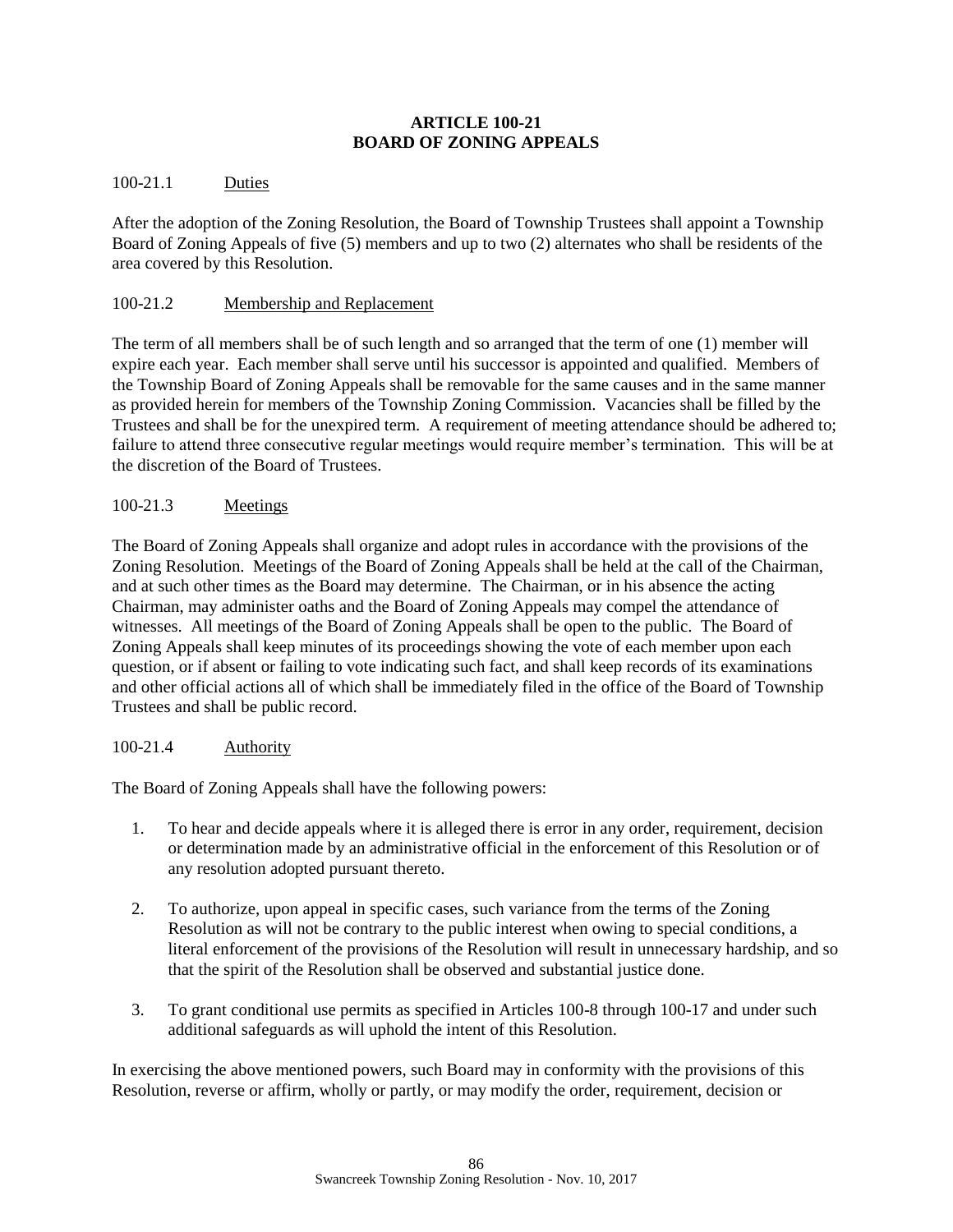determination as ought to be made and to that end shall have all powers of the officer from whom the appeal is taken.

## 100-21.5 Standards

In consideration of all appeals for variances and conditional uses, the Board of Zoning Appeals shall review each case individually as to its applicability to each of the following standards so that the proposed variance or new land use:

- 1. Will be of such location, size and character that it will be in harmony with the appropriate and orderly development of the surrounding neighborhood and applicable regulations of the Zoning District in which it is to be located.
- 2. Will be of a nature that will minimize the hazards resulting from vehicular and pedestrian traffic taking into consideration vehicular turning movements in relation to routes of traffic flow, proximity and relationship to intersections, adequacy of sight distances, location and access of off street parking and provisions for pedestrian traffic, with particular attention to minimizing child-vehicle contacts in residential districts.
- 3. Will be designed as to location, size, intensity, site layout and periods of operation of any such proposed use to eliminate any possible nuisance emanating therefrom which might be noxious to the occupants of any other nearby permitted uses, whether by reason of dust, noise, fumes, vibration, smoke or lights.
- 4. Will be such that the proposed location and height of buildings or structures and location, nature and height of walls, fences and landscaping will not interfere with or discourage the appropriate development and use of adjacent land and buildings or unreasonably affect their value.
- 5. Will relate harmoniously with the physical and economic aspects or adjacent land uses as regards prevailing shopping habits, convenience of access by prospective patrons, continuity of development, and need for particular services and facilities in specific area of the Township.
- 6. Is necessary for the public convenience at that location.
- 7. Is so designed, located and proposed to be operated that the public health, safety and welfare will be protected.
- 8. Will not cause substantial injury to the value of other property in the neighborhood in which it is to be located.

## 100-21.6 Appeals

Appeals to the Board of Zoning Appeals may be brought forth by any person aggrieved or by any officer of the township affected by any decision of the Zoning Inspector. Such appeal shall be filed within twenty (20) days after the decision with the Zoning Inspector and notice of the appeal given to the Board of Appeals specifying the grounds thereof. The Zoning Inspector, from whom the appeal is taken, shall forthwith transmit to the Board of Zoning Appeals all the papers constituting the record upon which the action appealed from was taken.

The Board of Zoning Appeals shall fix a reasonable time for the public hearing of the appeal, give at least ten (10) days notice in writing to the parties in interest, give notice of such public hearing by one (1) publication in one (1) or more newspapers of general circulation in the county at least ten (10) days before the date of such hearing and decide the appeal within a reasonable time after it is submitted. Upon the hearing, any party may appear in person or by attorney. Any person adversely affected by a decision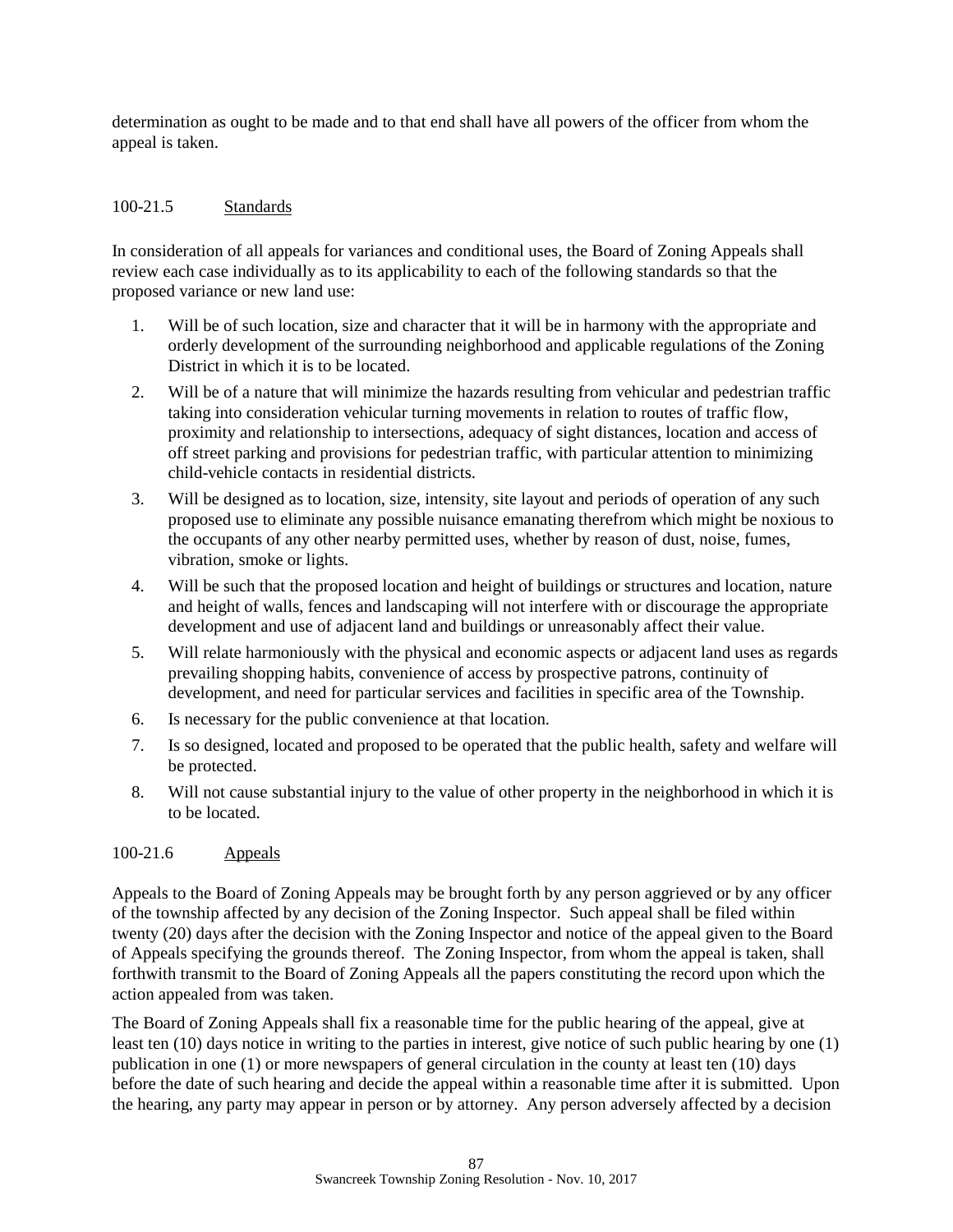of the Board of Zoning Appeals may appeal to the Court of Common Pleas of Fulton County on the grounds that such decision was unreasonable or unlawful. The Court may affirm, reverse, vacate or modify the decision complained of in the appeal.

## **ARTICLE 100-22 AMENDMENTS, SUPPLEMENTS, PROCEDURE, REFERENDUM**

## 100-22.1 Amendments or Supplements to Zoning Resolution, Procedure, Referendum

Amendments or supplements to the Zoning Resolution may be initiated by motion of the Township Rural Zoning Commission, by the passage of a Resolution therefore by the Board of Township Trustees or by the filing of an application therefore by one (1) or more of the owners or lessees of property within the area proposed to be changed or affected by the proposed amendment or supplement with the Township Zoning Commission. The Board of Township Trustees shall upon the passage of such Resolution certify it to the Township Zoning Commission.

Upon the adoption of such motion, or the certification of such Resolution, or the filing of such application, the Township Zoning Commission shall set a date for a public hearing thereon, which date shall not be less than twenty (20) nor more than forty (40) days from the date of the certification of such Resolution or the date of adoption of such motion or the date of the filing of such application. Notice of such hearing shall be given by the Township Zoning Commission by one (1) publication in one (1) or more newspapers of general circulation in each township affected by such proposed amendment or supplement at least ten (10) days before the date of such hearing.

If the proposed amendment or supplement intends to rezone or redistrict ten (10) or less parcels of land as listed on the tax duplicate, written notice of the hearing shall be mailed by the Zoning Commission, by first-class mail, at least twenty (20) days before the date of the public hearing to all owners of property within and contiguous to and directly across the street from such area proposed to be rezoned or redistricted to the addresses of such owners appearing on the County Auditor's current tax list and to such other list or lists that may be specified by the Board of Township Trustees. The failure of delivery of such notice shall not invalidate any such amendment or supplement. The published and mailed notices shall set forth the time and place of the public hearing, the nature of the proposed amendment or supplement and a statement that after the conclusion of such hearing the matter will be referred for further determination to the Fulton County Regional Planning Commission and to the Board of Township Trustees as the case may be.

Within five (5) days after the adoption of such motion or the certification of such Resolution or the filing of such application, the Township Zoning Commission shall transmit a copy thereof together with text and map pertaining thereto to the Fulton County Regional Planning Commission.

The Fulton County Regional Planning Commission shall recommend the approval or denial of the proposed amendment or supplement or the approval of some modifications thereof and shall submit such recommendation to the Township Zoning Commission on such proposed amendment or supplement.

The Township Rural Zoning Commission shall, within thirty (30) days after such hearing, recommend the approval or denial of the proposed amendment or supplement, or the approval of some modification thereof, and submit such recommendation together with such application or resolution, the text and map pertaining thereto, and the recommendation to the Fulton County Regional Planning Commission thereon to the Board of Township Trustees.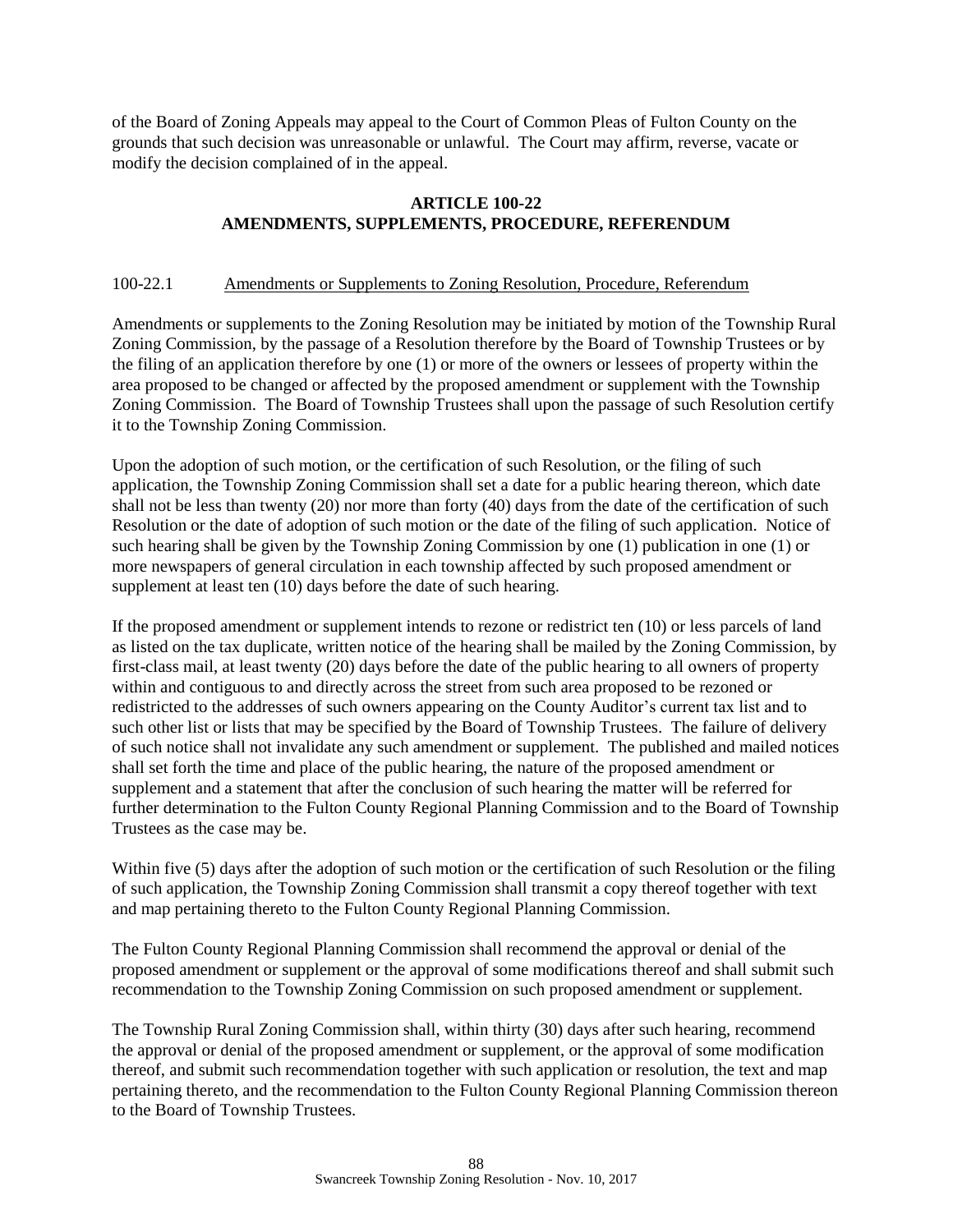The Board of Township Trustees shall, upon receipt of such recommendation, set a time for a public hearing on such proposed amendment or supplement, which date shall not be more than thirty (30) days from the date of the receipt of such recommendation from the Township Zoning Commission. Notice of such public hearing shall be given by the Board by one (1) publication in one (1) or more newspapers of general circulation in the Township, at least ten (10) days before the date of such hearing.

The published notice shall set forth the time and place of the public hearing and a summary of the proposed amendment or supplement.

Within twenty (20) days after such public hearing the Board shall either adopt or deny the recommendations of the Zoning Commission or adopt some modification thereof. In the event the Board denies or modifies the recommendations of the Township Zoning Commission, a majority vote of the Board shall be required.

Such amendment or supplement adopted by the Board shall become effective in thirty (30) days after the date of such adoption unless within thirty (30) days after the adoption of the amendment or supplement there is presented to the voters residing in the unincorporated area of the Township or part thereof included in the zoning plan equal to not less than eight (8) percent of the total vote cast for all candidates for governor in such area at the last preceding general election at which a governor was elected, requesting the Board of Township Trustees to submit the amendment or supplement to the electors of such area for approval or rejection at the next primary or general election.

No amendment or supplement for which such referendum vote has been requested shall be put into effect unless a majority of the vote cast on the issue is in favor of the amendment. Upon certification by the Board of Elections that the amendment has been approved by the voters, it shall take immediate effect.

## 100-22.2 Ratification of Amendments to Township Zoning Plan

All amendments or supplements to a Township Zoning Plan adopted by the Board of Township Trustees prior to the effective date of this Resolution, except those amendments or supplements which a court of competent jurisdiction has declared unlawful or unreasonable or which are the subject of an action now pending in such a court are hereby ratified and shall be valid amendments or supplements to such zoning plan regardless of the procedure followed with respect to such amendments or supplements prior to their adoption by a Board of Township Trustees, except that no right of appeal on the issue of the unlawful or reasonable character of an amendment or supplement shall be lost by the provisions of this section.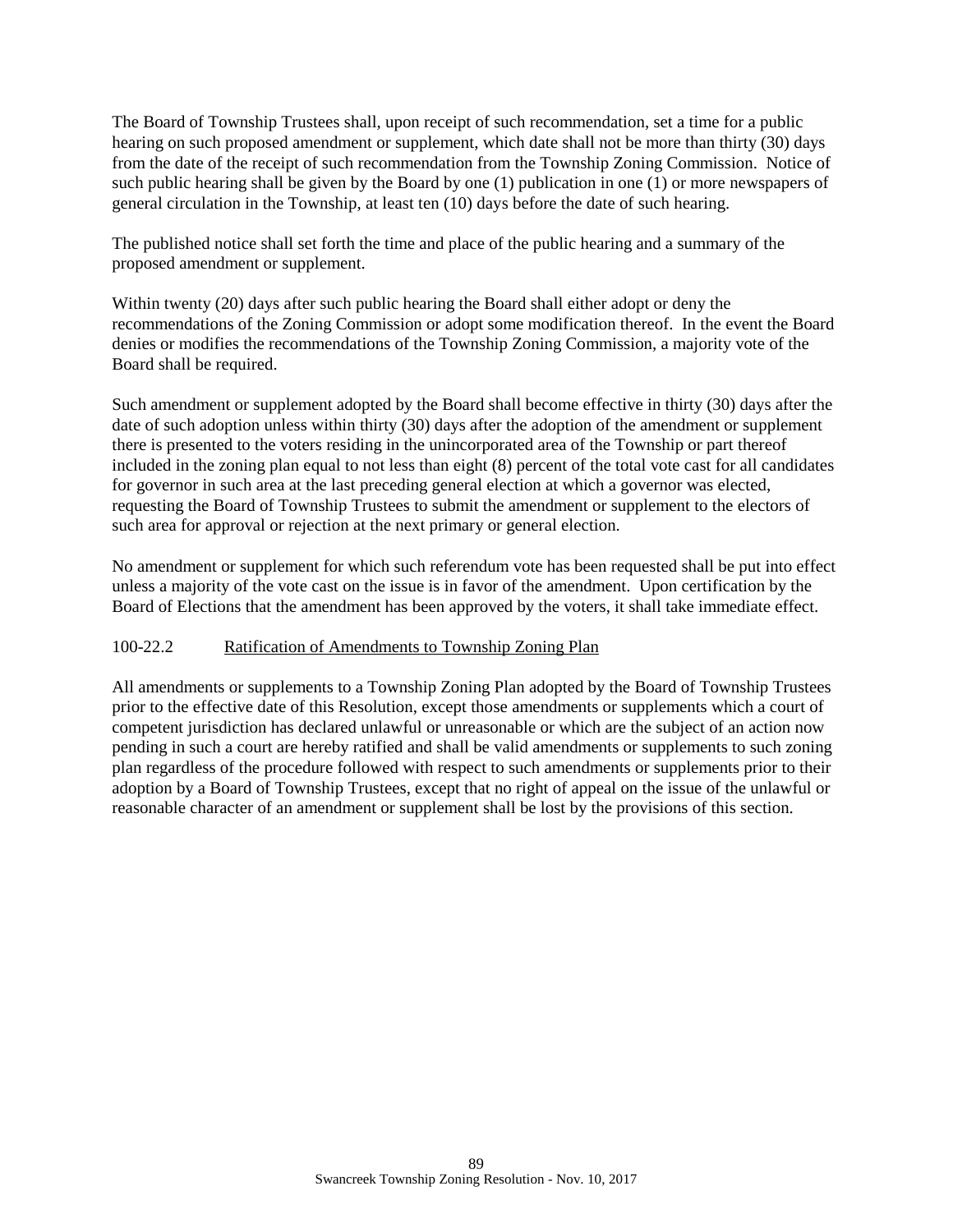## **ARTICLE 100-23 DEFINITIONS**

Junk Motor Vehicle: Any motor vehicle meeting all the following requirements:

- a. Three model years old, or older;
- b. Apparently inoperable and;
- c. Extensively damaged, such damage including but not limited to any of the following: missing wheels, tires, motor, or transmission.

Accessory Building: A building or portion of a building subordinate to a main building on the same lot occupied by or devoted exclusively to an accessory use. An accessory building must conform to all setback requirements of the primary use. (Article 100-5.3) Semi trailers are not considered accessory buildings. Such use shall not include any building used for dwelling, lodging, or sleeping quarters for human beings.

Adult Business Establishment: Bookstores, bars, lounges, restaurants, theaters, or shops, which have more than 20% of their stock in trade, or fare, books, pictures, slides, films, media of electronic visual portrayal, or live entertainment, which are distinguished or characterized by their emphasis on matter or live conduct depicting, describing, exposing, or relating to sexual activities or anatomical areas.

Accessory Use: A use naturally and normally incidental and subordinate to, and devoted exclusively to the main use of the premises.

Adult Congregate Living Facility (ACLF): A facility providing residential and habilitation services, including room and board and one (1) or more personal services to unrelated adults. An ACLF with ten (10) or fewer resident clients shall be deemed to be a Group Care Facility as defined in this Article.

Agricultural Use: The use of land for farming, dairying, pasturage, agriculture, horticulture, floriculture, viticulture, and animal and poultry husbandry, and the necessary accessory uses for packing, treating, or storing the produce, provided that, the operation of any such accessory uses shall be secondary to that of normal agricultural activities. (Article 100-5.2 [15])

Alley: A public way, which affords only a secondary means of access to abutting property and not intended for general traffic circulation.

Alterations: Any change, addition or modification in construction or type of occupancy; any change in the structural members of a building such as walls, partitions, columns, beams, girders, or any change which may be referred to herein as "altered" or "reconstructed".

Architectural Features: Architectural features of a building shall include cornices, eaves, gutters, belt courses, sills, lintels, bay windows, chimneys and decorative ornaments. (Article 100-5.2[3])

Automobile Repair: General repair, engine rebuilding, rebuilding or reconditioning of motor vehicles; collision service such as body, frame, or fender straightening and repair, overall painting, and vehicle rust-proofing. (Article 100-15.2[16])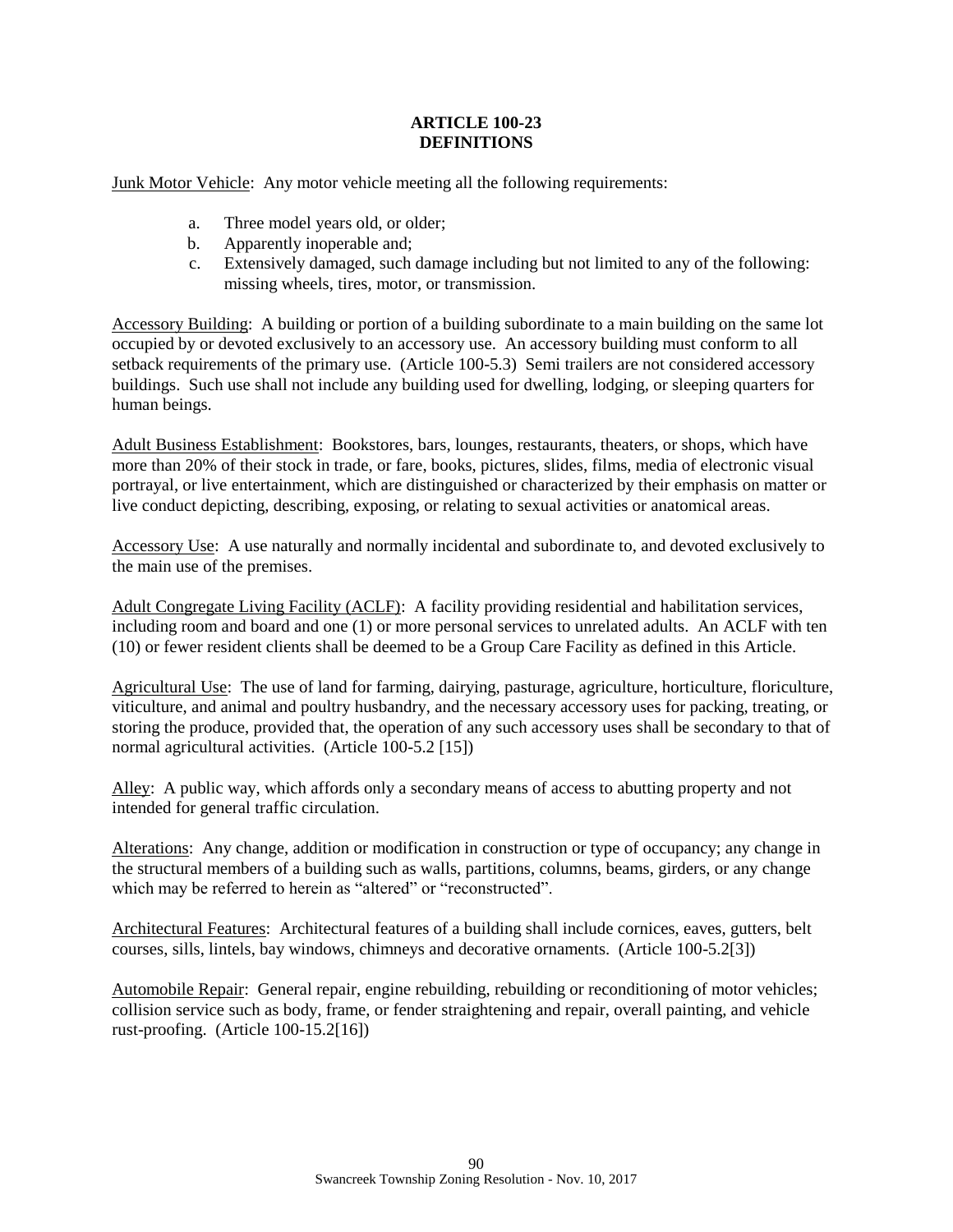Automobile Service Station: A building or structure designed or used for the retail sale or supply of fuels (stored only in underground tanks), lubricants, air, water and other separating commodities for motor vehicles, aircraft or boats, and including the customary space and facilities for the installation of such commodities on or in such vehicles, and including space for facilities for storage, minor repair or servicing, but not including bumping, painting, refinishing, major repairs and overhauling, steam cleaning, rust proofing, where the primary use of the premises is such, or high speed washing thereof. (Article 100-15.2[1])

Automobile Wash Establishment: A building, or portion thereof, the primary purpose of which is that of washing motor vehicles. (Article 100-15.2[22])

Basement or Cellar: A portion of a building having more than one-half  $(\frac{1}{2})$  of its height below grade.

Bed and Breakfast Inn: A house, or portion thereof, where short-term lodging rooms and meals are provided. The operator of the inn shall live on the premises or in adjacent premises.

Billboard: Any construction or portion thereof upon which a sign or advertisement used as an outdoor display for the purpose of making anything known to the general public, but not including bulletin boards used to display official court or public office notices. (Article 100- 5.4)

Block: The property abutting one (1) side of a street and lying between the two (2) nearest intersecting streets, or between the intersecting street and railroad right-of-way, subdivided acreage, river or live stream, or between any of the foregoing and any other barrier to the continuity of development.

Board of Township Trustees: The words "Board of Township Trustees" and "Board of Trustees" shall mean the duly elected Board of Township Trustees of Swancreek Township, Fulton County, Ohio.

Board of Zoning Appeals: The words "Board of Zoning Appeals" or "Board " shall mean the Board of Zoning Appeals for Swancreek Township, Fulton County, Ohio. (Article 100-21)

Boarding House: A dwelling where meals or lodging and means are provided, for compensation to three (3) or more persons, by pre-arrangement for definite periods of not less than one (1) week. A boarding house is to be distinguished from a hotel, motel, or a convalescent or nursing home. (Article 100-12.3[4])

Building: Any structure designed or intended for the support, enclosure, shelter, or protection of persons, animals, chattel, or property.

Building Area: The buildable area of a lot is the space remaining after the minimum open space requirements of this resolution have been complied with. (Article 100-18)

Building Height: The building height is the vertical distance measured from the reference level to the highest point of the roof surface if a flat roof to the deck of mansard roofs; and to the mean height level between eaves and ridges of gable, hip and gambrel roofs. (Article 100-18)

Building Line: A line established, in general, parallel to the front street line between which no part of a building shall project, except as otherwise provided in this resolution.

Building, Main or Principal: A building in which is conducted the principal use of the lot on which it is situated.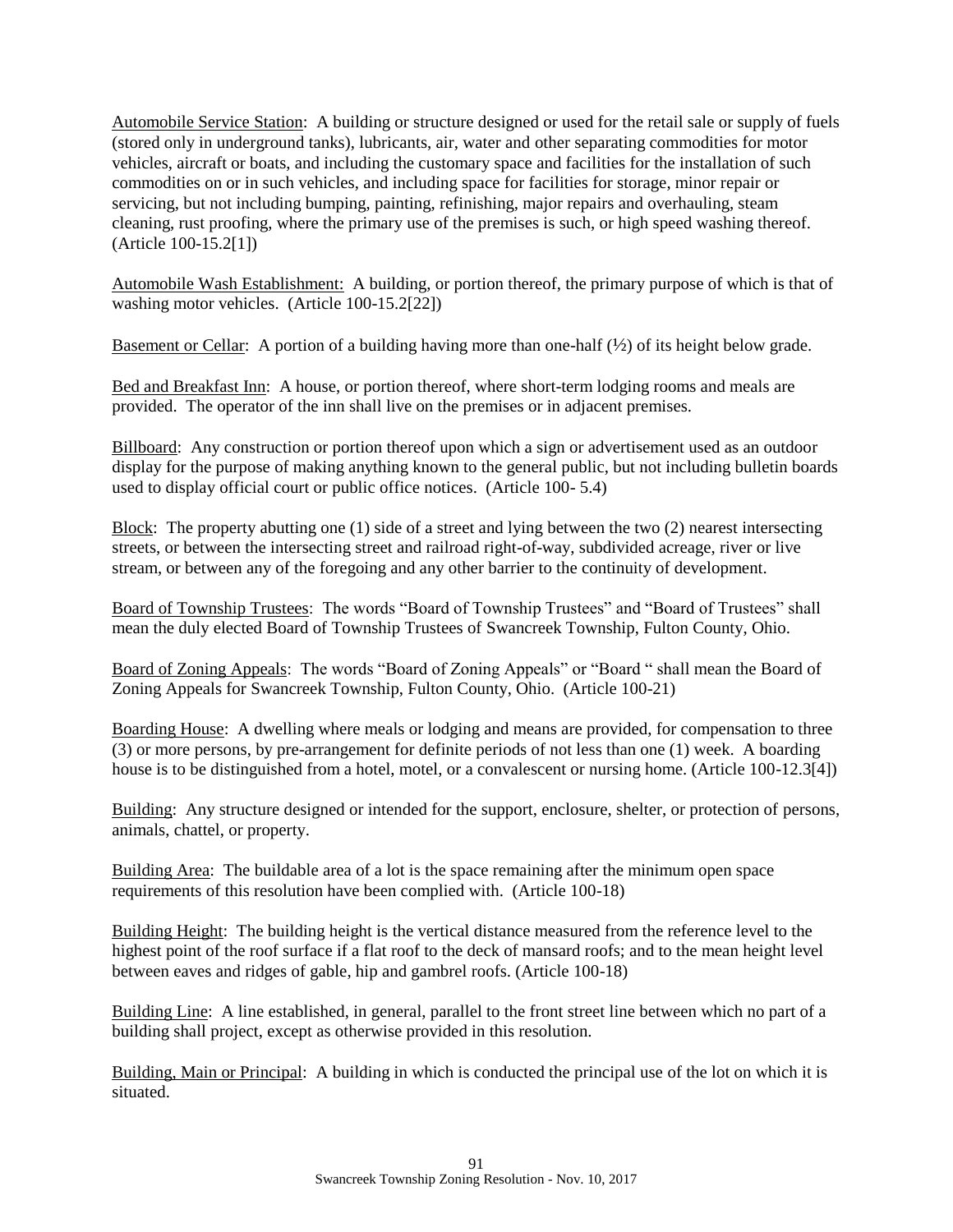Certificate of Occupancy: A document issued by the Zoning Inspector certifying that the construction of buildings and the use of land is in accordance with the Zoning Resolution and the previously approved application for a zoning permit. (Article 100- 20.7)

Child Day Care Center: Any facility whatsoever which cares for six (6) or more children under eighteen (18) years of age and not related to the operator by blood, marriage, adoption or foster care responsibility away from the child's own home, for periods of less than twenty-four (24) hours per day per child. Occasional extended stays may also be provided. Such facilities may be for profit or non-profit. Type "B" Day Care Centers, per ORC 5104.054, are exempt from zoning.

Clean Fill: Non-toxic materials such as soil, sand, stone, brick or concrete free of hazardous materials or chemicals. Materials such as tires, garbage, leaves, wood products, petroleum residues, asphalt or organic materials are not classified as clean fill.

Clinic: A facility which provides treatment which requires observation and recovery normally lasting one (1) to five (5) hours, for illness, injury, abnormality or pregnancy. Such facilities may also provide examination, diagnosis, ambulatory care and outpatient services, but do not provide overnight care.

Club: An organization or persons for special purposes or for the promulgation of agriculture, sports, arts, science, literature, politics or the like, but not for profit.

Collector's Vehicle: Any motor vehicle or agricultural tractor or traction engine that is of special interest, that has a fair market value of one hundred dollars (\$100) or more, whether operable or not, and that is owned, operated, collected, preserved, restored, maintained, or used essentially as a collector's item, leisure pursuit, or investment, but not as the owner's principal means of transportation.

Collector's Vehicle, Licensed: A collector's vehicle, other than an agricultural tractor or traction engine, that displays current, valid license tags issued under Section 4503.45 of the O.R.C., or a similar type of motor vehicle that displays current, valid license tags issued under substantially equivalent provisions in the laws of other states.

Commission (or Planning Commission): Fulton County Regional Planning Commission

Comprehensive Development Plan: The Fulton County Comprehensive Development Plan. This plan establishes the land use goals, objectives, and policies of Fulton County and Swancreek Township.

Condominium: An estate in real property consisting of an undivided interest in common with other purchasers in a portion of a parcel of real property, together with a separate interest in space in a residential building, such as an apartment. A condominium may include, in addition, a separate interest in other portions of such real property.

Conservation Area: An area set aside for the preservation, protection and/or improvement of the natural environment.

Contractor: A general contractor or builder engaged in the construction or remodeling of either residential or commercial structures. This includes special trades such as heating, air conditioning, painting, plumbing, and roofing. Heavy construction contractors engaged in activities such as paving, highway construction, earth moving, and utility construction are also included.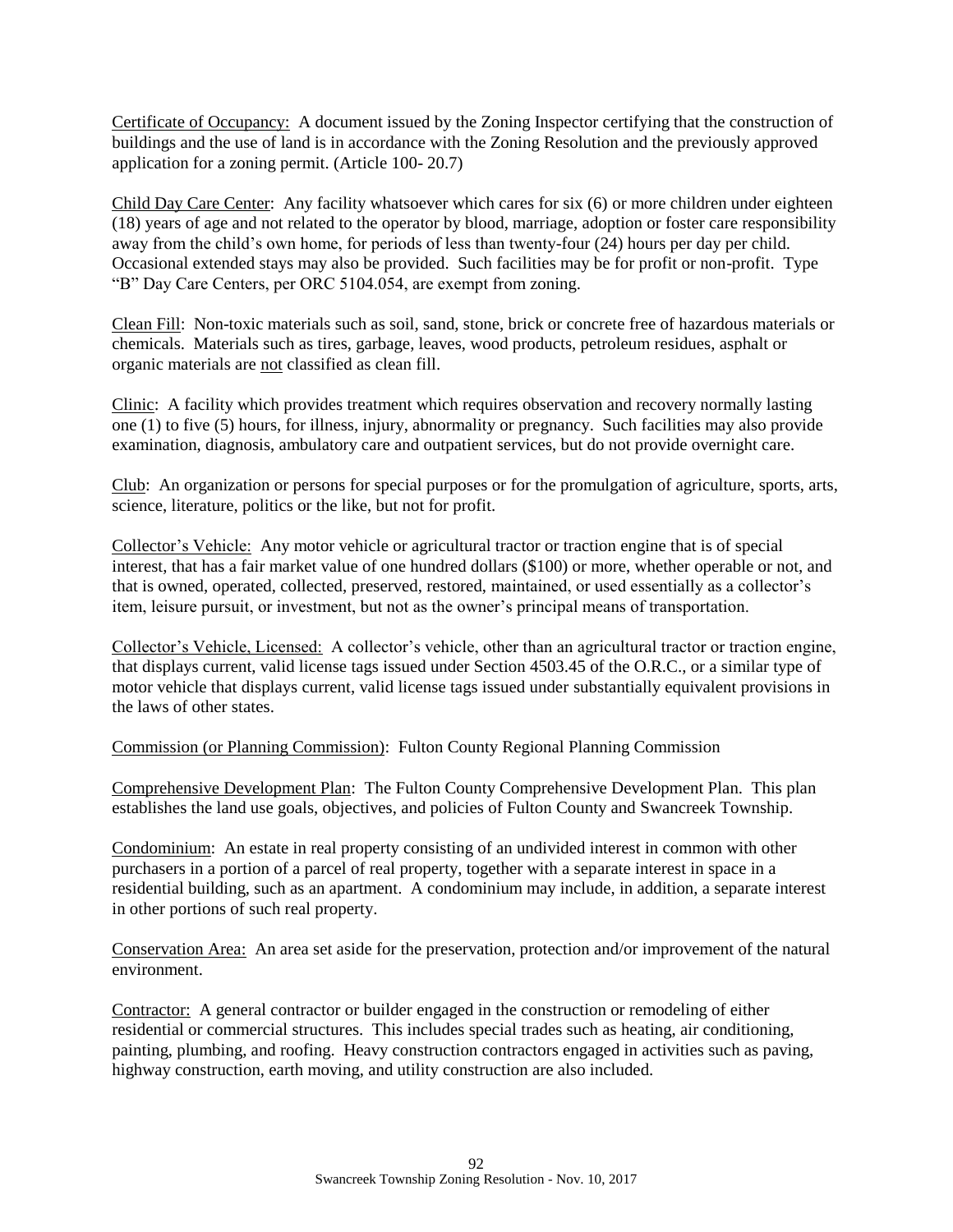Custom Work Shop: A building or part of a building where goods are produced to special order and sold at retail. (Article 100-15.2[3])

District: A portion of Swancreek Township within which, on a uniform basis, certain uses of land and buildings are permitted and within which certain regulations and requirements apply under the provisions of this resolution. (Article 100-4)

Drive-in Establishment: A business establishment so developed that its principal retail or service character is dependent on providing a driveway approach or parking spaces for motor vehicles so as to serve patrons while in the motor vehicle (e.g., restaurants, cleaners, banks, theaters). (Article 100-15)

Driveway: A vehicular access for ingress/egress to a principal structure or accessory structure.

Dwelling, Multiple: A building portion used or designed as residence for three (3) or more families living independently of each other and doing their own cooking in said building. This definition includes three-family houses, four-family houses and apartment houses, but does not include manufactured home parks. (Article 100- 12)

Dwelling, Row or Terrace: A row of three (3) or more attached one-family dwellings, not more than two (2) stories in height in which each dwelling has its own front entrance and rear entrance. (Article 100-12)

Dwelling, Single Family: Detached, individual dwelling units, which accommodate one family related by blood, adoption, or marriage; or up to five unrelated individuals living as one housekeeping unit. The type of construction of such units shall conform either to the OBOA, or CABO "One and Two Family Dwelling Code", or other applicable building code if adopted, or be classified as an "Industrialized Unit" under the Ohio Basic Building Code, or conform to Ohio Revised Code 303.212, definitions of permanently sited manufactured housing, as follows:

Permanently Sited Manufactured Housing must:

- a. Be constructed pursuant to the HUD Code (Manufactured Housing Construction and Safety Standards Act of 1974, 42 U.S.C.A. 88 stat. 700, 5401 and 5403) after January 1, 1995. It must also have a permanent label or tag attached to it as specified in 42 U.S.C.A. 5415, certifying compliance with all federal construction and safety standards.
- b. Be attached to a permanent frost-free foundation (slab, crawl space foundation or full foundation).
- c. Be connected to appropriate utilities.
- d. Have a length of at least 22 feet and a width of at least 24 feet, as manufactured.
- e. Have at least 1,000 square feet of living area. \*Minimum standard for Swancreek Township is 1200 square feet pursuant to Article 100-8.4 Minimum Dwelling Size.
- f. Have conventional residential siding (i.e. lap, clapboard, shake, masonry, vertical natural materials), a 6-inch minimum eave overhang, and a minimum "A" roof pitch of 3:12.
- g. Have removed it indicia of mobility (temporary axles, trailer tongue, running lights) upon placement upon its foundation.
- h. Be intended to be assessed and taxed as permanent real estate, not personal property.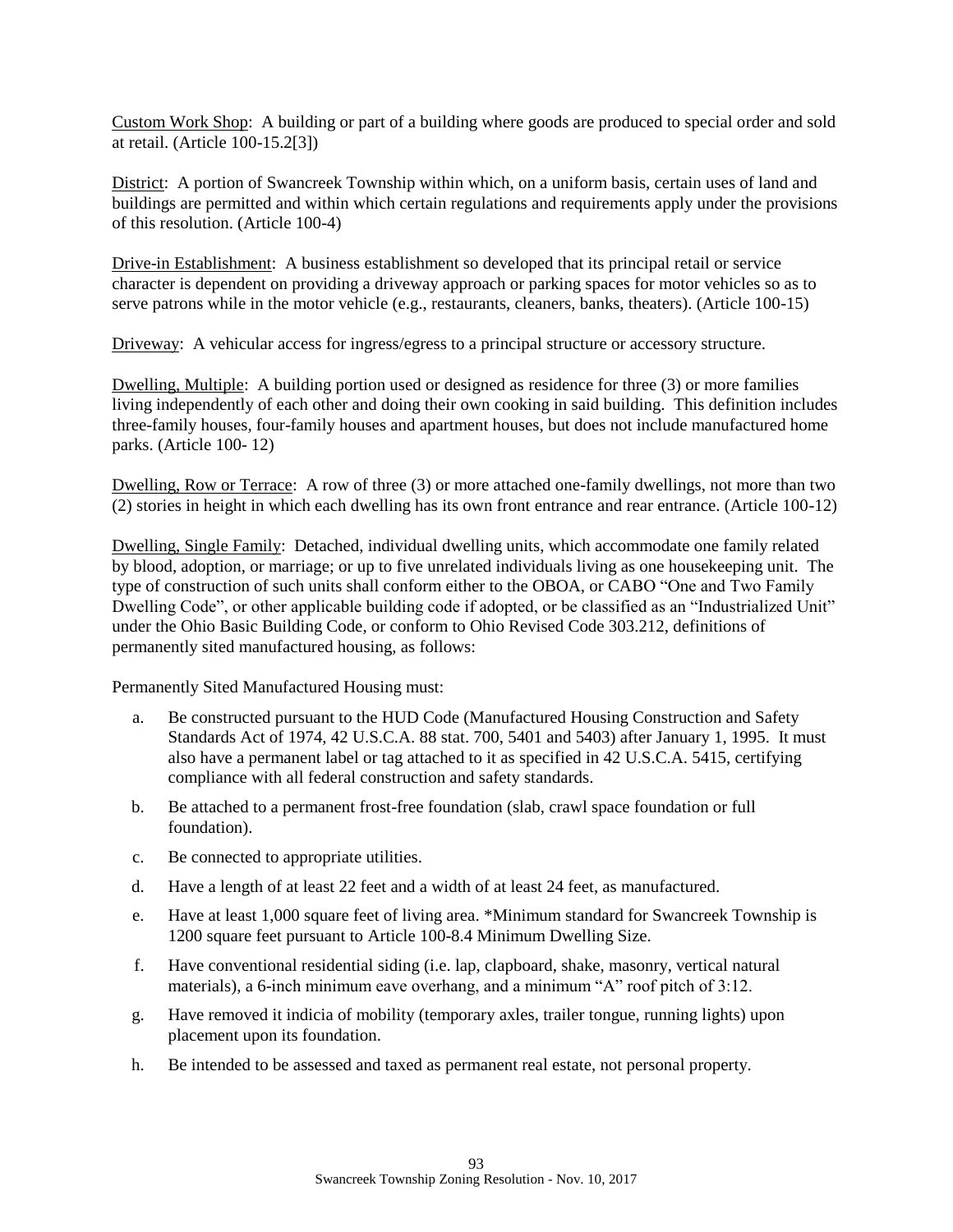i. Before any manufactured home or relocated manufactured home can be legally occupied, inspections must be performed by OMHA approved and certified inspection agencies and inspectors. There must be three inspections before the manufactured home will be approved for final occupancy. The three required inspections are: 1. Footing inspection, 2. Electrical service inspection, and 3. Final inspection. Certification of each shall be provided to the township before a Swancreek Township final occupancy certificate will be issued by the Zoning Inspector.

Efficiency Unit: An efficiency unit is a dwelling unit consisting of one (1) room exclusive of bathroom, kitchen, hallways, closets, or dining alcove directly off the principal room providing not less than four-hundred and fifty (450) square feet of floor area.

Emergency Shelter: A facility providing room and board, protection, counseling and pre-placement screening for abused children or adults for a normal stay of not over thirty (30) days per client. Such facility shall not provide intensive treatment or therapy services.

Erected: The word "erected" includes built, constructed, reconstructed, moved upon, or any physical operations on the premises required for the building. Excavations, fill, drainage and the like, shall be considered a part of erection.

Essential Services: The phrase "essential services" means the erection, construction, alteration or maintenance by public utilities or municipal departments or commissions of underground, surface, or overhead gas, electric, steam, or water transmission or distribution systems, collection, communication, supply or disposal systems including mains, drains, sewers, pipes, conduits, wires, cables, fire alarm boxes, traffic signals, hydrants, towers, poles, and other similar equipment, furnishing and accessories in connection therewith reasonable for furnishing of adequate service by such public utilities or municipal departments or commissions or for the public health or general welfare, but not including buildings other than such buildings as are primarily enclosures or shelters of the above essential service equipment.

Excavating: Excavating shall be the removal of sand, stone, gravel, or fill dirt below the average grade of the surrounding land and/or road grade, whichever shall be highest. (Article 100-5.2 [14])

Family: Any number of individuals living together as a single housekeeping unit and doing their cooking on the premises, as distinguished from a group occupying a boarding or rooming house or hotel.

Family Care Facility: A facility licensed or supervised by an appropriate State, Federal or County agency to provide resident services and twenty-four (24) hour supervision to five (5) or fewer persons who are not related to the resident household. Such a facility is headed by agency approved staff and functions as a single housekeeping unit. These individuals are handicapped, aged, disabled, or in need of adult supervision and are provided service and supervision in accordance with their individual needs. This category includes foster or boarding homes for children, group homes, and family homes.

Family Day Care Home: A Child Care Center classified as Type B, per ORC, and located in the operator's own dwelling which receives not over six (6) children including the operator's own children.

Farm: All the contiguous neighboring or associated land operated as a single unit on which the principal use is farming, carried on directly by the owner/operator, manager or tenant farmer, by his own labor or with the assistance of members of his household or hired employees, provided however, that the land is to be considered a farm hereunder, shall include a continuous parcel of five (5) acres or more in area, provided further, farms may be considered as including establishments operated as bona fide greenhouses, nurseries, orchards, chicken hatcheries, poultry farms, and apiaries, but establishments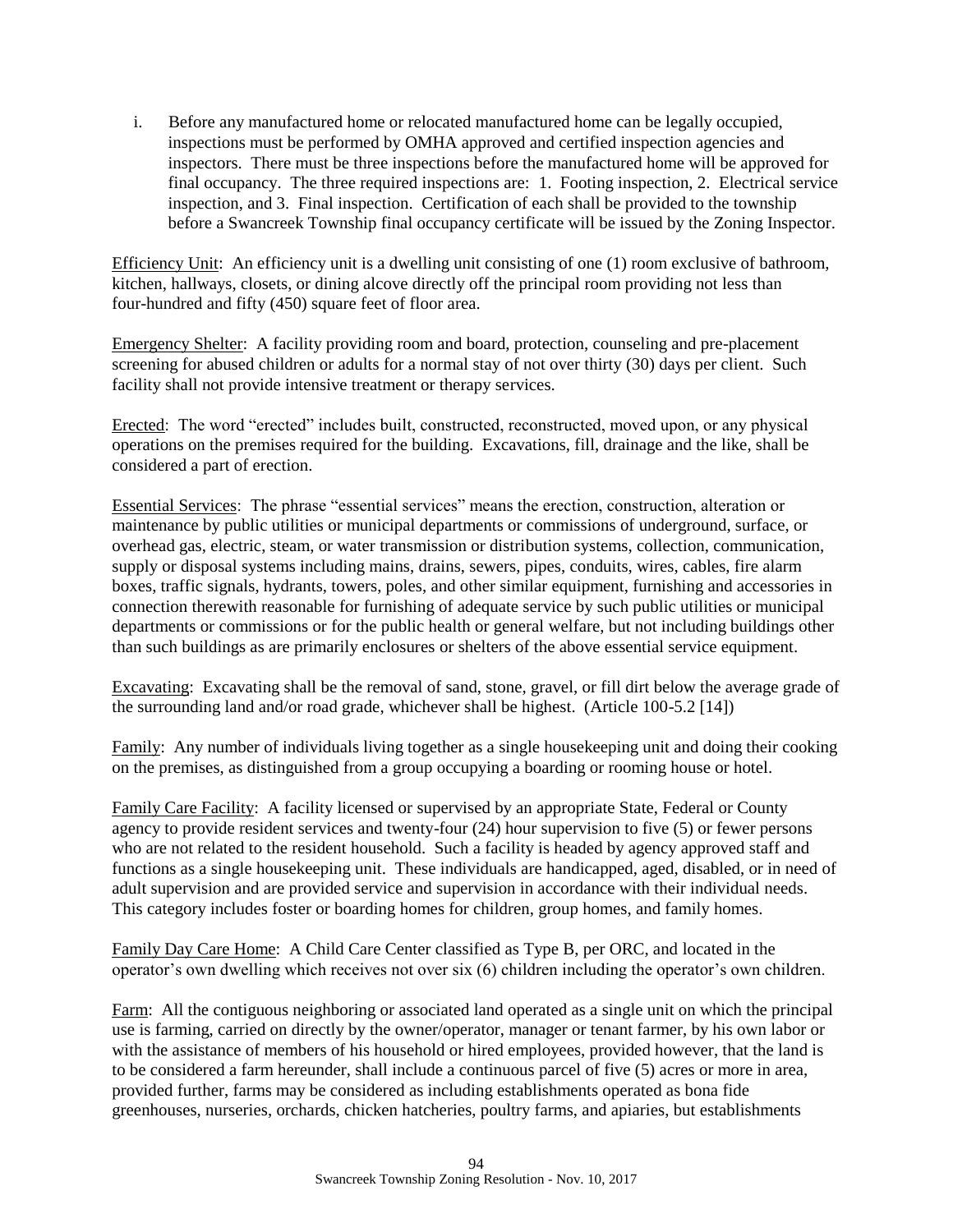keeping or operating fur-bearing animals, riding or boarding stables, commercial dog kennels, stone quarries or gravel or sand pits, shall not be considered a farm. (Article 100- 8.2 [2])

Fence: Enclosures composed of any substance that will present an adequate blockade around a field, yard, or other such expanse of land for the purpose of prohibiting intrusions from outside.

Filling: Shall mean the depositing or dumping of any matter onto, or into the ground, except common household gardening. (Article 100-5.2 [14])

Floor Area, Gross: Is the sum of the gross horizontal areas of the several floors of a building or buildings, measured from the exterior walls or from the centerline of walls separating two (2) buildings. In particular, floor area includes: basement space, elevator shafts or stairwells, floor space for mechanical equipment, penthouses, balconies, mezzanines, enclosed porches and accessory buildings, attic floor space (whether or not floor has been laid) providing structural head room of seven-feet sixinches (7'6"). Floor area shall not include: elevator or stair bulkheads, accessory water tanks or cooling towers, uncovered steps, attic floor space less than five-feet (5') high. Covered, but enclosed portion of porches, terraces or breezeways shall have their floor area computed at fifty percent (50%) of the actual floor area. Uncovered and unenclosed porches, terraces or breezeways shall have their floor area computed at twenty-five percent (25%) of the actual floor area.

Floor Area, Residential: For the purposes of computing the minimum allowable floor area in a residential dwelling unit, the sum of the horizontal areas of each story of the building shall be measured from the interior faces of the exterior wall. The floor area measurement is exclusive of areas of basements, unfinished attics, attached garages, breezeways, and enclosed or unenclosed porches. (Article 100-18.0 to 18.2)

Floor Area, Usable (For the Purposes of Computing Parking): The area used for or intended to be used for the sale of merchandise or services, or for use to serve patrons, clients or customers. Such floor area, which is used or intended to be used principally for the storage of processing of merchandise, such as hallways, stairways and elevator shafts, or for utilities or sanitary facilities, shall be excluded from this computation of "Usable Floor Area". Measurement of usable floor area shall be the sum of the horizontal areas of the several floors of the building, measured from the interior faces of the exterior walls.

Garage, Commercial: Any premises except those described as a private, community or storage garage, available to the public, used principally for the storage of automobiles or motor driven vehicles, for remuneration, hire or sale, where any such vehicle or engine may also be equipped for operation, washed or serviced.

Garage, Community: A garage used for the storage of vehicles of residents of dwelling units on the same or adjacent block or blocks, and providing only incidental services to such vehicles as are stored therein.

Garage, Private: A building used primarily for the storage of self-propelled vehicles for the use of the occupants of a lot on which such building is located and with a capacity of not more than three (3) motor driven vehicles. The foregoing definition shall be construed to permit the storage on any one (1) lot, for the occupants thereof, of not more than one (1) commercial vehicle not exceeding a rated capacity of three-fourths  $(3/4)$  ton.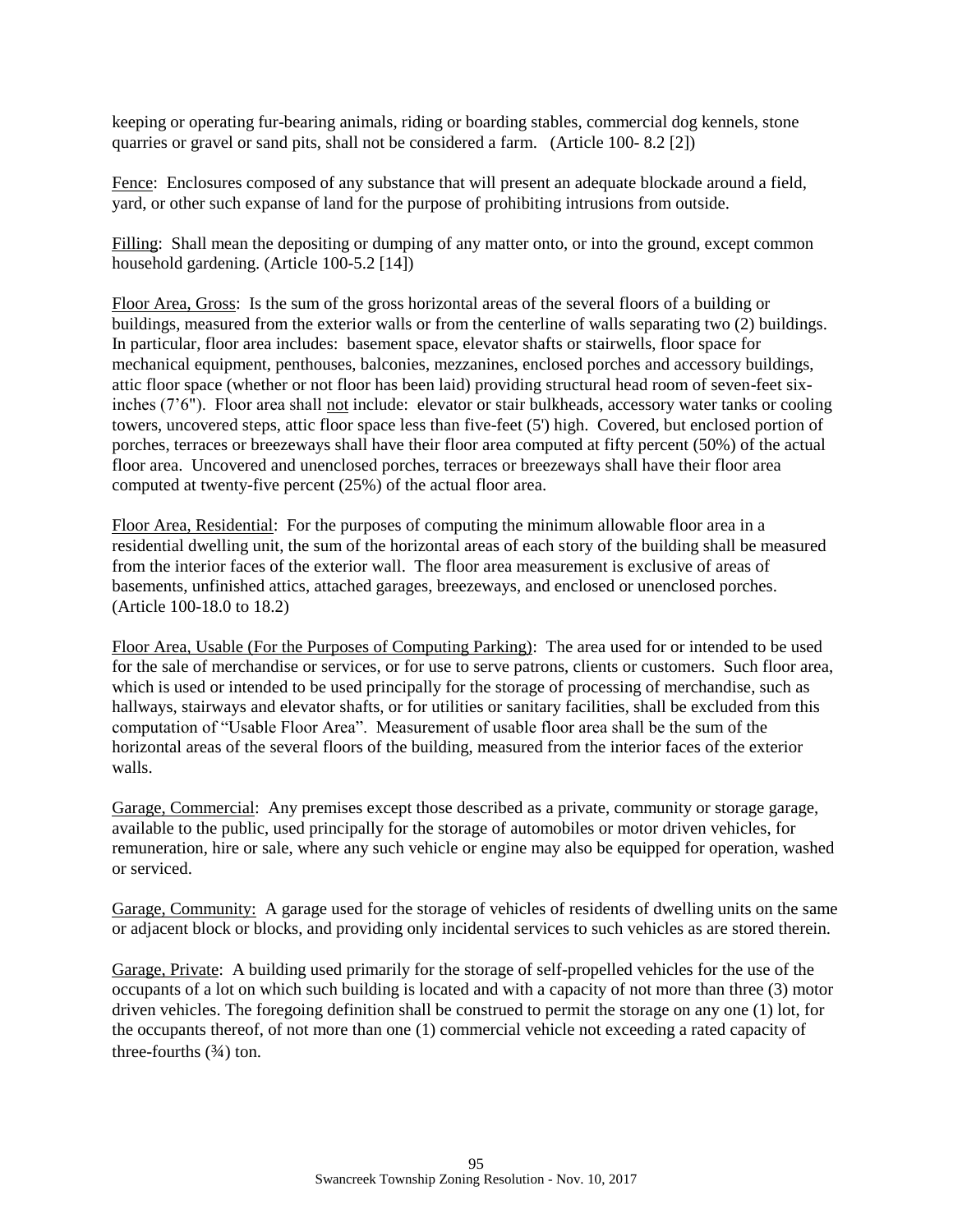Garage, Storage: Any premises except those herein defined as private garage, used exclusively for the storage of self-propelled vehicles, and where such vehicles are not repaired.

Grade: The established grade of the street or sidewalk shall be the elevation of the curb at the mid-point of the front of the lot. The elevation is established by the Swancreek Township Zoning Inspector. (Article 100-5.2[5])

Group Care Facility: Is a non-secure facility providing resident services to five (5) or more individuals of whom one (1) or more are unrelated. These individuals are handicapped, aged, or disabled, are undergoing rehabilitation, and are provided services to meet their needs. This category includes uses licensed or supervised by any Federal, State or County Health/Human Services agency, such as group homes (all ages), halfway houses, resident schools, resident facilities, and foster or boarding homes. Such a facility is headed by an agency approved staff and functions as a single housekeeping unit.

Group Care Home: Means any dwelling, building or other place, occupied by one (1) to ten (10) persons, including resident staff, whether operated for profit or not, which provides for a period exceeding twentyfour (24) hours, one (1) or more personal services for persons not related to the owner or administrator by law, blood, marriage or adoption, and not in foster care, who requires such services. The personal assistance, in addition to housing and good services, may include but not be limited to personal assistance with bathing, dressing, housekeeping, adult supervision, emotional security and other related services but not including medical services. Group care homes shall not be deemed to include rooming or boarding homes, group housing, clubs, hotels, emergency shelters and nursing homes.

Group Home: A facility wherein a) the operator is not legally related to the individuals supervised and is licensed by a Federal, State or County agency and wherein: b) one (1) or more individuals is provided with room, board, specialized and distinctive care and supervision in a family environment, or where five (5) or more individuals reside and are provided with room, board, ordinary care and supervision in a family environment.

Historical Motor Vehicle: Any motor vehicle that is over twenty-five (25) years old and is owned solely as a collector's item and for participation in club activities, exhibitions, tours, parades, and similar uses, but that in no event is used for general transportation.

Home Occupation: Any use customarily conducted entirely within the dwelling and carried on by the inhabitants thereof, which use is clearly incidental and secondary to the use of the dwelling for dwelling purposes and does not change the character thereof. Provided further that no article or service is sold or offered for sale on the premises except as such as is produced by such occupation; that such occupation shall not require internal or external alterations or construction features, equipment, machinery, or signs not customary in residential areas. Regulated pursuant to Article 100-5.8.

Hospital: An institution providing health services, primarily for inpatients and medical or surgical care of the sick or injured, including as an integral part of the institution, such related facilities as laboratories, out-patient departments, training facilities, central service facilities and staff offices.

Hotel: A building occupied or used as a temporary abiding place of individuals or groups of individuals with or without meals, and in which there are more than five (5) sleeping rooms, and in which no provision is made for cooking in any individual room.

Industrialized Unit: A building unit or assembly of closed construction fabricated in an off-site facility, that is substantially self sufficient as a unit or as a part of a greater structure and that requires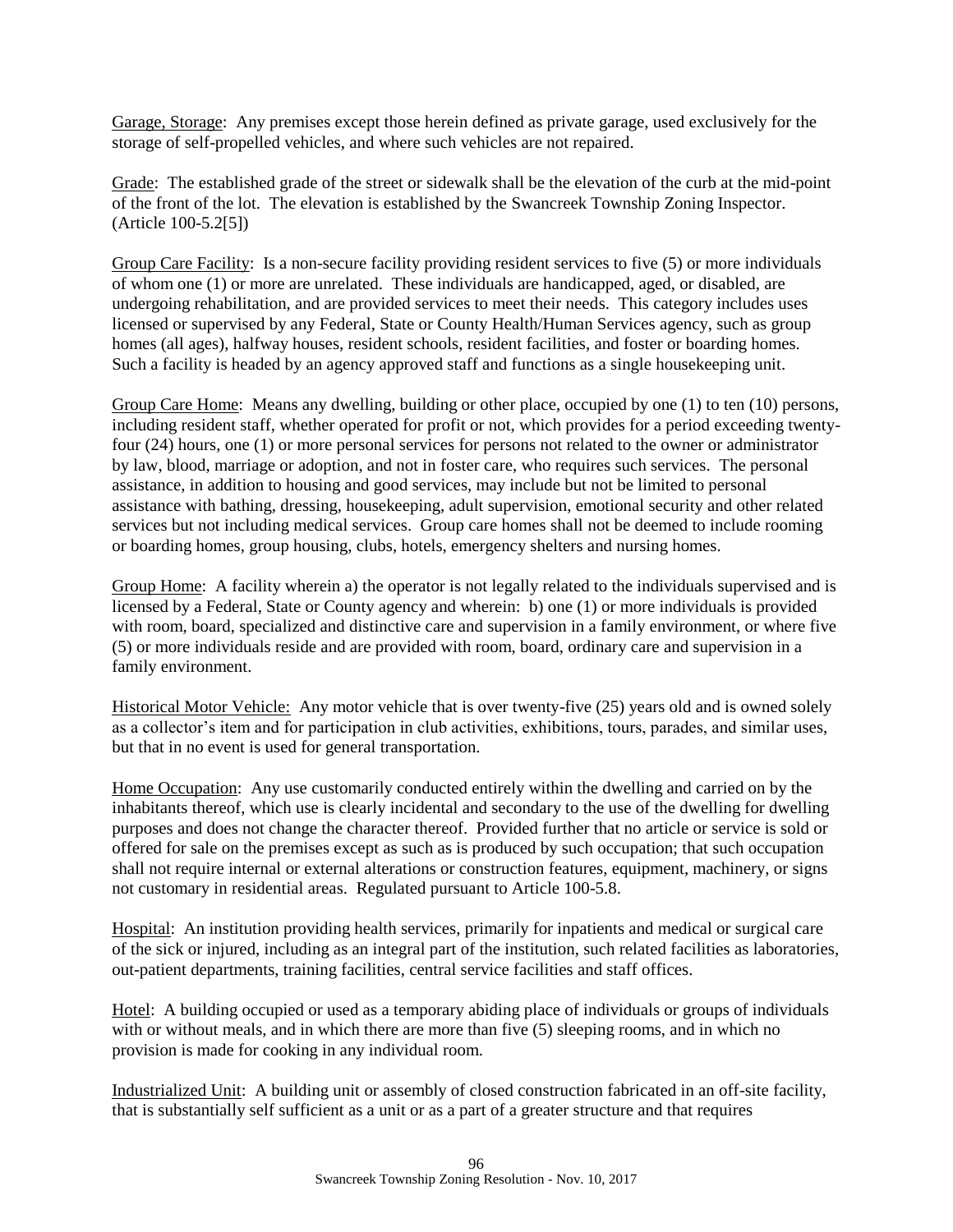transportation to the site of intended use. Industrialized unit includes units installed on the site as independent units, as part of a group of units, or incorporated with standard construction methods to form a completed structural entity. Industrialized unit does not include a manufactured or mobile home as defined herein.

Junk: The term "junk" shall include old or scrap copper, brass, rope, rags, trash, construction and demolition debris, paper, rubber, iron, steel, wood and other old or scrap ferrous or non-ferrous material, abandoned motor vehicles and vehicles, machinery and appliances and any other materials or other castoff materials of any kind whether or not same could be put to any reasonable use.

Junk Yard: The term "junk-yard" includes automobile wrecking yards, salvage areas, scrap metal processing facilities, garbage dumps, and includes any area of more than two-hundred (200) square feet for the storage, keeping or abandonment of junk, including scrap metals, other scrap materials or reclaimed materials, or for the dismantling, demolition, or abandonment of automobiles or other vehicles or machinery or parts thereof, but does not include uses established entirely within enclosed buildings. (Article 17.3[1])

Kennel: Any lot or premises on which three (3) or more domestic dogs or exotic pets, four (4) months of age or more, are kept for the purpose of breeding, permanently or temporarily boarded, or for commercial sale. (Article 100-8.3[1])

Kennel, Private: Any lot, building or premises on which three (3) or more domestic or exotic pets, being more than four (4) months of age, are kept and belong to the owner of the principal use for the purpose of show, hunting or as pets.

Lake: Natural or artificial bodies of water of two or more acres.

Laboratory: A place devoted to experimental, routine study or basic study such as testing and analytical operation and which manufacturing of product or products, except prototypes, is not performed.

Loading Space: An off-street space on the same lot with a building or group of buildings, for temporary parking for a commercial vehicle while loading or unloading merchandise or materials. (Article 100-7.4)

Lot: A parcel of land occupied or intended for occupancy by a use permitted in this resolution, including one (1) main building with its accessory buildings, and providing the open spaces, parking spaces, and loading spaces required by this resolution.

Lot Area: The total horizontal area within the lot lines of a lot, exclusive of the road right-of-way. (Article 100-18)

Lot, Corner: A lot located at the intersection of two (2) streets or a lot bounded on two (2) sides by a curving street, any two (2) chords of which form an angle of one hundred thirty-five (135) degrees or less. The point of intersection of the tangents described above.

Lot Coverage: The part or percent of the lot occupied by buildings or structures, including accessory buildings or structures. (Article 100-18)

Lot Depth: The mean horizontal distance from the front lot line to the rear lot line.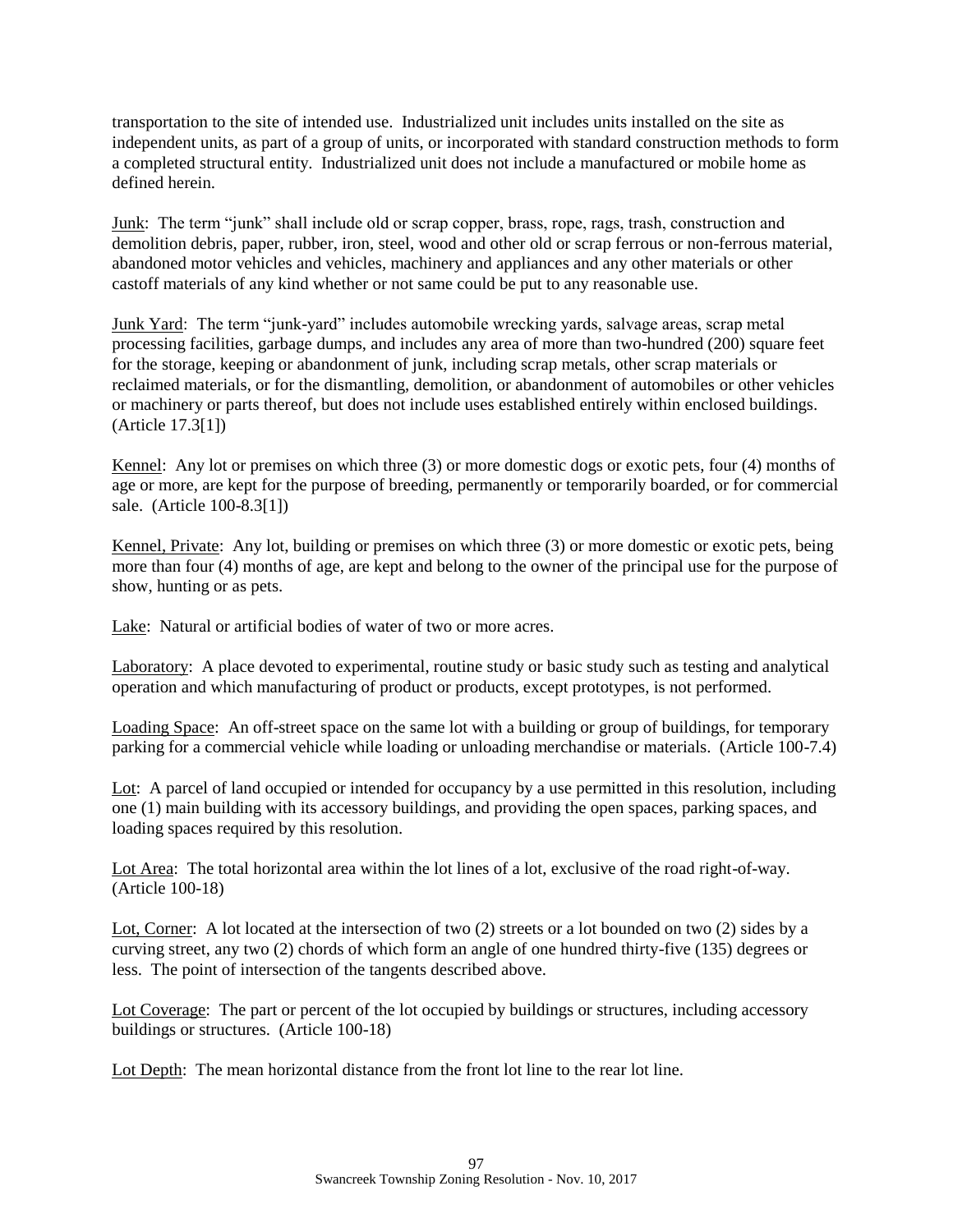Lot, Double Frontage: A lot other than a corner lot, having frontage on two (2) more or less parallel streets. In the case of a two (2) or double frontage lot, one (1) street will be designated as the front street for all lots in the plat and in the request for a zoning compliance permit. If there are existing structures in the same block fronting on one (1) or both of the streets, the required front yard setback shall be observed on those streets where such structures presently front.

Lot Frontage: The front of a lot shall be construed to be the continuous non-interrupted frontage portion nearest the street and contain the entrance to the property. For the purpose of determining yard requirements on corner lots and through lots, all sides of a lot adjacent to streets shall be considered frontage, and yard requirements shall be provided as indicated under Yards in this section. (Article 100- 18.0 to 18.2)

Lot, Interior: A lot other than a corner lot with only one (1) lot line fronting on a street.

Lot Lines: The property lines bounding the lot.

- a. Front Lot Line: In the case of an interior lot abutting upon one (1) public or private street, the front lot line shall mean the line separating such lot from such street right-of-way. In the case of a corner or double frontage lot, the front lot line shall be that line separating said lot from that street which is designated as the front street in the plat and in the request for a zoning compliance permit. (See Lot, Double Frontage)
- b. Rear Lot Line: Ordinarily, that lot line which is opposite and most distant from the front lot line of the lot. In the case of an irregular, triangular, or gore-shaped lot, a line ten (10) feet in length entirely within the lot parallel to and at the maximum distance from the front lot line of the lot shall be considered to be the rear lot line for the purpose of determining depth of rear yard. In cases where none of these definitions are applicable, the Planning Commission shall designate the rear lot line. (See Lot, Double Frontage)
- c. Side Lot Line: Any lot line not a front lot line or a rear lot line. A side lot line separating a lot from a street is a side street lot line. A side lot line separating a lot from another lot or lots is an interior side lot line.
- d. Street or Alley Lot Line: A lot line separating the lot from the right-of-way of a street or an alley.

Lot of Record: A lot which actually exists in a subdivision plat as shown on the records of the County Recorder, or a lot or parcel described by metes and bounds, the description of which has been so recorded.

Lot Width: The horizontal distance between the side lot lines, measured at the two (2) points where the building line or setback intersects the side lot lines. (Article 100-18)

Major Thoroughfare: A main traffic artery designated on the Fulton County Comprehensive Development Plan as a major thoroughfare.

## Manufactured Home

ORC 3781.06 (c)(4) "Manufactured home" means a building unit or assembly of closed construction that is fabricated in an off-site facility and constructed in conformance with the federal construction and safety standards established by the secretary of housing and urban development pursuant to the "manufactured Housing Construction and Safety Standards Act of 1974".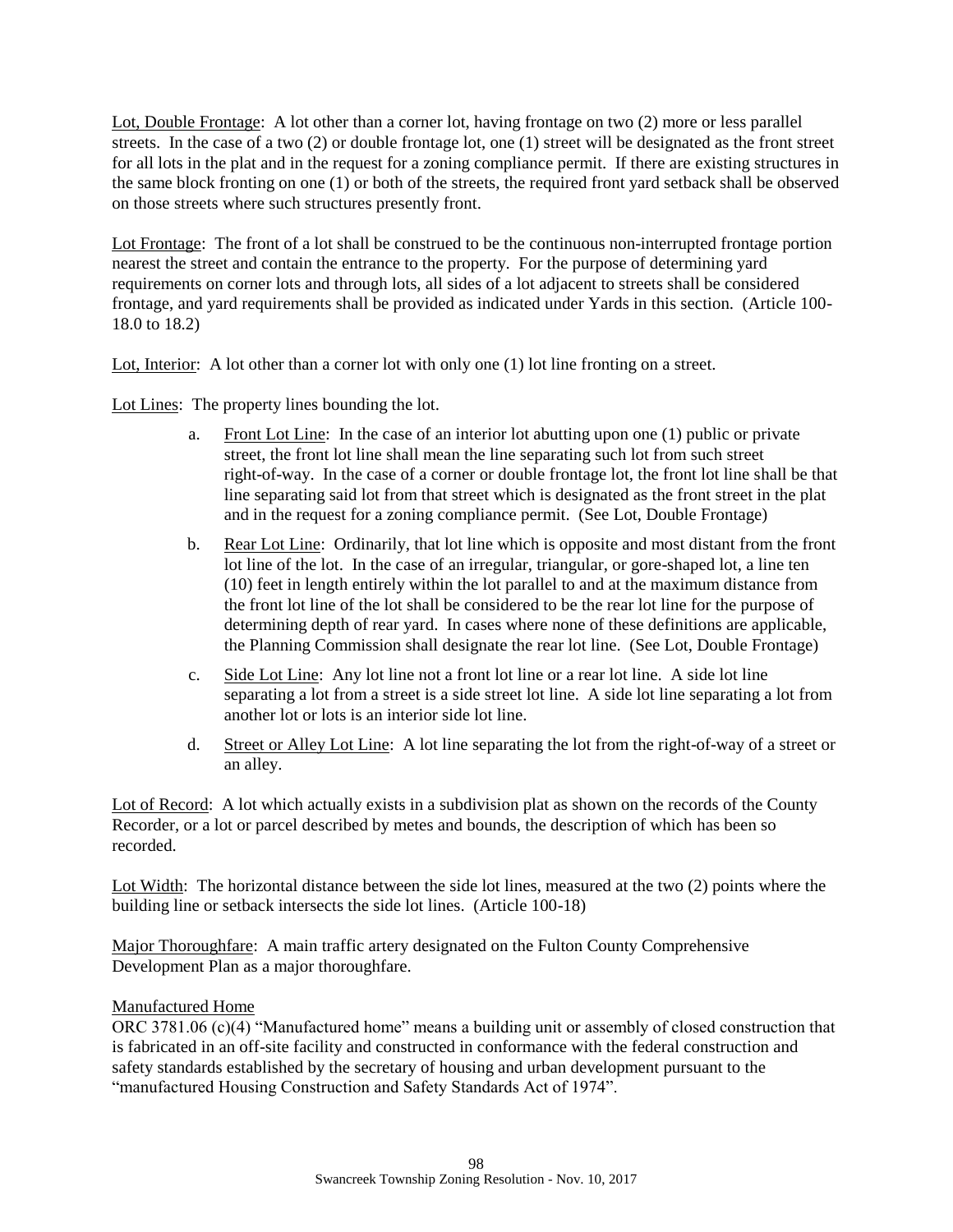A manufactured home is transportable in one or more sections, which, in the traveling mode, is eight (8) body feet or more in width or forty (40) body feet or more in length or, when erected on site, is three hundred twenty (320) or more square feet, and which is built on a permanent chassis, designed to be used as a dwelling with or without permanent foundation when connected to required utilities. Calculations used to determine the number of square feet in a structure's exterior dimensions are measured at the largest horizontal projections when erected on site. These dimensions include all expandable rooms, cabinets, and other projections containing interior space, but do not include bay windows. For the purposes of this section, chassis means a steel frame specifically designed and constructed with wheels or running gear and towing tongue installed for transportation on public streets or highways and designed without the need for a permanent foundation arriving at the site complete and ready for residential occupancy except for minor and incidental unpacking and assembly operations; location on wheels, jacks, blocks, or other foundation, connection to utilities and the like.

Manufactured Home Development: A general category of development that includes manufactured home subdivisions and manufactured home parks.

Manufactured Home Park: Any site or tract of land under single ownership, upon which two (2) or more manufactured homes used for habitation are parked, either free of charge or for revenue purposes; including any roadway building, structures, vehicle, or enclosure used or intended for use as a part of the facilities of such park. (Article 100-12A)

Manufactured Home Site: A plot of ground within a manufactured home park designed for the accommodation of one (1) mobile home.

Manufactured Home Subdivision: A subdivision designed and/or intended for the sale of lots for siting manufactured homes.

Mobile Home: A non self-propelled building unit or assembly of closed construction that is fabricated in an off-site facility, built on a permanent movable chassis which is 8 feet or more in width and more than 35 feet in length, which when erected on site is 320 or more square feet, that is transportable in one or more sections and which does not qualify as a manufactured home or industrialized unit.

Motel: A series of attached, semi-detached, or detached rental units containing bedroom, bathroom and closet space wherein each unit has a separate individual entrance leading directly from the outside of the building. No kitchen or cooking facilities are to be provided without the approval of the Planning Commission, with the exception of units for use of the manager and/or caretaker. (Article 100-15.2[2])

Motor Vehicle: Any vehicle propelled or drawn by power other than muscular power. (Ohio Revised Code 4501.01, Definitions)

Nonconforming Building: A nonconforming building is a building or portion thereof lawfully existing at the effective date of this Resolution or amendments thereto, and which does not conform to the provisions of the resolution in the zoning district in which it is located. (Article 100-6.2)

Noise: Any noise or sound that emanates in such manners and/or volume and is of such intensity, character and duration to be offensive or disturbing to a person of ordinary sensibilities.

Nonconforming Use: A nonconforming use is a use which lawfully occupied a building or land at the effective date of this Resolution or amendments thereto, and that does not conform to the use regulations of the zoning district in which it is located. (Article 100-16)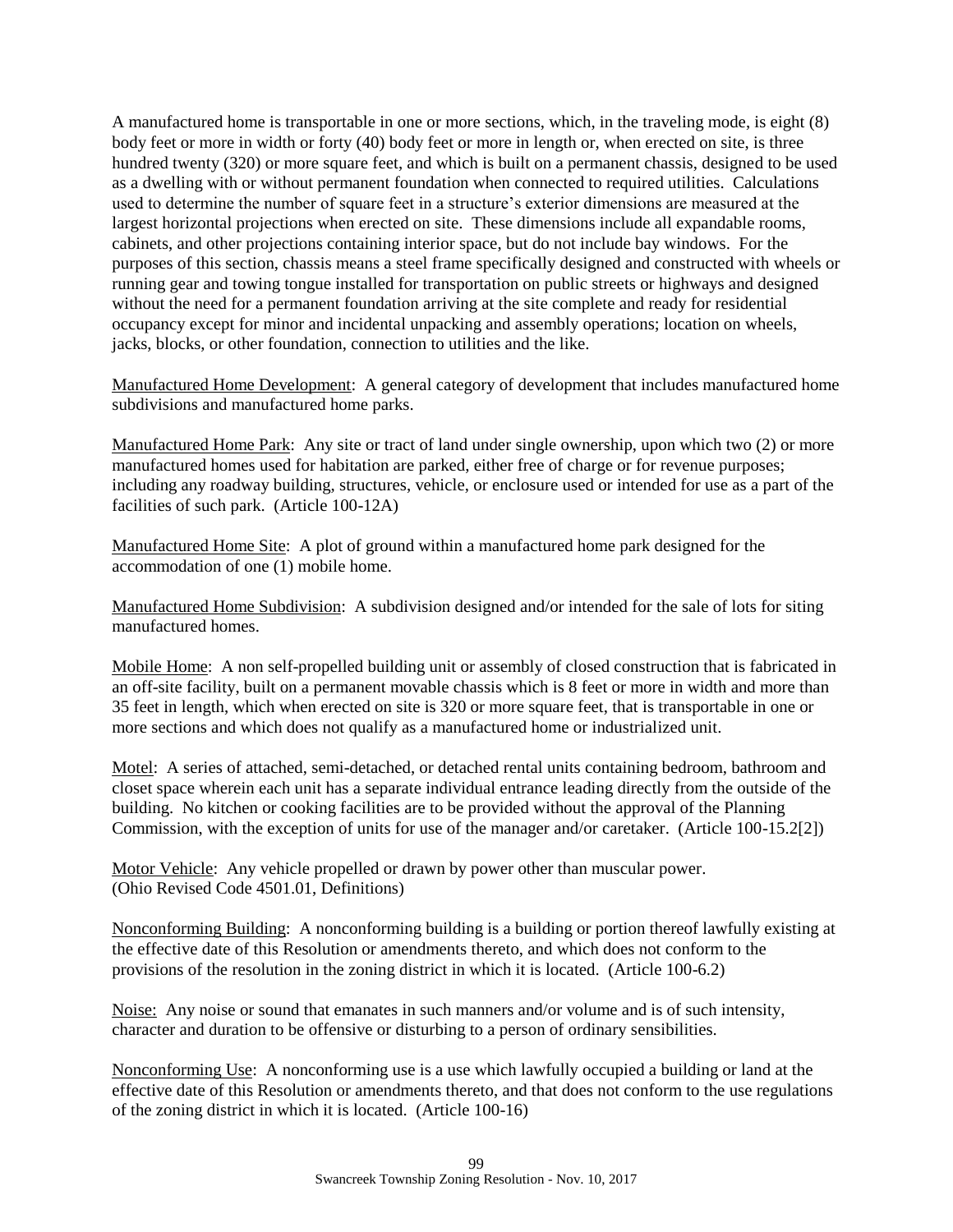Nursing Home: A facility licensed and regulated by the State of Ohio, which provides lodging and long-term skilled nursing care for aged, chronically ill or convalescent patients. This term does not include hospitals, clinics, or similar institutions.

Nursery Plant Material: In a space, building or structure, or combination thereof, for the storage of live trees, shrubs, or plants offered for wholesale or retail sale including products used for gardening or landscaping. The definition of nursery within the meaning of the Resolution does not include any space, building, or structure used for the sale of fruits, vegetables, or Christmas trees.

Nuisance Factor: Is an offensive, annoying, unpleasant, or obnoxious thing or practice, a cause or source of annoyance, especially a containing or repeating invasion of any physical characteristics of activity or use across a property line which can be perceived by or affects a human being, or the generation of an excessive or concentrated movement of people or things such as: a) noise; b) dust; c) smoke; d) odor; e) glare; f) fumes; g) flashes; h) vibration; i) shock waves; j) heat; k) electronic or atomic radiation; l) objectionable effluents; m) noise or congregation of people, particularly at night; n) passing traffic; o) invasion of street frontage by traffic generated from an adjacent land use which lacks sufficient parking and circulation facilities.

Occupied: The word "occupied" includes arranged, designed, built, altered, converted to, rented or leased, or intended to be occupied.

Off-Street Parking Lot: A facility providing vehicular parking spaces along with adequate drives and aisles for maneuvering so as to provide access for more than two (2) automobiles. (Article 100-7)

Open Air Business Uses: Open-air business uses not conducted from a wholly enclosed building, if operated for profit, shall include the following uses:

- a. Bicycle, trailer, motor vehicle, boats or home equipment sale or rental service.
- b. Outdoor display and sale of garages, swimming pools, and similar uses.
- c. Retail sale of trees, fruit, vegetables, shrubbery plants, seed, topsoil, humus, fertilizer, trellis, lawn furniture, playground equipment, and other home garden supplies and equipment.
- d. Tennis courts, archery courts, shuffleboard, horseshoe courts, miniature golf, golf driving range, children's amusement park or similar recreation. (Article 100-14.4[1])

Open Front Store: A business establishment so developed that service to the patron may be extended beyond the walls of the structure, not requiring the patron to enter said structure.

Open Storage: All outdoor storage of building materials, sand, gravel, stone, lumber, equipment and other supplies.

Outdoor Furnace: Any device that is designed or intended to burn wood, or wood by-product or similar material, for the purpose of providing a source of heat, either directly or indirectly, to any structure or appurtenance thereto.

Overlay District: An additional secondary zoning classification, which establishes specific regulations on the use of land, buildings, or structures.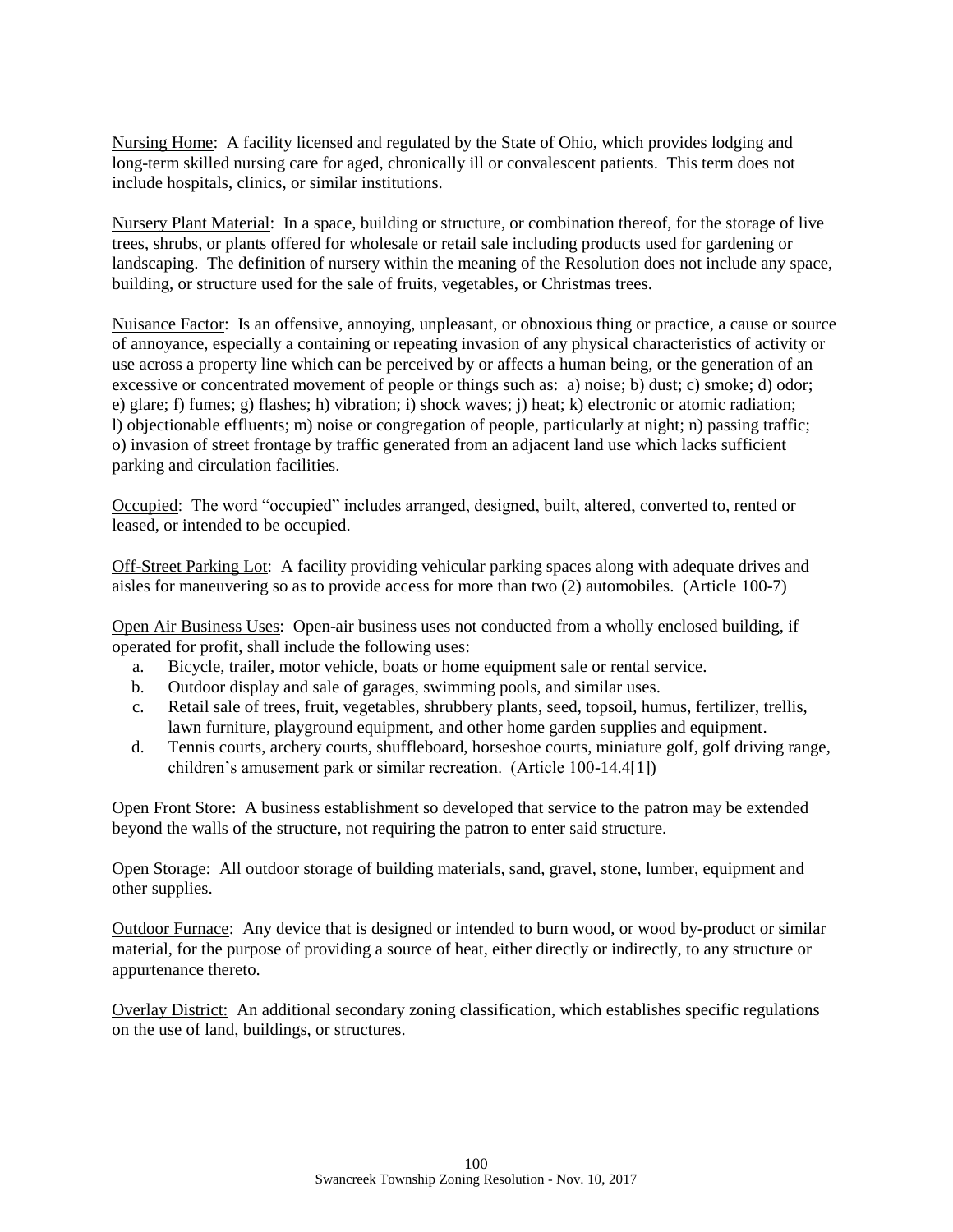Parking Space: An area of not less than nine and one-half (9½) feet wide, by twenty (20) feet long, for each automobile or motor vehicle, such space being exclusive of necessary drives, aisles, entrances, or exits and being fully accessible for the storage or parking of permitted vehicles. (Article 100-7 to 7.5)

Planned Unit Development: A development, which is planned to integrate residential, commercial, industrial, or any other use. (ORC 519.021)

Pond: A permanent or temporary body of open water, which is more than one-half (1/2) acre in size and less than two (2) acres in size.

Porch, Enclosed: A covered entrance to a building or structure which is totally enclosed, and projects out from the main wall of said building or structure and has a separate roof or an integral roof with the principal building or structure to which it is attached.

Porch, Open: A covered entrance to a building or structure which is unenclosed except for columns supporting the porch roof, and projects out from the main wall of said building or structure and has a separate roof or an integral roof with the principal building or structure to which it is attached.

Public Utility: Any person, firm, corporation, municipal department, board of commission duly authorized to furnish and furnishing, under Federal, State, or municipal regulations, to the public, electricity, gas, steam, communication, telegraph, transportation, or water services. (Article 100-5.2[15])

Quarry Excavation: Shall mean any breaking of the ground to hollow out by cutting or digging or removing any soil or rock matter to a depth greater than twelve (12) inches from the surface. (Article 100-5.2[7])

Recreation Facilities, Commercial: Facilities open to the public, established and operated for profit, such as swimming pools, ice skating rinks, riding stables, campgrounds, race tracks, amusement parks, carnivals or similar commercial enterprises.

Recreation Facilities, Non-Commercial: Private and semi-public facilities, not operated for commercial gain, including riding clubs, game preserves, campgrounds, hunting and trapping, private community swimming pools, or other private noncommercial recreation areas, facilities or recreation centers; may be leased to outside groups or organizations provided the fee for such purposes is limited to incidental maintenance and custodial expenses.

Recycling Center: A building in which used material is separated and processed prior to shipment to others who will use those materials to manufacture new products.

Residential Social Service Facility (RSSF): A facility which provides shelter and/or rehabilitation for resident clients who are dependent on others for their basic care and other services due to handicap, age, disability, etc. This term includes group care facilities, emergency shelters, and treatment and recovery facilities; but does not include families, boarding houses or lodging houses, nursing homes, hospitals, child or day care centers, or family day care homes.

Rooming House: Is a building or part thereof, other than a hotel, where sleeping accommodations are provided for hire and where meals may be regularly furnished.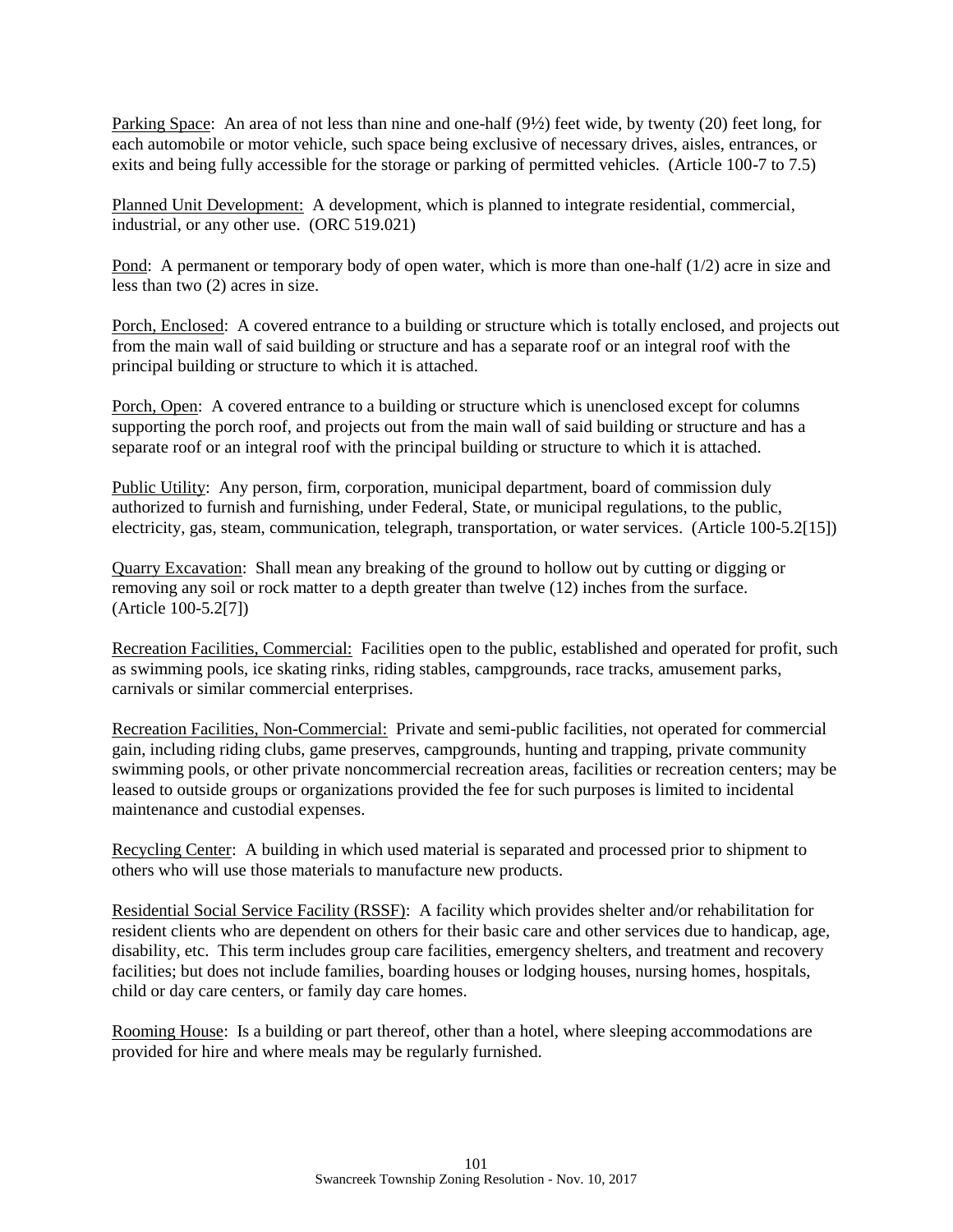Self-Serve Storage Facility: A building consisting of individual, small, self-contained units that are leased or owned for the storage of business and household goods or contractor's supplies.

Separate Ownership: Ownership of a parcel of property wherein the owner does not own adjoining vacant property. Ownership of a property may include dual or multiple-ownership by a partnership, corporation or other group. Provided, that the owner of any number of contiguous lots of record may have as many of said contiguous lots of record considered as a single lot of record for the purpose of this Resolution as he so elects, and in such case the outside perimeter of said group of lots of record shall constitute the front, rear, and side lot lines thereof.

Setback: The minimum horizontal distance between the front of the building, including steps and unenclosed porches and the front lot line or right-of-way line. (Article 100-18)

Sign: Any device designed to inform or attract the attention of persons not on the premises on which the sign is located, provided, however, that the following shall not be included in the application of the regulations herein:

- a. Signs not exceeding one (1) square foot in area and bearing only property numbers, post box numbers, names of occupants of premises, or other identification of premises not having commercial connotations.
- b. Flags and insignia of any government except when displayed in connection with commercial promotion.
- c. Legal notices, identification, informational, or directional signs erected or required by governmental bodies.
- d. Integral decorative or architectural features of buildings, except letters, trademarks, moving parts, or moving lights.
- e. Signs directing and guiding traffic and parking on private property but bearing no advertising matter. (Article 100-5.4)

Signs, Number and Surface Area: For the purpose of determining number of signs, a sign shall be considered to be a single display surface or display device containing elements organized, related, and composed to form a unit. Where matter is displayed in a random manner without organized relationship of elements, or where there is reasonable doubt about the relationship of elements, such element shall be considered to be a single sign.

The surface area of a sign shall be computed as including the entire area within a regular geometric form or combinations of regular geometric forms comprising all of the display area of the sign and including all of the elements of the matter displayed. Frames and structural members not bearing advertising matter shall not be included in computation of surface area. (Article 100-5.4)

Soil Removal: Shall mean removal of any kind of soil or earth matter, including topsoil, sand, gravel, clay, rock or similar materials to a depth not greater than twelve (12) inches, except common household gardening and general farm care.

Solar Energy Structure: A structure designed to utilize solar energy as an alternative for, or supplement to a conventional energy system. Regulated pursuant to Article 100-5.3.

Stable, Private: A building or structure, incidental to an existing residential or principal use, that shelters animals for the exclusive use of the occupants of the premises and not for remuneration, hire, or sale.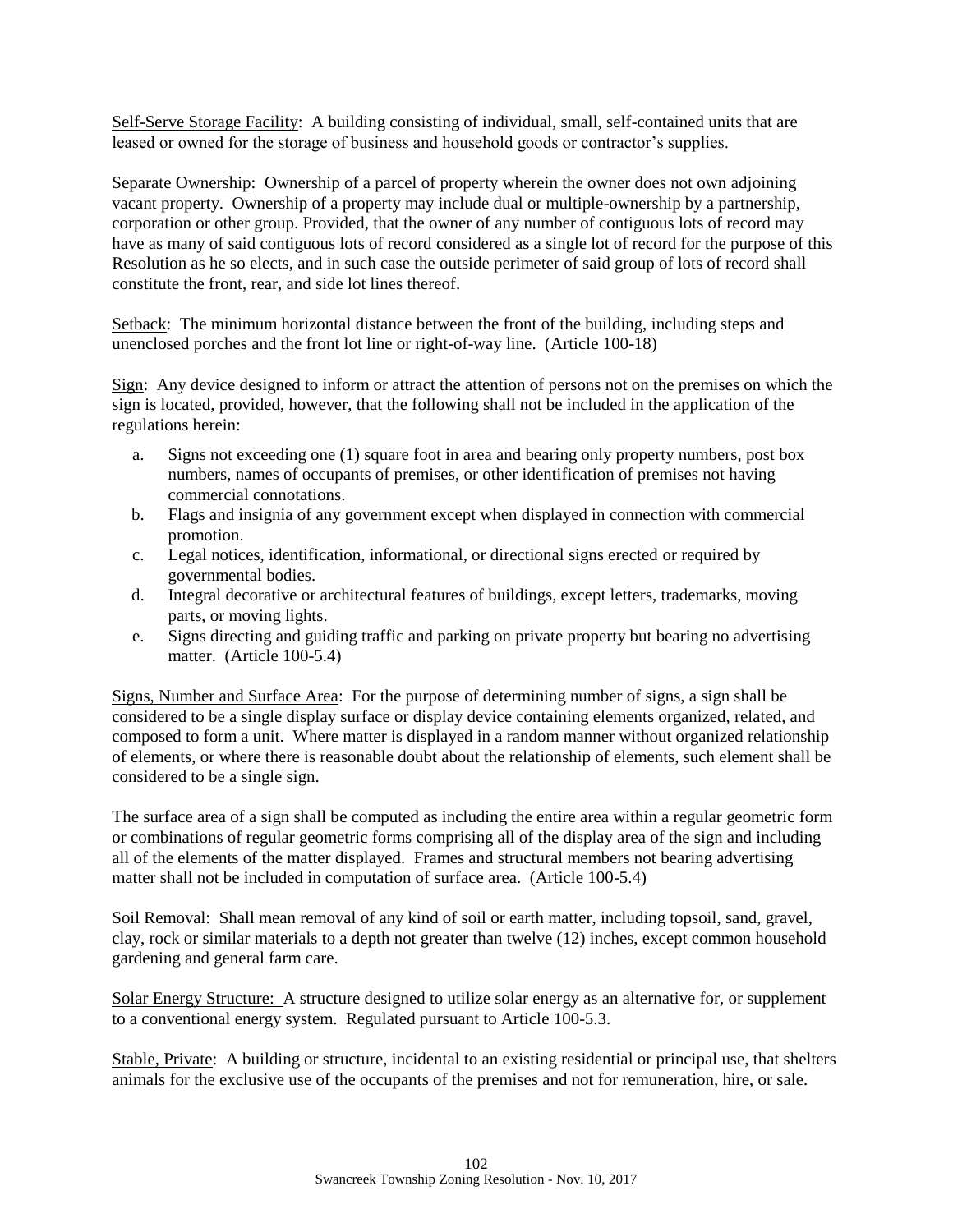Stable, Public: A building, structure, or land where animals are kept for commercial use and for profit, including remuneration, hire, sale, boarding, riding, or show.

Story: That portion of a building, other than a cellar or mezzanine, included between the surface of any floor and the floor next above it, or if there is no floor above it, then the space between the floor and the ceiling next above it.

- a. A "Mezzanine" shall be deemed a full story when it covers more than fifty (50) percent of the area of the story underneath said mezzanine, or, if the vertical distance from the floor next below it to the floor next above it is twenty-four (24) feet or more.
- b. For the purpose of this Resolution, a basement or cellar shall be counted as a story if over fifty (50) percent of its height is above the level from which the height of the building is measured, or if it is used for dwelling purposes by other than a janitor or domestic servants employed in the same building, including the family of the same.

Story, Half: The part of a building between a pitched roof and the uppermost full story, said part having a floor area which does not exceed one-half  $(\frac{1}{2})$  the floor area of said full story.

Street: A public thoroughfare which affords traffic circulation and principal means of access to abutting property, including avenue, place, way, drive, lane, boulevard, highway, road, and other thoroughfare except an alley.

Structure: Anything constructed or erected on the ground or attachment to something having such location.

Structural Alteration: Any change in the supporting members of a building or structure, such as bearing walls or partitions, columns, beams, or girders, or any change in the width or number of exits, or any substantial change in the roof.

Structure, Outdoor Advertising: Any structure of any kind of character erected or maintained for outdoor advertising purposes, upon which any outdoor advertising sign or billboard may be placed, including outdoor advertising statuary. (Article 100-5.4)

Swancreek Corridor Plan: This Plan is for local consideration of land use for the area surrounding the SR 2/US 20A corridor, located between the Villages of Delta and Swanton in Fulton County, Ohio. This Plan focuses on important considerations, specific to this area, which may contribute to the harmonious development of the land located within the study area.

Swimming Pool: An open tank containing at least 1.5 feet of water at any point and maintained by the owner or manager for the purpose of swimming.

- a. Private. Exclusively used without paying an additional charge for admission by the residents and guests of a single household, a multi-family development, or a community, the members and guests of a club, or the patrons of a motel or hotel; an accessory use.
- b. Community. Operated with a charge for admission; a primary use. (Article 100-5.2[8])

Tents: Tents as used in this resolution shall mean a shelter of canvas or the like supported by poles and fastened by cords or pegs driven into the ground and shall not include those types of tents used solely for children's recreational purposes.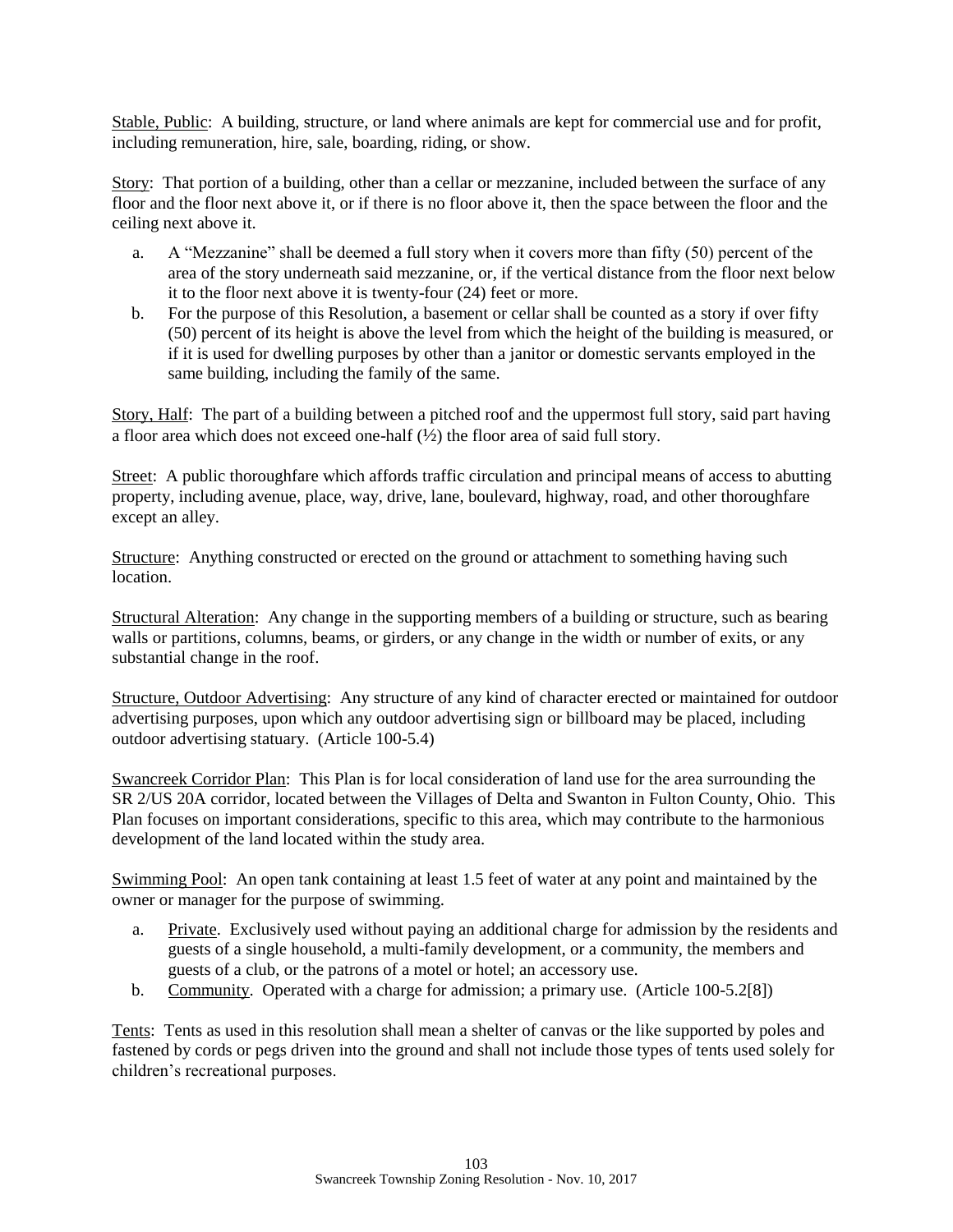Temporary Building and Use: A structure or use permitted by the Zoning Inspector to exist during periods of construction of the main use or for special events, not to exceed six (6) months. (Article 100-8.3[9])

Transportation: The movement or conveyance of people from one location to another by a transportation service, over any public street, road or highway.

Travel Trailer: A vehicular, portable structure built on a chassis, designed for temporary human habitation and for travel and recreational purposes, having a body not exceeding eight (8) feet in width or twenty-eight (28) feet in length.

Use: The purpose of which land or premises of a building thereon is designed, arranged, or intended, or for which it is occupied, or maintained, let, or leased.

Warehouse: A building used primarily for the storage of goods and materials.

Watercourse: Any natural drainage course or source of water. A permanent or intermittent body of surface water, carrying or holding surface water, whether natural or man-made.

Yard: A required open space, other than a court, unoccupied and unobstructed by any structure or portion of a structure.

- a. Yard, Front. A yard extending between side lot lines across the front of a lot and from the front lot line to the building line.
- b. Yard, Rear. A yard extending between side lot lines across the rear of a lot and from the rear lot line to the rear of the principal building.
- c. Yard, Side. A yard extending from the principal building to the side lot line on both sides of the principal building between the lines establishing the front and rear yards. (Article 18)

#### **ARTICLE 100-24 REPEAL OF PRIOR RESOLUTION**

In the interpretation and application, the provisions of this Resolution shall be held to be minimum requirements adopted for the promotion of the public health, morals, safety, comfort, convenience, or general welfare. It is not intended by this Resolution to repeal, abrogate, annul or in any way to impair or interfere with any existing provision of law or resolution other than the above described Zoning Resolution, or with any rules, regulations, or permit previously adopted or issued or which shall be adopted or issued pursuant to the law relating to the use of buildings or premises; provided, however, that where this Resolution imposes a greater restriction than is required by existing Resolution or by rules, regulations or permits, the provisions of this Resolution shall control.

# **ARTICLE 100-25 VESTED RIGHT**

Nothing in this Resolution should be interpreted or construed to give rise to any permanent vested rights in the continuation of any particular use, district, zoning classification or any permissible activities therein, and, they are hereby declared to be subject to subsequent amendment, change or modification as may be necessary to the preservation or protection of public health, safety and welfare.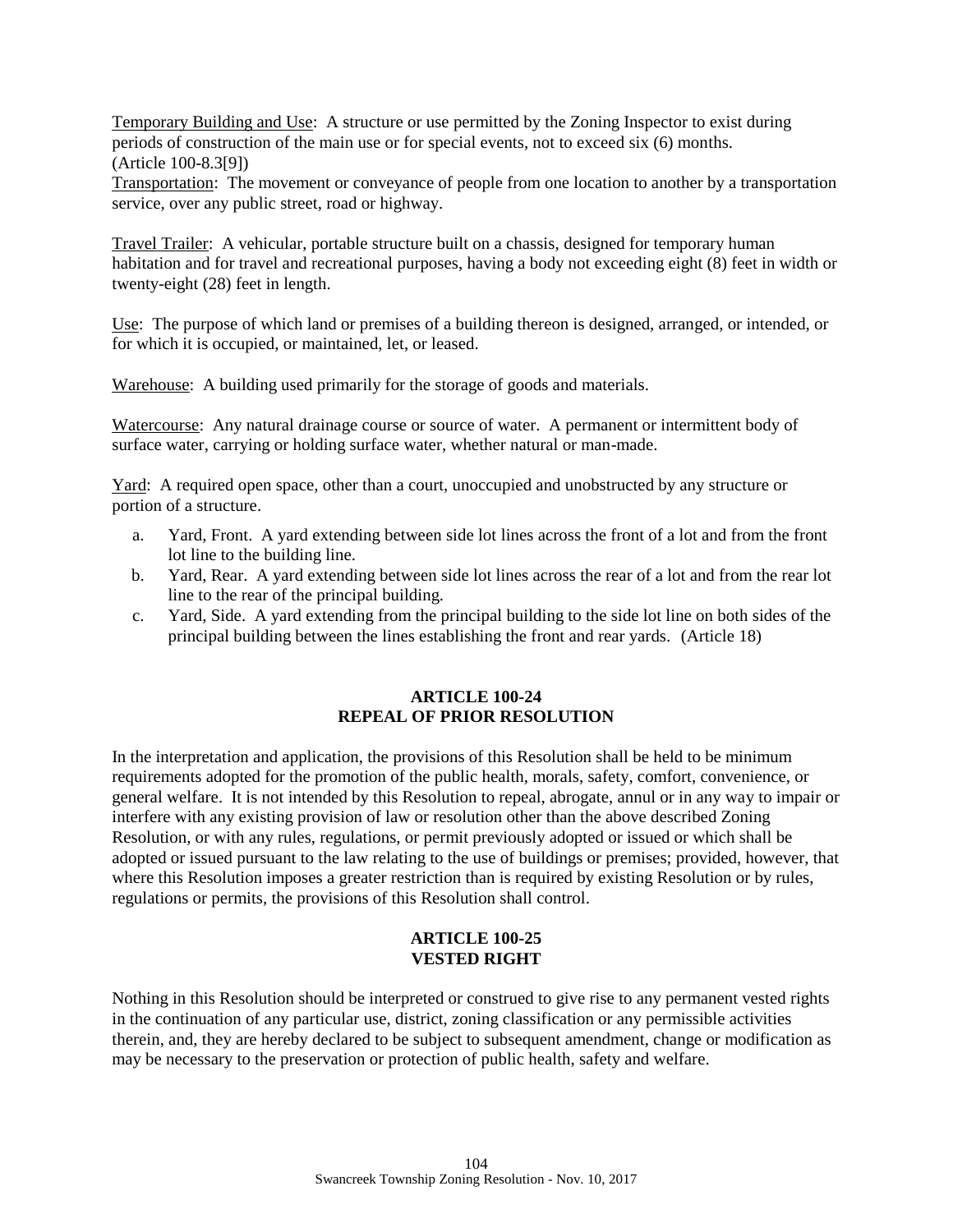#### **ARTICLE 100-26 ENFORCEMENT, PENALTIES, AND OTHER REMEDIES**

#### 100-26.1 Violations

Any person, firm, or corporation violating any of the provisions of this Resolution shall be guilty of a misdemeanor, and upon conviction thereof, shall be subject to a fine of not more than five hundred dollars (\$500) for each separate offense.

## 100-26.2 Public Nuisance Per Se

Any building or structure which is erected, altered or converted, or any use of premises or land which is begun or changed subsequent to the time of passage of this Resolution and in violation of any of the provisions thereof is hereby declared to be a public nuisance per se, and may be abated by order of any court of competent jurisdiction.

## 100-26.3 Fines, Imprisonment

The owner of any building, structure or premises or part thereof, where any condition in violation of this Resolution shall exist or shall be created, and who has assisted knowingly in the commission of such violation shall be guilty of a separate offense and thereof shall be liable to the fines herein provided.

#### 100-26.4 Each Day a Separate Offense

A separate offense shall be deemed committed upon each day during or when a violation occurs or continues.

#### 100-26.5 Rights and Remedies are Cumulative

The rights and remedies provided herein are cumulative and in addition to any other remedies provided by law.

#### **ARTICLE 100-27 SEVERANCE CLAUSE**

#### 100-27.1

Sections of this Resolution shall be deemed to be severable and should any section, paragraph, or provision hereof be declared by the courts to be unconstitutional or invalid, such holdings shall not affect the validity of this Resolution as a whole or any part thereof, other than the part so declared to be unconstitutional or invalid.